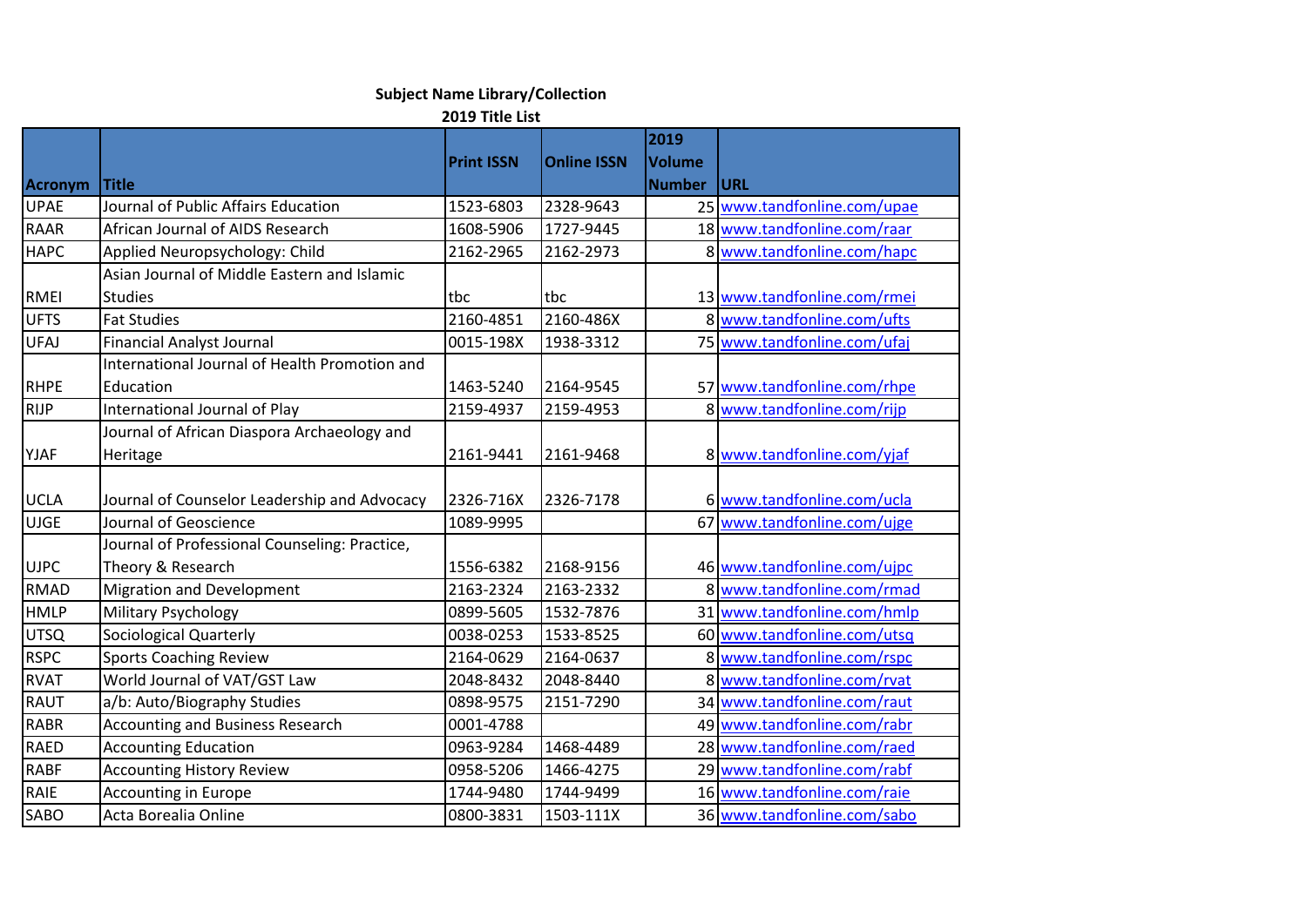| SALH        | Acta Linguistica Hafniensia: International                                      | 0374-0463 | 1949-0763 | 51 www.tandfonline.com/salh |
|-------------|---------------------------------------------------------------------------------|-----------|-----------|-----------------------------|
| <b>UATE</b> | <b>Action in Teacher Education</b>                                              | 0162-6620 | 2158-6098 | 41 www.tandfonline.com/uate |
| CALR        | Action Learning: Research & Practice                                            | 1476-7333 | 1476-7341 | 16 www.tandfonline.com/calr |
| <b>WAAA</b> | Activities, Adaptation & Aging                                                  | 0192-4788 | 1544-4368 | 43 www.tandfonline.com/waaa |
| <b>TADL</b> | Adelphi Series                                                                  | 1944-5571 | 1944-558X | 59 www.tandfonline.com/tadl |
| MADT        | <b>Administrative Theory &amp; Praxis</b>                                       | 1084-1806 | 1949-0461 | 41 www.tandfonline.com/madt |
| <b>WADO</b> | <b>Adoption Quarterly</b>                                                       | 1092-6755 | 1544-452X | 22 www.tandfonline.com/wado |
| <b>RAMH</b> | <b>Advances in Mental Health</b>                                                | 1838-7357 | 1837-4905 | 17 www.tandfonline.com/ramh |
| <b>UAHR</b> | Advances in the History of Rhetoric                                             | 1536-2426 | 1936-0835 | 22 www.tandfonline.com/uahr |
| <b>RAER</b> | <b>Africa Education Review</b>                                                  | 1814-6627 | 1753-5921 | 16 www.tandfonline.com/raer |
| <b>RAFR</b> | Africa Review                                                                   | 0974-4053 | 0974-4061 | 11 www.tandfonline.com/rafr |
|             | African and Black Diaspora: An                                                  |           |           |                             |
| <b>RABD</b> | Internationational                                                              | 1752-8631 | 1752-864X | 12 www.tandfonline.com/rabd |
| <b>RAFG</b> | African Geographical Review                                                     | 1937-6812 | 2163-2642 | 38 www.tandfonline.com/rafg |
| <b>RAHR</b> | <b>African Historical Review</b>                                                | 1753-2523 | 1753-2531 | 51 www.tandfonline.com/rahr |
| CAFI        | African Identities                                                              | 1472-5843 | 1472-5851 | 17 www.tandfonline.com/cafi |
| <b>RMSE</b> | African Journal of Research in Mathematics,<br>Science and Technology Education | 1811-7295 | 2469-7656 | 23 www.tandfonline.com/rmse |
| <b>RAJS</b> | African Journal of Science, Technology,<br>Innovation and Development           | 2042-1338 | 2042-1346 | 11 www.tandfonline.com/rajs |
| <b>RECQ</b> | African Journalism Studies                                                      | 0256-0054 | 1942-0773 | 40 www.tandfonline.com/recq |
| <b>UAFS</b> | African Security                                                                | 1939-2206 | 1939-2214 | 12 www.tandfonline.com/uafs |
| <b>RASR</b> | African Security Review                                                         | 1024-6029 | 2154-0128 | 28 www.tandfonline.com/rasr |
| CAST        | <b>African Studies</b>                                                          | 0002-0184 | 1469-2872 | 78 www.tandfonline.com/cast |
| <b>RAGN</b> | Agenda                                                                          | 1013-0950 | 2158-978X | 33 www.tandfonline.com/ragn |
| CAMH        | Aging & Mental Health                                                           | 1360-7863 | 1364-6915 | 23 www.tandfonline.com/camh |
| <b>NANC</b> | Aging, Neuropsychology, and Cognition                                           | 1382-5585 | 1744-4128 | 26 www.tandfonline.com/nanc |
| <b>RAGR</b> | Agrekon                                                                         | 0303-1853 | 2078-0400 | 58 www.tandfonline.com/ragr |
| YBAC        | <b>AICCM Bulletin</b>                                                           | 1034-4233 | 2204-4183 | 40 www.tandfonline.com/ybac |
|             | Al-Masaq: Journal of the Medieval                                               |           |           |                             |
| <b>CALM</b> | Mediterranean                                                                   | 0950-3110 | 1473-348X | 31 www.tandfonline.com/calm |
| <b>RACH</b> | <b>American Communist History</b>                                               | 1474-3892 | 1474-3906 | 18 www.tandfonline.com/rach |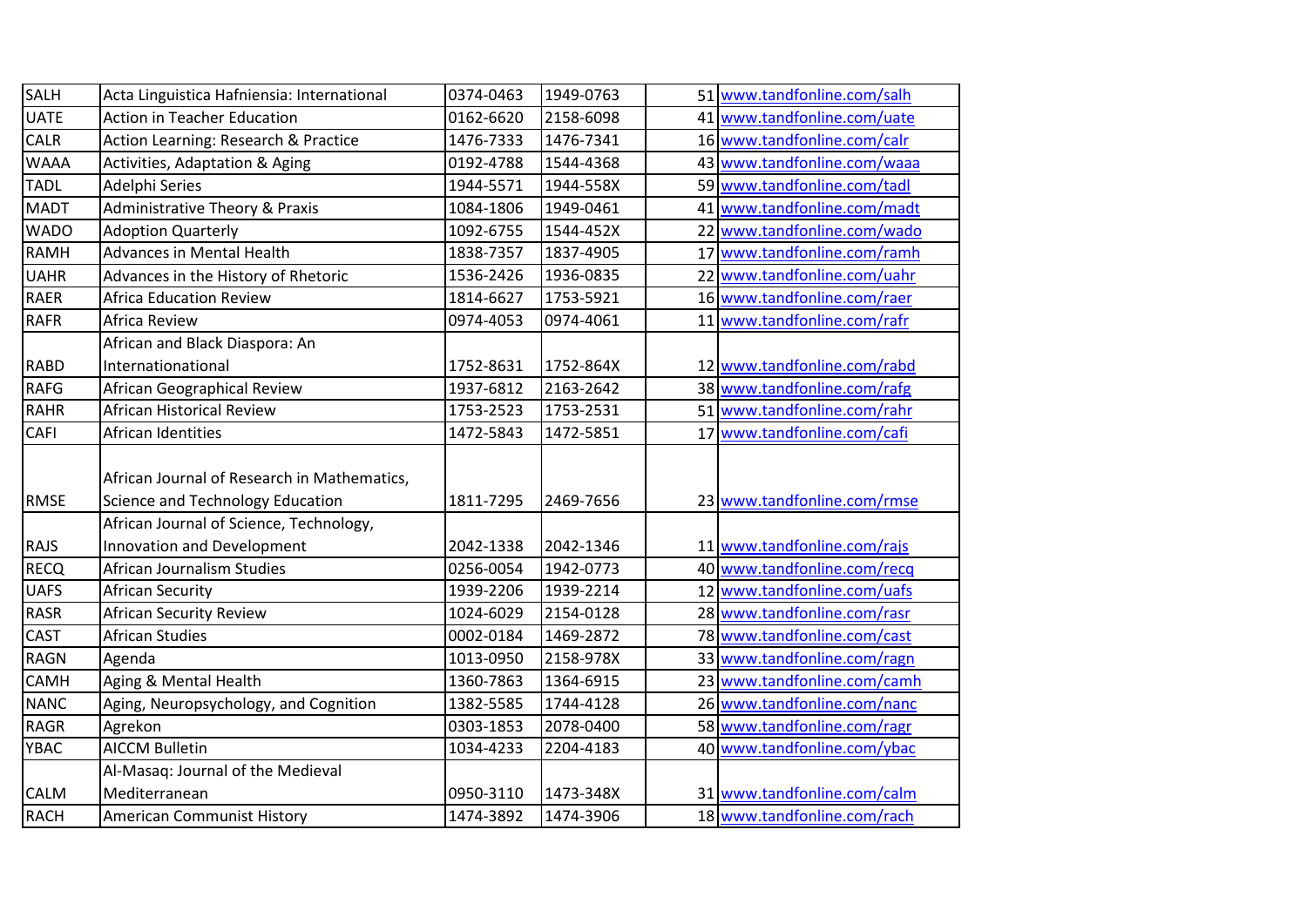| American Journal of Clinical Hypnosis          | 0002-9157                                                                                                                                                                                                                                                                                                                                                                                                                      |                                                                                                                                             |                                                                                                                               | 61 www.tandfonline.com/ujhy                                |
|------------------------------------------------|--------------------------------------------------------------------------------------------------------------------------------------------------------------------------------------------------------------------------------------------------------------------------------------------------------------------------------------------------------------------------------------------------------------------------------|---------------------------------------------------------------------------------------------------------------------------------------------|-------------------------------------------------------------------------------------------------------------------------------|------------------------------------------------------------|
| American Journal of Distance Education         | 0892-3647                                                                                                                                                                                                                                                                                                                                                                                                                      | 1538-9286                                                                                                                                   |                                                                                                                               | 33 www.tandfonline.com/hajd                                |
| American Journal of Family Therapy             | 0192-6187                                                                                                                                                                                                                                                                                                                                                                                                                      | 1521-0383                                                                                                                                   |                                                                                                                               | 47 www.tandfonline.com/uaft                                |
| American Journal of Health Education           | 1932-5037                                                                                                                                                                                                                                                                                                                                                                                                                      | 2168-3751                                                                                                                                   |                                                                                                                               | 50 www.tandfonline.com/ujhe                                |
| American Journalism                            | 0882-1127                                                                                                                                                                                                                                                                                                                                                                                                                      | 2326-2486                                                                                                                                   |                                                                                                                               | 36 www.tandfonline.com/uamj                                |
| American Nineteenth Century History            | 1466-4658                                                                                                                                                                                                                                                                                                                                                                                                                      | 1743-7903                                                                                                                                   |                                                                                                                               | 20 www.tandfonline.com/fanc                                |
| American Review of Canadian Studies            | 0272-2011                                                                                                                                                                                                                                                                                                                                                                                                                      | 1943-9954                                                                                                                                   |                                                                                                                               | 49 www.tandfonline.com/rarc                                |
| Anatolia - An International Journal of Tourism |                                                                                                                                                                                                                                                                                                                                                                                                                                |                                                                                                                                             |                                                                                                                               |                                                            |
| and Hospitality Research                       | 1303-2917                                                                                                                                                                                                                                                                                                                                                                                                                      | 2156-6909                                                                                                                                   |                                                                                                                               | 30 www.tandfonline.com/rana                                |
|                                                |                                                                                                                                                                                                                                                                                                                                                                                                                                |                                                                                                                                             |                                                                                                                               |                                                            |
|                                                |                                                                                                                                                                                                                                                                                                                                                                                                                                |                                                                                                                                             |                                                                                                                               | 24 www.tandfonline.com/cang<br>22 www.tandfonline.com/ranz |
|                                                |                                                                                                                                                                                                                                                                                                                                                                                                                                |                                                                                                                                             |                                                                                                                               |                                                            |
|                                                |                                                                                                                                                                                                                                                                                                                                                                                                                                |                                                                                                                                             |                                                                                                                               | 76 www.tandfonline.com/tasc                                |
|                                                |                                                                                                                                                                                                                                                                                                                                                                                                                                |                                                                                                                                             |                                                                                                                               |                                                            |
|                                                |                                                                                                                                                                                                                                                                                                                                                                                                                                |                                                                                                                                             |                                                                                                                               | 109 www.tandfonline.com/raag                               |
|                                                |                                                                                                                                                                                                                                                                                                                                                                                                                                |                                                                                                                                             |                                                                                                                               |                                                            |
|                                                |                                                                                                                                                                                                                                                                                                                                                                                                                                |                                                                                                                                             |                                                                                                                               | 43 www.tandfonline.com/rica                                |
|                                                |                                                                                                                                                                                                                                                                                                                                                                                                                                |                                                                                                                                             |                                                                                                                               | 32 www.tandfonline.com/vang                                |
|                                                |                                                                                                                                                                                                                                                                                                                                                                                                                                |                                                                                                                                             |                                                                                                                               | 29 www.tandfonline.com/canf                                |
|                                                |                                                                                                                                                                                                                                                                                                                                                                                                                                |                                                                                                                                             |                                                                                                                               | 58 www.tandfonline.com/maae                                |
|                                                |                                                                                                                                                                                                                                                                                                                                                                                                                                |                                                                                                                                             |                                                                                                                               | 26 www.tandfonline.com/canm                                |
|                                                |                                                                                                                                                                                                                                                                                                                                                                                                                                |                                                                                                                                             |                                                                                                                               | 11 www.tandfonline.com/uann                                |
|                                                |                                                                                                                                                                                                                                                                                                                                                                                                                                |                                                                                                                                             |                                                                                                                               | www.tandfonline.com/rasa                                   |
|                                                | 0892-7936                                                                                                                                                                                                                                                                                                                                                                                                                      | 1753-0377                                                                                                                                   |                                                                                                                               | www.tandfonline.com/rfan                                   |
| Anxiety, Stress & Coping                       | 1061-5806                                                                                                                                                                                                                                                                                                                                                                                                                      | 1477-2205                                                                                                                                   |                                                                                                                               | www.tandfonline.com/gasc                                   |
| Aphasiology                                    | 0268-7038                                                                                                                                                                                                                                                                                                                                                                                                                      | 1464-5041                                                                                                                                   | 33                                                                                                                            | www.tandfonline.com/paph                                   |
| <b>Applied Developmental Science</b>           | 1088-8691                                                                                                                                                                                                                                                                                                                                                                                                                      | 1532-480X                                                                                                                                   | 23                                                                                                                            | www.tandfonline.com/hads                                   |
| <b>Applied Economics</b>                       | 9999-7004                                                                                                                                                                                                                                                                                                                                                                                                                      | 9999-7004                                                                                                                                   | 51                                                                                                                            | www.tandfonline.com/raec                                   |
| <b>Applied Economics Letters</b>               | 1350-4851                                                                                                                                                                                                                                                                                                                                                                                                                      | 1466-4291                                                                                                                                   | $\overline{26}$                                                                                                               | www.tandfonline.com/rael                                   |
| Applied Environmental Education &              |                                                                                                                                                                                                                                                                                                                                                                                                                                |                                                                                                                                             |                                                                                                                               |                                                            |
| Communication                                  | 1533-015X                                                                                                                                                                                                                                                                                                                                                                                                                      | 1533-0389                                                                                                                                   | 18                                                                                                                            | www.tandfonline.com/ueec                                   |
| <b>Applied Mathematical Finance</b>            | 1350-486X                                                                                                                                                                                                                                                                                                                                                                                                                      | 1466-4313                                                                                                                                   | 26                                                                                                                            | www.tandfonline.com/ramf                                   |
| Applied Measurement in Education               | 0895-7347                                                                                                                                                                                                                                                                                                                                                                                                                      | 1532-4818                                                                                                                                   | 32                                                                                                                            | www.tandfonline.com/hame                                   |
|                                                | Angelaki: Journal of Theoretical Humanities<br>Annals of Leisure Research<br>Annals of Science<br>Annals of the American Association of<br>Geographers<br>Annals of the International Communication<br>Association<br>ANQ: A Quarterly Journal of Short Articles<br>Anthropological Forum<br>Anthropology & Archeology of Eurasia<br>Anthropology & Medicine<br>Anthropology Now<br>Anthropology Southern Africa<br>Anthrozoos | 0969-725X<br>1174-5398<br>0003-3790<br>0269-4452<br>2380-8985<br>0895-769X<br>0066-4677<br>1061-1959<br>1364-8470<br>1942-8200<br>2332-3256 | 1469-2899<br>1464-5050X<br>2469-4460<br>380-8977<br>1940-3364<br>1469-2902<br>158-092X<br>1469-2910<br>1949-2901<br>2332-3264 | 42<br>32<br>32                                             |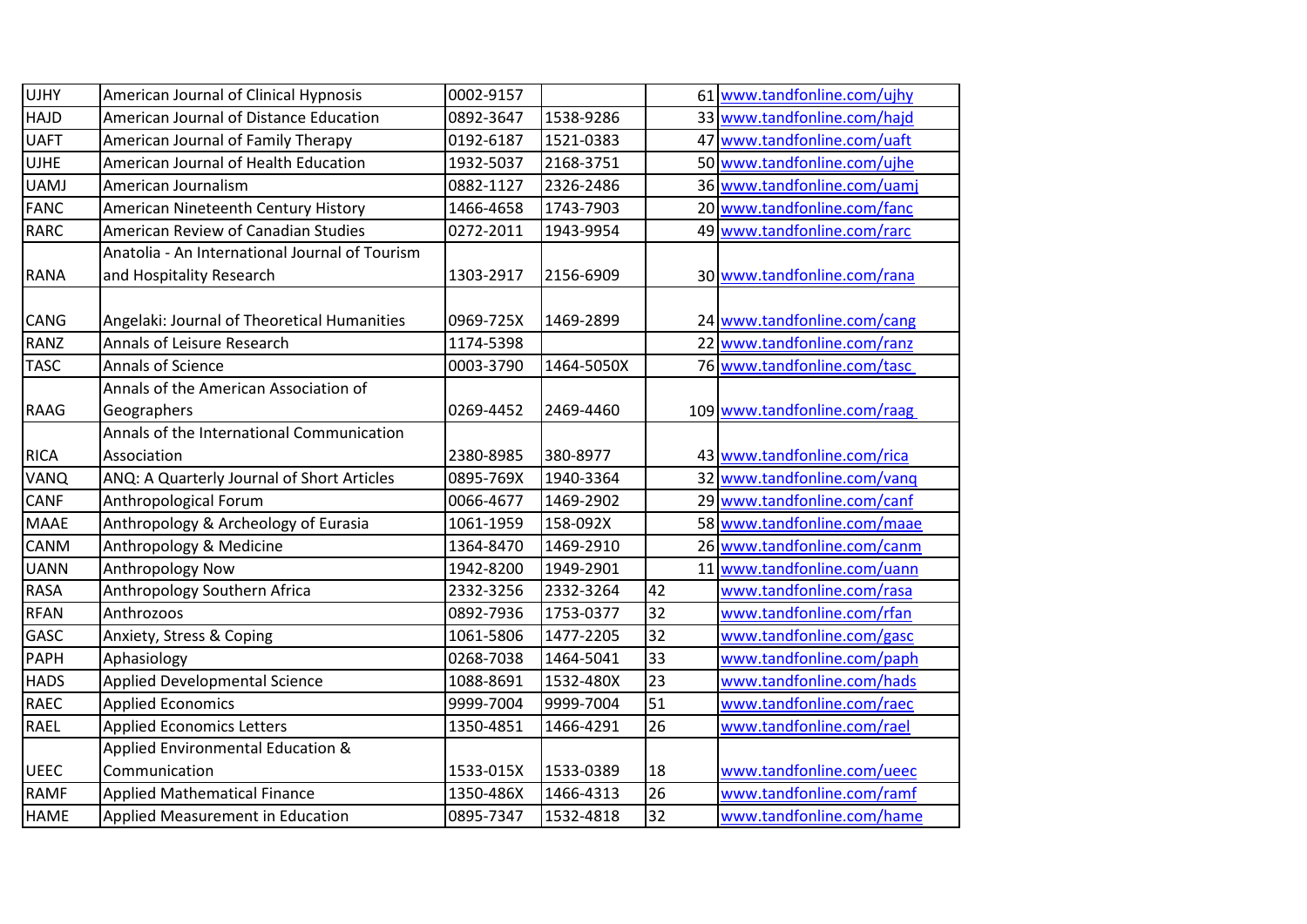| <b>HAPN</b> | Applied Neuropsychology Adult                   | 2327-9095   | 2327-9109 | 26  | www.tandfonline.com/hapn |
|-------------|-------------------------------------------------|-------------|-----------|-----|--------------------------|
| RAIJ        | Archaeological Journal                          | 0066-5983   | 2373-2288 | 176 | www.tandfonline.com/raij |
| <b>RATR</b> | <b>Architectural Theory Review</b>              | 1326-4826   | 1755-0475 | 23  | www.tandfonline.com/ratr |
|             | Archives & Records: The Journal of the Archives |             |           |     |                          |
| <b>CJSA</b> | & Records Association                           | 2325-7962   | 2325-7989 | 40  | www.tandfonline.com/cjsa |
| RAAM        | <b>Archives and Manuscripts</b>                 | 0157-6895   | 2164-6058 | 47  | www.tandfonline.com/raam |
| <b>USUI</b> | Archives of Suicide Research                    | 1381-1118   | 1543-6136 | 23  | www.tandfonline.com/usui |
| <b>RAFA</b> | <b>Argumentation and Advocacy</b>               | 1051-1431   | 2576-8476 | 55  | www.tandfonline.com/rafa |
| YAAA        | Arms & Armour                                   | 1741-6124   | 1749-6268 | 16  | www.tandfonline.com/yaaa |
| <b>UARE</b> | <b>Art Education</b>                            | 0004-3125   | 2325-5161 | 72  | www.tandfonline.com/uare |
|             |                                                 |             |           |     |                          |
| <b>RFAT</b> | Art in Translation                              | Online only | 1756-1310 | 11  | www.tandfonline.com/rfat |
| <b>RCAJ</b> | Art Journal                                     | 0004-3249   | 2325-5307 | 78  | www.tandfonline.com/rcaj |
| <b>UART</b> | <b>Art Therapy</b>                              | 0742-1656   | 2159-9394 | 36  | www.tandfonline.com/uart |
| <b>VAEP</b> | <b>Arts Education Policy Review</b>             | 1063-2913   | 1940-4395 | 120 | www.tandfonline.com/vaep |
| <b>FAPB</b> | <b>Asia Pacific Business Review</b>             | 1360-2381   | 1743-792X | 25  | www.tandfonline.com/fapb |
|             | Asia Pacific Journal of Counselling and         |             |           |     |                          |
| <b>RAPC</b> | Psychotherapy                                   | 2150-7686   | 2150-7708 | 10  | www.tandfonline.com/rapc |
| CAPE        | Asia Pacific Journal of Education               | 0218-8791   | 1742-6855 | 39  | www.tandfonline.com/cape |
|             |                                                 |             |           |     |                          |
| <b>RAPA</b> | Asia Pacific Journal of Public Administration   | 2327-6665   | 2327-6673 | 41  | www.tandfonline.com/rapa |
|             | Asia Pacific Journal of Social Work and         |             |           |     |                          |
| <b>RSWD</b> | Development                                     | 0218-5385   | 2165-0993 | 29  | www.tandfonline.com/rswd |
| <b>RAPT</b> | Asia Pacific Journal of Tourism Research        | 1094-1665   | 1741-6507 | 24  | www.tandfonline.com/rapt |
| <b>RPLR</b> | Asia Pacific Law Review                         | 1019-2577   | 1875-8444 | 27  | www.tandfonline.com/rplr |
| <b>CAPR</b> | Asia Pacific Review                             | 1343-9006   | 1469-2937 | 26  | www.tandfonline.com/capr |
| <b>RAAF</b> | <b>Asian Affairs</b>                            | 0306-8374   | 1477-1500 | 50  | www.tandfonline.com/raaf |
| VASA        | Asian Affairs: An American Review               | 0092-7678   | 1940-1590 | 46  | www.tandfonline.com/vasa |
| <b>RAAN</b> | Asian Anthropology                              | 1683-478X   | 2168-4227 | 18  | www.tandfonline.com/raan |
| <b>RENG</b> | <b>Asian Englishes</b>                          | 1348-8678   | 2331-2548 | 21  | www.tandfonline.com/reng |
| CAET        | <b>Asian Ethnicity</b>                          | 1463-1369   | 1469-2953 | 20  | www.tandfonline.com/caet |
| RAGE        | Asian Geographer                                | 1022-5706   | 2158-1762 | 36  | www.tandfonline.com/rage |
| <b>RAJC</b> | Asian Journal of Communication                  | 0129-2986   | 1742-0911 | 29  | www.tandfonline.com/rajc |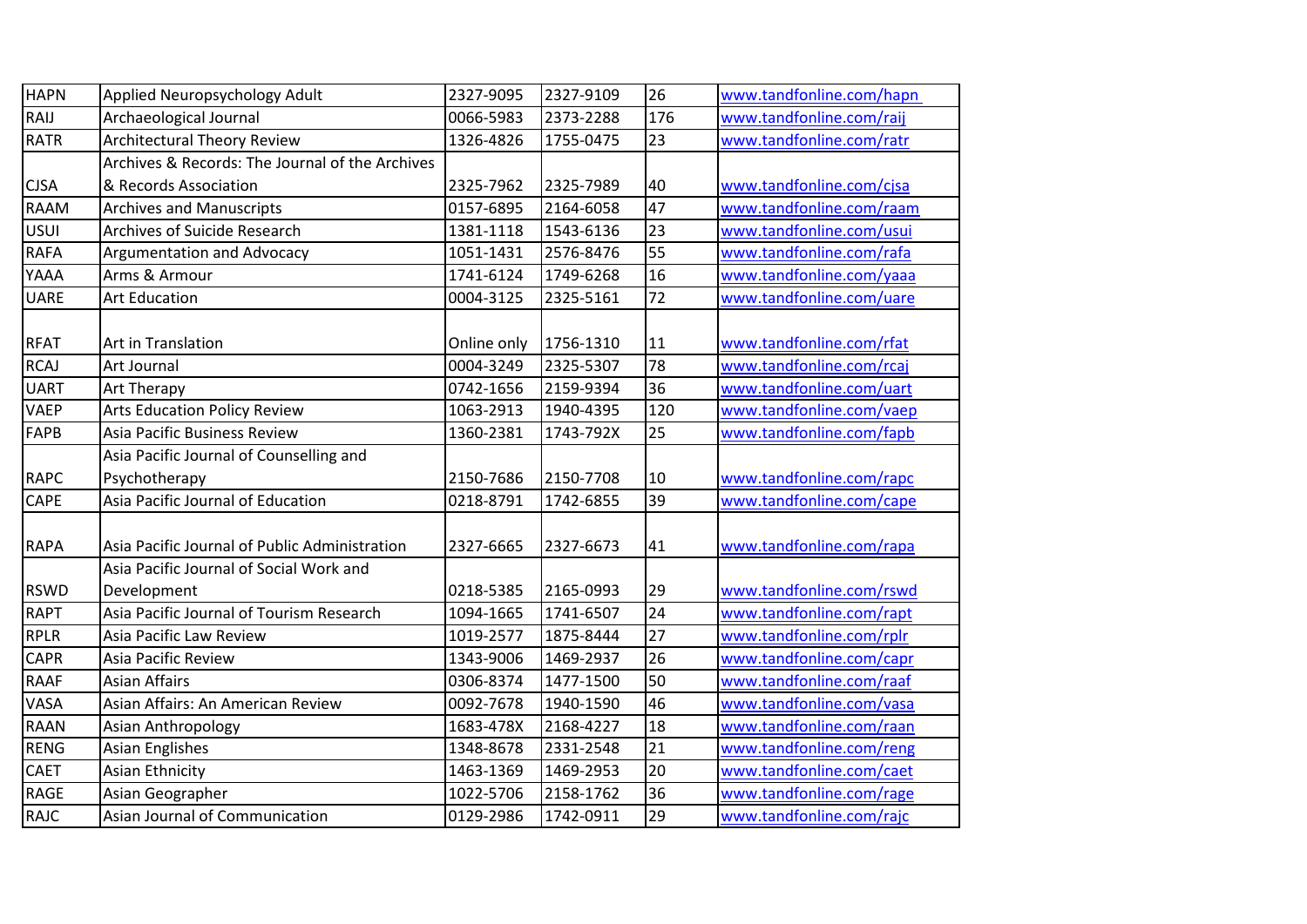| <b>RASI</b> | Asian Journal of Political Science             | 0218-5377 | 1750-7812 | 27 | www.tandfonline.com/rasi |
|-------------|------------------------------------------------|-----------|-----------|----|--------------------------|
| RAJT        | Asian Journal of Technology Innovation         | 1976-1597 | 2158-6721 | 27 | www.tandfonline.com/rajt |
| RAJW        | Asian Journal of Women's Studies               | 1225-9276 | 2377-004X | 25 | www.tandfonline.com/rajw |
| <b>CASP</b> | Asian Philosophy                               | 0955-2367 | 1469-2961 | 29 | www.tandfonline.com/casp |
| <b>RAPS</b> | <b>Asian Population Studies</b>                | 1744-1730 | 1744-1749 | 15 | www.tandfonline.com/raps |
| FASI        | <b>Asian Security</b>                          | 1479-9855 | 1555-2764 | 15 | www.tandfonline.com/fasi |
| <b>CASR</b> | <b>Asian Studies Review</b>                    | 1035-7823 | 1467-8403 | 43 | www.tandfonline.com/casr |
|             |                                                |           |           |    |                          |
| <b>RAAE</b> | Asia-Pacific Journal of Accounting & Economics | 1608-1625 | 2164-2257 | 26 | www.tandfonline.com/raae |
| CAPJ        | Asia-Pacific Journal of Teacher Education      | 1359-866X | 1469-2945 | 47 | www.tandfonline.com/capj |
|             |                                                |           |           |    |                          |
| <b>CAEH</b> | Assessment & Evaluation in Higher Education    | 0260-2938 | 1469-297X | 44 | www.tandfonline.com/caeh |
|             | Assessment in Education: Principles, Policy &  |           |           |    |                          |
| <b>CAIE</b> | Practice                                       | 0969-594X | 1465-329X | 26 | www.tandfonline.com/caie |
| <b>FAST</b> | Astropolitics                                  | 1477-7622 | 1557-2943 | 17 | www.tandfonline.com/fast |
| <b>HAJC</b> | Atlantic Journal of Communication              | 1545-6870 | 1545-6889 | 27 | www.tandfonline.com/hajc |
| <b>RJAS</b> | <b>Atlantic Studies: Global Currents</b>       | 1478-8810 | 1740-4649 | 16 | www.tandfonline.com/rjas |
| <b>RAHD</b> | Attachment & Human Development                 | 1461-6734 | 1469-2988 | 21 | www.tandfonline.com/rahd |
| <b>RAJP</b> | Australasian Journal of Philosophy             | 0004-8402 | 1471-6828 | 97 | www.tandfonline.com/rajp |
| <b>RAJA</b> | Australian and New Zealand Journal of Art      | 1443-4318 | 2203-1871 | 19 | www.tandfonline.com/raja |
| <b>RAAA</b> | <b>Australian Archaeology</b>                  | 0312-2417 | 2470-0363 | 85 | www.tandfonline.com/raaa |
| <b>RFEM</b> | Australian Feminist Law Journal                | 1320-0968 | 2204-0064 | 45 | www.tandfonline.com/rfem |
| <b>CAFS</b> | <b>Australian Feminist Studies</b>             | 0816-4649 | 1465-3303 | 34 | www.tandfonline.com/cafs |
| CAGE        | Australian Geographer                          | 0004-9182 | 1465-3311 | 50 | www.tandfonline.com/cage |
| <b>RAHS</b> | <b>Australian Historical Studies</b>           | 1031-461X | 1031-4611 | 50 | www.tandfonline.com/rahs |
| <b>RJHU</b> | Australian Journal of Human Rights             | 1323-238X | 2573-573X | 25 | www.tandfonline.com/rjhu |
| <b>CAJI</b> | Australian Journal of International Affairs    | 1035-7718 | 1465-332X | 73 | www.tandfonline.com/caji |
| <b>RALD</b> | Australian Journal of Learning Difficulties    | 1940-4158 | 1940-4166 | 24 | www.tandfonline.com/rald |
| CAJL        | Australian Journal of Linguistics              | 0726-8602 | 1469-2996 | 39 | www.tandfonline.com/cajl |
|             |                                                |           |           |    |                          |
| <b>RAMO</b> | Australian Journal of Maritime & Ocean Affairs | 1836-6503 | 2333-6498 | 11 | www.tandfonline.com/ramo |
| CAJP        | <b>Australian Journal of Political Science</b> | 1036-1146 | 1363-030X | 54 | www.tandfonline.com/cajp |
| <b>RAPL</b> | Australian Planner                             | 0729-3682 | 2150-6841 | 56 | www.tandfonline.com/rapl |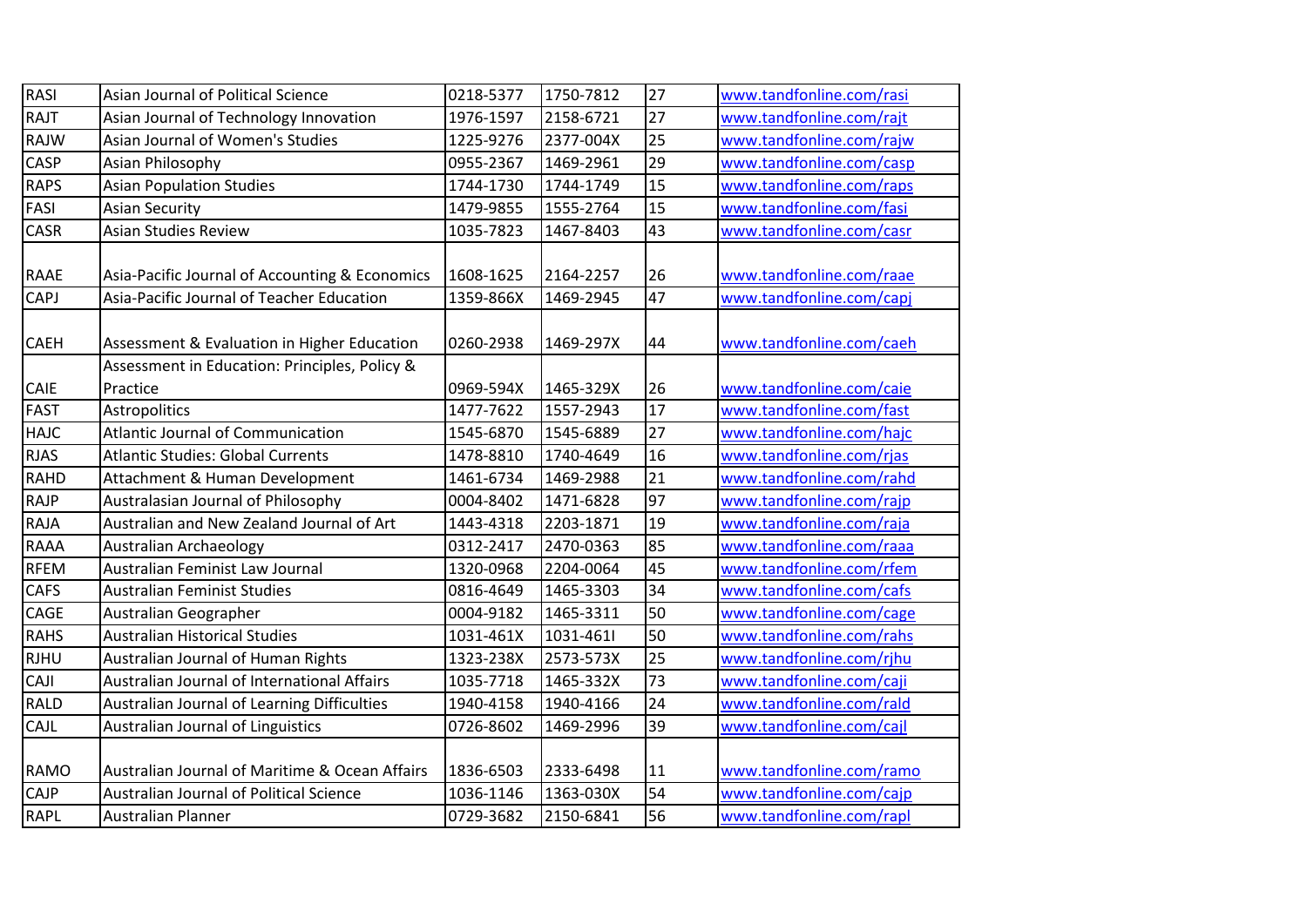| <b>RASW</b> | <b>Australian Social Work</b>                  | 0312-407X | 1447-0748 | 72              | www.tandfonline.com/rasw |
|-------------|------------------------------------------------|-----------|-----------|-----------------|--------------------------|
| <b>RAZA</b> | Azania: Archaeological Research in Africa      | 0067-270X | 1945-5534 | 54              | www.tandfonline.com/raza |
| <b>YBAQ</b> | <b>Baptist Quarterly</b>                       | 0005-576X | 2056-7731 | 50              | www.tandfonline.com/ybaq |
| <b>HBAS</b> | <b>Basic and Applied Social Psychology</b>     | 0197-3533 | 1532-4834 | 41              | www.tandfonline.com/hbas |
| <b>WBSS</b> | Behavioral & Social Sciences Librarian         | 0163-9269 | 1544-4546 | 38              | www.tandfonline.com/wbss |
|             | Behavioral Sciences of Terrorism and Political |           |           |                 |                          |
| <b>RIRT</b> | Aggression                                     | 1943-4472 | 1943-4480 | 11              | www.tandfonline.com/rirt |
| <b>RBER</b> | <b>Bereavement Care</b>                        | 0268-2621 | 1944-8279 | 38              | www.tandfonline.com/rber |
| <b>UBRJ</b> | <b>Bilingual Research Journal</b>              | 1523-5882 | 1523-5890 | 42              | www.tandfonline.com/ubrj |
| <b>HSBI</b> | <b>Biodemography and Social Biology</b>        | 1948-5565 | 1948-5573 | 65              | www.tandfonline.com/hsbi |
| <b>YBLT</b> | Black Theology: An International Journal       | 1476-9948 | 1743-1670 | 17              | www.tandfonline.com/yblt |
|             |                                                |           |           |                 |                          |
| <b>TBMD</b> | Body, Movement & Dance in Psychotherapy        | 1743-2979 | 1743-2987 | 14              | www.tandfonline.com/tbmd |
|             |                                                |           |           |                 |                          |
| <b>RBJH</b> | British Journal for the History of Philosophy  | 0960-8788 | 1469-3526 | 27              | www.tandfonline.com/rbjh |
| <b>RBJE</b> | <b>British Journal of Educational Studies</b>  | 0007-1005 | 1467-8527 | 67              | www.tandfonline.com/rbje |
| <b>CBJG</b> | British Journal of Guidance & Counselling      | 0306-9885 | 1469-3534 | 47              | www.tandfonline.com/cbjg |
| <b>CBJM</b> | British Journal of Middle Eastern Studies      | 1353-0194 | 1469-3542 | 46              | www.tandfonline.com/cbjm |
| <b>CBRE</b> | <b>British Journal of Religious Education</b>  | 0141-6200 | 1740-7931 | 41              | www.tandfonline.com/cbre |
| <b>CBSE</b> | British Journal of Sociology of Education      | 0142-5692 | 1465-3346 | 40              | www.tandfonline.com/cbse |
| <b>YBST</b> | <b>Bronte Studies</b>                          | 1474-8932 | 1745-8226 | 44              | www.tandfonline.com/ybst |
| <b>RBRI</b> | <b>Building Research &amp; Information</b>     | 0961-3218 | 1466-4321 | 47              | www.tandfonline.com/rbri |
| <b>CBIE</b> | <b>Bulletin of Indonesian Economic Studies</b> | 0007-4918 | 1472-7234 | 55              | www.tandfonline.com/cbie |
| <b>CBHS</b> | <b>Bulletin of Spanish Studies</b>             | 1475-3820 | 1478-3428 | 96              | www.tandfonline.com/cbhs |
| <b>RBUL</b> | <b>Bulletin of the Atomic Scientists</b>       | 0096-3402 | 1938-3282 | $\overline{75}$ | www.tandfonline.com/rbul |
| <b>FBSH</b> | <b>Business History</b>                        | 0007-6791 | 1743-7938 | 61              | www.tandfonline.com/fbsh |
| <b>YCAL</b> | California Archaeology                         | 1947-461X | 1947-4628 | 11              | www.tandfonline.com/ycal |
| <b>CCJE</b> | Cambridge Journal of Education                 | 0305-764X | 1469-3577 | 49              | www.tandfonline.com/ccje |
| <b>CCAM</b> | Cambridge Review of International Affair       | 0955-7571 | 1474-449X | 32              | www.tandfonline.com/ccam |
| <b>UCAT</b> | Canadian Art Therapy Association Journal       | 0832-2473 | 2377-360X | 32              | www.tandfonline.com/ucat |
| <b>RCFP</b> | Canadian Foreign Policy Journal                | 1192-6422 | 2157-0817 | 25              | www.tandfonline.com/rcfp |
|             | Canadian Journal of African Studies / La Revue |           |           |                 |                          |
| <b>RCAS</b> | Canadienne des etudes Africaines               | 0008-3968 | 1923-3051 | 53              | www.tandfonline.com/rcas |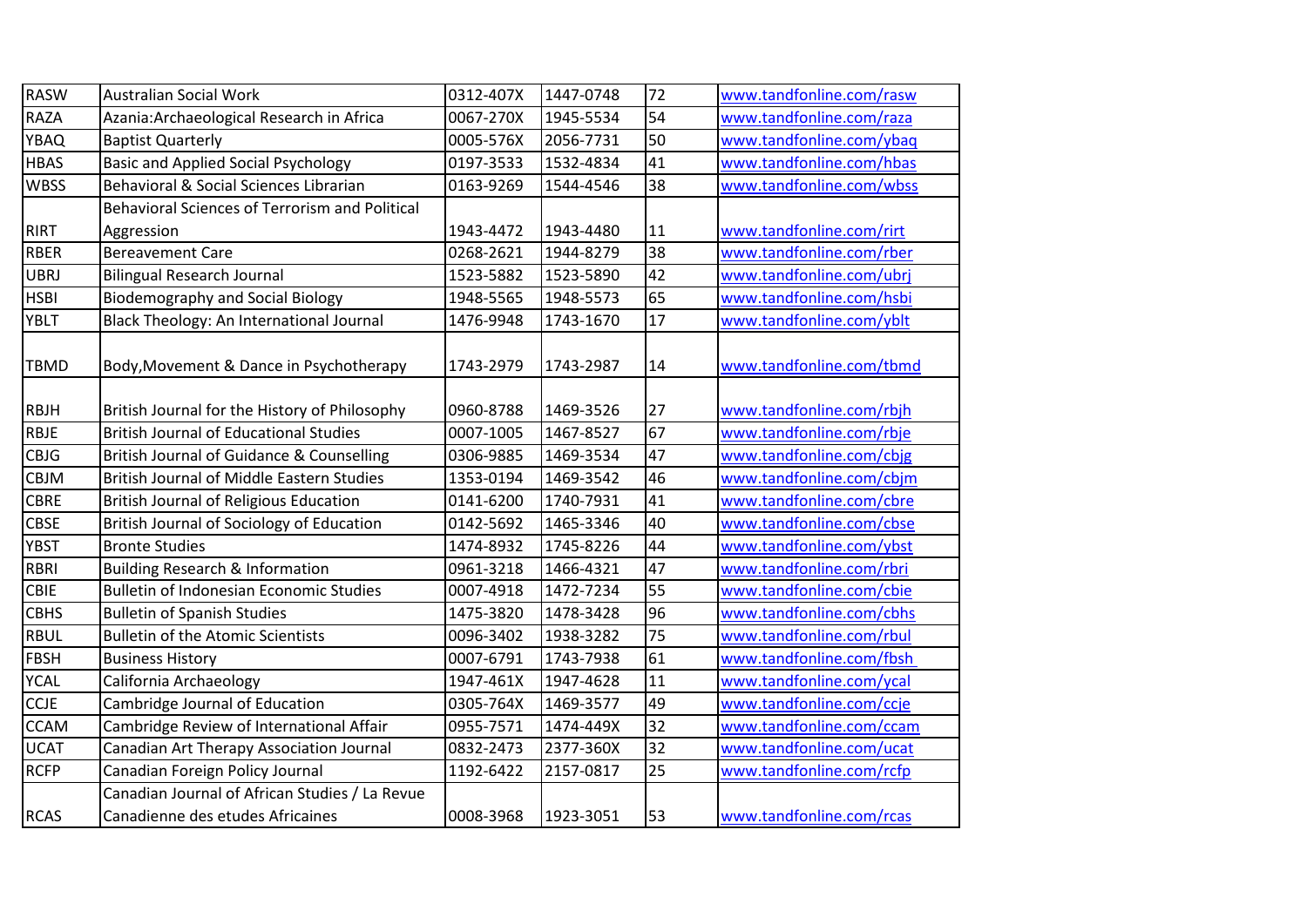|             | Canadian Journal of Development Studies /        |           |           |    |                          |
|-------------|--------------------------------------------------|-----------|-----------|----|--------------------------|
| <b>RCJD</b> | Revue canadienne d'etudes du developpe           | 0225-5189 | 2158-9100 | 40 | www.tandfonline.com/rcjd |
|             | Canadian Journal of Latin American and           |           |           |    |                          |
| <b>RCLC</b> | <b>Caribbean Studies</b>                         | 0826-3663 | 2333-1461 | 44 | www.tandfonline.com/rclc |
| <b>RCJP</b> | Canadian Journal of Philosophy                   | 0045-5091 | 1911-0820 | 49 | www.tandfonline.com/rcjp |
|             | Canadian Slavonic Papers/Revue Canadienne        |           |           |    |                          |
| <b>RCSP</b> | des Slavistes                                    | 0008-5006 | 2375-2475 | 61 | www.tandfonline.com/rcsp |
| <b>RCNS</b> | Capitalism Nature Socialism                      | 1045-5752 | 1548-3290 | 30 | www.tandfonline.com/rcns |
| <b>RCBQ</b> | Caribbean Quarterly                              | 0008-6495 | 2470-6302 | 65 | www.tandfonline.com/rcbq |
| <b>WCCQ</b> | <b>Cataloging &amp; Classification Quarterly</b> | 0163-9374 | 1544-4554 | 57 | www.tandfonline.com/wccq |
| <b>RCEL</b> | <b>Celebrity Studies</b>                         | 1939-2397 | 1939-2400 | 10 | www.tandfonline.com/rcel |
| <b>CCAS</b> | <b>Central Asian Survey</b>                      | 0263-4937 | 1465-3354 | 38 | www.tandfonline.com/ccas |
| <b>YCEU</b> | <b>Central Europe</b>                            | 1479-0963 | 1745-8218 | 17 | www.tandfonline.com/yceu |
| <b>MCHA</b> | Challenge                                        | 0577-5132 | 1558-1489 | 62 | www.tandfonline.com/mcha |
| <b>VCHN</b> | Change: The Magazine of Higher Learning          | 0009-1383 | 1939-9146 | 51 | www.tandfonline.com/vchn |
|             | Changing English: Studies in Culture and         |           |           |    |                          |
| <b>CCEN</b> | Education                                        | 1358-684X | 1469-3585 | 26 | www.tandfonline.com/ccen |
| <b>WCFB</b> | Child & Family Behavior Therapy                  | 0731-7107 | 1545-228X | 41 | www.tandfonline.com/wcfb |
| <b>WCYS</b> | <b>CHILD &amp; YOUTH SERVICES</b>                | 0145-935X | 1545-2298 | 40 | www.tandfonline.com/wcys |
| <b>CCCP</b> | Child Care in Practice                           | 1357-5279 | 1476-489X | 25 | www.tandfonline.com/cccp |
| <b>NCNY</b> | Child Neuropsychology                            | 0929-7049 | 1744-4136 | 25 | www.tandfonline.com/ncny |
| <b>UCED</b> | <b>Childhood Education</b>                       | 0009-4056 | 2162-0725 | 95 | www.tandfonline.com/uced |
| <b>YCIP</b> | Childhood in the Past                            | 1758-5716 | 2040-8528 | 12 | www.tandfonline.com/ycip |
| <b>CCHG</b> | <b>Children's Geographies</b>                    | 1473-3285 | 1473-3277 | 17 | www.tandfonline.com/cchg |
| <b>RCEJ</b> | China Economic Journal                           | 1753-8963 | 1753-8971 | 12 | www.tandfonline.com/rcej |
| <b>RCSW</b> | China Journal of Social Work                     | 1752-5098 | 1752-5101 | 12 | www.tandfonline.com/rcsw |
| <b>MCED</b> | <b>Chinese Education &amp; Society</b>           | 1061-1932 | 1944-7116 | 52 | www.tandfonline.com/mced |
| <b>RCJC</b> | Chinese Journal of Communication                 | 1754-4750 | 1754-4769 | 12 | www.tandfonline.com/rcjc |
| <b>MCLG</b> | Chinese Law & Government                         | 0009-4609 | 1944-7051 | 51 | www.tandfonline.com/mclg |
| <b>UCLT</b> | Chinese Literature Today                         | 2151-4399 | 2156-8634 | 8  | www.tandfonline.com/uclt |
|             | <b>Chinese Sociological Review</b>               |           |           |    |                          |
| <b>MCSA</b> |                                                  | 2162-0555 | 2162-0563 | 51 | www.tandfonline.com/mcsa |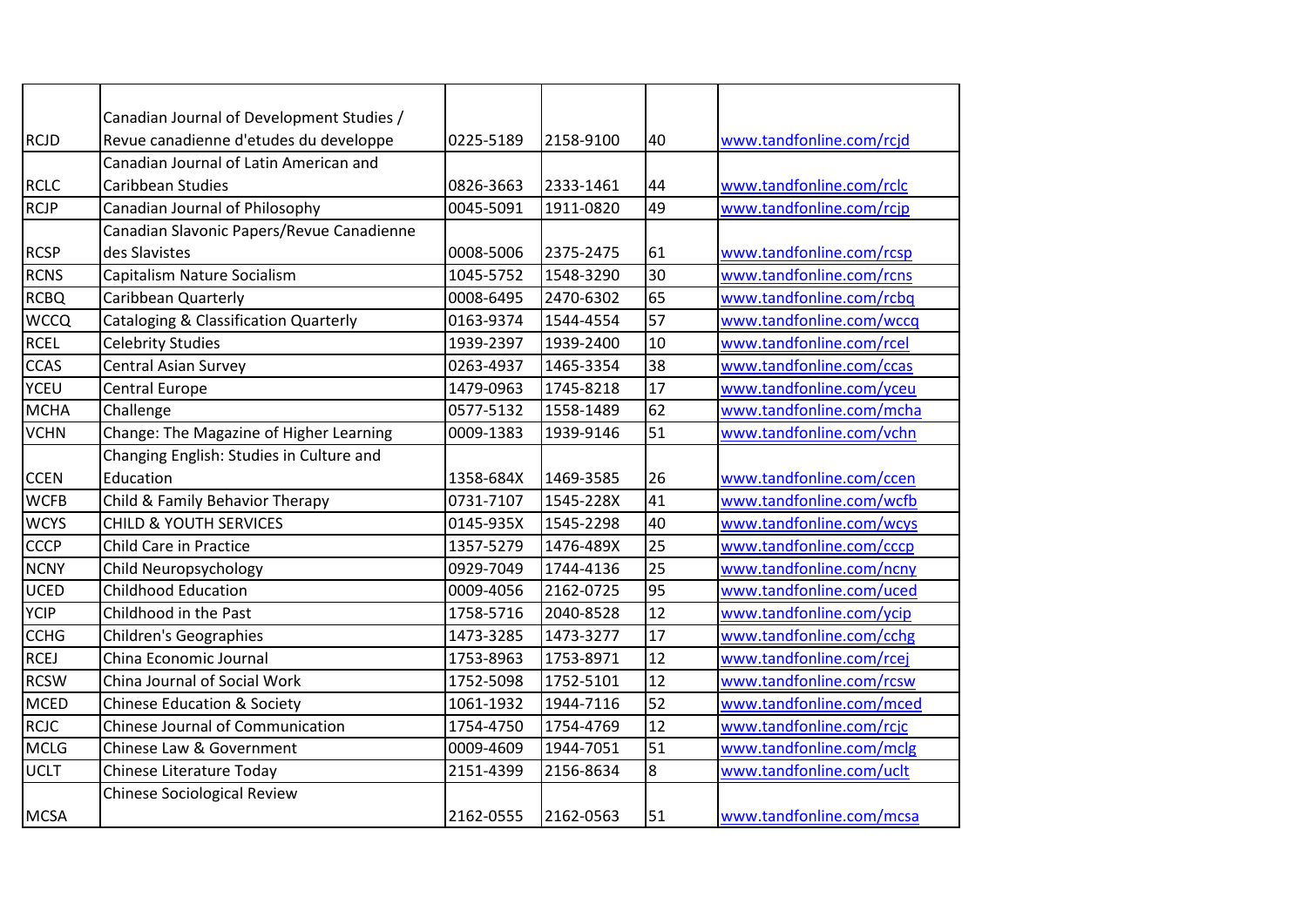| <b>MCSH</b> | Chinese Studies in History                       | 0009-4633 | 1558-0407 | 52 | www.tandfonline.com/mcsh |
|-------------|--------------------------------------------------|-----------|-----------|----|--------------------------|
|             | CHINOPERL: Journal of Chinese Oral and           |           |           |    |                          |
| <b>YCHI</b> | Performing Literature                            | 0193-7774 | 2051-6150 | 38 | www.tandfonline.com/ychi |
|             |                                                  |           |           |    |                          |
|             | Christian Higher Education: An International     |           |           |    |                          |
| <b>UCHE</b> | Journal of Research, Theory and Practice         | 1536-3759 | 1539-4107 | 18 | www.tandfonline.com/uche |
| <b>CCST</b> | <b>Citizenship Studies</b>                       | 1362-1025 | 1469-3593 | 23 | www.tandfonline.com/ccst |
|             | City: Analysis of Urban Trends, Culture, Theory, |           |           |    |                          |
| <b>CCIT</b> | Policy, Action                                   | 1360-4813 | 1470-3629 | 23 | www.tandfonline.com/ccit |
| <b>FCIV</b> | <b>Civil Wars</b>                                | 1369-8249 | 1743-968X | 21 | www.tandfonline.com/fciv |
| <b>RCDI</b> | <b>Classroom Discourse</b>                       | 1946-3014 | 1946-3022 | 10 | www.tandfonline.com/rcdi |
| <b>WCLI</b> | <b>Clinical Gerontologist</b>                    | 0731-7115 | 1545-2301 | 42 | www.tandfonline.com/wcli |
| <b>WCSU</b> | <b>Clinical Supervisior (The)</b>                | 0732-5223 | 1545-231X | 38 | www.tandfonline.com/wcsu |
|             | Coaching: An International Journal of Theory,    |           |           |    |                          |
| <b>RCOA</b> | <b>Research and Practice</b>                     | 1752-1882 | 1752-1890 | 12 | www.tandfonline.com/rcoa |
| <b>PCEM</b> | Cognition & Emotion                              | 0269-9931 | 1464-0600 | 33 | www.tandfonline.com/pcem |
| <b>HCGI</b> | Cognition and Instruction                        | 0737-0008 | 1532-690X | 37 | www.tandfonline.com/hcgi |
| <b>SBEH</b> | Cognitive Behaviour Therapy                      | 1650-6073 | 1651-2316 | 48 | www.tandfonline.com/sbeh |
| PCNP        | Cognitive Neuropsychiatry                        | 1354-6805 | 1464-0619 | 24 | www.tandfonline.com/pcnp |
| <b>PCGN</b> | Cognitive Neuropsychology                        | 0264-3294 | 1464-0627 | 36 | www.tandfonline.com/pcgn |
| <b>PCNS</b> | <b>Cognitive Neuroscience</b>                    | 1758-8928 | 1758-8936 | 10 | www.tandfonline.com/pcns |
| <b>FCWH</b> | Cold War History                                 | 1468-2745 | 1743-7962 | 19 | www.tandfonline.com/fcwh |
| <b>WCOL</b> | <b>Collection Management</b>                     | 0146-2679 | 1545-2549 | 44 | www.tandfonline.com/wcol |
| <b>WCUL</b> | College & Undergraduate Libraries                | 1069-1316 | 1545-2530 | 26 | www.tandfonline.com/wcul |
| <b>VCOL</b> | <b>College Teaching</b>                          | 8756-7555 | 1930-8299 | 67 | www.tandfonline.com/vcol |
|             | <b>COLLNET Journal of Scientometrics and</b>     |           |           |    |                          |
| <b>TSIM</b> | <b>Information Management</b>                    | 0973-7766 | 2168-930X | 13 | www.tandfonline.com/tsim |
| <b>CCLA</b> | <b>Colonial Latin American Review</b>            | 1060-9164 | 1466-1802 | 28 | www.tandfonline.com/ccla |
| <b>RCOS</b> | <b>Comedy Studies</b>                            | 2040-610X | 2040-6118 | 10 | www.tandfonline.com/rcos |
| <b>RCLB</b> | Commonwealth Law Bulletin                        | 0305-0718 | 1750-5976 | 45 | www.tandfonline.com/rclb |
|             | Communicatio: South African Journal for          |           |           |    |                          |
| <b>RCSA</b> | Communication Theory and Research                | 0250-0167 | 1753-5379 | 45 | www.tandfonline.com/rcsa |
| <b>RCCC</b> | Communication & Critical/Cultural Studies        | 1479-1420 | 1479-4233 | 16 | www.tandfonline.com/rccc |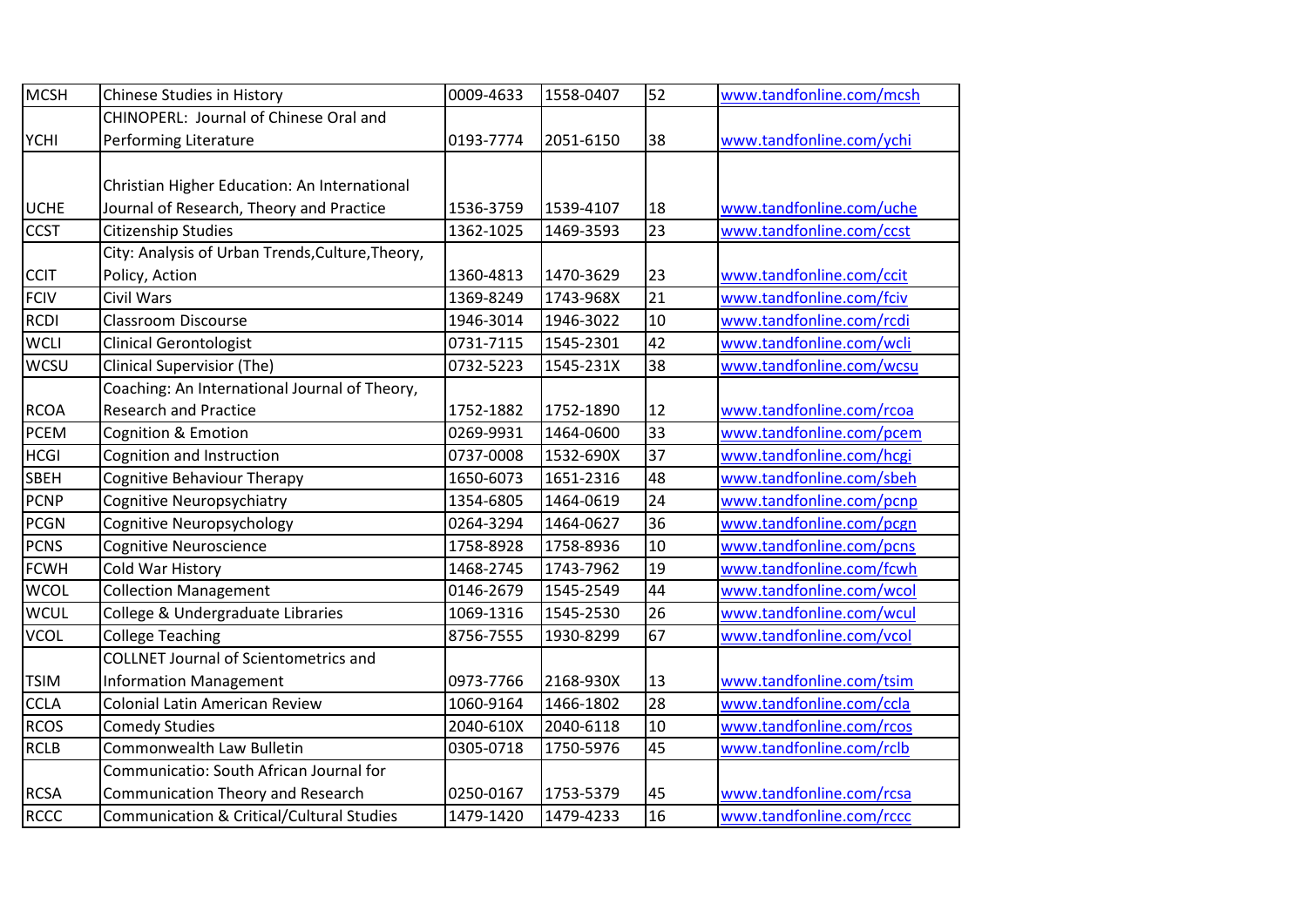| <b>HCBQ</b> | <b>Communication Booknotes Quarterly</b>        | 1094-8007  | 1532-6896 | 50 | www.tandfonline.com/hcbq |
|-------------|-------------------------------------------------|------------|-----------|----|--------------------------|
| <b>RCED</b> | <b>Communication Education</b>                  | 0363-4523  | 1479-5795 | 68 | www.tandfonline.com/rced |
| <b>HCLW</b> | Communication Law and Policy                    | 1081-1680  | 1532-6926 | 24 | www.tandfonline.com/hclw |
| <b>HCMS</b> | <b>Communication Methods and Measures</b>       | 1931-2458  | 1931-2466 | 13 | www.tandfonline.com/hcms |
| <b>RCMM</b> | <b>Communication Monographs</b>                 | 0363-7751  | 1479-5787 | 86 | www.tandfonline.com/rcmm |
|             | Communication Quarterly & Communication         |            |           |    |                          |
| <b>RCQU</b> | Research                                        | 0146-33736 | 1746-4102 | 67 | www.tandfonline.com/rcqu |
| <b>RCRS</b> | <b>Communication Reports</b>                    | 0893-4215  | 1745-1043 | 32 | www.tandfonline.com/rcrs |
| <b>RCRR</b> | <b>Communication Research Reports</b>           | 0882-4096  | 1746-4099 | 36 | www.tandfonline.com/rcrr |
| <b>RCST</b> | <b>Communication Studies</b>                    | 1051-0974  | 1745-1035 | 70 | www.tandfonline.com/rcst |
| <b>RCMT</b> | <b>Communication Teacher Online</b>             | 1740-4622  | 1740-4630 | 33 | www.tandfonline.com/rcmt |
| <b>WJCL</b> | Community & Junior College Libraries            | 0276-3915  | 1545-2522 | 24 | www.tandfonline.com/wjcl |
|             | Community College Journal of Research &         |            |           |    |                          |
| UCJC        | Practice                                        | 1066-8926  | 1521-0413 | 43 | www.tandfonline.com/ucjc |
| <b>RCOD</b> | <b>Community Development</b>                    | 1557-5330  | 9999-5330 | 50 | www.tandfonline.com/rcod |
| <b>CCWF</b> | Community, Work & Family                        | 1366-8803  | 1469-3615 | 22 | www.tandfonline.com/ccwf |
|             | Comparative American Studies An International   |            |           |    |                          |
| <b>YCAS</b> | Journal                                         | 1477-5700  | 1741-2676 | 17 | www.tandfonline.com/ycas |
| <b>YCCP</b> | Comparative and Continental Philosophy          | 1757-0638  | 1757-0646 | 11 | www.tandfonline.com/yccp |
| <b>CCED</b> | <b>Comparative Education</b>                    | 0305-0068  | 1360-0486 | 55 | www.tandfonline.com/cced |
| <b>UCST</b> | <b>Comparative Strategy</b>                     | 0149-5933  | 1521-0448 | 38 | www.tandfonline.com/ucst |
|             | Compare: A Journal of Comparative and           |            |           |    |                          |
| <b>CCOM</b> | <b>International Education</b>                  | 0305-7925  | 1469-3623 | 49 | www.tandfonline.com/ccom |
| <b>NCAL</b> | Computer Assisted Language Learning             | 0958-8221  | 1744-3210 | 32 | www.tandfonline.com/ncal |
| <b>NCSE</b> | <b>Computer Science Education</b>               | 0899-3408  | 1744-5175 | 29 | www.tandfonline.com/ncse |
| <b>WCIS</b> | <b>Computers In The Schools</b>                 | 0738-0569  | 1528-7033 | 36 | www.tandfonline.com/wcis |
| <b>CCSD</b> | Conflict, Security & Development                | 1467-8802  | 1478-1174 | 19 | www.tandfonline.com/ccsd |
|             | Congress & the Presidency: A Journal of Capital |            |           |    |                          |
| <b>UCTP</b> | <b>Studies</b>                                  | 0734-3469  | 1944-1053 | 46 | www.tandfonline.com/uctp |
|             | Conservation and Management of                  |            |           |    |                          |
| <b>YCMA</b> | <b>Archaeological Sites</b>                     | 1350-5033  | 1753-5522 | 21 | www.tandfonline.com/ycma |
| <b>RCME</b> | <b>Construction Management &amp; Economics</b>  | 0144-6193  | 1466-433X | 37 | www.tandfonline.com/rcme |
| <b>GCMC</b> | <b>Consumption Markets and Culture</b>          | 1025-3866  | 1477-223X | 22 | www.tandfonline.com/gcmc |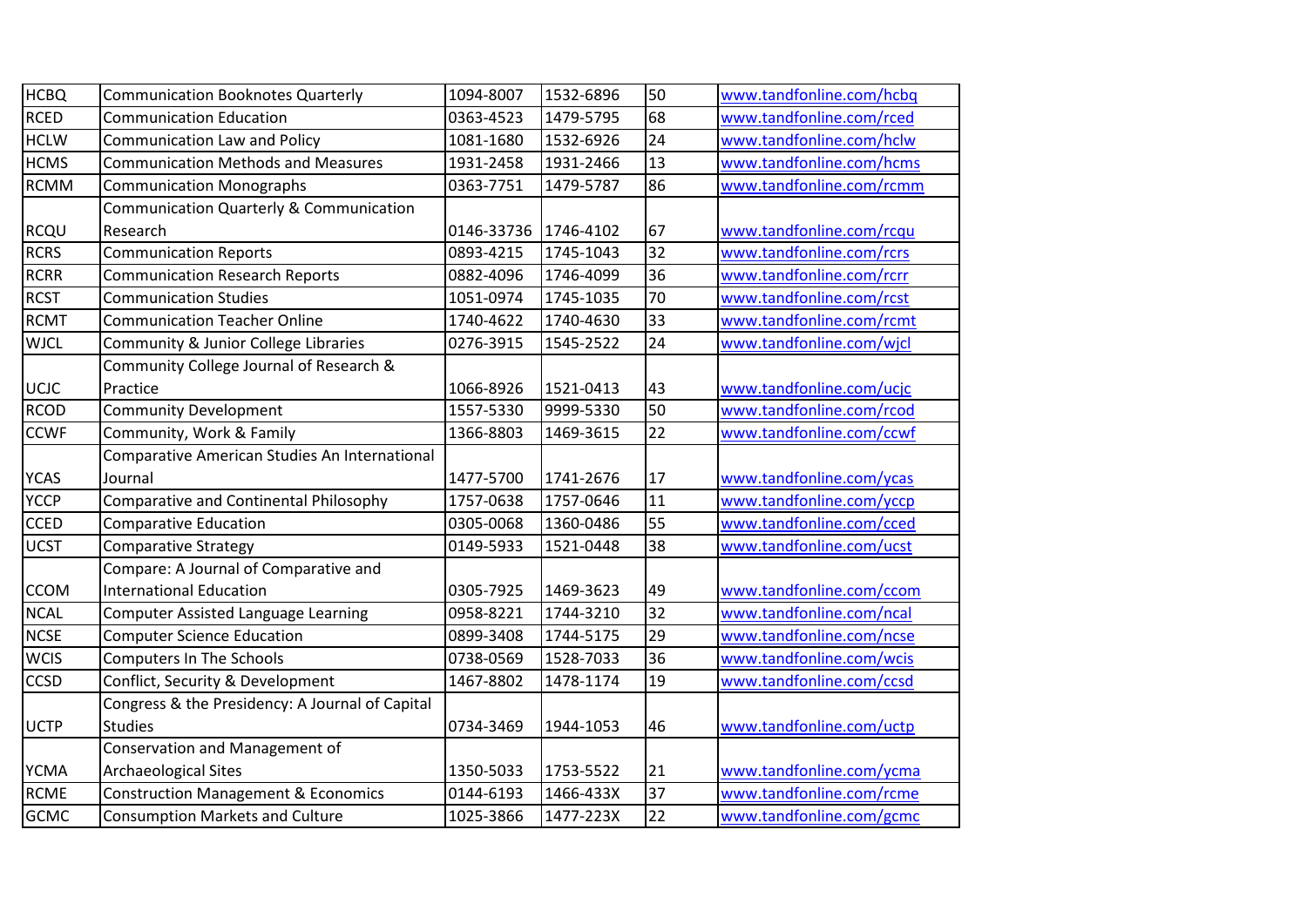| FCBH        | Contemporary British History                   | 1361-9462 | 1743-7997 | 33              | www.tandfonline.com/fcbh |
|-------------|------------------------------------------------|-----------|-----------|-----------------|--------------------------|
| <b>RCBH</b> | Contemporary Buddhism                          | 1463-9947 | 1476-7953 | 20              | www.tandfonline.com/rcbh |
| <b>MCSP</b> | <b>Contemporary Chinese Thought</b>            | 1097-1467 | 1558-0997 | 50              | www.tandfonline.com/mcsp |
|             |                                                |           |           |                 |                          |
| <b>GSIT</b> | Contemporary French & Francophone Studies      | 1740-9292 | 1740-9306 | 23              | www.tandfonline.com/gsit |
| <b>RITA</b> | Contemporary Italian Politics                  | 2324-8823 | 2324-8831 | 11              | www.tandfonline.com/rita |
| <b>RCOJ</b> | Contemporary Japan                             | 1869-2729 | 1869-2737 | 31              | www.tandfonline.com/rcoj |
| <b>GCJR</b> | Contemporary Justice Review                    | 1028-2580 | 1477-2248 | $\overline{22}$ | www.tandfonline.com/gcjr |
| <b>GCMR</b> | <b>Contemporary Music Review</b>               | 0749-4467 | 1477-2256 | 38              | www.tandfonline.com/gcmr |
| <b>CCPO</b> | <b>Contemporary Politics</b>                   | 1356-9775 | 1469-3631 | 25              | www.tandfonline.com/ccpo |
| <b>UUCP</b> | Contemporary Psychoanalysis                    | 0010-7530 | 2330-9091 | 55              | www.tandfonline.com/uucp |
| <b>FCSP</b> | <b>Contemporary Security Policy</b>            | 1352-3260 | 1743-8764 | 40              | www.tandfonline.com/fcsp |
| <b>RSOC</b> | <b>Contemporary Social Science</b>             | 1745-0144 | 1745-0152 | 14              | www.tandfonline.com/rsoc |
| <b>CCSA</b> | Contemporary South Asia                        | 0958-4935 | 1469-364X | 27              | www.tandfonline.com/ccsa |
| <b>GCTR</b> | <b>Contemporary Theatre Review</b>             | 1048-6801 | 1477-2264 | 29              | www.tandfonline.com/gctr |
| <b>CCON</b> | Continuum: Journal of Media & Cultural Studies | 1030-4312 | 1469-3666 | 33              | www.tandfonline.com/ccon |
|             |                                                |           |           |                 |                          |
| <b>UORE</b> | Counseling Outcome Research and Evaulation     | 1947-6302 | 2150-1386 | 10              | www.tandfonline.com/uore |
| <b>CCPQ</b> | <b>Counselling Psychology Quarterly</b>        | 0951-5070 | 1469-3674 | 32              | www.tandfonline.com/ccpq |
| <b>RCIJ</b> | Creative Industries Journal                    | 1751-0694 | 1751-0708 | 12              | www.tandfonline.com/rcij |
| <b>HCRJ</b> | <b>Creativity Research Journal</b>             | 1040-0419 | 1532-6934 | 31              | www.tandfonline.com/hcrj |
| <b>RCRE</b> | <b>Criminal Justice Ethics</b>                 | 0731-129X | 1937-5948 | 38              | www.tandfonline.com/rcre |
| <b>GJUP</b> | <b>Criminal Justice Studies</b>                | 1478-601X | 1478-6028 | 32              | www.tandfonline.com/gjup |
| <b>RCAF</b> | <b>Critical African Studies</b>                | 2168-1392 | 2040-7211 | 11              | www.tandfonline.com/rcaf |
| RCRC        | <b>Critical Arts</b>                           | 0256-0046 | 1992-6049 | 33              | www.tandfonline.com/rcrc |
| <b>RCRA</b> | <b>Critical Asian Studies</b>                  | 1467-2715 | 1472-6033 | 51              | www.tandfonline.com/rcra |
| <b>RCDS</b> | <b>Critical Discourse Studies</b>              | 1740-5904 | 1740-5912 | 16              | www.tandfonline.com/rcds |
|             | Critical Horizons (A Journal of Philosophy and |           |           |                 |                          |
| <b>YCRH</b> | Social Theory)                                 | 1440-9917 | 1568-5160 | 20              | www.tandfonline.com/ycrh |
| <b>HCIL</b> | Critical Inquiry in Language Studies           | 1542-7587 | 1542-7595 | 16              | www.tandfonline.com/hcil |
| <b>RCIN</b> | <b>Critical Interventions</b>                  | 1930-1944 | 2326-411X | 13              | www.tandfonline.com/rcin |
| <b>RCPS</b> | <b>Critical Policy Studies</b>                 | 1946-0171 | 1946-018X | 13              | www.tandfonline.com/rcps |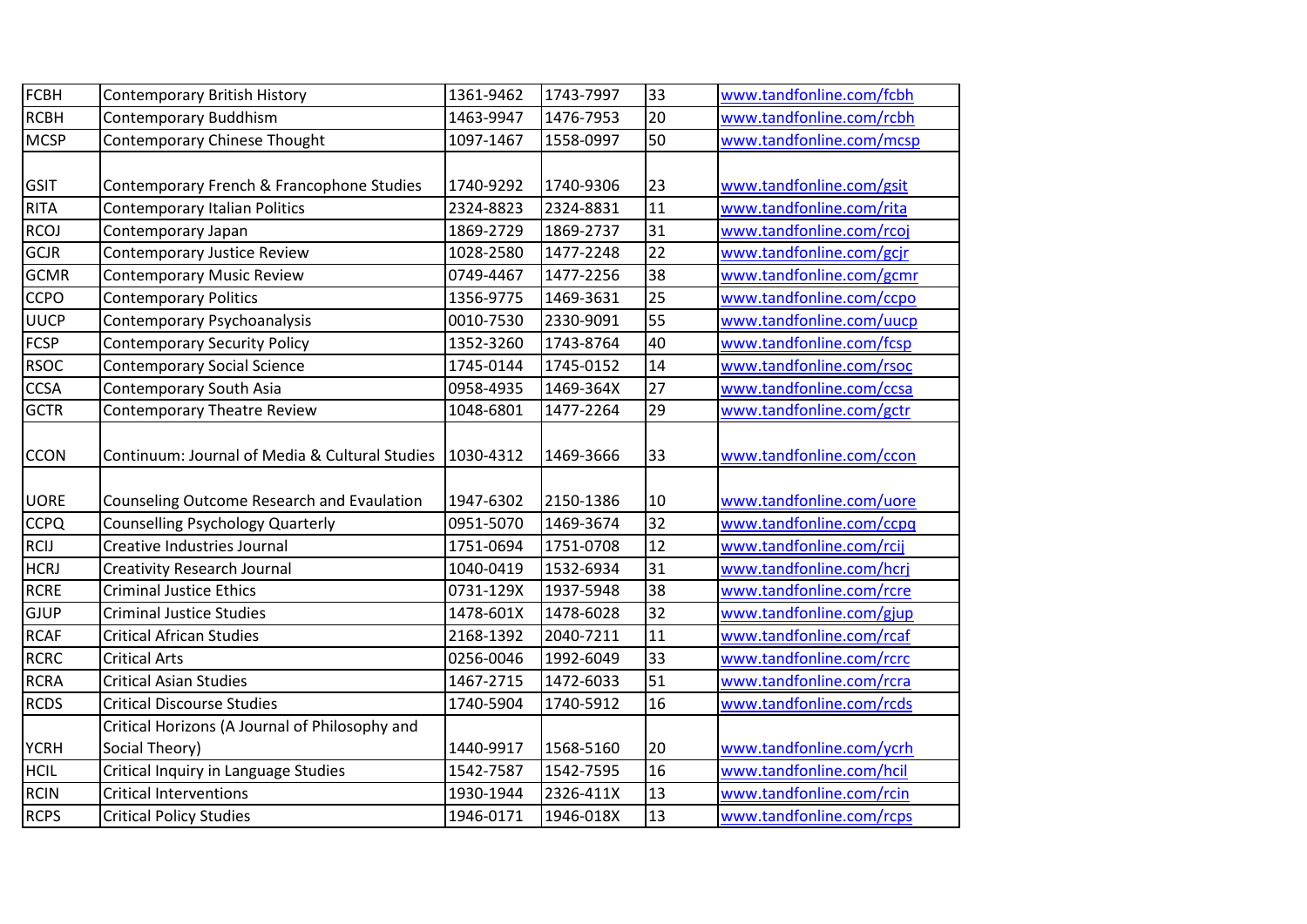| RCRI        | <b>Critical Review</b>                              | 0891-3811 | 1933-8007 | 31              | www.tandfonline.com/rcri |
|-------------|-----------------------------------------------------|-----------|-----------|-----------------|--------------------------|
|             | Critical Review of International Social & Political |           |           |                 |                          |
| <b>FCRI</b> | Philosophy                                          | 1369-8230 | 1743-8772 | 22              | www.tandfonline.com/fcri |
| <b>RCSE</b> | <b>Critical Studies in Education</b>                | 1750-8487 | 1750-8495 | 60              | www.tandfonline.com/rcse |
| <b>RCSM</b> | <b>Critical Studies in Media Communication</b>      | 1529-5036 | 1479-5809 | 36              | www.tandfonline.com/rcsm |
| RTER        | <b>Critical Studies on Terrorism</b>                | 1753-9153 | 1753-9161 | 12              | www.tandfonline.com/rter |
| <b>RCSO</b> | <b>Critique: Journal of Socialist Theory</b>        | 0301-7605 | 1748-8605 | 47              | www.tandfonline.com/rcso |
| <b>VCRT</b> | Critique: Studies in Contemporary Fiction           | 0011-1619 | 1939-9138 | 60              | www.tandfonline.com/vcrt |
| <b>RCYE</b> | Cultura y Educacion: Culture and Education          | 1135-6405 | 1578-4118 | 31              | www.tandfonline.com/rcye |
| <b>RFCS</b> | <b>Cultural and Social History</b>                  | 1478-0038 | 1478-0046 | 16              | www.tandfonline.com/rfcs |
| <b>RCUS</b> | <b>Cultural Studies</b>                             | 0950-2386 | 1466-4348 | 33              | www.tandfonline.com/rcus |
| <b>CCUT</b> | <b>Cultural Trends</b>                              | 0954-8963 | 1469-3690 | 28              | www.tandfonline.com/ccut |
| GSCO        | <b>Culture and Organization</b>                     | 1475-9551 | 1477-2760 | 25              | www.tandfonline.com/gsco |
| <b>RCAR</b> | Culture and Religion                                | 1475-5610 | 1475-5629 | 20              | www.tandfonline.com/rcar |
| <b>RCTC</b> | Culture, Theory and Critique                        | 1473-5784 | 1473-5776 | 60              | www.tandfonline.com/rctc |
| <b>RCLP</b> | Current Issues in Language Planning                 | 1466-4208 | 1747-7506 | 20              | www.tandfonline.com/rclp |
| <b>RCIT</b> | <b>Current Issues in Tourism</b>                    | 1368-3500 | 1747-7603 | $\overline{22}$ | www.tandfonline.com/rcit |
|             | Current Writing: Text and Reception in Southern     |           |           |                 |                          |
| <b>RCWR</b> | Africa                                              | 1013-929X |           | 31              | www.tandfonline.com/rcwr |
| <b>RCUI</b> | Curriculum Inquiry                                  | 0362-6784 | 1467-873X | 49              | www.tandfonline.com/rcui |
| <b>RCJO</b> | Curriculum Journal                                  | 0958-5176 | 1469-3704 | 30              | www.tandfonline.com/rcjo |
|             | Curriculum Studies in Health and Physical           |           |           |                 |                          |
| <b>RASP</b> | Education                                           | 2574-2981 | 2574-299x | 10              | www.tandfonline.com/rasp |
| LDNC        | Dance Chronicle                                     | 0147-2526 | 1532-4257 | 42              | www.tandfonline.com/ldnc |
| <b>RDAT</b> | de arte                                             | 0004-3389 | 2471-4100 | 54              | www.tandfonline.com/rdat |
| <b>YDEI</b> | Deafness & Education International                  | 1464-3154 | 1557-069X | 21              | www.tandfonline.com/ydei |
| <b>UDST</b> | <b>Death Studies</b>                                | 0748-1187 | 1091-7683 | 43              | www.tandfonline.com/udst |
| <b>GDPE</b> | Defence and Peace Economics                         | 1024-2694 | 1476-8267 | 30              | www.tandfonline.com/gdpe |
| <b>CDAN</b> | Defence and Security Analysis                       | 1475-1798 | 1475-1801 | 35              | www.tandfonline.com/cdan |
| <b>FDEF</b> | <b>Defence Studies</b>                              | 1470-2436 | 1743-9698 | 19              | www.tandfonline.com/fdef |
| <b>FDAS</b> | Democracy and Security                              | 1741-9166 | 1555-5860 | 15              | www.tandfonline.com/fdas |
| <b>FDEM</b> | Democratization                                     | 1351-0347 | 1743-890X | 26              | www.tandfonline.com/fdem |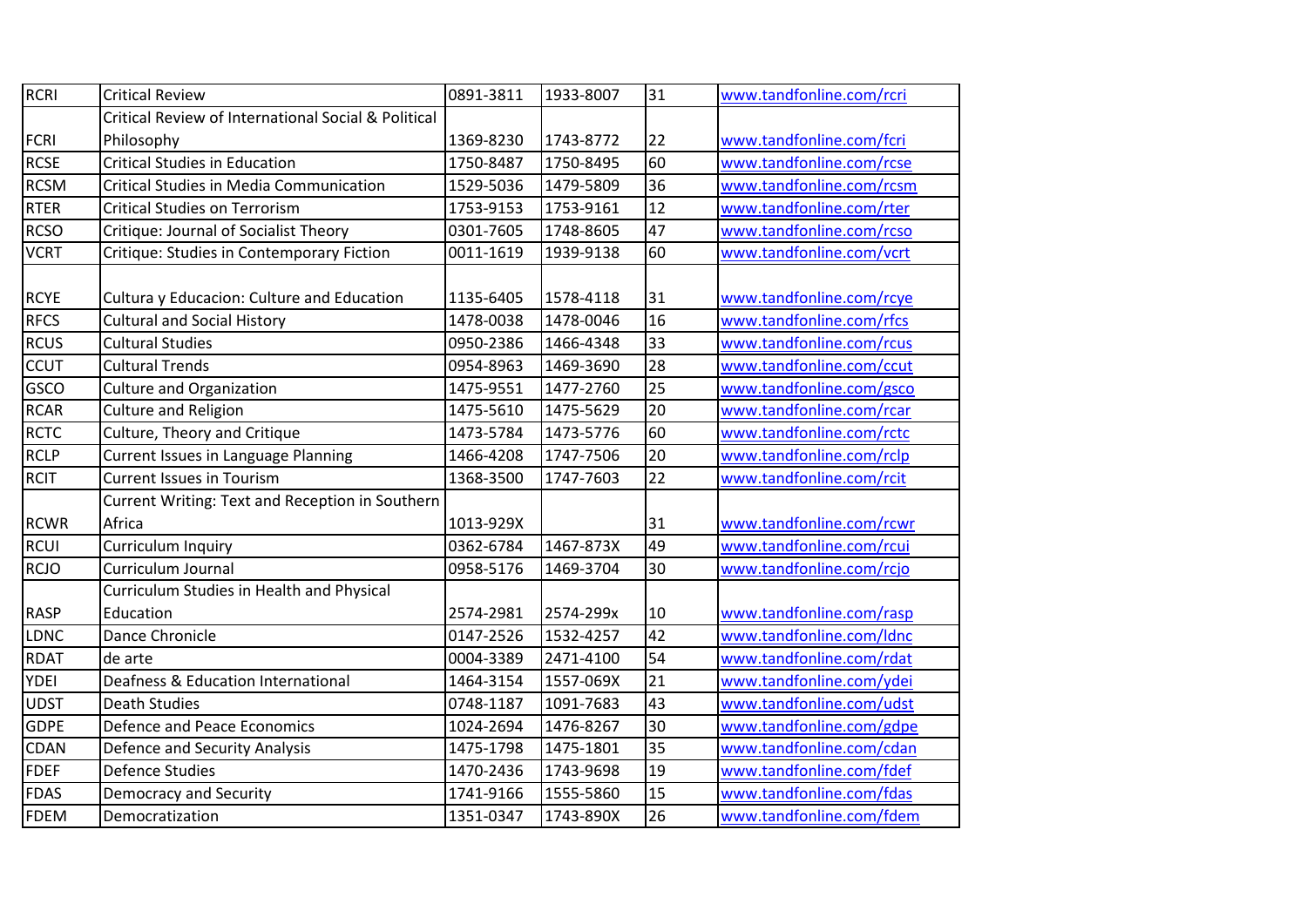| <b>RFDC</b> | Design and Culture                                          | 1754-7075 | 1754-7083 | 11  | www.tandfonline.com/rfdc |
|-------------|-------------------------------------------------------------|-----------|-----------|-----|--------------------------|
| CDIP        | Development in Practice                                     | 0961-4524 | 1364-9213 | 29  | www.tandfonline.com/cdip |
| <b>CDSA</b> | Development Southern Africa                                 | 0376-835X | 1470-3637 | 36  | www.tandfonline.com/cdsa |
| <b>HDVN</b> | Developmental Neuropsychology                               | 8756-5641 | 1532-6942 | 44  | www.tandfonline.com/hdvn |
| <b>UDBH</b> | Deviant Behavior                                            | 0163-9625 | 1521-0456 | 40  | www.tandfonline.com/udbh |
| <b>RDST</b> | Diaspora Studies                                            | 0973-9572 | 0976-3457 | 12  | www.tandfonline.com/rdst |
| <b>HDIM</b> | Diaspora, Indigenous, and Minority Education                | 1559-5692 | 1559-5706 | 13  | www.tandfonline.com/hdim |
| <b>NDCR</b> | <b>Digital Creativity</b>                                   | 1462-6268 | 1744-3806 | 30  | www.tandfonline.com/ndcr |
| <b>FDPS</b> | Diplomacy & Statecraft                                      | 0959-2296 | 1557-301X | 30  | www.tandfonline.com/fdps |
| CDSO        | Disability & Society                                        | 0968-7599 | 1360-0508 | 34  | www.tandfonline.com/cdso |
| <b>HDSP</b> | <b>Discourse Processes</b>                                  | 0163-853X | 1532-6950 | 56  | www.tandfonline.com/hdsp |
| <b>CDIS</b> | Discourse: Studies in the Cultural Politics of<br>Education | 0159-6306 | 1469-3739 | 40  | www.tandfonline.com/cdis |
| <b>RDSP</b> | disP - The Planning Review                                  | 0251-3625 | 2166-8604 | 55  | www.tandfonline.com/rdsp |
| <b>CDIE</b> | <b>Distance Education</b>                                   | 0158-7919 | 1475-0198 | 40  | www.tandfonline.com/cdie |
| <b>RDIS</b> | Distinktion: Journal of Social Theory                       | 1600-910X |           | 20  | www.tandfonline.com/rdis |
|             | Dix-Neuf: Journal of the Society of Dix-                    |           |           |     |                          |
| <b>YDIX</b> | <b>Neuviemistes</b>                                         |           | 1478-7318 | 23  | www.tandfonline.com/ydix |
| <b>RNJD</b> | Drama Australia Journal                                     | 1445-2294 | 2200-775X | 43  | www.tandfonline.com/rnjd |
|             | Dress (The Journal of the Costume Society of                |           |           |     |                          |
| <b>YDRE</b> | America)                                                    | 0361-2112 | 2042-1729 | 45  | www.tandfonline.com/ydre |
| <b>YDTC</b> | Dutch Crossing (Journal of Low Country Studies)             | 0309-6564 | 1759-7854 | 43  | www.tandfonline.com/ydtc |
| <b>RDAC</b> | <b>Dynamics of Asymmetric Conflict</b>                      | 1746-7586 | 1746-7594 | 12  | www.tandfonline.com/rdac |
| <b>GECD</b> | Early Child Development and Care                            | 0300-4430 | 1476-8275 | 189 | www.tandfonline.com/gecd |
| <b>HEED</b> | Early Education & Development                               | 1040-9289 | 1556-6935 | 30  | www.tandfonline.com/heed |
| <b>YEMC</b> | Early Medieval China                                        | 1529-9104 | 1946-7842 | 25  | www.tandfonline.com/yemc |
| <b>YEMF</b> | <b>Early Modern French Studies</b>                          | 2056-3035 | 2056-3043 | 41  | www.tandfonline.com/yemf |
| <b>REPV</b> | <b>Early Popular Visual Culture</b>                         | 1746-0654 | 1746-0662 | 17  | www.tandfonline.com/repv |
| <b>CEYE</b> | <b>Early Years</b>                                          | 0957-5146 | 1472-4421 | 39  | www.tandfonline.com/ceye |
| FEEJ        | East European Jewish Affairs                                | 1350-1674 | 1743-971X | 49  | www.tandfonline.com/feej |
| <b>FJCS</b> | <b>East European Politics</b>                               | 2159-9165 | 2159-9173 | 35  | www.tandfonline.com/fjcs |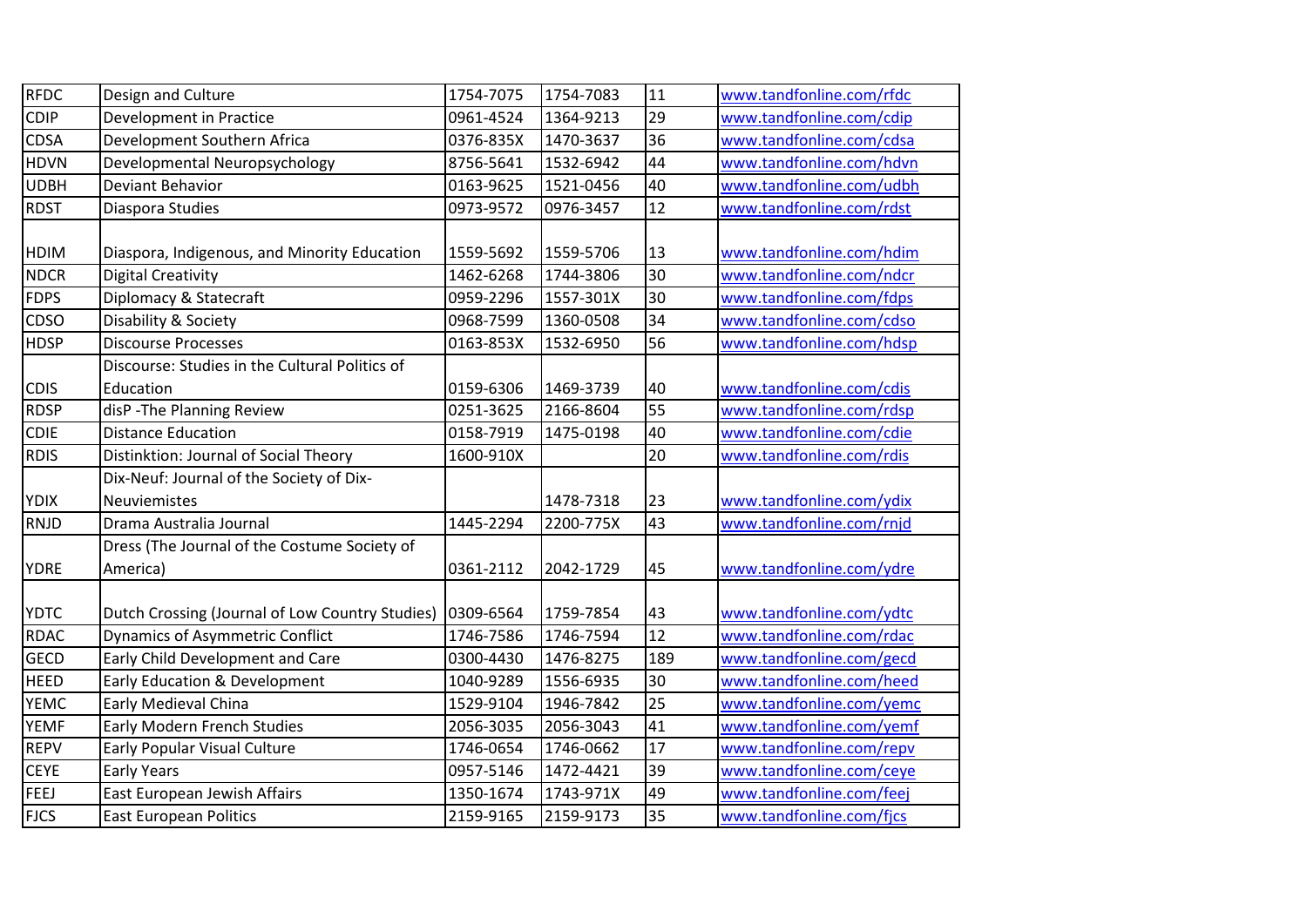| <b>MEEE</b> | <b>Eastern European Economics</b>                 | 0012-8775 | 1557-9298 | 57 | www.tandfonline.com/meee |
|-------------|---------------------------------------------------|-----------|-----------|----|--------------------------|
| UEDI        | <b>Eating Disorders</b>                           | 1064-0266 | 1532-530X | 27 | www.tandfonline.com/uedi |
| <b>HECO</b> | <b>Ecological Psychology</b>                      | 1040-7413 | 1532-6969 | 31 | www.tandfonline.com/heco |
| <b>GEFN</b> | Ecology of Food & Nutrition                       | 0367-0244 | 1543-5237 | 58 | www.tandfonline.com/gefn |
| <b>RECG</b> | <b>Economic Geography</b>                         | 0013-0095 | 1944-8287 | 95 | www.tandfonline.com/recg |
| <b>REHD</b> | <b>Economic History of Developing Regions</b>     | 2078-0389 | 2078-0397 | 34 | www.tandfonline.com/rehd |
| <b>CESR</b> | Economic Systems Research                         | 0953-5314 | 1469-5758 | 31 | www.tandfonline.com/cesr |
|             |                                                   |           |           |    |                          |
| <b>GEIN</b> | Economics of Innovation and New Technology        | 1043-8599 | 1476-8364 | 28 | www.tandfonline.com/gein |
| <b>RESO</b> | <b>Economy and Society</b>                        | 0308-5147 | 1469-5766 | 48 | www.tandfonline.com/reso |
|             |                                                   |           |           |    |                          |
|             | Education 3-13: International Journal of Primary, |           |           |    |                          |
| <b>RETT</b> | <b>Elementary and Early Years Education</b>       | 0300-4279 | 1475-7575 | 47 | www.tandfonline.com/rett |
| <b>CEDE</b> | <b>Education Economics</b>                        | 0964-5292 | 1469-5782 | 27 | www.tandfonline.com/cede |
| <b>REAC</b> | <b>Educational Action Research</b>                | 0965-0792 | 1747-5074 | 27 | www.tandfonline.com/reac |
| <b>HEDA</b> | <b>Educational Assessment</b>                     | 1062-7197 | 1532-6977 | 24 | www.tandfonline.com/heda |
| <b>UEDG</b> | <b>Educational Gerontology</b>                    | 0360-1277 | 1521-0472 | 45 | www.tandfonline.com/uedg |
| REMI        | <b>Educational Media International</b>            | 0952-3987 | 1469-5790 | 56 | www.tandfonline.com/remi |
| <b>REPT</b> | <b>Educational Philosophy and Theory</b>          | 0013-1857 | 1469-5812 | 51 | www.tandfonline.com/rept |
| <b>HEDP</b> | <b>Educational Psychologist</b>                   | 0046-1520 | 1532-6985 | 54 | www.tandfonline.com/hedp |
| <b>CEDP</b> | <b>Educational Psychology</b>                     | 0144-3410 | 1469-5820 | 39 | www.tandfonline.com/cedp |
| <b>CEPP</b> | <b>Educational Psychology in Practice</b>         | 0266-7363 | 1469-5839 | 35 | www.tandfonline.com/cepp |
| <b>RERE</b> | <b>Educational Research</b>                       | 0013-1881 | 1469-5847 | 61 | www.tandfonline.com/rere |
| <b>NERE</b> | <b>Educational Research &amp; Evaluation</b>      | 1380-3611 | 1744-4187 | 25 | www.tandfonline.com/nere |
| <b>CEDR</b> | <b>Educational Review</b>                         | 0013-1911 | 1465-3397 | 71 | www.tandfonline.com/cedr |
| <b>CEDS</b> | <b>Educational Studies</b>                        | 0305-5698 | 1465-3400 | 45 | www.tandfonline.com/ceds |
|             |                                                   |           |           |    |                          |
|             | Educational Studies Online: The Journal of the    |           |           |    |                          |
| <b>HEDS</b> | American Educational Studies Association          | 0013-1946 | 1532-6993 | 55 | www.tandfonline.com/heds |
| <b>MREE</b> | <b>Emerging Markets Finance &amp; Trade</b>       | 1540-496X | 1558-0938 | 55 | www.tandfonline.com/mree |
| <b>REBD</b> | <b>Emotional &amp; Behavioural Difficulties</b>   | 1363-2752 | 1741-2692 | 24 | www.tandfonline.com/rebd |
|             | English Academy Review: A Journal of English      |           |           |    |                          |
| <b>RACR</b> | <b>Studies</b>                                    | 1013-1752 | 1753-5360 | 36 | www.tandfonline.com/racr |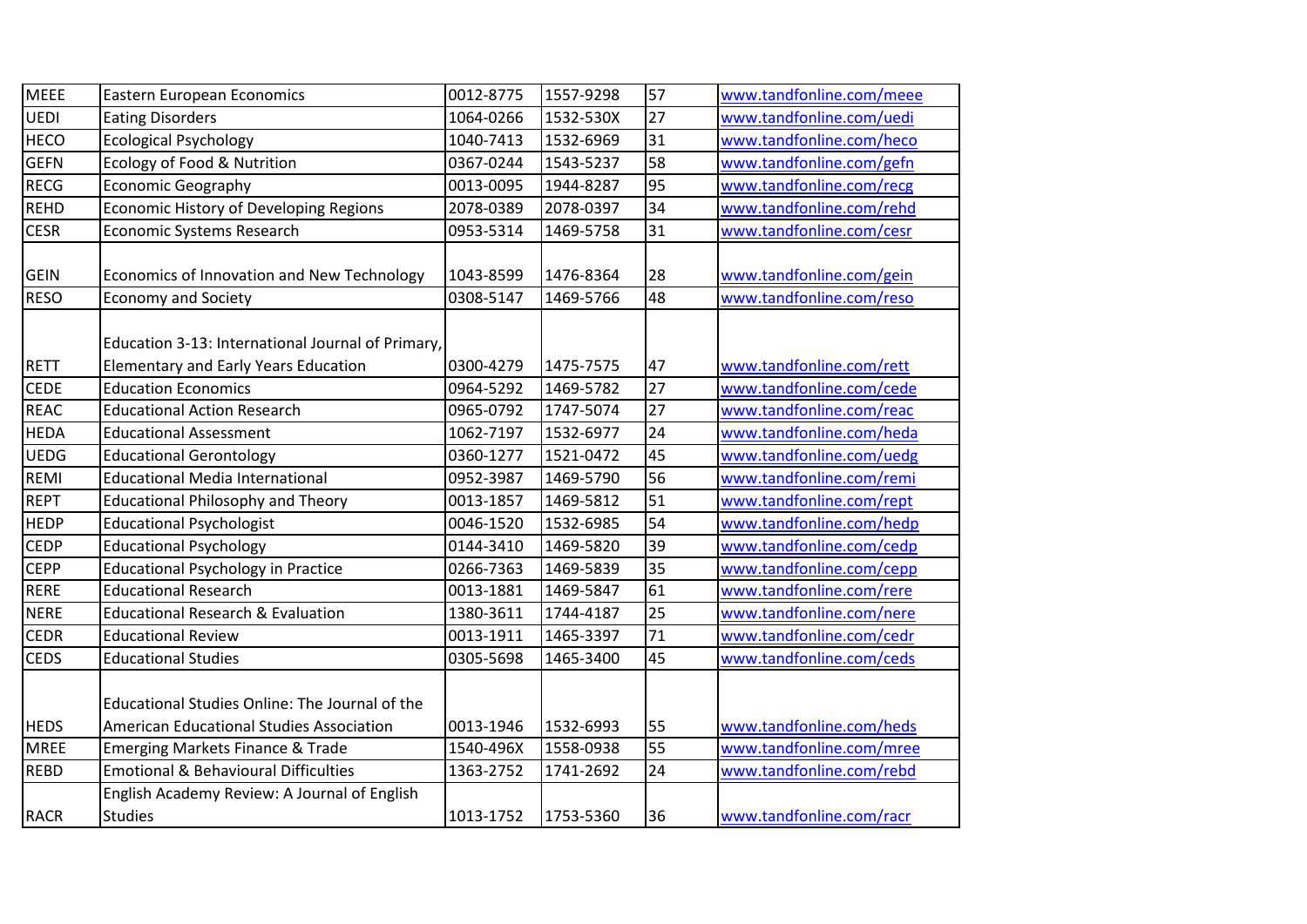| <b>REIE</b> | English in Education                          | 0425-0494 | 1754-8845 | 53  | www.tandfonline.com/reie |
|-------------|-----------------------------------------------|-----------|-----------|-----|--------------------------|
| <b>NEST</b> | <b>English Studies</b>                        | 0013-838X | 1744-4217 | 100 | www.tandfonline.com/nest |
| <b>REIA</b> | English Studies in Africa                     | 0013-8398 | 1943-8117 | 62  | www.tandfonline.com/reia |
|             |                                               |           |           |     |                          |
| <b>TEPN</b> | Entrepreneurship & Regional Development       | 0898-5626 | 1464-5114 | 31  | www.tandfonline.com/tepn |
|             | Environmental Archaeology (The Journal of     |           |           |     |                          |
| <b>YENV</b> | Human Palaeoecology) Online                   | 1461-4103 | 1749-6314 | 24  | www.tandfonline.com/yenv |
| <b>BECJ</b> | <b>Environmental Claims Journal</b>           | 1040-6026 | 1547-657X | 31  | www.tandfonline.com/becj |
| <b>RENC</b> | <b>Environmental Communication</b>            | 1752-4032 | 1752-4040 | 13  | www.tandfonline.com/renc |
| <b>CEER</b> | <b>Environmental Education Research</b>       | 1350-4622 | 1469-5871 | 25  | www.tandfonline.com/ceer |
| FENP        | <b>Environmental Politics</b>                 | 0964-4016 | 1743-8934 | 28  | www.tandfonline.com/fenp |
| <b>UEEE</b> | Equity & Excellence in Education              | 1066-5684 | 1547-3457 | 52  | www.tandfonline.com/ueee |
|             |                                               |           |           |     |                          |
| <b>REDP</b> | Estudios de Psicologia: Studies in Psychology | 0210-9395 | 1579-3699 | 40  | www.tandfonline.com/redp |
| <b>HEBH</b> | Ethics & Behavior                             | 1050-8422 | 1532-7019 | 29  | www.tandfonline.com/hebh |
| <b>CEAE</b> | <b>Ethics and Education</b>                   | 1744-9642 | 1744-9650 | 14  | www.tandfonline.com/ceae |
| <b>RESW</b> | <b>Ethics and Social Welfare</b>              | 1749-6535 | 1749-6543 | 13  | www.tandfonline.com/resw |
| <b>CEPE</b> | Ethics, Policy & Environment                  | 1366-879X | 1469-6703 | 22  | www.tandfonline.com/cepe |
| <b>RERS</b> | <b>Ethnic and Racial Studies</b>              | 0141-9870 | 1466-4356 | 42  | www.tandfonline.com/rers |
|             |                                               |           |           |     |                          |
|             | Ethnoarchaeology (Journal of Archaeological,  |           |           |     |                          |
| <b>YETH</b> | <b>Ethnographic and Experimental Studies)</b> | 1944-2890 | 1944-2904 | 11  | www.tandfonline.com/yeth |
| <b>REAE</b> | <b>Ethnography &amp; Education</b>            | 1745-7823 | 1745-7831 | 14  | www.tandfonline.com/reae |
| <b>REMF</b> | <b>Ethnomusicology Forum</b>                  | 1741-1912 | 1741-1920 | 28  | www.tandfonline.com/remf |
| <b>RENO</b> | Ethnopolitics                                 | 1744-9057 | 1744-9065 | 18  | www.tandfonline.com/reno |
| <b>RETN</b> | Ethnos                                        | 0014-1844 | 1469-588X | 84  | www.tandfonline.com/retn |
| <b>REGE</b> | <b>Eurasian Geography and Economics</b>       | 1538-7216 | 1938-2863 | 60  | www.tandfonline.com/rege |
| <b>REAR</b> | <b>European Accounting Review</b>             | 0963-8180 | 1468-4497 | 28  | www.tandfonline.com/rear |
| <b>RECJ</b> | <b>European Competition Journal</b>           | 1744-1056 | 1757-8396 | 15  | www.tandfonline.com/recj |
|             | European Early Childhood Education Research   |           |           |     |                          |
| <b>RECR</b> | Journal                                       | 1350-293X | 1752-1807 | 27  | www.tandfonline.com/recr |
| <b>MEUE</b> | <b>European Education</b>                     | 1056-4934 | 1944-7086 | 51  | www.tandfonline.com/meue |
| <b>RESS</b> | European Journal for Sport and Society        | 1613-8171 | 2380-5919 | 16  | www.tandfonline.com/ress |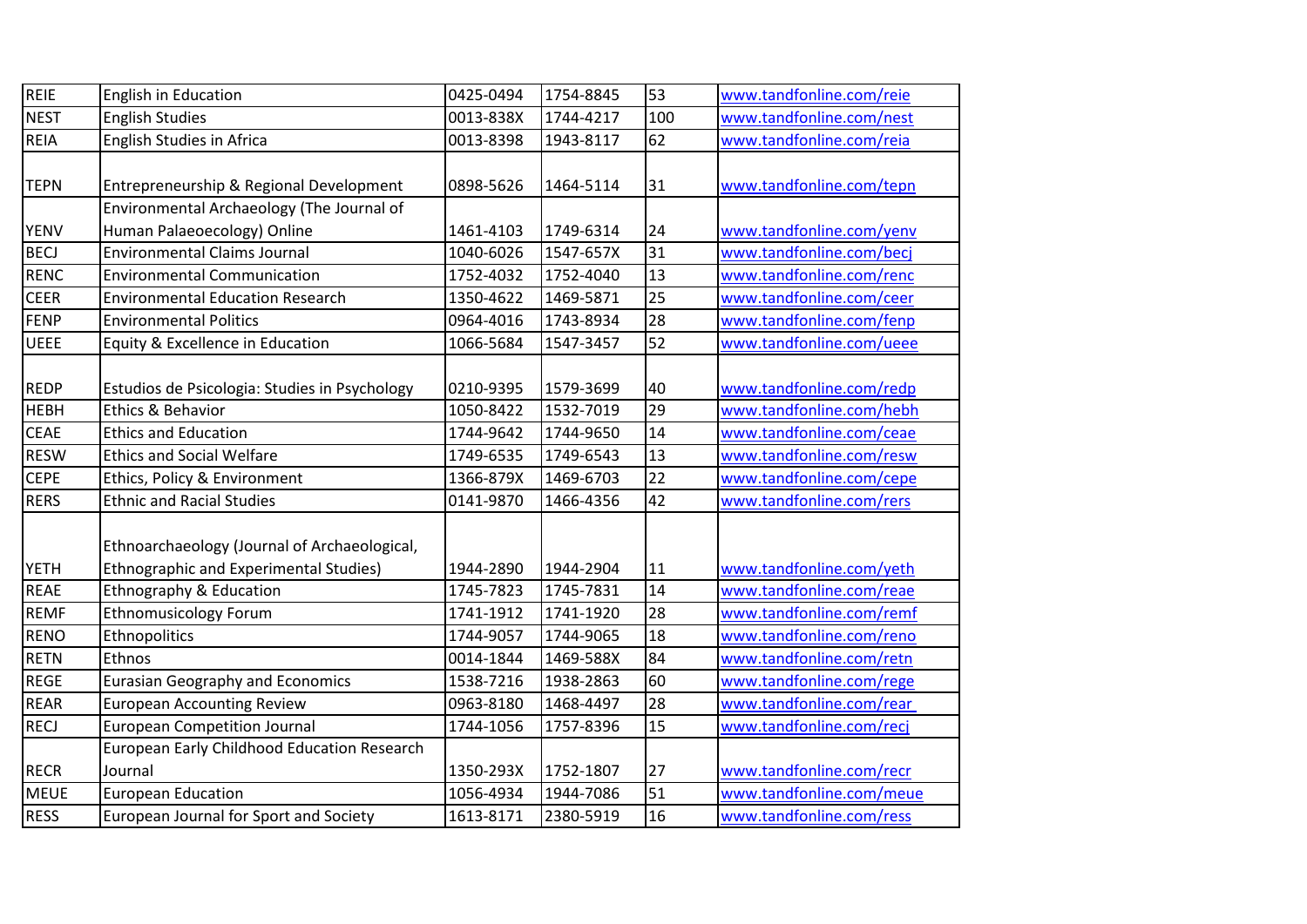| <b>REJO</b> | European Journal of Behavior Analysis        | 1502-1149 | 2377-729X | 20              | www.tandfonline.com/rejo                             |
|-------------|----------------------------------------------|-----------|-----------|-----------------|------------------------------------------------------|
| PEDP        | European Journal of Developmental Psychology | 1740-5629 | 1740-5610 | 16              | www.tandfonline.com/pedp                             |
| <b>NEJE</b> | <b>European Journal of English Studies</b>   | 1382-5577 | 1744-4243 | 23              | www.tandfonline.com/neje                             |
| <b>REHE</b> | European Journal of Higher Education         | 2156-8235 | 2156-8243 | 9               | www.tandfonline.com/rehe                             |
|             | European Journal of Psychotherapy &          |           |           |                 |                                                      |
| <b>REJP</b> | Counselling                                  | 1364-2537 | 1469-5901 | 21              |                                                      |
| <b>CESW</b> | European Journal of Social Work              | 1369-1457 | 1468-2664 | $\overline{22}$ | www.tandfonline.com/rejp<br>www.tandfonline.com/cesw |
|             |                                              |           |           |                 |                                                      |
| <b>REJS</b> | European Journal of Special Needs Education  | 0885-6257 | 1469-591X | 34              | www.tandfonline.com/rejs                             |
| <b>TEJS</b> | European Journal of Sport Science            | 1746-1391 | 1536-7290 | 19              | www.tandfonline.com/tejs                             |
| <b>CETE</b> | European Journal of Teacher Education        | 0261-9768 | 1469-5928 | 42              | www.tandfonline.com/cete                             |
|             | European Journal of the History of Economic  |           |           |                 |                                                      |
| <b>REJH</b> | Thought                                      | 0967-2567 | 1469-5936 | 26              | www.tandfonline.com/rejh                             |
|             | European Journal of Work and Organizational  |           |           |                 |                                                      |
| PEWO        | Psychology                                   | 1359-432X | 1464-0643 | 28              | www.tandfonline.com/pewo                             |
| <b>CEPS</b> | <b>European Planning Studies</b>             | 0965-4313 | 1469-5944 | 27              | www.tandfonline.com/ceps                             |
| <b>RPEP</b> | <b>European Politics and Society</b>         | 2374-5118 | 2374-5126 | 20              | www.tandfonline.com/rpep                             |
| <b>CERH</b> | European Review of History                   | 1350-7486 | 1469-8293 | 26              | www.tandfonline.com/cerh                             |
| <b>PERS</b> | European Review of Social Psychology         | 1046-3283 | 1479-277X | 30              | www.tandfonline.com/pers                             |
| <b>GERR</b> | <b>European Romantic Review</b>              | 1050-9585 | 1740-4657 | 30              | www.tandfonline.com/gerr                             |
| <b>FEUS</b> | <b>European Security</b>                     | 0966-2839 | 1746-1545 | 28              | www.tandfonline.com/feus                             |
| <b>REUS</b> | <b>European Societies</b>                    | 1461-6696 | 1469-8307 | 21              | www.tandfonline.com/reus                             |
| <b>RESM</b> | <b>European Sport Management Quarterly</b>   | 1618-4742 | 1746-031x | 19              | www.tandfonline.com/resm                             |
| <b>CEAS</b> | Europe-Asia Studies                          | 0966-8136 | 1465-3427 | 71              | www.tandfonline.com/ceas                             |
| <b>HEXC</b> | Exceptionality                               | 0936-2835 | 1532-7035 | 27              | www.tandfonline.com/hexc                             |
| <b>YEXM</b> | Exemplaria: Medieval / Early Modern / Theory | 1041-2573 | 1753-3074 | 31              | www.tandfonline.com/yexm                             |
| <b>UEAR</b> | <b>Experimental Aging Research</b>           | 0361-073X | 1096-4657 | 45              | www.tandfonline.com/uear                             |
|             | Fabrications: The Journal of the Society of  |           |           |                 |                                                      |
|             | Architectural Historians, Australia and New  |           |           |                 |                                                      |
| <b>RFAB</b> | Zealand                                      | 1033-1867 |           | 29              | www.tandfonline.com/rfab                             |
| <b>YFCH</b> | Family & Community History                   | 1463-1180 | 1751-3812 | 22              | www.tandfonline.com/yfch                             |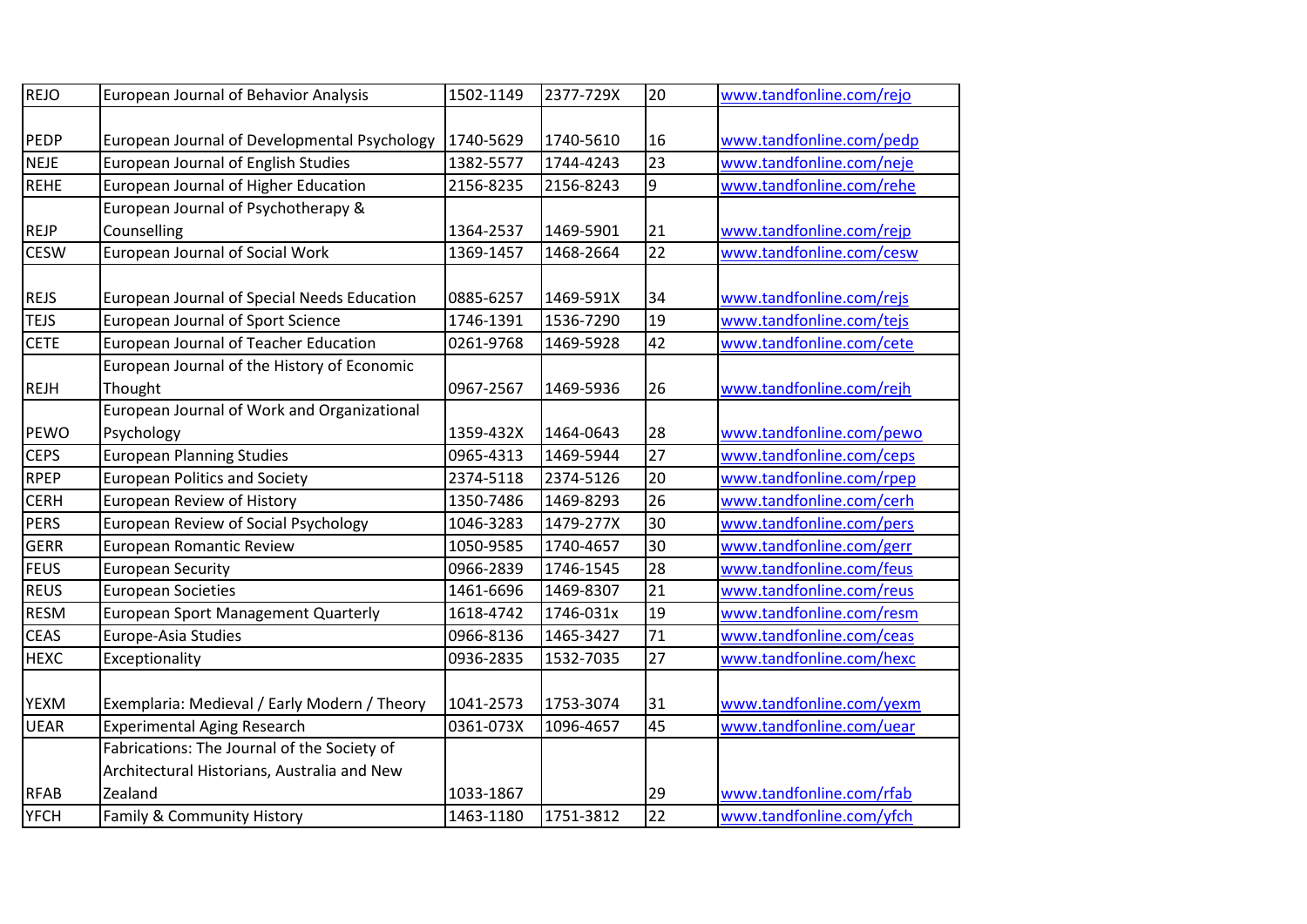| RFFP        | <b>Fashion Practice</b>                       | 1756-9370 | 1756-9389  | 11  | www.tandfonline.com/rffp |
|-------------|-----------------------------------------------|-----------|------------|-----|--------------------------|
| <b>RFFT</b> | <b>Fashion Theory</b>                         | 1362-704x | 1751-7419  | 23  | www.tandfonline.com/rfft |
| RFEC        | <b>Feminist Economics</b>                     | 1354-5701 | 1466-4372  | 25  | www.tandfonline.com/rfec |
| <b>RFMS</b> | <b>Feminist Media Studies</b>                 | 1468-0777 | 1471-5902  | 19  | www.tandfonline.com/rfms |
| <b>RFSY</b> | <b>First Amendment Studies</b>                | 0899-7225 | 2168-1430  | 53  | www.tandfonline.com/rfsy |
| <b>RFWW</b> | First World War Studies                       | 1947-5020 | 1947-5039  | 10  | www.tandfonline.com/rfww |
| <b>YFOL</b> | Folk Life (Journal of Ethnological Studies)   | 0430-8778 | 1759-670X  | 57  | www.tandfonline.com/yfol |
| <b>RFOL</b> | Folklore                                      | 0015-587X | 1469-8315  | 130 | www.tandfonline.com/rfol |
| <b>GFOF</b> | Food & Foodways                               | 0740-9710 | 1542-3484  | 27  | www.tandfonline.com/gfof |
| <b>RFFC</b> | Food, Culture and Society                     | 1552-8014 | 1751-7443  | 22  | www.tandfonline.com/rffc |
| <b>SFDS</b> | Forum for Development Studies                 | 0803-9410 | 1891-1765  | 46  | www.tandfonline.com/sfds |
| <b>RFSE</b> | Forum for Social Economics                    | 0736-0932 | 1874-6381  | 48  | www.tandfonline.com/rfse |
| <b>CGDE</b> | <b>Gender and Development</b>                 | 1355-2074 | 1364-9221  | 27  | www.tandfonline.com/cgde |
| <b>CGEE</b> | <b>Gender and Education</b>                   | 0954-0253 | 1360-0516  | 31  | www.tandfonline.com/cgee |
| <b>CGPC</b> | Gender, Place & Culture                       | 0966-369X | 1360-0524  | 26  | www.tandfonline.com/cgpc |
| <b>RGTD</b> | Gender, Techology and Development             | 0971-8524 | 0973-0656  | 23  | www.tandfonline.com/rgtd |
|             | Geografisk Tidsskrift-Danish Journal of       |           |            |     |                          |
| <b>RDGS</b> | Geography                                     | 0016-7223 | 1903-2471  | 119 | www.tandfonline.com/rdgs |
| <b>RGAB</b> | Geografiska Annaler B                         | 0435-3684 | 1468-0467  | 101 | www.tandfonline.com/rgab |
| <b>FGEO</b> | Geopolitics                                   | 1465-0045 | 1557-3028  | 24  | www.tandfonline.com/fgeo |
| FGRP        | <b>German Politics</b>                        | 0964-4008 | 1743-8993  | 28  | www.tandfonline.com/fgrp |
| <b>WGGE</b> | <b>Gerontology &amp; Geriatrics Education</b> | 0270-1960 | 1545-3847  | 40  | www.tandfonline.com/wgge |
| UGTI        | Gifted and Talented International             | 1533-2276 | 2470-9565  | 34  | www.tandfonline.com/ugti |
| <b>CPAR</b> | Global Change, Peace & Security               | 1478-1158 | 1478-1166  | 31  | www.tandfonline.com/cpar |
| <b>FGLC</b> | <b>Global Crime</b>                           | 1744-0572 | 1744-01580 | 20  | www.tandfonline.com/fglc |
| <b>RGER</b> | <b>Global Economic Review</b>                 | 1226-508X | 1744-3873  | 48  | www.tandfonline.com/rger |
| <b>CGSJ</b> | <b>Global Society</b>                         | 1360-0826 | 1469-798X  | 33  | www.tandfonline.com/cgsj |
| <b>CGSE</b> | Globalisation, Societies and Education        | 1476-7724 | 1476-7732  | 17  | www.tandfonline.com/cgse |
| <b>RGLO</b> | Globalizations                                | 1474-7731 | 1474-774X  | 16  | www.tandfonline.com/rglo |
| <b>RGRL</b> | <b>Green Letters</b>                          | 1468-8417 | 2168-1414  | 23  | www.tandfonline.com/rgrl |
| <b>RLAW</b> | <b>Griffith Law Review</b>                    | 1038-3441 | 1839-4205  | 28  | www.tandfonline.com/rlaw |
| <b>HHTH</b> | <b>Health Communication</b>                   | 1041-0236 | 1532-7027  | 34  | www.tandfonline.com/hhth |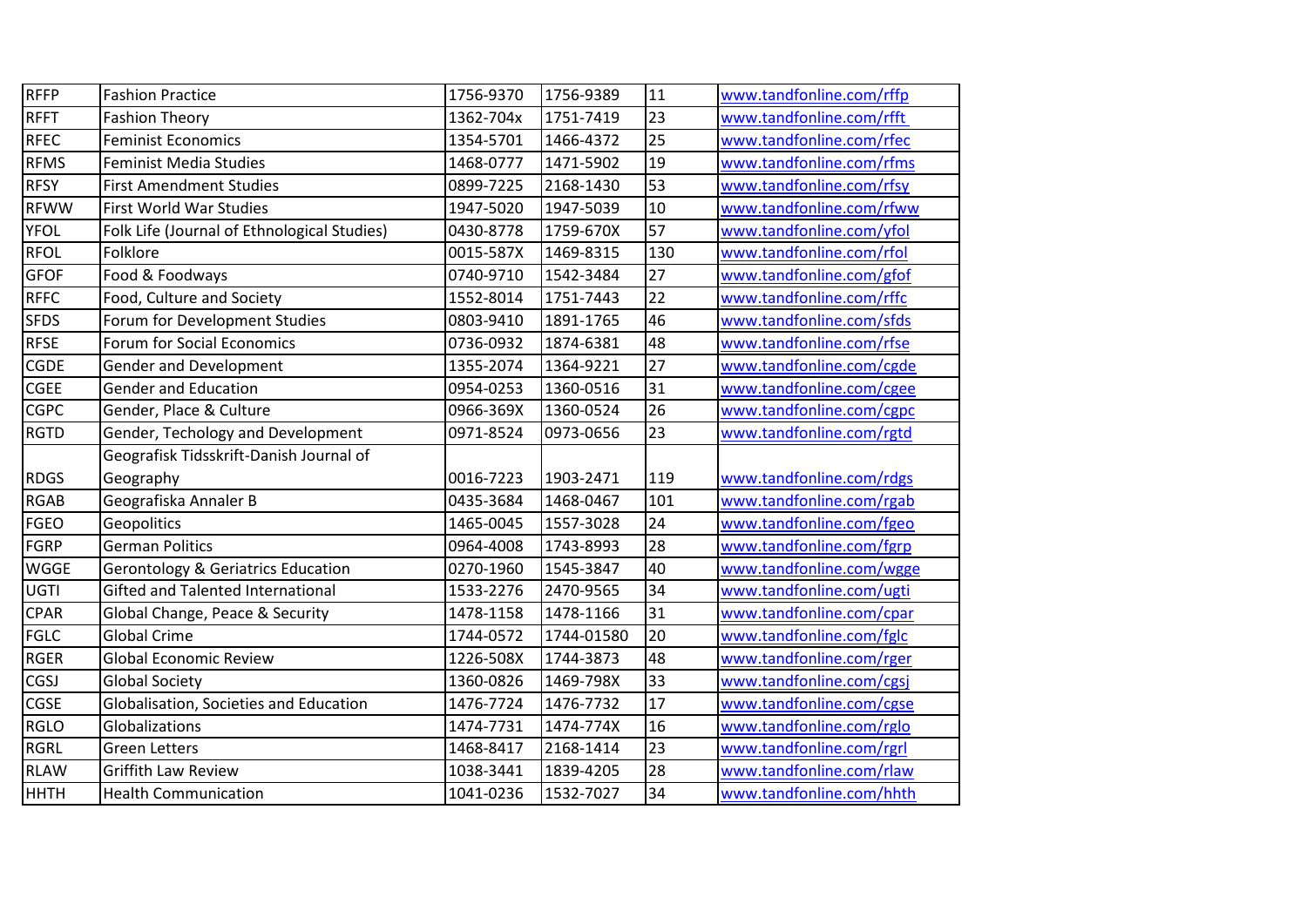| <b>WHMQ</b> | <b>HEALTH MARKETING QUARTERLY</b>                                              | 0735-9683 | 1545-0864 | 36 | www.tandfonline.com/whmq |
|-------------|--------------------------------------------------------------------------------|-----------|-----------|----|--------------------------|
| <b>RHPR</b> | <b>Health Psychology Review</b>                                                | 1743-7199 | 1743-7202 | 13 | www.tandfonline.com/rhpr |
|             | Heritage & Society (formerly Heritage                                          |           |           |    |                          |
| YHSO        | Management)                                                                    | 2159-032X | 2159-0338 | 12 | www.tandfonline.com/yhso |
| <b>CHAS</b> | <b>High Ability Studies</b>                                                    | 1359-8139 | 1469-834X | 30 | www.tandfonline.com/chas |
| <b>CHER</b> | Higher Education Research and Development                                      | 0729-4360 | 1469-8366 | 38 | www.tandfonline.com/cher |
|             | Hispanic Research Journal (Iberian and Latin                                   |           |           |    |                          |
| <b>YHRJ</b> | American Studies)                                                              | 1468-2737 | 1745-820X | 20 | www.tandfonline.com/yhrj |
| <b>CHJF</b> | Historical Journal of Film, Radio and Television                               | 0143-9685 | 1465-3451 | 39 | www.tandfonline.com/chjf |
| <b>VHIM</b> | Historical Methods: A Journal of Quantitative<br>and Interdisciplinary History | 0161-5440 | 1940-1906 | 52 | www.tandfonline.com/vhim |
| <b>GHAT</b> | History & Technology, an International Journal                                 | 0734-1512 | 1477-2620 | 35 | www.tandfonline.com/ghat |
| <b>GHAN</b> | <b>History and Anthropology</b>                                                | 0275-7206 | 1477-2612 | 30 | www.tandfonline.com/ghan |
| <b>THPL</b> | History and Philosophy of Logic                                                | 0144-5340 | 1464-5149 | 40 | www.tandfonline.com/thpl |
| <b>RAHA</b> | <b>History Australia</b>                                                       | 1449-0854 | 1833-4881 | 16 | www.tandfonline.com/raha |
| <b>RHER</b> | <b>History of Economics Review</b>                                             | 1037-0196 | 1838-6318 | 72 | www.tandfonline.com/rher |
| <b>THED</b> | <b>History of Education</b>                                                    | 0046-760X | 1464-5130 | 48 | www.tandfonline.com/thed |
| <b>RHEI</b> | History of European Ideas                                                      | 0191-6599 | 1873-541x | 45 | www.tandfonline.com/rhei |
| <b>THPH</b> | History of Photography                                                         | 0308-7298 | 2150-7295 | 43 | www.tandfonline.com/thph |
| <b>VHIS</b> | History: Reviews of New Books                                                  | 0361-2759 | 1930-8280 | 47 | www.tandfonline.com/vhis |
| <b>RHOS</b> | <b>Holocaust Studies</b>                                                       | 1750-4902 | 2048-4887 | 25 | www.tandfonline.com/rhos |
| <b>RFHC</b> | <b>Home Cultures</b>                                                           | 1740-6315 | 1751-7427 | 16 | www.tandfonline.com/rfhc |
| <b>RHAS</b> | <b>Housing and Society</b>                                                     | 0888-2746 | 2376-0923 | 46 | www.tandfonline.com/rhas |
| <b>RHPD</b> | <b>Housing Policy Debate</b>                                                   | 1051-1482 | 2152-050X | 29 | www.tandfonline.com/rhpd |
| <b>CHOS</b> | <b>Housing Studies</b>                                                         | 0267-3037 | 1466-1810 | 34 | www.tandfonline.com/chos |
| SHOU        | Housing, Theory & Society                                                      | 1403-6096 | 1651-2278 | 36 | www.tandfonline.com/shou |
| <b>UHJC</b> | <b>Howard Journal of Communication</b>                                         | 1064-6175 | 1096-4649 | 30 | www.tandfonline.com/uhjc |
| <b>HHUP</b> | Human Performance                                                              | 0895-9285 | 1532-7043 | 32 | www.tandfonline.com/hhup |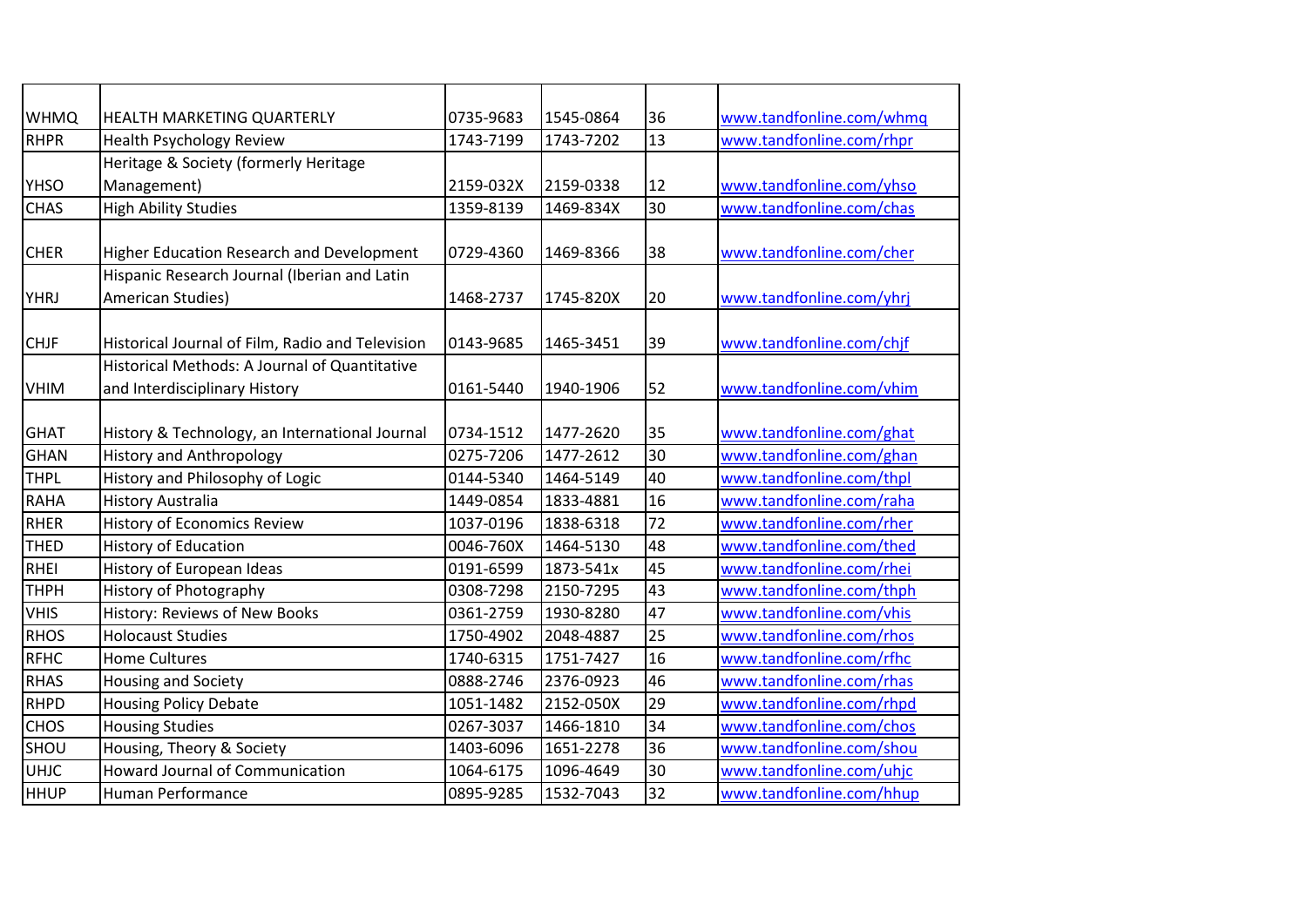| <b>RHRD</b> |                                                                                            | 1367-8868 | 1469-8374 |                 |                          |
|-------------|--------------------------------------------------------------------------------------------|-----------|-----------|-----------------|--------------------------|
|             | Human Resource Development International<br>Human Service Organizations: Management,       |           |           | 22              | www.tandfonline.com/rhrd |
| <b>WASW</b> | Leadership & Governance                                                                    | 0364-3107 | 1544-4376 | 43              | www.tandfonline.com/wasw |
| <b>SIBS</b> | Ibsen Studies                                                                              | 1502-1866 |           | 19              |                          |
|             |                                                                                            |           | 1741-8720 |                 | www.tandfonline.com/sibs |
| <b>GIDE</b> | <b>Identities: Global Studies in Culture and Power</b>                                     | 1070-289X | 1547-3384 | 26              | www.tandfonline.com/gide |
| <b>HIDN</b> | Identity                                                                                   | 1528-3488 | 1532-706X | 19              | www.tandfonline.com/hidn |
| <b>RIMU</b> | Imago Mundi                                                                                | 0308-5694 | 1479-7801 | 71              | www.tandfonline.com/rimu |
| <b>FIMM</b> | Immigrants & Minorities: Historical Studies in<br><b>Ethnicity, Migration and Diaspora</b> | 0261-9288 | 1744-0521 | 37              | www.tandfonline.com/fimm |
| <b>FIND</b> | <b>India Review</b>                                                                        | 1473-6489 | 1557-3036 | 18              | www.tandfonline.com/find |
| <b>CIMW</b> | Indonesia and the Malay World                                                              | 1363-9811 | 1469-8382 | 47              | www.tandfonline.com/cimw |
| <b>YIAR</b> | <b>Industrial Archaeology Review</b>                                                       | 0309-0728 | 1745-8196 | 41              | www.tandfonline.com/yiar |
| <b>CIAI</b> | Industry & Innovation                                                                      | 1366-2716 | 1469-8390 | 26              | www.tandfonline.com/ciai |
|             | Infancia y Aprendizaje: Journal for the Study of                                           |           |           |                 |                          |
| <b>RIYA</b> | <b>Education and Development</b>                                                           | 0210-3702 | 1578-4126 | 42              | www.tandfonline.com/riya |
| <b>RIOB</b> | <b>Infant Observation</b>                                                                  | 1369-8036 | 1745-8943 | $\overline{22}$ | www.tandfonline.com/riob |
| <b>CICT</b> | Information and Communications Technology<br>Law                                           | 1360-0834 | 1469-8404 | 28              | www.tandfonline.com/cict |
| <b>RICS</b> | Information, Communication and Society                                                     | 1369-118X | 1468-4462 | $\overline{22}$ | www.tandfonline.com/rics |
| <b>RIAD</b> | <b>Innovation and Development</b>                                                          | 2157-930X | 2157-9318 | 9               | www.tandfonline.com/riad |
| <b>RILL</b> | Innovation in Language Learning and Teaching                                               | 1750-1229 | 1750-1237 | 13              | www.tandfonline.com/rill |
| <b>RIMP</b> | Innovation: Management, Policy and Practice                                                | 1447-9338 | 2204-0226 | 21              | www.tandfonline.com/rimp |
|             | Innovation: The European Journal of Social                                                 |           |           |                 |                          |
| <b>CIEJ</b> | <b>Sciences</b>                                                                            | 1351-1610 | 1469-8412 | 32              | www.tandfonline.com/ciej |
| <b>RIIE</b> | Innovations in Education & Teaching<br>International                                       | 1470-3297 | 1470-3300 | 56              | www.tandfonline.com/riie |
| SINQ        | Inquiry                                                                                    | 0020-174X | 1502-3923 | 62              | www.tandfonline.com/sing |
| <b>RIHR</b> | <b>Intellectual History Review</b>                                                         | 1749-6977 | 1749-6985 | 29              | www.tandfonline.com/rihr |
|             |                                                                                            |           |           |                 |                          |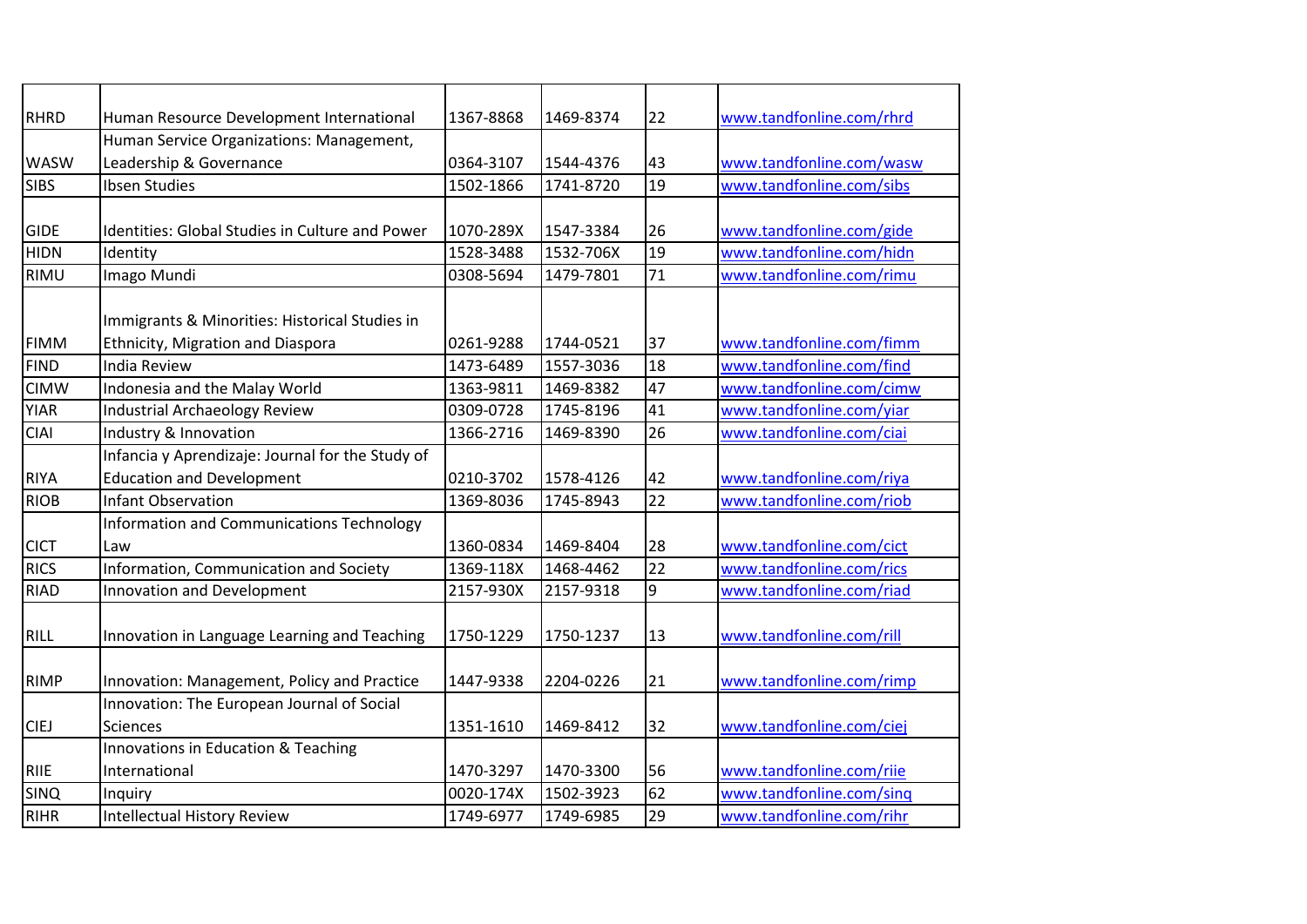| <b>FINT</b> | Intelligence & National Security                         | 0268-4527 | 1743-9019 | 34 | www.tandfonline.com/fint |
|-------------|----------------------------------------------------------|-----------|-----------|----|--------------------------|
| <b>NILE</b> | <b>Interactive Learning Environments</b>                 | 1049-4820 | 1744-5191 | 27 | www.tandfonline.com/nile |
| <b>RIAC</b> | Inter-Asia Cultural Studies                              | 1464-9373 | 1469-8447 | 20 | www.tandfonline.com/riac |
| <b>CEJI</b> | <b>Intercultural Education</b>                           | 1467-5986 | 1469-8439 | 30 | www.tandfonline.com/ceji |
| <b>RFIN</b> | Interiors                                                | 2041-9112 | 2041-9120 | 10 | www.tandfonline.com/rfin |
|             | International Journal Of Hospitality & Tourism           |           |           |    |                          |
| <b>WJHT</b> | Administration                                           | 1525-6480 | 1525-6499 | 20 | www.tandfonline.com/wjht |
| <b>RICT</b> | <b>International Critical Thought</b>                    | 2159-8282 | 2159-8312 | 9  | www.tandfonline.com/rict |
| <b>RIEJ</b> | <b>International Economic Journal</b>                    | 1016-8737 | 1743-517X | 33 | www.tandfonline.com/riej |
| <b>RFJP</b> | <b>International Feminist Journal of Politics</b>        | 1461-6742 | 1468-4470 | 21 | www.tandfonline.com/rfjp |
| <b>SPSY</b> | International Forum of Psychoanalysis                    | 0803-706X | 1651-2324 | 28 | www.tandfonline.com/spsy |
| <b>RIGS</b> | <b>International Gambling Studies</b>                    | 1445-9795 | 1479-4276 | 19 | www.tandfonline.com/rigs |
| <b>RINH</b> | <b>International History Review</b>                      | 0707-5332 | 1949-6540 | 41 | www.tandfonline.com/rinh |
| <b>GINI</b> | <b>International Interactions</b>                        | 0305-0629 | 1547-7444 | 45 | www.tandfonline.com/gini |
|             |                                                          |           |           |    |                          |
| <b>RIJA</b> | International Journal for Academic Development 1360-144X |           | 1470-1324 | 24 | www.tandfonline.com/rija |
|             | International Journal for the Psychology of              |           |           |    |                          |
| <b>HJPR</b> | Religion                                                 | 1050-8619 | 1532-7582 | 29 | www.tandfonline.com/hjpr |
|             | International journal for the Study of the               |           |           |    |                          |
| <b>RJSC</b> | Christian Church                                         | 1474-225X | 1747-0234 | 19 | www.tandfonline.com/rjsc |
| <b>RINA</b> | <b>International Journal of Advertising</b>              | 0265-0487 | 1759-3948 | 38 | www.tandfonline.com/rina |
| <b>HIAP</b> | International Journal of Aerospace Psychology            | 2472-1840 | 2472-1832 | 29 | www.tandfonline.com/hiap |
|             | International Journal of Architectural Heritage:         |           |           |    |                          |
| <b>UARC</b> | Conservation, Analysis, and Restoration                  | 1558-3058 | 1558-3066 | 13 | www.tandfonline.com/uarc |
| <b>RART</b> | International Journal of Art Therapy                     | 1745-4832 | 1745-4840 | 24 | www.tandfonline.com/rart |
|             | International Journal of Bilingual Education and         |           |           |    |                          |
| <b>RBEB</b> | Bilingualism                                             | 1367-0050 | 1747-7522 | 22 | www.tandfonline.com/rbeb |
|             |                                                          |           |           |    |                          |
| <b>CIJC</b> | International Journal of Children's Spirituality         | 1364-436X | 1469-8455 | 24 | www.tandfonline.com/cijc |
|             | International Journal of Clinical & Experimental         |           |           |    |                          |
| <b>NHYP</b> | <b>Hypnosis</b>                                          | 0020-7144 | 1744-5183 | 67 | www.tandfonline.com/nhyp |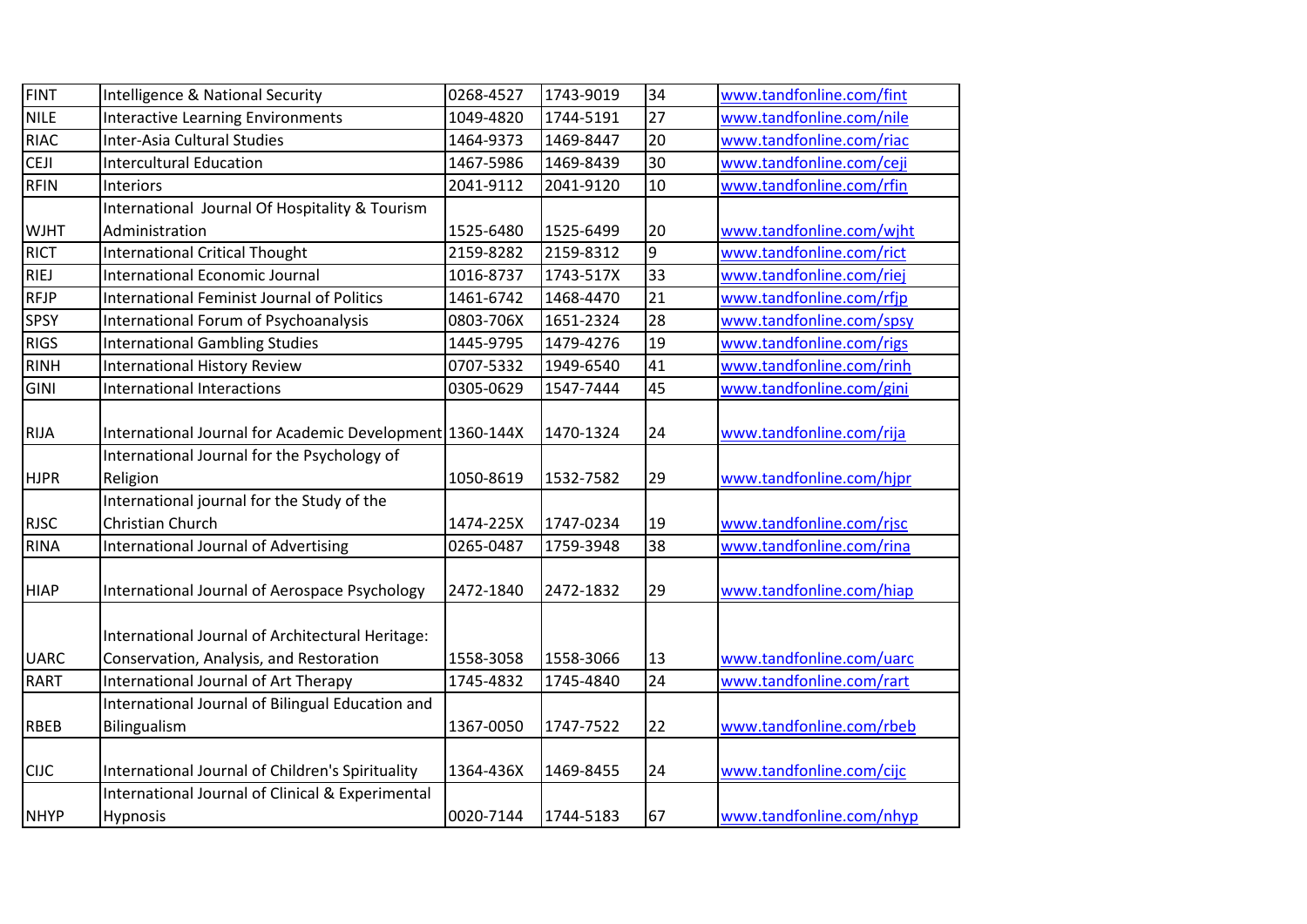|             | International Journal of Comparative and               |           |           |    |                          |
|-------------|--------------------------------------------------------|-----------|-----------|----|--------------------------|
| <b>RCAC</b> | <b>Applied Criminal Justice</b>                        | 0192-4036 | 2157-6475 | 43 | www.tandfonline.com/rcac |
|             | <b>International Journal of Construction Education</b> |           |           |    |                          |
| <b>UICE</b> | and Research                                           | 1557-8771 | 1550-3984 | 15 | www.tandfonline.com/uice |
| GCUL        | <b>International Journal of Cultural Policy</b>        | 1028-6632 | 1477-2833 | 25 | www.tandfonline.com/gcul |
|             | International Journal of Disability, Development       |           |           |    |                          |
| <b>CIJD</b> | and Education                                          | 1034-912X | 1465-346X | 66 | www.tandfonline.com/cijd |
|             |                                                        |           |           |    |                          |
| <b>CIEY</b> | International Journal of Early Years Education         | 0966-9760 | 1469-8463 | 27 | www.tandfonline.com/ciey |
|             |                                                        |           |           |    |                          |
| <b>MJEC</b> | <b>International Journal of Electronic Commerce</b>    | 1086-4415 | 1557-9301 | 23 | www.tandfonline.com/mjec |
|             |                                                        |           |           |    |                          |
| <b>GENV</b> | International Journal of Environmental Studies         | 0020-7233 | 1029-0400 | 76 | www.tandfonline.com/genv |
|             |                                                        |           |           |    |                          |
| <b>UFMH</b> | <b>International Journal of Forensic Mental Health</b> | 1499-9013 | 1932-9903 | 18 | www.tandfonline.com/ufmh |
|             |                                                        |           |           |    |                          |
| <b>UJGP</b> | International Journal of Group Psychotherapy           | 0020-7284 | 1943-2836 | 69 | www.tandfonline.com/ujgp |
| <b>RJHS</b> | International Journal of Heritage Studies              | 1352-7258 | 1470-3610 | 25 | www.tandfonline.com/rihs |
| REUJ        | <b>International Journal of Housing Policy</b>         | 1461-6718 | 1473-3269 | 19 | www.tandfonline.com/reuj |
|             | International Journal of Human Resource                |           |           |    |                          |
| <b>RIJH</b> | Management                                             | 0958-5192 | 1466-4399 | 30 | www.tandfonline.com/rijh |
|             |                                                        |           |           |    |                          |
| <b>TIED</b> | International Journal of Inclusive Education           | 1360-3116 | 1464-5173 | 23 | www.tandfonline.com/tied |
|             | International Journal of Intelligence &                |           |           |    |                          |
| <b>UJIC</b> | Counterintelligence                                    | 0885-0607 | 1521-0561 | 32 | www.tandfonline.com/ujic |
|             |                                                        |           |           |    |                          |
| <b>TEDL</b> | International Journal of Leadership in Education       | 1360-3124 | 1464-5092 | 22 | www.tandfonline.com/tedl |
| TLED        | International Journal of Lifelong Education            | 0260-1370 | 1464-519X | 38 | www.tandfonline.com/tled |
| HIJL        | International Journal of Listening                     | 1090-4018 | 1932-586X | 33 | www.tandfonline.com/hijl |
| <b>MIMH</b> | <b>International Journal of Mental Health</b>          | 0020-7411 | 1557-9328 | 48 | www.tandfonline.com/mimh |
| <b>RMJM</b> | <b>International Journal of Multilingualism</b>        | 1479-0718 | 1747-7530 | 16 | www.tandfonline.com/rmjm |
|             | International Journal of Performance Analysis in       |           |           |    |                          |
| <b>RPAN</b> | Sport                                                  | 1474-8185 | 2474-8668 | 19 | www.tandfonline.com/rpan |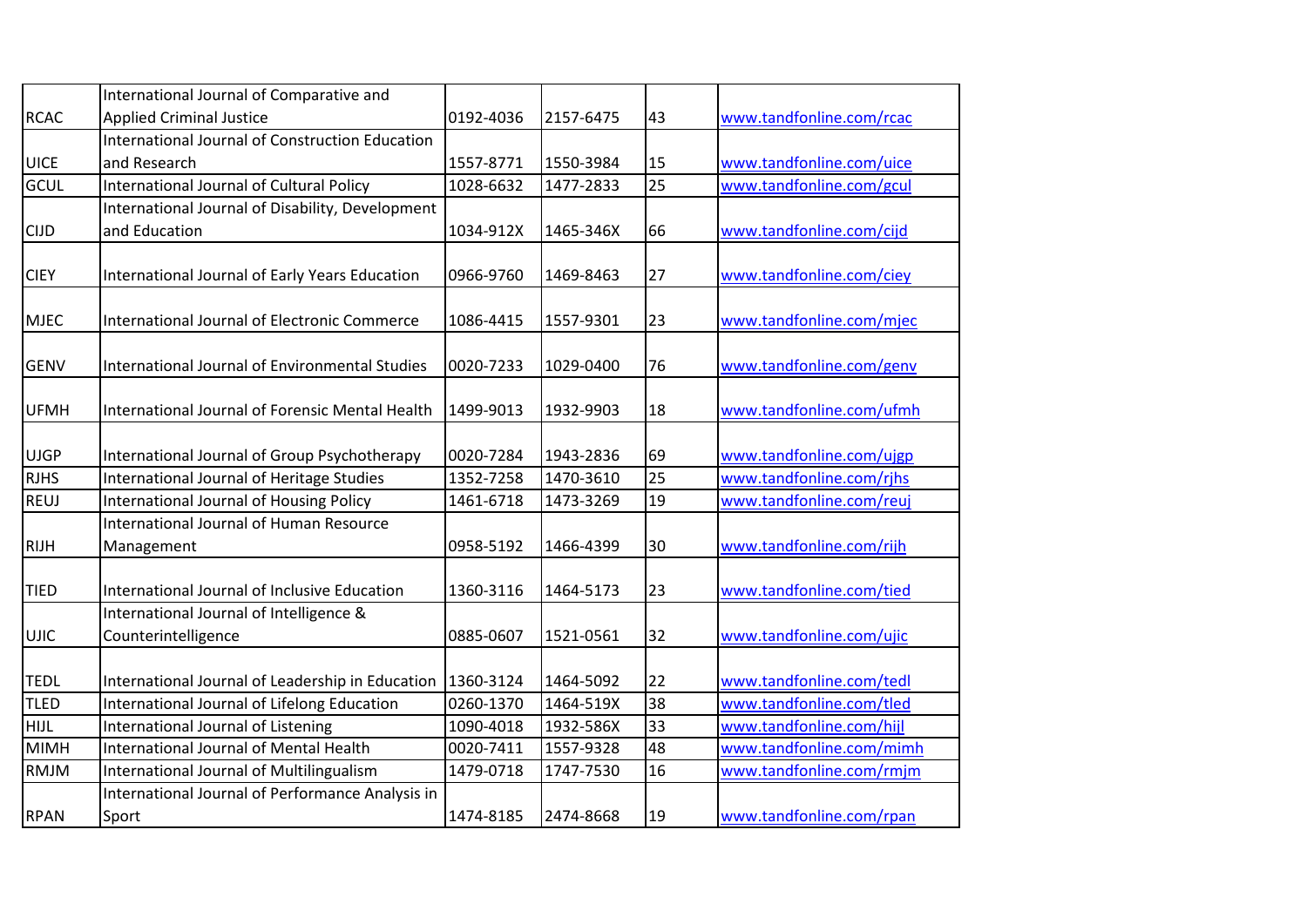|             | International Journal of Performance Arts and                                         |           |           |    |                          |
|-------------|---------------------------------------------------------------------------------------|-----------|-----------|----|--------------------------|
| <b>RPDM</b> | Digital Media                                                                         | 1479-4713 | 2040-0934 | 15 | www.tandfonline.com/rpdm |
| <b>RIPH</b> | International Journal of Philosophical Studies                                        | 0967-2559 | 1466-4542 | 27 | www.tandfonline.com/riph |
|             | International Journal of Philosophy and                                               |           |           |    |                          |
| <b>RJPT</b> | Theology                                                                              | 2169-2327 | 2169-2335 | 80 | www.tandfonline.com/rjpt |
| <b>MIJP</b> | International Journal of Political Economy                                            | 0891-1916 | 1558-0970 | 48 | www.tandfonline.com/mijp |
| <b>LPAD</b> | International Journal of Public Administration                                        | 0190-0692 | 1532-4265 | 42 | www.tandfonline.com/lpad |
|             | International Journal of Qualititative Studies in                                     |           |           |    |                          |
| <b>TQSE</b> | Education                                                                             | 0951-8398 | 1366-5898 | 32 | www.tandfonline.com/tqse |
| <b>YJRL</b> | International Journal of Regional and Local<br>History                                | 2051-4530 | 2051-4549 | 14 | www.tandfonline.com/yjrl |
|             | International Journal of Research and Method in                                       |           |           |    |                          |
| <b>CWSE</b> | Education                                                                             | 1743-727X | 1743-7288 | 42 | www.tandfonline.com/cwse |
| <b>TSED</b> | International Journal of Science Education                                            | 0950-0693 | 1464-5289 | 41 | www.tandfonline.com/tsed |
| <b>RSED</b> | International Journal of Science Education, Part<br><b>B Communication and Public</b> | 2154-8455 |           | 9  | www.tandfonline.com/rsed |
|             | <b>International Journal of Social Research</b>                                       |           |           |    |                          |
| <b>TSRM</b> | Methodology                                                                           | 1364-5579 | 1464-5300 | 22 | www.tandfonline.com/tsrm |
| <b>MIJS</b> | <b>International Journal of Sociology</b>                                             | 0020-7659 | 1557-9336 | 49 | www.tandfonline.com/mijs |
| <b>RIJS</b> | International Journal of Sport and Exercise<br>Psychology                             | 1612-197X | 1557-251X | 17 | www.tandfonline.com/rijs |
| <b>RISP</b> | <b>International Journal of Sport Policy</b>                                          | 1940-6940 | 1940-6959 | 11 | www.tandfonline.com/risp |
|             | International Journal of Strategic                                                    |           |           |    |                          |
| <b>HSTC</b> | Communication                                                                         | 1553-118X | 1553-1198 | 13 | www.tandfonline.com/hstc |
|             | <b>International Journal of Sustainable</b>                                           |           |           |    |                          |
| <b>TSDW</b> | Development & World Ecology                                                           | 1350-4509 | 1745-2627 | 26 | www.tandfonline.com/tsdw |
| <b>HIJT</b> | <b>International Journal of Testing</b>                                               | 1530-5058 | 1532-7574 | 19 | www.tandfonline.com/hijt |
|             | International Journal of the Economics of                                             |           |           |    |                          |
| <b>CIJB</b> | <b>Business</b>                                                                       | 1357-1516 | 1466-1829 | 26 | www.tandfonline.com/cijb |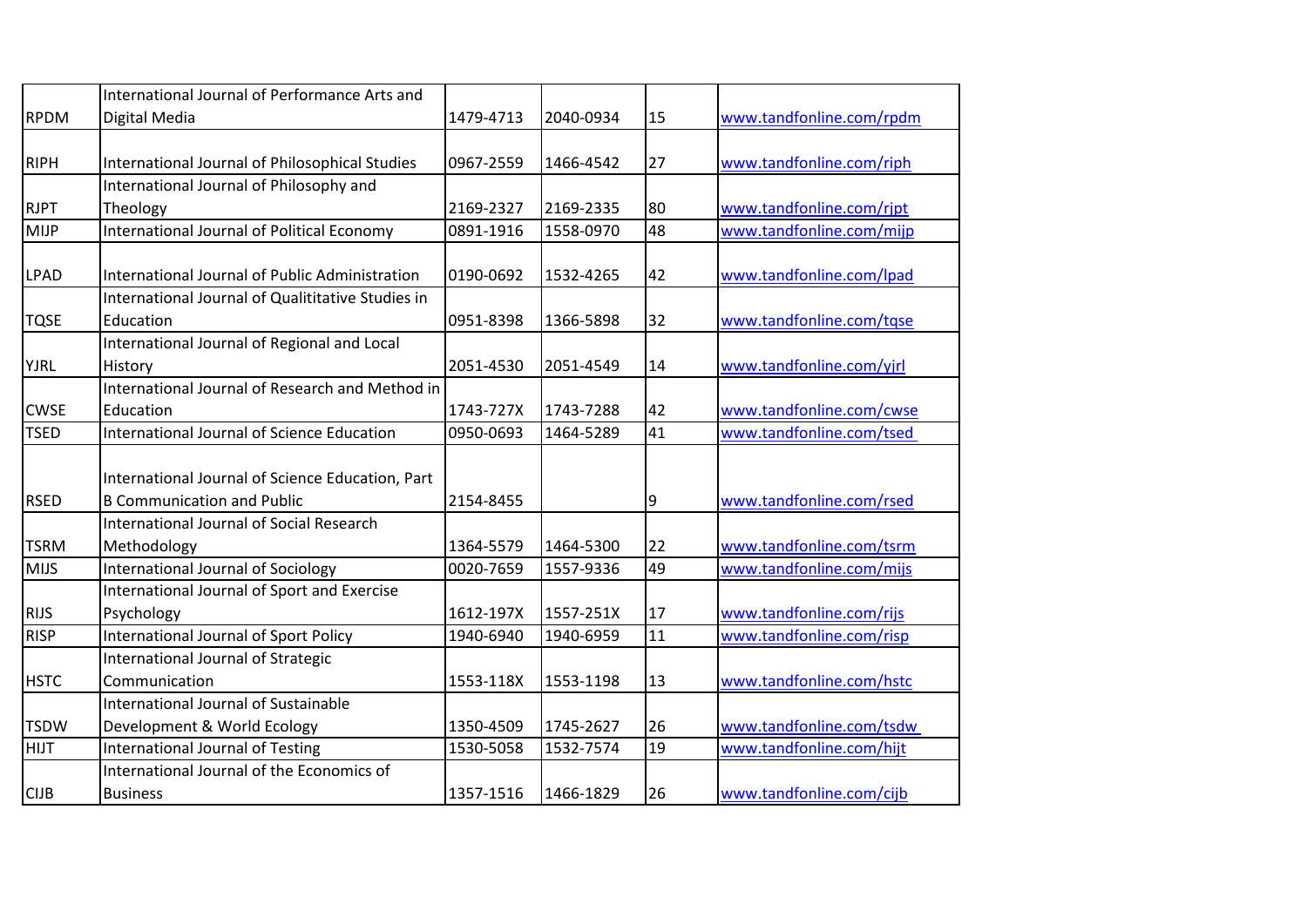| <b>FHSP</b> | International Journal of the History of Sport        | 0952-3367 | 1743-9035 | 36              | www.tandfonline.com/fhsp |
|-------------|------------------------------------------------------|-----------|-----------|-----------------|--------------------------|
|             |                                                      |           |           |                 |                          |
| <b>CIJL</b> | International Journal of the Legal Profession        | 0969-5958 | 1469-9257 | 26              | www.tandfonline.com/cijl |
| <b>RIJT</b> | <b>International Journal of Tourism Sciences</b>     | 1598-0634 | 2377-0058 | 19              | www.tandfonline.com/rijt |
| <b>RITR</b> | International Journal of Training Research           | 1448-0220 |           | 17              | www.tandfonline.com/ritr |
| <b>RJUS</b> | <b>International Journal of Urban Sciences</b>       | 1226-5934 |           | 23              | www.tandfonline.com/rjus |
|             | <b>International Journal of Urban Sustainable</b>    |           |           |                 |                          |
| <b>TJUE</b> | Development                                          | 1946-3138 | 1946-3146 | 11              | www.tandfonline.com/tjue |
| <b>CIJW</b> | <b>International Journal of Water Resources</b>      | 0790-0627 | 1360-0648 | 35              | www.tandfonline.com/cijw |
|             | International Journal of African Renaissance         |           |           |                 |                          |
| <b>RARS</b> | <b>Studies</b>                                       | 1818-6874 | 1753-7274 | 14              | www.tandfonline.com/rars |
|             |                                                      |           |           |                 |                          |
| <b>HIJM</b> | International Journal on Media Management            | 1424-1277 | 1424-1250 | 21              | www.tandfonline.com/hijm |
|             |                                                      |           |           |                 |                          |
| <b>HMRJ</b> | International Multilingual Research Journal          | 1931-3152 | 1931-3160 | 13              | www.tandfonline.com/hmrj |
| <b>FINP</b> | <b>International Peacekeeping</b>                    | 1353-3312 | 1743-906x | $\overline{26}$ | www.tandfonline.com/finp |
| <b>CIPS</b> | <b>International Planning Studies</b>                | 1356-3475 | 1469-9265 | 24              | www.tandfonline.com/cips |
| <b>UPMJ</b> | International Public Management Journal              | 1096-7494 | 1559-3169 | $\overline{22}$ | www.tandfonline.com/upmj |
|             | International Research in Geographical and           |           |           |                 |                          |
| <b>RGEE</b> | <b>Environmental Education</b>                       | 1038-2046 | 1747-7611 | 28              | www.tandfonline.com/rgee |
|             |                                                      |           |           |                 |                          |
| <b>CIRA</b> | <b>International Review of Applied Economics</b>     | 0269-2171 | 1465-3486 | 33              | www.tandfonline.com/cira |
|             | International Review of Law, Computers &             |           |           |                 |                          |
| <b>CIRL</b> | Technology                                           | 1360-0869 | 1364-6885 | 33              | www.tandfonline.com/cirl |
|             |                                                      |           |           |                 |                          |
| <b>RRPA</b> | <b>International Review of Public Administration</b> | 1229-4659 | 2331-7795 | 24              | www.tandfonline.com/rrpa |
|             | International Review of Retail Distribution &        |           |           |                 |                          |
| <b>RIRR</b> | <b>Consumer Research</b>                             | 0959-3969 | 1466-4402 | 29              | www.tandfonline.com/rirr |
| <b>CIRS</b> | <b>International Review of Sociology</b>             | 0390-6701 | 1469-9273 | 29              | www.tandfonline.com/cirs |
|             | International Review of Sport and Exercise           |           |           |                 |                          |
| <b>RIRS</b> | Psychology                                           | 1750-984X | 1750-9858 | 12              | www.tandfonline.com/rirs |
| <b>RSPE</b> | <b>International Spectator</b>                       | 0393-2729 | 1751-9721 | 54              | www.tandfonline.com/rspe |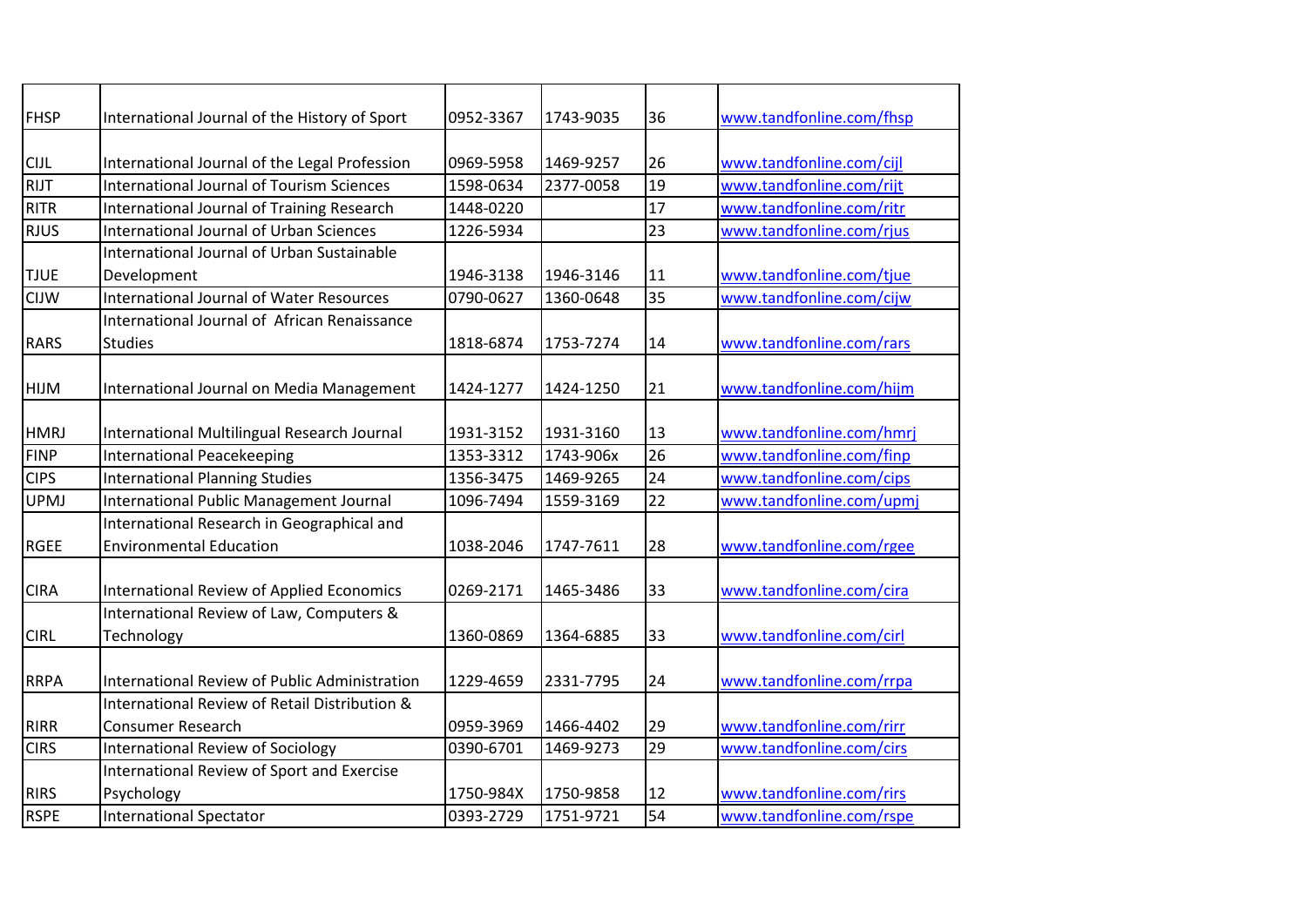| <b>RICE</b> | International Studies in Catholic Education     | 1942-2539 | 1942-2547 | 11              | www.tandfonline.com/rice |
|-------------|-------------------------------------------------|-----------|-----------|-----------------|--------------------------|
|             |                                                 |           |           |                 |                          |
| <b>RISS</b> | International Studies in Sociology of Education | 0962-0214 | 1747-5066 | 28              | www.tandfonline.com/riss |
|             | International Studies in the Philosophy of      |           |           |                 |                          |
| <b>CISP</b> | Science                                         | 0269-8595 | 1469-9281 | 33              | www.tandfonline.com/cisp |
|             | International Studies of Management &           |           |           |                 |                          |
| <b>MIMO</b> | Organization                                    | 0020-8825 | 1558-0911 | 49              | www.tandfonline.com/mimo |
| <b>WIRS</b> | <b>Internet Reference Services Quarterly</b>    | 1087-5301 | 1540-4749 | 24              | www.tandfonline.com/wirs |
|             | Interventions: International Journal of         |           |           |                 |                          |
| <b>RIIJ</b> | <b>Postcolonial Studies</b>                     | 1369-801X | 1469-929X | 21              | www.tandfonline.com/riij |
| <b>UIML</b> | <b>Investigations in Mathematics Learning</b>   | 1947-7503 | 2472-7466 | $\overline{11}$ | www.tandfonline.com/uiml |
| <b>RIAJ</b> | <b>Investment Analysts Journal</b>              | 1029-3523 | 2077-0227 | 48              | www.tandfonline.com/riaj |
| <b>RIRN</b> | Iran                                            | 0578-6967 | 2396-9202 | 57              | www.tandfonline.com/rirn |
| <b>CIST</b> | <b>Iranian Studies</b>                          | 0021-0862 | 1475-4819 | $\overline{52}$ | www.tandfonline.com/cist |
| <b>RIES</b> | <b>Irish Educational Studies</b>                | 0332-3315 | 1747-4965 | 38              | www.tandfonline.com/ries |
| <b>FIPS</b> | <b>Irish Political Studies</b>                  | 0790-7184 | 1743-9078 | 34              | www.tandfonline.com/fips |
| <b>CISR</b> | <b>Irish Studies Review</b>                     | 0967-0882 | 1469-9303 | 27              | www.tandfonline.com/cisr |
| <b>CICM</b> | Islam and Christian-Muslim Relations            | 0959-6410 | 1469-9311 | 30              | www.tandfonline.com/cicm |
| <b>FISA</b> | <b>Israel Affairs</b>                           | 1353-7121 | 1743-9086 | $\overline{25}$ | www.tandfonline.com/fisa |
| <b>RIFA</b> | <b>Israel Journal of Foreign Affairs</b>        | 2373-9770 | 2373-9789 | 13              | www.tandfonline.com/rifa |
| <b>YITC</b> | <b>Italian Culture</b>                          | 0161-4622 | 1559-0909 | $\overline{37}$ | www.tandfonline.com/yitc |
| <b>YITS</b> | <b>Italian Studies</b>                          | 0075-1634 | 1748-6181 | $\overline{74}$ | www.tandfonline.com/yits |
| <b>RJFO</b> | Japan Forum                                     | 0955-5803 | 1469-932X | 31              | www.tandfonline.com/rjfo |
| <b>CJST</b> | Japanese Studies                                | 1037-1397 | 1469-9338 | 39              | www.tandfonline.com/cjst |
| <b>RJAV</b> | Javnost - The Public                            | 1318-3222 | 1854-8377 | $\overline{26}$ | www.tandfonline.com/rjav |
| <b>RJAZ</b> | Jazz Perspectives                               | 1749-4060 | 1749-4079 | $\overline{12}$ | www.tandfonline.com/rjaz |
| <b>RJCH</b> | Jewish Culture and History                      | 1462-169x |           | $\overline{20}$ | www.tandfonline.com/rjch |
| <b>RCUV</b> | Journal for Cultural Research                   | 1479-7585 | 1740-1666 | 23              | www.tandfonline.com/rcuv |
| <b>RMAR</b> | Journal for Maritime Research                   | 2153-3369 | 1469-1957 | 21              | www.tandfonline.com/rmar |
| <b>USGW</b> | Journal for Specialists in Group Work           | 0193-3922 | 1549-6295 | 44              | www.tandfonline.com/usgw |
| <b>YJSS</b> | Journal for the Study of Spirituality           | 2044-0243 | 2044-0251 | 9               | www.tandfonline.com/yjss |
|             | Journal for the Study of Sports and Athletes in |           |           |                 |                          |
| <b>YSSA</b> | Education                                       | 1935-7397 | 1935-7400 | 13              | www.tandfonline.com/yssa |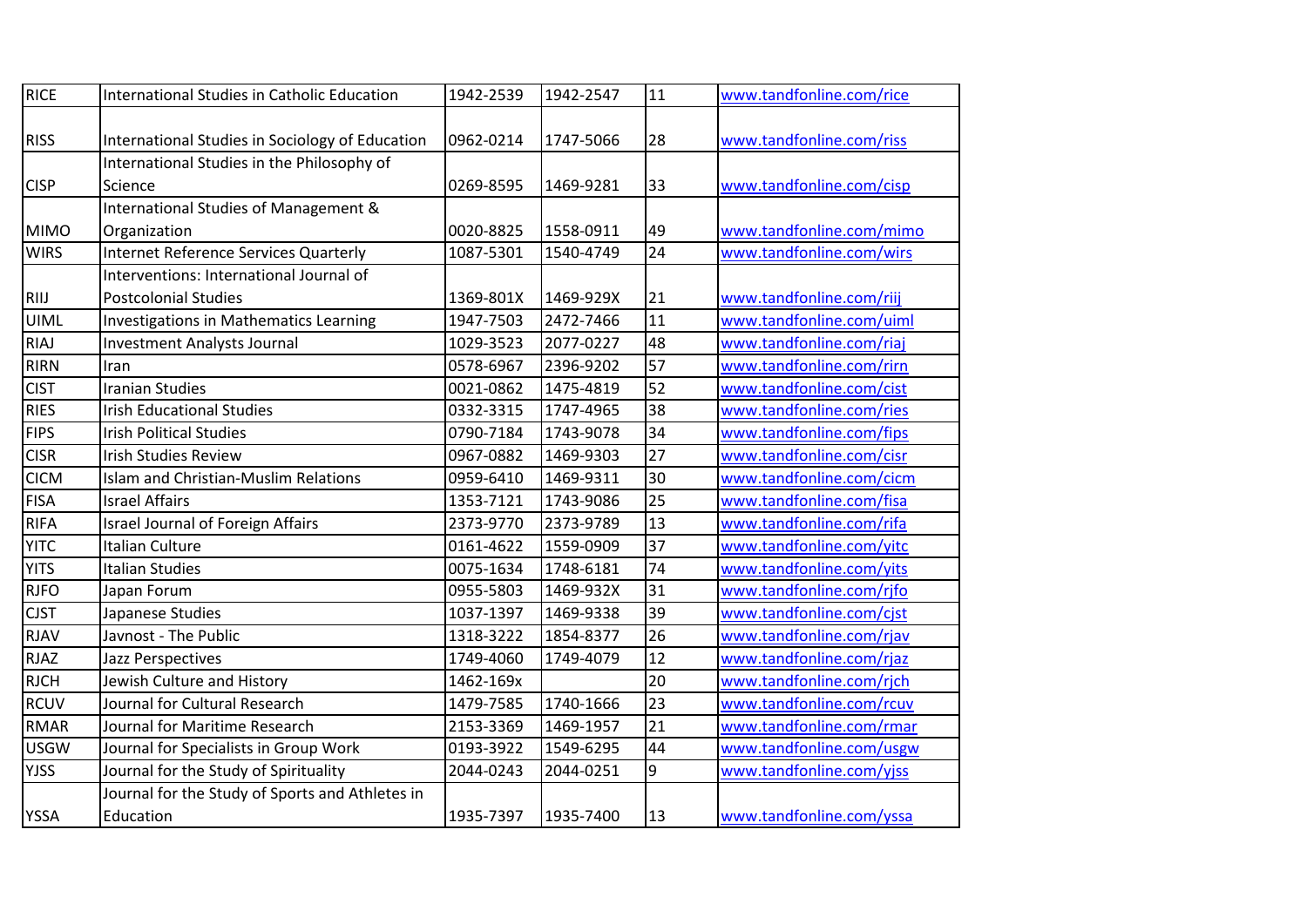| <b>WJAS</b> | Journal Of Access Services                   | 1536-7967 | 1536-7975 | 16              | www.tandfonline.com/wjas |
|-------------|----------------------------------------------|-----------|-----------|-----------------|--------------------------|
|             | Journal of Adventure Education and Outdoor   |           |           |                 |                          |
| <b>RAOL</b> | Learning                                     | 1472-9679 | 1754-0402 | 19              | www.tandfonline.com/raol |
| <b>UJOA</b> | Journal of Advertising                       | 0091-3367 | 1557-7805 | 48              | www.tandfonline.com/ujoa |
| <b>WJAB</b> | Journal Of African Business                  | 1522-8916 | 1522-9076 | 20              | www.tandfonline.com/wjab |
| <b>CJAC</b> | Journal of African Cultural Studies          | 1369-6815 | 1469-9346 | 31              | www.tandfonline.com/cjac |
| <b>WAMT</b> | Journal Of Aggression, Maltreatment & Trauma | 1092-6771 | 1545-083x | 28              | www.tandfonline.com/wamt |
| <b>WASP</b> | Journal Of Aging & Social Policy             | 0895-9420 | 1545-0821 | 31              | www.tandfonline.com/wasp |
| <b>RJAC</b> | Journal of Applied Communication Research    | 0090-9882 | 1479-5752 | 47              | www.tandfonline.com/rjac |
| <b>WAPP</b> | Journal Of Applied School Psychology         | 1537-7903 | 1537-7911 | 35              | www.tandfonline.com/wapp |
| <b>WASR</b> | Journal Of Applied Security Research         | 1936-1610 | 1936-1629 | 14              | www.tandfonline.com/wasr |
| <b>UASP</b> | Journal of Applied Sport Psychology          | 1041-3200 | 1533-1571 | 31              | www.tandfonline.com/uasp |
| <b>RJAB</b> | Journal of Arabian Studies                   | 2153-4764 | 2153-4780 | 9               | www.tandfonline.com/rjab |
| <b>RACO</b> | Journal of Architectural Conservation        | 1355-6207 | 2326-6384 | 25              | www.tandfonline.com/raco |
| <b>RJAE</b> | Journal of Architectural Education           | 1046-4883 | 1531-314x | 73              | www.tandfonline.com/rjae |
| <b>WJAO</b> | Journal Of Archival Organization             | 1533-2748 | 1533-2756 | 16              | www.tandfonline.com/wjao |
| <b>RAPP</b> | Journal of Asian Public Policy               | 1751-6234 | 1751-6242 | 12              | www.tandfonline.com/rapp |
| <b>WAPB</b> | Journal Of Asia-Pacific Business             | 1059-9231 | 1528-6940 | 20              | www.tandfonline.com/wapb |
| <b>RJAU</b> | Journal of Australian Studies                | 1444-3058 | 1835-6419 | 43              | www.tandfonline.com/rjau |
| <b>CJSB</b> | Journal of Balkan and Near Eastern Studies   | 1944-8953 | 1944-8961 | $\overline{21}$ | www.tandfonline.com/cjsb |
| <b>RBAL</b> | Journal of Baltic Studies                    | 0162-9778 | 1751-7877 | 50              | www.tandfonline.com/rbal |
| <b>HBHF</b> | Journal of Behavioral Finance                | 1542-7560 | 1542-7579 | 20              | www.tandfonline.com/hbhf |
| <b>CJBV</b> | Journal of Beliefs & Values                  | 1361-7672 | 1469-9362 | 40              | www.tandfonline.com/cjbv |
| <b>RJBE</b> | Journal of Biological Education              | 0021-9266 | 2157-6009 | 53              | www.tandfonline.com/rjbe |
| <b>WJBI</b> | Journal Of Bisexuality                       | 1529-9716 | 1529-9724 | 19              | www.tandfonline.com/wjbi |
| <b>RJBS</b> | Journal of Borderlands Studies               | 0886-5655 | 2159-1229 | 34              | www.tandfonline.com/rjbs |
| <b>HBEM</b> | Journal of Broadcasting & Electronic Media   | 0883-8151 | 1550-6878 | 63              | www.tandfonline.com/hbem |
| <b>WBFL</b> | Journal Of Business & Finance Librarianship  | 0896-3568 | 1547-0644 | 24              | www.tandfonline.com/wbfl |
| <b>WBBM</b> | Journal Of Business To Business Marketing    | 1051-712X | 1547-0628 | 26              | www.tandfonline.com/wbbm |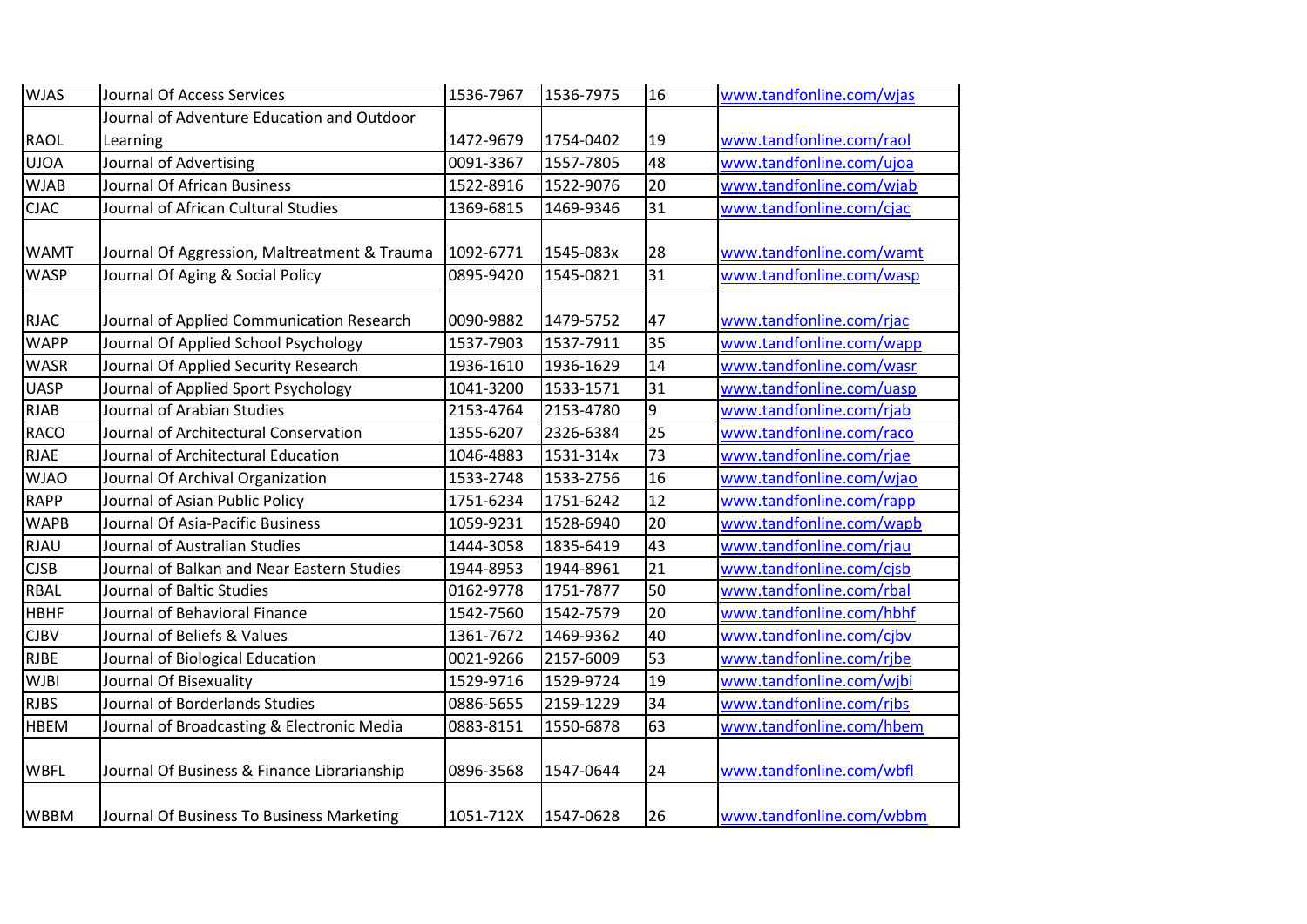| <b>RJCM</b> | Journal of Change Management                                | 1469-7017 | 1479-1811 | 19              | www.tandfonline.com/rjcm |
|-------------|-------------------------------------------------------------|-----------|-----------|-----------------|--------------------------|
|             |                                                             |           |           |                 |                          |
| <b>RCMH</b> | Journal of Child & Adolescent Mental Health                 | 1728-0583 | 1728-0591 | 31              | www.tandfonline.com/rcmh |
| <b>WJCC</b> | Journal Of Child Custody                                    | 1537-9418 | 1537-940x | 16              | www.tandfonline.com/wjcc |
| <b>RJCP</b> | Journal of Child Psychotherapy                              | 0075-417X | 1469-9370 | 45              | www.tandfonline.com/rjcp |
| <b>WCSA</b> | Journal Of Child Sexual Abuse                               | 1053-8712 | 1547-0679 | 28              | www.tandfonline.com/wcsa |
| <b>CJCP</b> | Journal of Children & Poverty                               | 1079-6126 | 1469-9389 | $\overline{25}$ | www.tandfonline.com/cjcp |
| <b>RCHM</b> | Journal of Children and Media                               | 1748-2798 | 1748-2801 | 13              | www.tandfonline.com/rchm |
| <b>WCTR</b> | Journal Of China Tourism Research                           | 1938-8160 | 1938-8179 | 15              | www.tandfonline.com/wctr |
| <b>RJCC</b> | Journal of Chinese Cinema                                   | 1750-8061 | 1750-807X | $\overline{13}$ | www.tandfonline.com/rjcc |
|             | Journal of Chinese Economic and Business                    |           |           |                 |                          |
| <b>RCEA</b> | <b>Studies</b>                                              | 1476-5284 | 1476-5292 | 17              | www.tandfonline.com/rcea |
| <b>RCIS</b> | Journal of Civil Society                                    | 1744-8689 | 1744-8697 | 15              | www.tandfonline.com/rcis |
|             | Journal of Clinical and Experimental                        |           |           |                 |                          |
| <b>NCEN</b> | Neuropsychology                                             | 1380-3395 | 1744-411x | 41              | www.tandfonline.com/ncen |
|             |                                                             |           |           |                 |                          |
| <b>HCAP</b> | Journal of Clinical Child & Adolescent Psychology 1537-4416 |           | 1537-4424 | 48              | www.tandfonline.com/hcap |
| <b>HJCD</b> | Journal of Cognition and Development                        | 1524-8372 | 1532-7647 | 20              | www.tandfonline.com/hjcd |
| PECP        | Journal of Cognitive Psychology                             | 2044-5911 | 2044-592X | 31              | www.tandfonline.com/pecp |
| <b>UJCC</b> | Journal of College and Character                            | 2194-587x | 1940-1639 | 20              | www.tandfonline.com/ujcc |
| <b>UCRL</b> | Journal of College Reading and Learning                     | 1079-0195 | 2332-7413 | 49              | www.tandfonline.com/ucrl |
| <b>WCSP</b> | Journal Of College Student Psychotherapy                    | 8756-8225 | 1540-4730 | 33              | www.tandfonline.com/wcsp |
|             | Journal of Commonwealth & Comparative                       |           |           |                 |                          |
| <b>FCCP</b> | <b>Politics</b>                                             | 1466-2043 | 1743-9094 | 57              | www.tandfonline.com/fccp |
|             |                                                             |           |           |                 |                          |
| <b>WCOM</b> | Journal Of Community Practice                               | 1070-5422 | 1543-3706 | 27              | www.tandfonline.com/wcom |
| <b>FCPA</b> | Journal of Comparative Policy Analysis                      | 1387-6988 | 1572-5448 | 21              | www.tandfonline.com/fcpa |
| <b>YJCA</b> | Journal of Conflict Archaeology                             | 1574-0773 | 1574-0781 | 14              | www.tandfonline.com/yjca |
| <b>UPCY</b> | Journal of Constructivist Psychology                        | 1072-0537 | 1521-0650 | 32              | www.tandfonline.com/upcy |
|             |                                                             |           |           |                 |                          |
| <b>WCHI</b> | Journal Of Consumer Health On The Internet                  | 1539-8285 | 1539-8293 | 23              | www.tandfonline.com/wchi |
| <b>CJCA</b> | Journal of Contemporary African Studies                     | 0258-9001 | 1469-9397 | $\overline{37}$ | www.tandfonline.com/cjca |
| <b>RJOC</b> | Journal of Contemporary Asia                                | 0047-2336 | 1752-7554 | 49              | www.tandfonline.com/rjoc |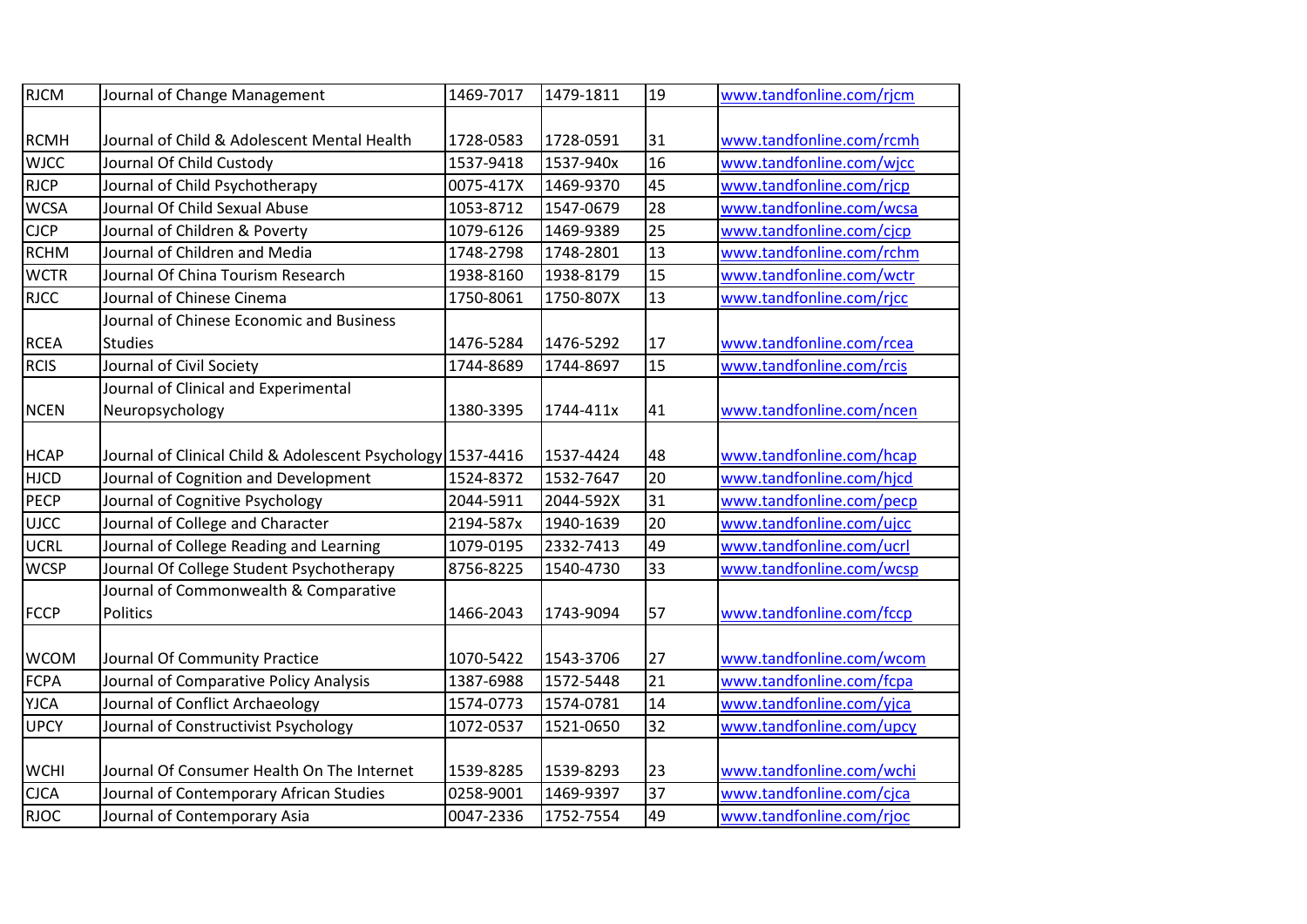|             | Journal of Contemporary Central and Eastern      |           |           |                 |                          |
|-------------|--------------------------------------------------|-----------|-----------|-----------------|--------------------------|
| <b>CDEB</b> | Europe                                           | 2573-9638 | 2573-9646 | 27              | www.tandfonline.com/cdeb |
| CJCC        | Journal of Contemporary China                    | 1067-0564 | 1469-9400 | 28              | www.tandfonline.com/cjcc |
|             |                                                  |           |           |                 |                          |
| <b>CJEA</b> | Journal of Contemporary European Studies         | 1478-2804 | 1478-2790 | 27              | www.tandfonline.com/cjea |
| <b>CJCR</b> | Journal of Contemporary Religion                 | 1353-7903 | 1469-9419 | $\overline{34}$ | www.tandfonline.com/cjcr |
| <b>WCET</b> | Journal Of Convention & Event Tourism            | 1547-0148 | 1547-0156 | 20              | www.tandfonline.com/wcet |
| <b>RCLS</b> | Journal of Corporate Law Studies                 | 1473-5970 | 1757-8426 | 19              | www.tandfonline.com/rcls |
| <b>WCRT</b> | Journal Of Couple & Relationship Therapy         | 1533-2691 | 1533-2683 | 18              | www.tandfonline.com/wcrt |
|             |                                                  |           |           |                 |                          |
| <b>WCMH</b> | Journal Of Creativity In Mental Health           | 1540-1383 | 1540-1391 | 14              | www.tandfonline.com/wcmh |
| <b>RJCJ</b> | Journal of Crime and Justice                     | 0735-648X | 2158-9119 | 42              | www.tandfonline.com/rjcj |
| <b>RCJE</b> | Journal of Criminal Justice Education            | 1051-1253 | 1745-9117 | 30              | www.tandfonline.com/rcje |
| <b>YJCR</b> | Journal of Critical Realism                      | 1476-7430 | 1572-5138 | 18              | www.tandfonline.com/yjcr |
| <b>RJCE</b> | Journal of Cultural Economy                      | 1753-0350 | 1753-0369 | 12              | www.tandfonline.com/rjce |
| <b>RJCG</b> | Journal of Cultural Geography                    | 0887-3631 | 1940-6320 | 36              | www.tandfonline.com/rjcg |
|             | Journal of Current Issues & Research in          |           |           |                 |                          |
| <b>UJCI</b> | Advertising                                      | 1064-1734 | 2164-7313 | 40              | www.tandfonline.com/ujci |
| <b>UJCP</b> | Journal of Curriculum and Pedagogy               | 1550-5170 | 2156-8154 | 16              | www.tandfonline.com/ujcp |
| <b>TCUS</b> | Journal of Curriculum Studies                    | 0022-0272 | 1366-5839 | 51              | www.tandfonline.com/tcus |
| <b>UJOD</b> | Journal of Dance Education                       | 1529-0824 | 2158-074X | 19              | www.tandfonline.com/ujod |
| <b>RJDE</b> | Journal of Development Effectiveness             | 1943-9342 | 1943-9407 | 11              | www.tandfonline.com/rjde |
| <b>FJDS</b> | Journal of Development Studies                   | 0022-0388 | 1743-9140 | 55              | www.tandfonline.com/fjds |
|             |                                                  |           |           |                 |                          |
| <b>UJDL</b> | Journal of Digital Learning in Teacher Education | 2153-2974 |           | 35              | www.tandfonline.com/ujdl |
| <b>WRDH</b> | Journal of Disability & Religion                 | 1522-8967 | 1522-9122 | $\overline{23}$ | www.tandfonline.com/wrdh |
| <b>WJDR</b> | Journal Of Divorce & Remarriage                  | 1050-2556 | 1540-4811 | 60              | www.tandfonline.com/wjdr |
|             |                                                  |           |           |                 |                          |
| <b>UJEC</b> | Journal of Early Childhood Teacher Education     | 1090-1027 | 1745-5642 | 40              | www.tandfonline.com/ujec |
| <b>RECH</b> | Journal of Early Christian History               | 2222-582x | 2471-4054 | 9               | www.tandfonline.com/rech |
| <b>RJEA</b> | Journal of Eastern African Studies               | 1753-1055 | 1753-1063 | 13              | www.tandfonline.com/rjea |
| <b>WJEB</b> | Journal Of East-West Business                    | 1066-9868 | 1528-6959 | 25              | www.tandfonline.com/wjeb |
| MJEI        | Journal of Economic Issues                       | 0021-3624 | 1946-326X | 53              | www.tandfonline.com/mjei |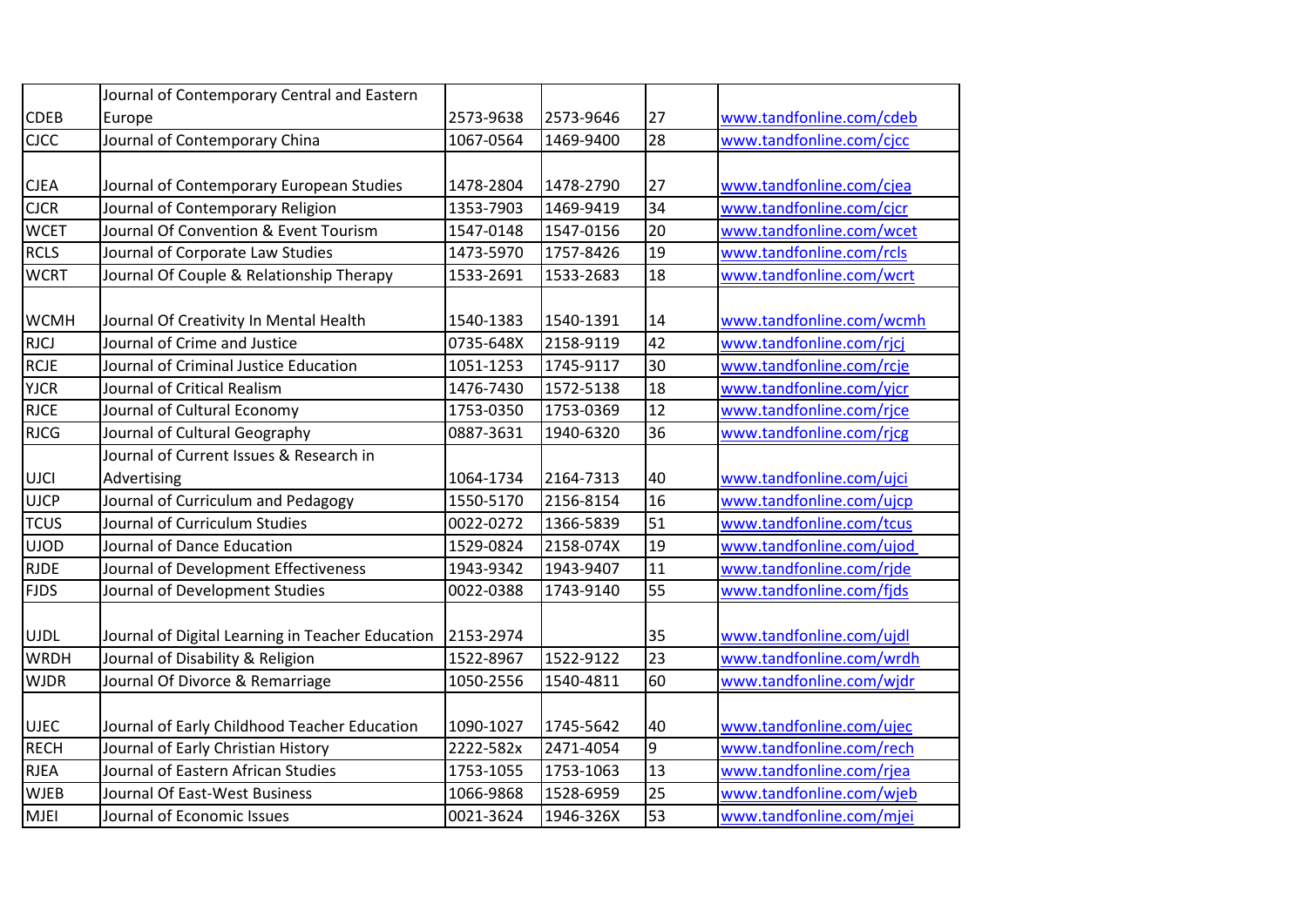| <b>RJEC</b> | Journal of Economic Methodology                    | 1350-178X | 1469-9427 | 26 | www.tandfonline.com/rjec |
|-------------|----------------------------------------------------|-----------|-----------|----|--------------------------|
| <b>GPRE</b> | Journal of Economic Policy Reform                  | 1748-7870 | 1748-7889 | 22 | www.tandfonline.com/gpre |
| <b>RECO</b> | Journal of Ecotourism                              | 1472-4049 | 1747-7638 | 18 | www.tandfonline.com/reco |
| <b>CJEW</b> | Journal of Education and Work                      | 1363-9080 | 1469-9435 | 32 | www.tandfonline.com/cjew |
| <b>VJEB</b> | Journal of Education for Business                  | 0883-2323 | 1940-3356 | 94 | www.tandfonline.com/vjeb |
|             | Journal of Education for Students Placed at Risk   |           |           |    |                          |
| <b>HJSP</b> | (JESPAR)                                           | 1082-4669 | 1532-7671 | 24 | www.tandfonline.com/hjsp |
| <b>CJET</b> | Journal of Education for Teaching                  | 0260-7476 | 1360-0540 | 45 | www.tandfonline.com/cjet |
| <b>TEDP</b> | Journal of Education Policy                        | 0268-0939 | 1464-5106 | 34 | www.tandfonline.com/tedp |
|             | Journal of Educational Administration and          |           |           |    |                          |
| <b>CJEH</b> | History                                            | 0022-0620 | 1478-7431 | 51 | www.tandfonline.com/cjeh |
|             | Journal of Educational and Psychological           |           |           |    |                          |
| <b>HEPC</b> | Consultation                                       | 1047-4412 | 1532-768X | 29 | www.tandfonline.com/hepc |
| <b>WEAN</b> | Journal Of Elder Abuse & Neglect                   | 0894-6566 | 1540-4129 | 31 | www.tandfonline.com/wean |
|             |                                                    |           |           |    |                          |
| <b>FBEP</b> | Journal of Elections, Public Opinion and Parties   | 1745-7289 | 1745-7297 | 29 | www.tandfonline.com/fbep |
|             | Journal Of Electronic Resources In Medical         |           |           |    |                          |
| <b>WERM</b> | Libraries                                          | 1542-4065 | 1542-4073 | 16 | www.tandfonline.com/werm |
|             |                                                    |           |           |    |                          |
| <b>WACQ</b> | Journal of Electronic Resources Librarianship      | 1941-126X | 1941-1278 | 31 | www.tandfonline.com/wacq |
| <b>RNRL</b> | Journal of Energy & Natural Resources Law          | 0264-6811 | 2376-4538 | 37 | www.tandfonline.com/rnrl |
|             | Journal of Environmental Planning and              |           |           |    |                          |
| <b>CJEP</b> | Management                                         | 0964-0568 | 1360-0559 | 62 | www.tandfonline.com/cjep |
|             |                                                    |           |           |    |                          |
| <b>CJOE</b> | Journal of Environmental Policy & Planning         | 1523-908X | 1522-7200 | 21 | www.tandfonline.com/cjoe |
|             | Journal Of Ethnic And Cultural Diversity In Social |           |           |    |                          |
| <b>WECD</b> | Work                                               | 1531-3204 | 1531-3212 | 28 | www.tandfonline.com/wecd |
| <b>CJMS</b> | Journal of Ethnic and Migration Studies            | 1369-183X | 1469-9451 | 45 | www.tandfonline.com/cjms |
| <b>WECJ</b> | Journal Of Ethnicity In Criminal Justice           | 1537-7938 | 1537-7946 | 17 | www.tandfonline.com/wecj |
| <b>GEUI</b> | Journal of European Integration                    | 0703-6337 | 1477-2280 | 41 | www.tandfonline.com/geui |
| <b>RJPP</b> | Journal of European Public Policy                  | 1350-1763 | 1466-4429 | 26 | www.tandfonline.com/rjpp |
| <b>WEBS</b> | Journal of Evidence-Informed Social Work           | 2376-1407 | 2376-1415 | 16 | www.tandfonline.com/webs |
| <b>HJFC</b> | Journal of Family Communication                    | 1526-7431 | 1532-7698 | 19 | www.tandfonline.com/hjfc |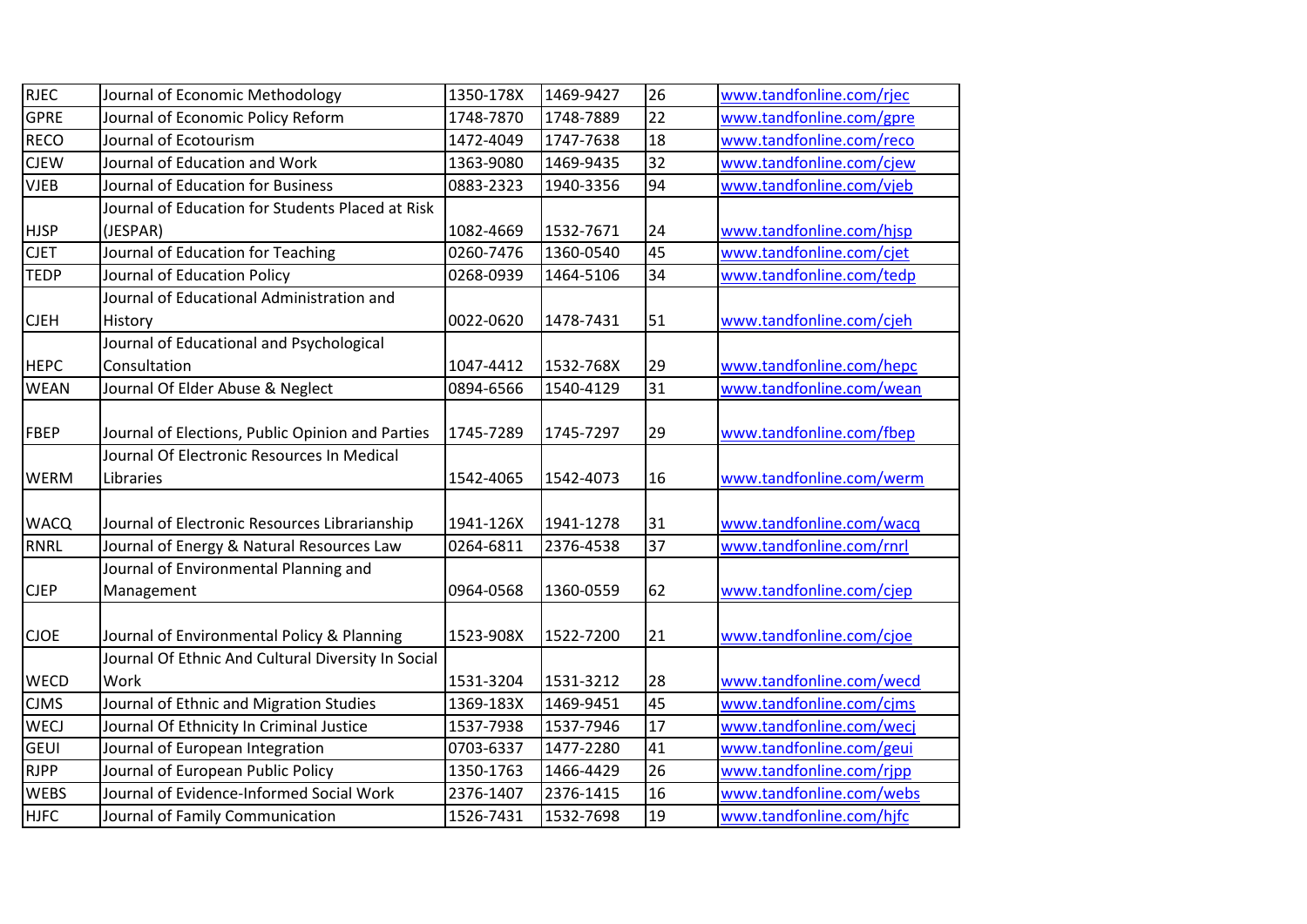| <b>WJFP</b> | Journal Of Family Psychotherapy                  | 0897-5353 | 1540-4080 | 30              | www.tandfonline.com/wjfp |
|-------------|--------------------------------------------------|-----------|-----------|-----------------|--------------------------|
| <b>WFSW</b> | Journal Of Family Social Work                    | 1052-2158 | 1540-4072 | 22              | www.tandfonline.com/wfsw |
| <b>RJFS</b> | Journal of Family Studies                        | 1322-9400 | 1839-3543 | 25              | www.tandfonline.com/rjfs |
| <b>WFFT</b> | Journal Of Feminist Family Therapy               | 0895-2833 | 1540-4099 | 31              | www.tandfonline.com/wfft |
| <b>YJFA</b> | Journal of Field Archaeology                     | 0093-4690 | 2042-4582 | 44              | www.tandfonline.com/yjfa |
| <b>WFPM</b> | Journal Of Food Products Marketing               | 1045-4446 | 1540-4102 | 25              | www.tandfonline.com/wfpm |
| <b>WFBR</b> | Journal Of Foodservice Business Research         | 1537-8020 | 1537-8039 | $\overline{22}$ | www.tandfonline.com/wfbr |
|             |                                                  |           |           |                 |                          |
| <b>RJFP</b> | Journal of Forensic Psychiatry & Psychology      | 1478-9949 | 1478-9957 | 30              | www.tandfonline.com/rjfp |
| <b>WFPP</b> | Journal of Forensic Psychology Practice          | 1522-8932 | 1522-9092 | 19              | www.tandfonline.com/wfpp |
| <b>CJFH</b> | Journal of Further and Higher Education          | 0309-877X | 1469-9486 | 43              | www.tandfonline.com/cjfh |
| <b>WGLM</b> | Journal Of Gay & Lesbian Mental Health           | 1935-9705 | 1935-9713 | 23              | www.tandfonline.com/wglm |
| <b>WGLS</b> | Journal Of Gay & Lesbian Social Services         | 1053-8720 | 1540-4056 | 31              | www.tandfonline.com/wgls |
| <b>CJGS</b> | Journal of Gender Studies                        | 0958-9236 | 1465-3869 | 28              | www.tandfonline.com/cjgs |
| <b>CJGR</b> | Journal of Genocide Research                     | 1462-3528 | 1469-9494 | $\overline{21}$ | www.tandfonline.com/cjgr |
| <b>RJOG</b> | Journal of Geography                             | 0025-1341 | 1752-6868 | 118             | www.tandfonline.com/rjog |
| <b>CJGH</b> | Journal of Geography in Higher Education         | 0309-8265 | 1466-1845 | 43              | www.tandfonline.com/cjgh |
| <b>WGER</b> | Journal Of Gerontological Social Work            | 0163-4372 | 1540-4048 | 62              | www.tandfonline.com/wger |
| <b>WGFS</b> | Journal Of Glbt Family Studies                   | 1550-428X | 1550-4298 | 15              | www.tandfonline.com/wgfs |
| <b>RJGE</b> | Journal of Global Ethics                         | 1744-9626 | 1744-9634 | 15              | www.tandfonline.com/rjge |
|             | Journal of Global Fashion Marketing: Bridging    |           |           |                 |                          |
| <b>RGFM</b> | <b>Fashion and Marketing</b>                     | 2093-2685 | 2325-4483 | 10              | www.tandfonline.com/rgfm |
|             | Journal of Global Information Technology         |           |           |                 |                          |
| UGIT        | Management                                       | 1097-198X | 2333-6846 | 22              | www.tandfonline.com/ugit |
| <b>WGLO</b> | Journal Of Global Marketing                      | 0891-1762 | 1528-6975 | 32              | www.tandfonline.com/wglo |
|             | Journal of Global Scholars of Marketing Science: |           |           |                 |                          |
| <b>RGAM</b> | Bridging Asia and the World                      | 2163-9159 | 2163-9167 | 29              | www.tandfonline.com/rgam |
| <b>RCOM</b> | Journal of Graphic Novels & Comics               | 2150-4857 | 2150-4865 | 10              | www.tandfonline.com/rcom |
| <b>WHCC</b> | Journal Of Health Care Chaplaincy                | 0885-4726 | 1528-6916 | 25              | www.tandfonline.com/whcc |
| <b>UHCM</b> | Journal of Health Communication                  | 1081-0730 | 1087-0415 | 24              | www.tandfonline.com/uhcm |
| <b>RJHT</b> | Journal of Heritage Tourism                      | 1734-873X | 1474-6631 | 14              | www.tandfonline.com/rjht |
|             | Journal of Higher Education Policy and           |           |           |                 |                          |
| <b>CJHE</b> | Management                                       | 1360-080X | 1469-9508 | 41              | www.tandfonline.com/cjhe |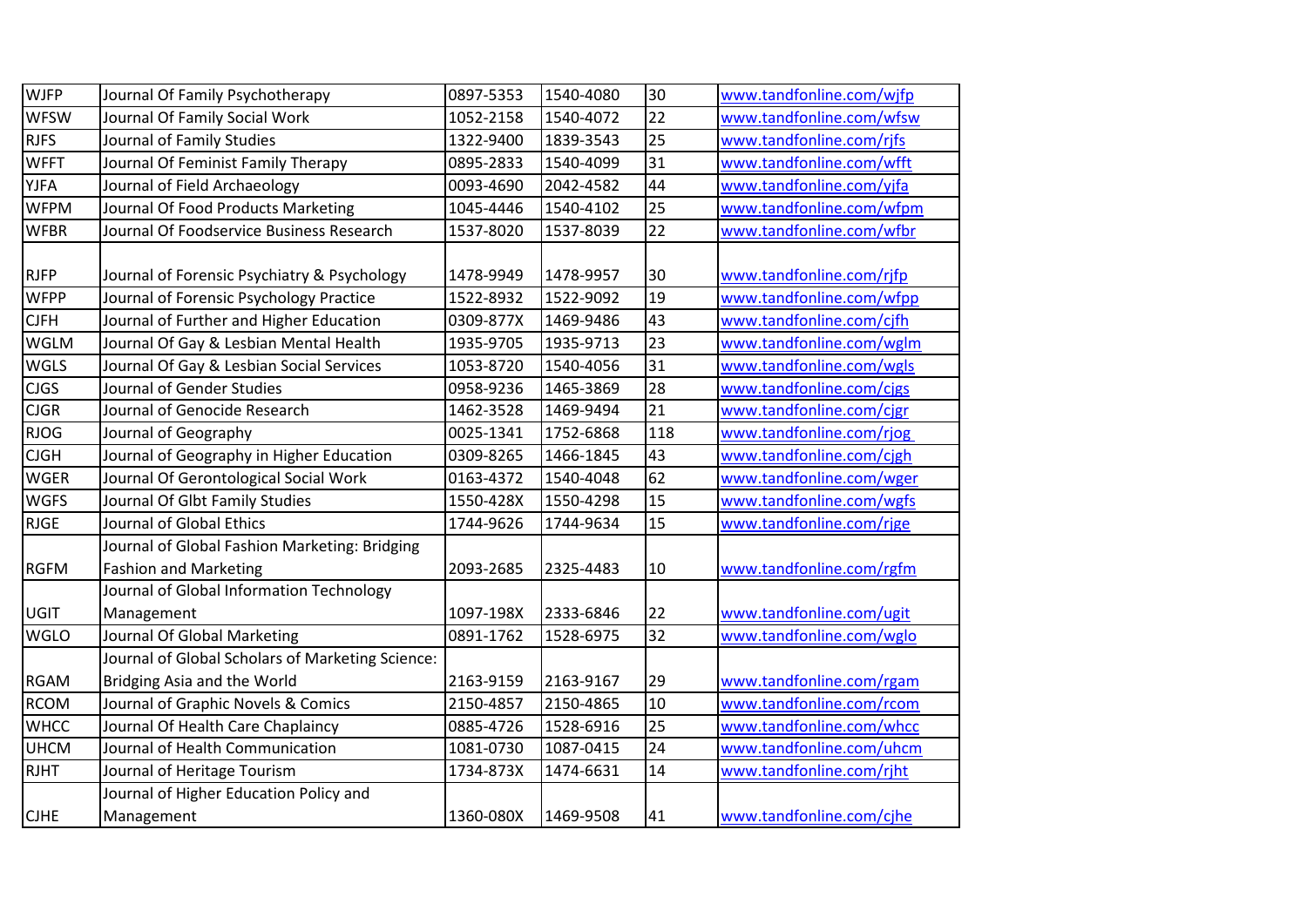| <b>WJHM</b> | Journal Of Homosexuality                                | 0091-8369 | 1540-3602 | 66 | www.tandfonline.com/wjhm |
|-------------|---------------------------------------------------------|-----------|-----------|----|--------------------------|
| <b>WHOS</b> | Journal Of Hospital Librarianship                       | 1532-3269 | 1532-3277 | 19 | www.tandfonline.com/whos |
| <b>UHAT</b> | Journal of Hospitality & Tourism Education              | 1096-3758 | 2325-6540 | 31 | www.tandfonline.com/uhat |
|             |                                                         |           |           |    |                          |
| <b>WHMM</b> | Journal Of Hospitality Marketing & Management 1936-8623 |           | 1936-8631 | 28 | www.tandfonline.com/whmm |
| <b>WJHE</b> | Journal Of Housing For The Elderly                      | 0276-3893 | 1540-353x | 33 | www.tandfonline.com/wjhe |
|             | Journal Of Human Behavior In The Social                 |           |           |    |                          |
| <b>WHUM</b> | Environment                                             | 1091-1359 | 1540-3556 | 29 | www.tandfonline.com/whum |
|             |                                                         |           |           |    |                          |
| <b>CJHD</b> | Journal of Human Development and Capabilities           | 1945-2829 | 1945-2837 | 20 | www.tandfonline.com/cjhd |
|             | Journal Of Human Resources In Hospitality &             |           |           |    |                          |
| <b>WHRH</b> | Tourism                                                 | 1533-2845 | 1533-2853 | 18 | www.tandfonline.com/whrh |
| <b>CJHR</b> | Journal of Human Rights                                 | 1475-4835 | 1475-4843 | 18 | www.tandfonline.com/cjhr |
|             |                                                         |           |           |    |                          |
| <b>CJIL</b> | Journal of Iberian & Latin American Studies             | 1470-1847 | 1469-9524 | 25 | www.tandfonline.com/cjil |
|             |                                                         |           |           |    |                          |
| <b>RJIL</b> | Journal of Iberian and Latin American Research          | 1326-0219 | 2151-9668 | 25 | www.tandfonline.com/rjil |
|             |                                                         |           |           |    |                          |
| <b>WIMM</b> | Journal Of Immigrant & Refugee Studies                  | 1556-2948 | 1556-2956 | 17 | www.tandfonline.com/wimm |
|             |                                                         |           |           |    |                          |
| <b>FICH</b> | Journal of Imperial & Commonwealth History              | 0308-6534 | 1743-9329 | 47 | www.tandfonline.com/fich |
|             | Journal of Infant, Child, and Adolescent                |           |           |    |                          |
| <b>HICP</b> | Psychotherapy                                           | 1528-9168 | 1940-9214 | 18 | www.tandfonline.com/hicp |
|             |                                                         |           |           |    |                          |
| <b>WITP</b> | Journal Of Information Technology & Politics            | 1933-1681 | 1933-169x | 16 | www.tandfonline.com/witp |
|             | Journal of Information Technology Case and              |           |           |    |                          |
| <b>UTCA</b> | <b>Application Research</b>                             |           | 2333-6897 | 21 | www.tandfonline.com/utca |
| <b>RJIH</b> | Journal of Intelligence History                         | 1616-1262 | 2169-5601 | 18 | www.tandfonline.com/rjih |
| UJIA        | Journal of Interactive Advertising                      | n/a       | 1525-2019 | 19 | www.tandfonline.com/ujia |
|             | Journal of Intercultural Communication                  |           |           |    |                          |
| <b>RJIC</b> | Research                                                | 1747-5749 | 1747-5767 | 48 | www.tandfonline.com/rjic |
| <b>CJIS</b> | Journal of Intercultural Studies                        | 0725-6868 | 1469-9540 | 40 | www.tandfonline.com/cjis |
| <b>WJIR</b> | Journal Of Intergenerational Relationships              | 1535-0770 | 1535-0932 | 17 | www.tandfonline.com/wjir |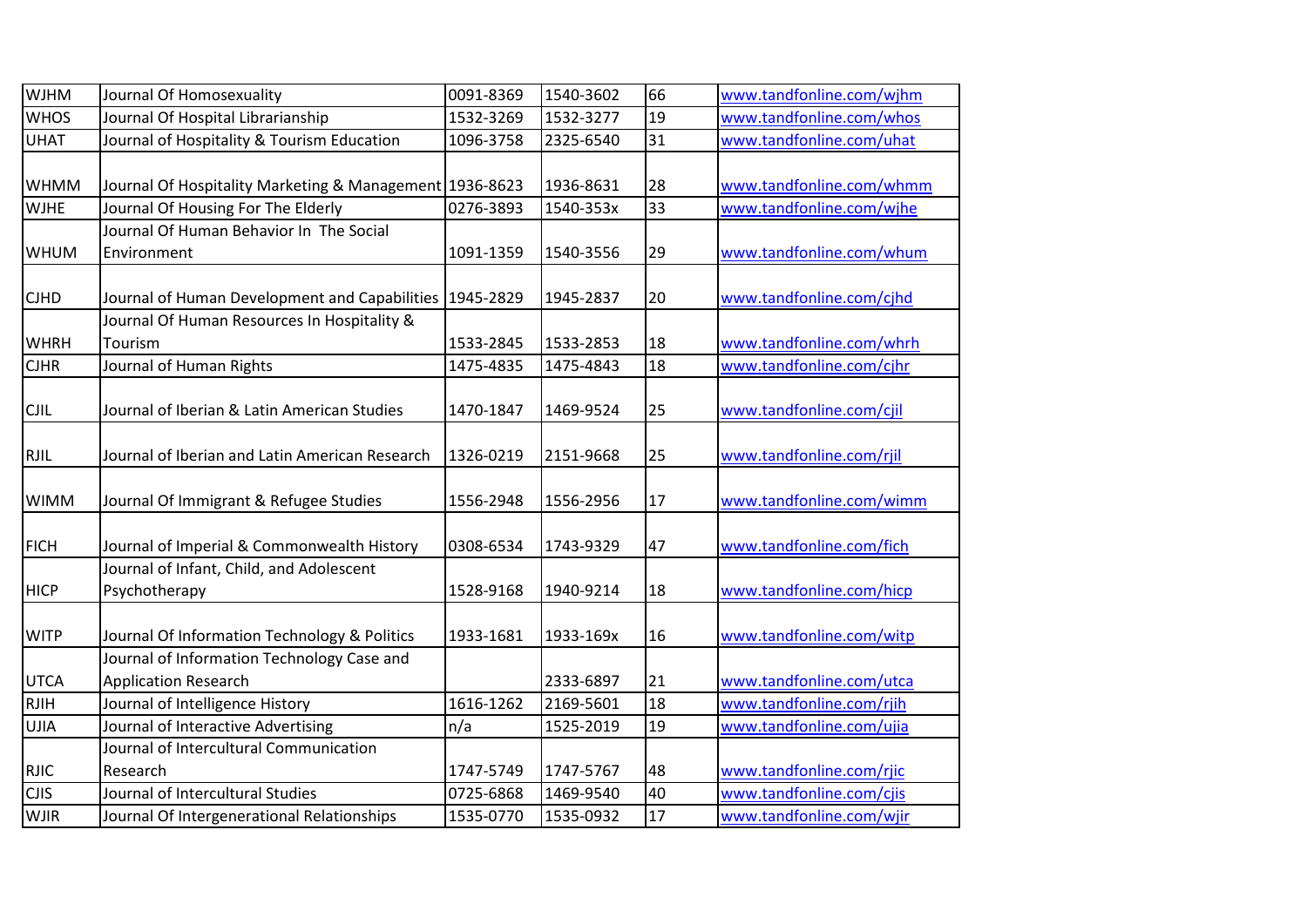|             | Journal Of Interlibrary Loan, Document Delivery |           |           |                 |                          |
|-------------|-------------------------------------------------|-----------|-----------|-----------------|--------------------------|
| <b>WILD</b> | & Electronic Reserve                            | 1072-303X | 1540-3572 | 28              | www.tandfonline.com/wild |
|             | Journal of International and Comparative Social |           |           |                 |                          |
| <b>RJCS</b> | Policy                                          | 2169-9763 | 2169-978x | 35              | www.tandfonline.com/rjcs |
|             | Journal of International and Intercultural      |           |           |                 |                          |
| <b>RJII</b> | Communication                                   | 1751-3057 | 1751-3065 | 12              | www.tandfonline.com/rjii |
|             |                                                 |           |           |                 |                          |
| <b>WICM</b> | Journal Of International Consumer Marketing     | 0896-1530 | 1528-7068 | 31              | www.tandfonline.com/wicm |
|             | Journal Of International Food & Agribusiness    |           |           |                 |                          |
| <b>WIFA</b> | Marketing                                       | 0897-4438 | 1528-6983 | 31              | www.tandfonline.com/wifa |
|             |                                                 |           |           |                 |                          |
| <b>UWLP</b> | Journal of International Wildlife Law & Policy  | 1388-0292 | 1548-1476 | 22              | www.tandfonline.com/uwlp |
| <b>WICO</b> | Journal Of Internet Commerce                    | 1533-2861 | 1533-287x | 18              | www.tandfonline.com/wico |
| <b>RISB</b> | Journal of Intervention and Statebuilding       | 1750-2977 | 1750-2985 | 13              | www.tandfonline.com/risb |
| <b>UICA</b> | Journal of Island & Coastal Archaeology         | 1556-4894 | 1556-1828 | 14              | www.tandfonline.com/uica |
| <b>FJIH</b> | Journal of Israeli History                      | 1353-1042 | 1744-0548 | 38              | www.tandfonline.com/fjih |
| <b>RJKC</b> | Journal of Japanese and Korean Cinema           | 1756-4905 | 1756-4913 | 11              | www.tandfonline.com/rjkc |
| <b>UJJE</b> | Journal of Jewish Education                     | 1524-4113 | 1554-611X | 85              | www.tandfonline.com/ujje |
| <b>RJLA</b> | Journal of Landscape Architecture               | 1862-6033 |           | 14              | www.tandfonline.com/rjla |
| <b>HLIE</b> | Journal of Language, Identity & Education       | 1534-8458 | 1532-7701 | 18              | www.tandfonline.com/hlie |
|             |                                                 |           |           |                 |                          |
| YJLI        | Journal of Language, Literature and Culture     | 2051-2856 | 2051-2864 | 66              | www.tandfonline.com/yjli |
| <b>CJLA</b> | Journal of Latin American Cultural Studies      | 1356-9325 | 1469-9575 | 28              | www.tandfonline.com/cjla |
| <b>HJLE</b> | Journal of Latinos and Education                | 1534-8431 | 1532-771X | 18              | www.tandfonline.com/hjle |
| <b>FLGH</b> | Journal of Legal History                        | 0144-0365 | 1744-0564 | 40              | www.tandfonline.com/flgh |
|             |                                                 |           |           |                 |                          |
| <b>RJLP</b> | Journal of Legal Pluralism and Unofficial Law   | 0732-9113 | 2305-9931 | 51              | www.tandfonline.com/rjlp |
| <b>FJLS</b> | Journal of Legislative Studies                  | 1357-2334 | 1743-9337 | 25              | www.tandfonline.com/fjls |
| <b>UJLR</b> | Journal of Leisure Research                     | 0022-2216 | 2159-6417 | 50              | www.tandfonline.com/ujlr |
| <b>WJLS</b> | Journal Of Lesbian Studies                      | 1089-4160 | 1540-3548 | 23              | www.tandfonline.com/wjls |
| <b>WLCO</b> | Journal Of Lgbt Issues In Counseling            | 1553-8605 | 1553-8338 | 13              | www.tandfonline.com/wlco |
| <b>WJLY</b> | Journal Of Lgbt Youth                           | 1936-1653 | 1936-1661 | $\overline{16}$ | www.tandfonline.com/wjly |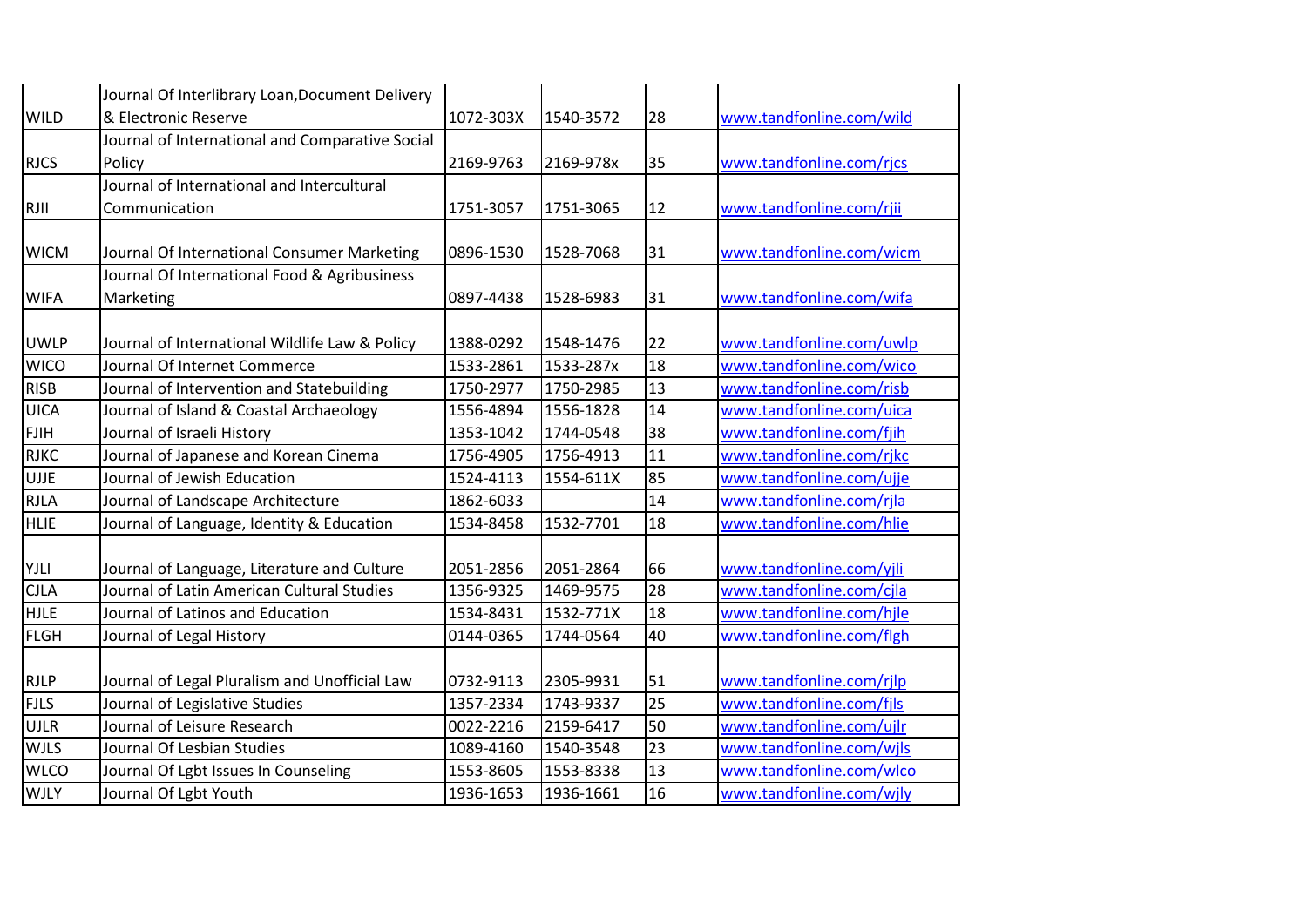|             | Journal Of Library & Information Services In      |           |           |                 |                          |
|-------------|---------------------------------------------------|-----------|-----------|-----------------|--------------------------|
| <b>WLIS</b> | <b>Distance Learning</b>                          | 1533-290x | 1533-2918 | 13              | www.tandfonline.com/wlis |
| <b>WJLA</b> | Journal Of Library Administration                 | 0193-0826 | 1540-3564 | 59              | www.tandfonline.com/wjla |
| <b>WJLM</b> | Journal Of Library Metadata                       | 1938-6389 | 1937-5034 | 19              | www.tandfonline.com/wjlm |
| <b>RJLS</b> | Journal of Literary Studies                       | 0256-4718 | 1753-5387 | 35              | www.tandfonline.com/rjls |
|             | Journal of Loss and Trauma: International         |           |           |                 |                          |
| UPIL        | Perspectives on Stress and Coping                 | 1532-5024 | 1532-5032 | 24              | www.tandfonline.com/upil |
|             |                                                   |           |           |                 |                          |
| <b>MMIS</b> | Journal of Management Information Systems         | 0742-1222 | 1557-928X | 36              | www.tandfonline.com/mmis |
|             |                                                   |           |           |                 |                          |
| <b>RMSR</b> | Journal of Management, Spirituality & Religion    | 1476-6086 | 1942-258x | 16              | www.tandfonline.com/rmsr |
| <b>WMGL</b> | Journal Of Map And Geography Libraries            | 1542-0353 | 1542-0361 | 15              | www.tandfonline.com/wmgl |
| <b>WJMC</b> | Journal Of Marketing Channels                     | 1046-669X | 1540-7039 | $\overline{26}$ | www.tandfonline.com/wjmc |
| <b>RJMC</b> | Journal of Marketing Communications               | 1352-7266 | 1466-4445 | 25              | www.tandfonline.com/rjmc |
|             |                                                   |           |           |                 |                          |
| <b>WMHE</b> | Journal Of Marketing For Higher Education         | 0884-1241 | 1540-7144 | 29              | www.tandfonline.com/wmhe |
| <b>RJMM</b> | Journal of Marketing Management                   | 0267-257X | 1472-1376 | $\overline{35}$ | www.tandfonline.com/rjmm |
|             |                                                   |           |           |                 |                          |
| <b>MMTP</b> | Journal of Marketing Theory & Practice            | 1069-6679 | 1944-7175 | 27              | www.tandfonline.com/mmtp |
| <b>GMAS</b> | Journal of Mathematical Sociology                 | 0022-250X | 1545-5874 | 43              | www.tandfonline.com/gmas |
| <b>HJMR</b> | Journal of Media and Religion                     | 1534-8423 | 1534-8415 | $\overline{18}$ | www.tandfonline.com/hjmr |
| <b>ROMB</b> | Journal of Media Business Studies                 | 1652-2354 | 2376-2977 | 16              | www.tandfonline.com/romb |
| <b>HMEC</b> | Journal of Media Economics                        | 0899-7764 | 1532-7736 | 32              | www.tandfonline.com/hmec |
|             |                                                   |           |           |                 |                          |
| <b>HMME</b> | Journal of Media Ethics                           | 0890-0523 | 1532-7728 | 34              | www.tandfonline.com/hmme |
| <b>RJML</b> | Journal of Media Law                              | 1757-7632 | 1757-7640 | 11              | www.tandfonline.com/rjml |
| <b>RMED</b> | Journal of Medieval History                       | 0304-4181 | 1873-1279 | 45              | www.tandfonline.com/rmed |
| <b>RIBS</b> | Journal of Medieval Iberian Studies               | 1754-6559 | 1754-6567 | 11              | www.tandfonline.com/ribs |
| <b>IJMH</b> | Journal of Mental Health                          | 0963-8237 | 1360-0567 | 28              | www.tandfonline.com/ijmh |
|             | Journal of Mental Health Research in Intellectual |           |           |                 |                          |
| <b>UMID</b> | <b>Disabilities</b>                               | 1931-5864 | 1931-5872 | 12              | www.tandfonline.com/umid |
| SMIL        | Journal of Military Ethics                        | 1502-7570 | 1502-7589 | 18              | www.tandfonline.com/smil |
| <b>RMOH</b> | Journal of Modern Chinese History                 | 1753-5654 | 1753-5662 | 13              | www.tandfonline.com/rmoh |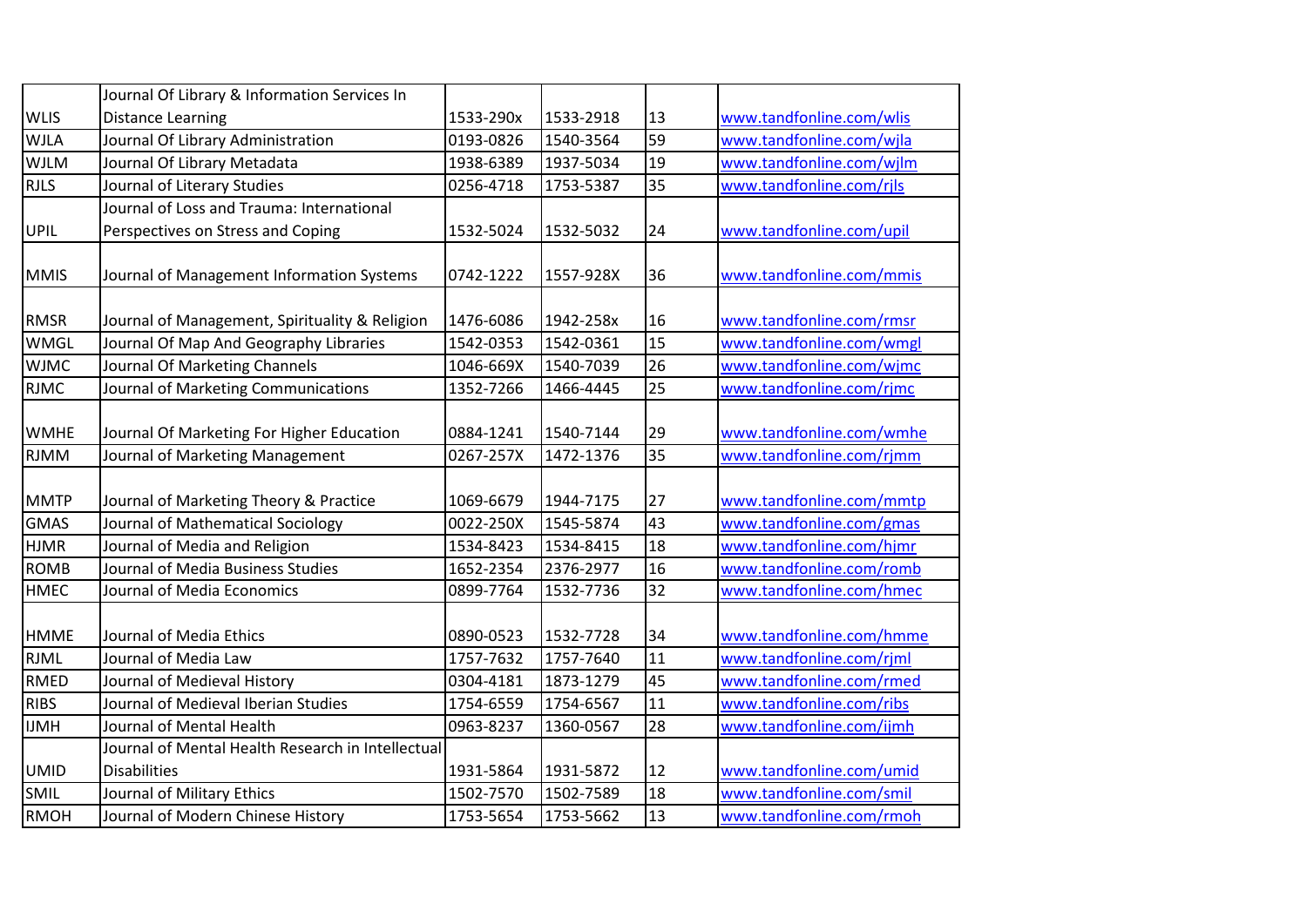| <b>RMIS</b> | Journal of Modern Italian Studies                       | 1354-571X | 1469-9583 | 24  | www.tandfonline.com/rmis |
|-------------|---------------------------------------------------------|-----------|-----------|-----|--------------------------|
| <b>CMJS</b> | Journal of Modern Jewish Studies                        | 1472-5886 | 1472-5894 | 18  | www.tandfonline.com/cmjs |
| <b>CJME</b> | Journal of Moral Education                              | 0305-7240 | 1465-3877 | 48  | www.tandfonline.com/cjme |
| <b>VJMB</b> | Journal of Motor Behavior                               | 0022-2895 | 1940-1027 | 51  | www.tandfonline.com/vjmb |
|             |                                                         |           |           |     |                          |
| <b>RMMD</b> | Journal of Multicultural Discourses                     | 1744-7143 |           | 14  | www.tandfonline.com/rmmd |
|             | Journal of Multilingual & Multicultural                 |           |           |     |                          |
| <b>RMMM</b> | Development                                             | 0413-4632 | 1747-7557 | 40  | www.tandfonline.com/rmmm |
| <b>RJME</b> | Journal of Museum Education                             | 1059-8650 | 2051-6169 | 44  | www.tandfonline.com/rjme |
| <b>RMAA</b> | Journal of Musical Arts in Africa                       | 1812-1004 | 2070-626X | 16  | www.tandfonline.com/rmaa |
| <b>GMUR</b> | Journal of Musicological Research                       | 0141-1896 | 1547-7304 | 38  | www.tandfonline.com/gmur |
| <b>CJMM</b> | Journal of Muslim Minority Affairs                      | 1360-2004 | 1469-9591 | 39  | www.tandfonline.com/cjmm |
| <b>RNZH</b> | Journal of Natal and Zulu History                       | 0259-0123 | 2521-8875 | 33  | www.tandfonline.com/rnzh |
| <b>NNMR</b> | Journal of New Music Research                           | 0929-8215 | 1744-5027 | 48  | www.tandfonline.com/nnmr |
|             |                                                         |           |           |     |                          |
| <b>WNON</b> | Journal Of Nonprofit & Public Sector Marketing          | 1049-5142 | 1540-6997 | 31  | www.tandfonline.com/wnon |
| <b>FNAS</b> | Journal of North African Studies                        | 1362-9387 | 1743-9345 | 24  | www.tandfonline.com/fnas |
| <b>WJOR</b> | Journal Of Offender Rehabilitation                      | 1050-9674 | 1540-8558 | 58  | www.tandfonline.com/wjor |
|             |                                                         |           |           |     |                          |
| <b>WORG</b> | Journal Of Organizational Behavior Management 0160-8061 |           | 1540-8604 | 39  | www.tandfonline.com/worg |
| <b>YJPC</b> | Journal of Paper Conservation                           | 1868-0860 | 2057-1682 | 20  | www.tandfonline.com/yjpc |
| <b>YPAT</b> | Journal of Pastoral Theology                            | 1064-9867 | 2161-4504 | 29  | www.tandfonline.com/ypat |
| <b>CJPE</b> | Journal of Peace Education                              | 1740-0201 | 1470-021X | 16  | www.tandfonline.com/cjpe |
|             |                                                         |           |           |     |                          |
| <b>RPSS</b> | Journal of Personal Selling & Sales Management          | 0885-3134 |           | 39  | www.tandfonline.com/rpss |
| <b>HJPA</b> | Journal of Personality Assessment                       | 0022-3891 | 1532-7752 | 101 | www.tandfonline.com/hjpa |
|             | Journal of Physical Education Recreation &              |           |           |     |                          |
| UJRD        | Dance                                                   | 0730-3084 | 2168-3816 | 90  | www.tandfonline.com/ujrd |
| <b>TJPT</b> | Journal of Poetry Therapy                               | 0889-3675 | 1567-2344 | 32  | www.tandfonline.com/tjpt |
|             | Journal of Policing, Intelligence and Counter           |           |           |     |                          |
| <b>RPIC</b> | Terrorism                                               | 1833-5330 | 2159-5364 | 14  | www.tandfonline.com/rpic |
|             | Journal of Policy Research in Tourism, Leisure          |           |           |     |                          |
| <b>RPRT</b> | and Events                                              | 1940-7963 | 1940-7971 | 11  | www.tandfonline.com/rprt |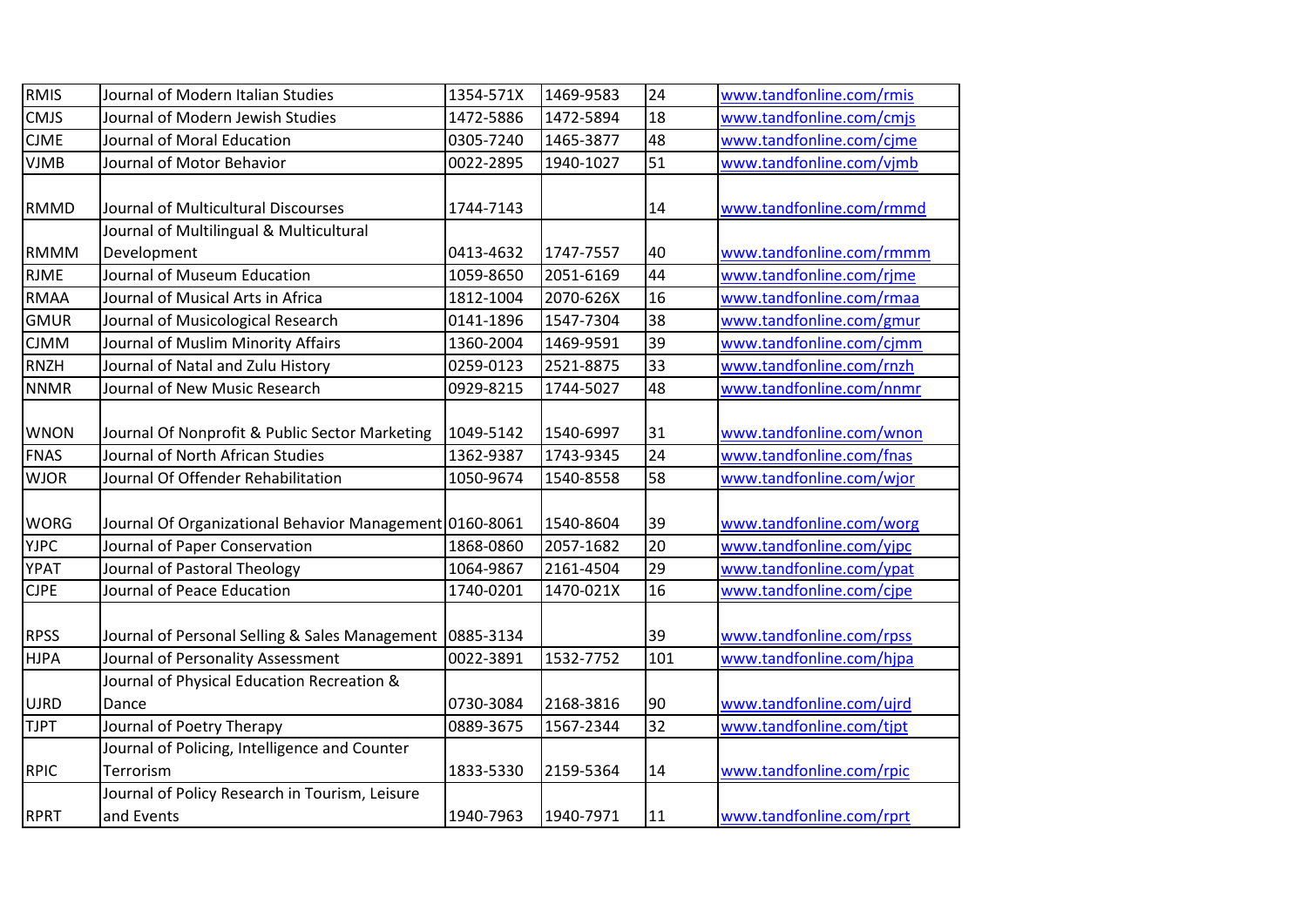| <b>CJPI</b> | Journal of Political Ideologies                            | 1356-9317 | 1469-9613 | 24              | www.tandfonline.com/cjpi |
|-------------|------------------------------------------------------------|-----------|-----------|-----------------|--------------------------|
| <b>WPLM</b> | Journal Of Political Marketing                             | 1537-7857 | 1537-7865 | 18              | www.tandfonline.com/wplm |
| <b>RPOW</b> | Journal of Political Power                                 | 2158-379X | 2158-3803 | 12              | www.tandfonline.com/rpow |
| <b>UPSE</b> | Journal of Political Science Education                     | 1551-2169 | 1551-2177 | 15              | www.tandfonline.com/upse |
| <b>VJPF</b> | Journal of Popular Film and Television                     | 0195-6051 | 1930-6458 | 47              | www.tandfonline.com/vjpf |
| <b>MPKE</b> | Journal of Post Keynesian Economics                        | 0160-3477 | 1557-7821 | 42              | www.tandfonline.com/mpke |
| <b>RJPW</b> | Journal of Postcolonial Writing                            | 1744-9855 | 1744-9863 | 55              | www.tandfonline.com/rjpw |
| <b>WPOV</b> | Journal Of Poverty                                         | 1087-5549 | 1540-7608 | 23              | www.tandfonline.com/wpov |
| <b>RPIL</b> | Journal of Private International Law                       | 1744-1048 | 1757-8418 | 15              | www.tandfonline.com/rpil |
| <b>WPHS</b> | Journal Of Progessive Human Services                       | 1042-8232 | 1540-7616 | 30              | www.tandfonline.com/wphs |
| <b>WJPM</b> | Journal Of Promotion Management                            | 1049-6491 | 1540-7594 | $\overline{25}$ | www.tandfonline.com/wjpm |
| <b>RJPR</b> | Journal of Property Research                               | 0959-9916 | 1466-4453 | 36              | www.tandfonline.com/rjpr |
| <b>RPIA</b> | Journal of Psychology in Africa                            | 1433-0237 | 1815-5626 | 29              | www.tandfonline.com/rpia |
| <b>WJPO</b> | Journal Of Psychosocial Oncology                           | 0734-7332 | 1540-7586 | $\overline{37}$ | www.tandfonline.com/wjpo |
| <b>WPCW</b> | Journal Of Public Child Welfare                            | 1554-8732 | 1554-8740 | $\overline{13}$ | www.tandfonline.com/wpcw |
| <b>HPRR</b> | Journal of Public Relations Research                       | 1062-726X | 1532-754X | 31              | www.tandfonline.com/hprr |
|             | Journal Of Quality Assurance In Hospitality &              |           |           |                 |                          |
| <b>WQAH</b> | Tourism                                                    | 1528-008X | 1528-0098 | 20              | www.tandfonline.com/wqah |
| NJQL        | Journal of Quantitative Linguistics                        | 0929-6174 | 1744-5035 | 26              | www.tandfonline.com/njql |
| <b>HJRS</b> | Journal of Radio and Audio Media                           | 1937-6529 | 1937-6537 | 26              | www.tandfonline.com/hjrs |
| <b>WJRM</b> | Journal Of Relationship Marketing                          | 1533-2667 | 1533-2675 | 18              | www.tandfonline.com/wjrm |
|             | Journal Of Religion & Spirituality In Social Work:         |           |           |                 |                          |
| <b>WRSP</b> | <b>Social Thought</b>                                      | 1542-6432 | 1542-6440 | 38              | www.tandfonline.com/wrsp |
| <b>WRSA</b> | Journal Of Religion, Spirituality & Aging                  | 1552-8030 | 1552-8049 | 31              | www.tandfonline.com/wrsa |
|             |                                                            |           |           |                 |                          |
| <b>WRTI</b> | Journal Of Religious & Theological Information             | 1047-7845 | 1528-6948 | 18              | www.tandfonline.com/wrti |
|             |                                                            |           |           |                 |                          |
| <b>CJRI</b> | Journal of Reproductive and Infant Psychology              | 0264-6838 | 1469-672X | 37              | www.tandfonline.com/cjri |
|             |                                                            |           |           |                 |                          |
| <b>UJRC</b> | Journal of Research in Childhood Education                 | 0256-8543 | 2150-2641 | 33              | www.tandfonline.com/ujrc |
| <b>URCE</b> | Journal of Research on Christian Education                 | 1065-6219 | 1934-4945 | 28              | www.tandfonline.com/urce |
|             |                                                            |           |           |                 |                          |
| <b>UREE</b> | Journal of Research on Educational Effectiveness 1934-5747 |           | 1934-5739 | 12              | www.tandfonline.com/uree |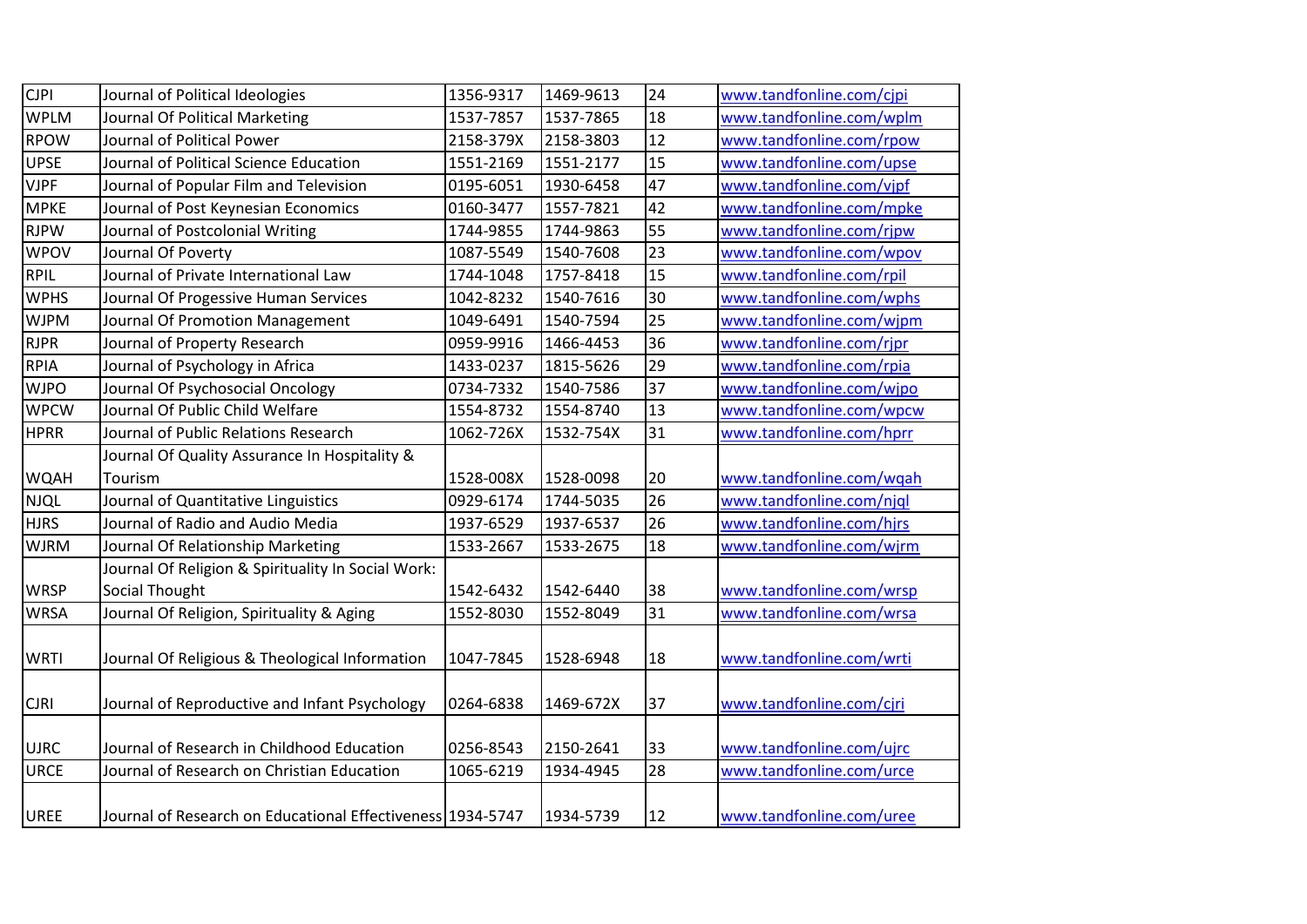| <b>UJRT</b> | Journal of Research on Technology in Education     | 1539-1523 | 1945-0818 | 51              | www.tandfonline.com/ujrt |
|-------------|----------------------------------------------------|-----------|-----------|-----------------|--------------------------|
| <b>RJRR</b> | Journal of Risk Research                           | 1366-9877 | 1466-4461 | $\overline{22}$ | www.tandfonline.com/rjrr |
|             |                                                    |           |           |                 |                          |
| <b>MRPO</b> | Journal of Russian & East European Psychology      | 1061-0405 | 1558-0415 | 56              | www.tandfonline.com/mrpo |
| <b>SCRI</b> | Nordic Journal of Criminology                      | 1404-3858 | 1651-2340 | 20              | www.tandfonline.com/scri |
| <b>WJSC</b> | Journal Of School Choice                           | 1558-2159 | 1558-2167 | 13              | www.tandfonline.com/wjsc |
| <b>WJSV</b> | Journal Of School Violence                         | 1538-8220 | 1538-8239 | 18              | www.tandfonline.com/wjsv |
| <b>USTE</b> | Journal of Science Teacher Education               | 1046-560X | 1573-1847 | 30              | www.tandfonline.com/uste |
| <b>USMT</b> | Journal of Sex & Marital Therapy                   | 0092-623X | 1521-0715 | 45              | www.tandfonline.com/usmt |
| <b>TJSA</b> | Journal of Sexual Aggression                       | 1355-2600 | 1742-6545 | 25              | www.tandfonline.com/tjsa |
|             |                                                    |           |           |                 |                          |
| <b>RSBE</b> | Journal of Small Business & Entrepreneurship       | 0827-6331 | 2169-2610 | 31              | www.tandfonline.com/rsbe |
| <b>RJSE</b> | Journal of Social Entrepreneurship                 | 1942-0676 | 1942-0684 | 10              | www.tandfonline.com/rjse |
| <b>WSSR</b> | Journal Of Social Service Research                 | 0148-8376 | 1540-7314 | 45              | www.tandfonline.com/wssr |
| <b>RJSF</b> | Journal of Social Welfare and Family Law           | 0964-9069 | 1469-9621 | 41              | www.tandfonline.com/rjsf |
| <b>USWE</b> | Journal of Social Work Education                   | 1043-7797 | 2163-5811 | 55              | www.tandfonline.com/uswe |
|             | Journal Of Social Work In End-Of-Life & Palliative |           |           |                 |                          |
| <b>WSWE</b> | Care                                               | 1552-4256 | 1552-4264 | 15              | www.tandfonline.com/wswe |
| <b>CJSW</b> | Journal of Social Work Practice                    | 0265-0533 | 1465-3885 | 33              | www.tandfonline.com/cjsw |
|             | Journal Of Social Work Practice In The             |           |           |                 |                          |
| <b>WSWP</b> | <b>Addictions</b>                                  | 1533-256X | 1533-2578 | 19              | www.tandfonline.com/wswp |
|             | Journal of Southeast European and Black Sea        |           |           |                 |                          |
| <b>FBSS</b> | <b>Studies</b>                                     | 1468-3857 | 1743-9639 | 19              | www.tandfonline.com/fbss |
| <b>CJSS</b> | Journal of Southern African Studies                | 0305-7070 | 1465-3893 | 45              | www.tandfonline.com/cjss |
| <b>CJSC</b> | Journal of Spanish Cultural Studies                | 1463-6204 | 1469-9818 | 20              | www.tandfonline.com/cjsc |
| <b>WSPI</b> | Journal Of Spirituality In Mental Health           | 1934-9637 | 1934-9645 | 21              | www.tandfonline.com/wspi |
| <b>RJTO</b> | Journal of Sport & Tourism                         | 1477-5085 | 1029-5399 | 23              | www.tandfonline.com/rjto |
| <b>USPA</b> | Journal of Sport Psychology in Action              | 2152-0704 | 2152-0712 | 10              | www.tandfonline.com/uspa |
| <b>RJSP</b> | Journal of Sports Sciences                         | 0264-0414 | 1466-447X | 37              | www.tandfonline.com/rjsp |
| <b>RJSM</b> | Journal of Strategic Marketing                     | 0965-254X | 1466-4488 | 27              | www.tandfonline.com/rjsm |
| <b>FJSS</b> | Journal of Strategic Studies                       | 0140-2390 | 1743-937x | 42              | www.tandfonline.com/fjss |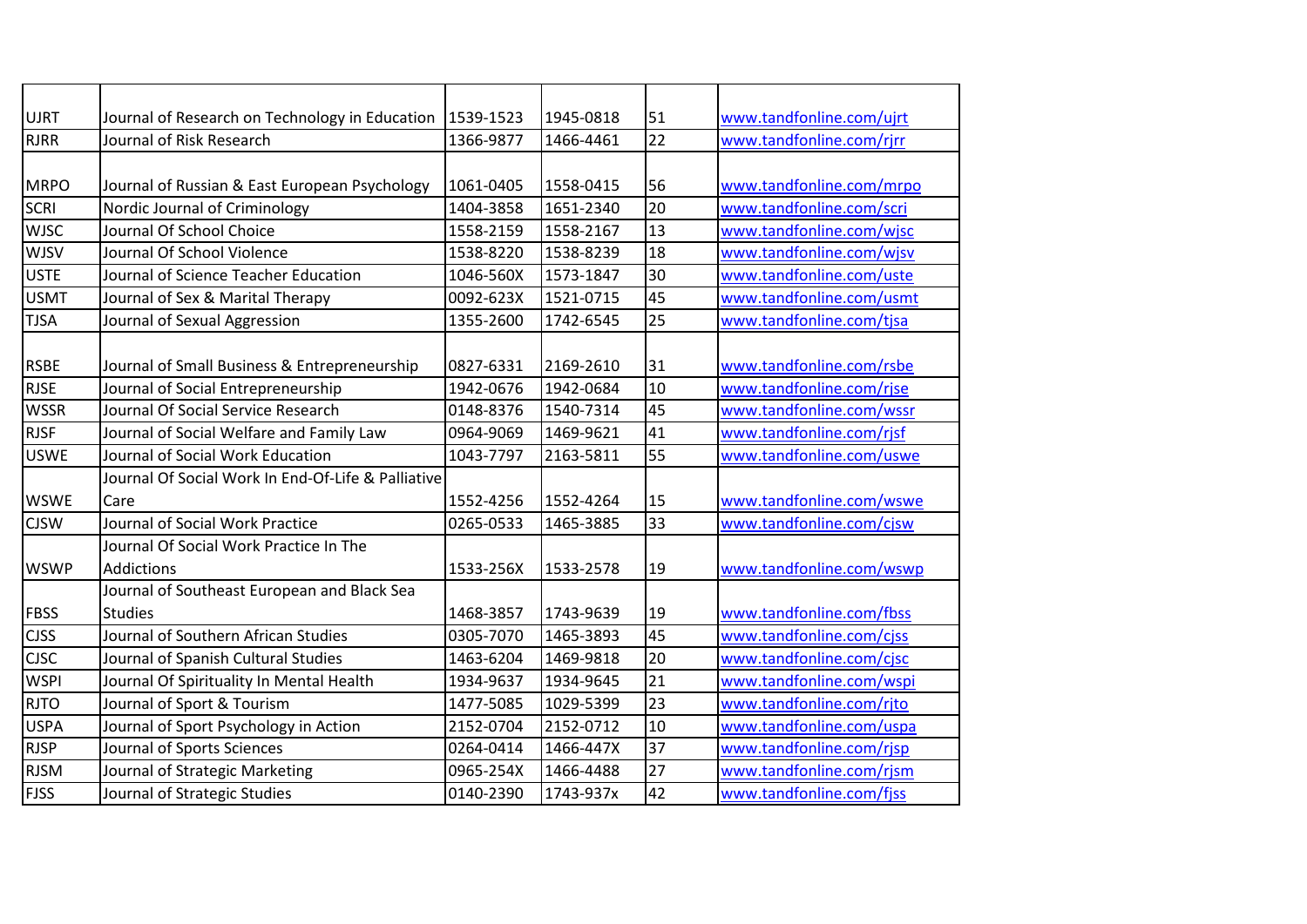| <b>UARP</b> | Journal of Student Affairs Research and Practice               | 1949-6591 | 1949-6605 | 56  | www.tandfonline.com/uarp |
|-------------|----------------------------------------------------------------|-----------|-----------|-----|--------------------------|
| <b>TSFI</b> | Journal of Sustainable Finance & Investment                    | 2043-0795 | 2043-0809 | 9   | www.tandfonline.com/tsfi |
| <b>RSUS</b> | Journal of Sustainable Tourism                                 | 0966-9582 | 1747-7646 | 27  | www.tandfonline.com/rsus |
| <b>WTIB</b> | Journal Of Teaching In International Business                  | 0897-5930 | 1528-6991 | 30  | www.tandfonline.com/wtib |
| <b>WTSW</b> | Journal Of Teaching In Social Work                             | 0884-1233 | 1540-7349 | 39  | www.tandfonline.com/wtsw |
| <b>WTTT</b> | Journal Of Teaching In Travel & Tourism                        | 1531-3220 | 1531-3239 | 19  | www.tandfonline.com/wttt |
| <b>WTHS</b> | Journal Of Technology In Human Services                        | 1522-8835 | 1522-8991 | 37  | www.tandfonline.com/wths |
| <b>RALA</b> | Journal of the African Literature Association                  | 2167-4736 | 2167-4744 | 13  | www.tandfonline.com/rala |
| <b>YJAC</b> | Journal of the American Institute for<br>Conservation          | 0197-1360 | 1945-2330 | 58  | www.tandfonline.com/yjac |
| <b>RJPA</b> | Journal of the American Planning Association                   | 0194-4363 | 1939-0130 | 85  | www.tandfonline.com/rjpa |
| <b>RJAP</b> | Journal of the Asia Pacific Economy                            | 1354-7860 | 1469-9648 | 24  | www.tandfonline.com/rjap |
| YJBA        | Journal of the British Archaeological Association              | 0068-1288 | 1747-6704 | 172 | www.tandfonline.com/yjba |
| <b>RBSP</b> | Journal of the British Society for<br>Phenomenology            | 0007-1773 | 2332-0486 | 50  | www.tandfonline.com/rbsp |
| <b>YJPE</b> | Journal of the European Pentecostal Theological<br>Association | 1812-4461 | 2224-7963 | 39  | www.tandfonline.com/yjpe |
| <b>NJHN</b> | Journal of the History of the Neurosciences                    | 0964-704X | 1744-5213 | 28  | www.tandfonline.com/njhn |
| <b>RIOR</b> | Journal of the Indian Ocean Region                             | 1948-0881 | 1948-108x | 15  | www.tandfonline.com/rior |
| <b>RCON</b> | Journal of the Institute of Conservation                       | 1945-5224 | 1945-5232 | 42  | www.tandfonline.com/rcon |
| <b>HLNS</b> | Journal of the Learning Sciences                               | 1050-8406 | 1532-7809 | 28  | www.tandfonline.com/hlns |
| <b>RJPS</b> | Journal of the Philosophy of Sport                             | 0094-8705 | 1543-2939 | 46  | www.tandfonline.com/rjps |
| <b>RRMA</b> | Journal of the Royal Musical Association                       | 0269-0403 | 1471-6933 | 144 | www.tandfonline.com/rrma |
| <b>RTCC</b> | Journal of Tourism and Cultural Change                         | 1476-6825 | 1747-7654 | 17  | www.tandfonline.com/rtcc |
| <b>RJTH</b> | Journal of Tourism History                                     | 1755-182X | 1755-1838 | 11  | www.tandfonline.com/rjth |
| <b>WTNM</b> | Journal Of Transnational Management                            | 1547-5778 | 1547-5786 | 24  | www.tandfonline.com/wtnm |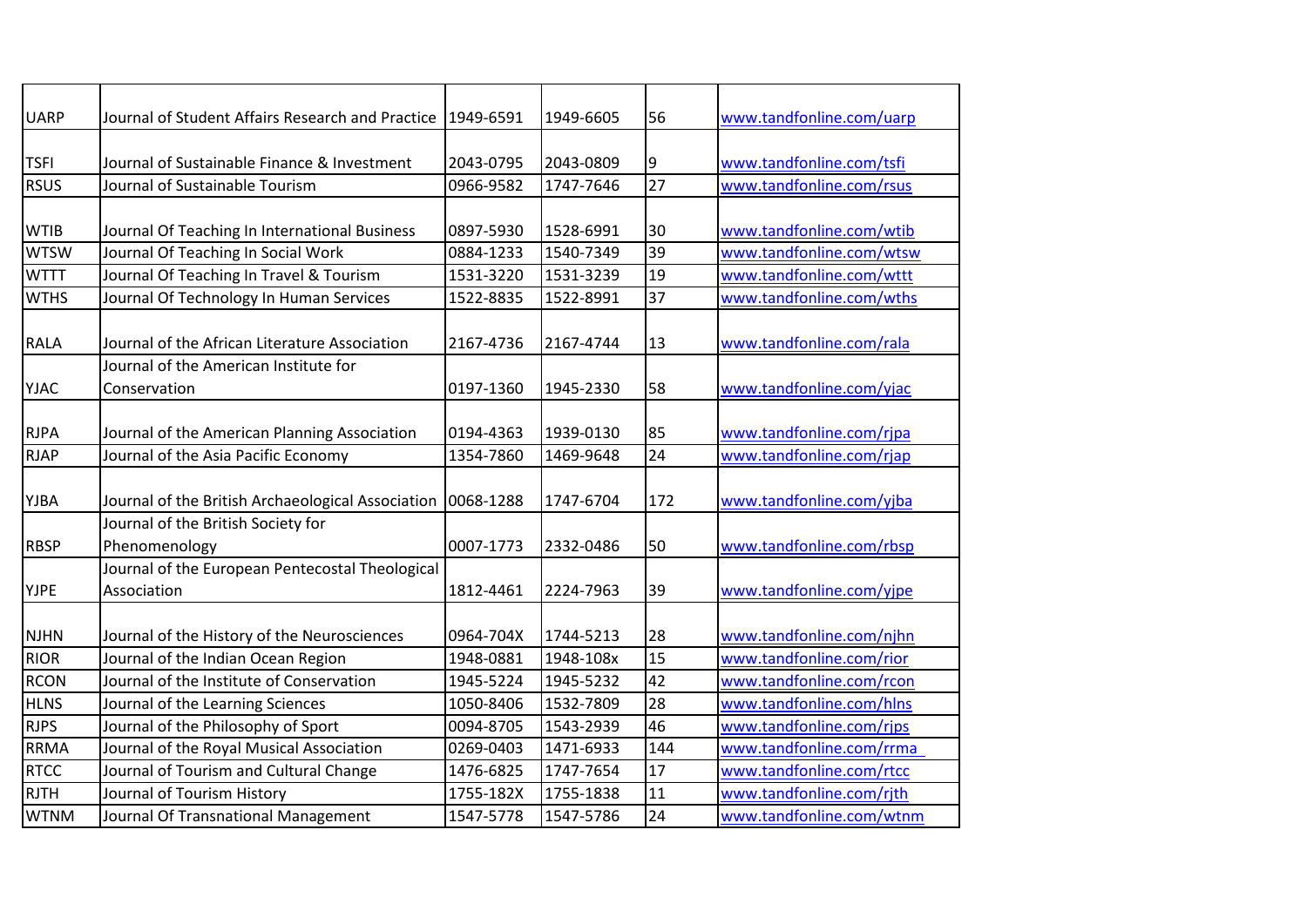| <b>WJTD</b> | Journal Of Trauma & Dissociation               | 1529-9732 | 1529-9740 | 20 | www.tandfonline.com/wjtd |
|-------------|------------------------------------------------|-----------|-----------|----|--------------------------|
| <b>WTTM</b> | Journal Of Travel & Tourism Marketing          | 1054-8408 | 1540-7306 | 36 | www.tandfonline.com/wttm |
| <b>UJUA</b> | Journal of Urban Affairs                       | 0735-2166 | 1467-9906 | 41 | www.tandfonline.com/ujua |
| <b>CJUD</b> | Journal of Urban Design                        | 1357-4809 | 1469-9664 | 24 | www.tandfonline.com/cjud |
| <b>CJUT</b> | Journal of Urban Technology                    | 1063-0732 | 1466-1853 | 26 | www.tandfonline.com/cjut |
|             |                                                |           |           |    |                          |
|             | Journal of Urbanism: International Research on |           |           |    |                          |
| <b>RJOU</b> | Placemaking and Urban Sustainabilty            | 1754-9175 | 1754-9183 | 12 | www.tandfonline.com/rjou |
| <b>RJVP</b> | Journal of Visual Art Practice                 | 1470-2029 | 1758-9185 | 18 | www.tandfonline.com/rjvp |
| <b>RJVL</b> | Journal of Visual Literacy                     | 1051-144X | 2379-6529 | 38 | www.tandfonline.com/rjvl |
|             |                                                |           |           |    |                          |
| <b>RJVE</b> | Journal of Vocational Education and Training   | 1363-6820 | 1747-5090 | 71 | www.tandfonline.com/rjve |
| <b>YWAC</b> | Journal of War & Culture Studies               | 1752-6272 | 1752-6280 | 12 | www.tandfonline.com/ywac |
| WJWL        | Journal Of Web Librarianship                   | 1932-2909 | 1932-2917 | 13 | www.tandfonline.com/wjwl |
| YJWA        | Journal of Wetland Archaeology                 | 1473-2971 | 2051-6231 | 19 | www.tandfonline.com/yjwa |
| <b>CJWR</b> | Journal of Wine Research                       | 0957-1264 | 1469-9672 | 30 | www.tandfonline.com/cjwr |
| <b>WJWA</b> | Journal Of Women & Aging                       | 0895-2841 | 1540-7322 | 31 | www.tandfonline.com/wjwa |
|             |                                                |           |           |    |                          |
| <b>WWAP</b> | Journal Of Women, Politics & Policy            | 1554-477X | 1554-4788 | 40 | www.tandfonline.com/wwap |
| <b>WJWB</b> | Journal Of Workplace Behavioral Health         | 1555-5240 | 1555-5259 | 34 | www.tandfonline.com/wjwb |
| <b>CJYS</b> | Journal of Youth Studies                       | 1367-6261 | 1469-9680 | 22 | www.tandfonline.com/cjys |
| <b>RJOP</b> | Journalism Practice                            | 1751-2786 | 1751-2794 | 13 | www.tandfonline.com/rjop |
| <b>RJOS</b> | Journalism Studies                             | 1461-670x | 1469-9699 | 20 | www.tandfonline.com/rjos |
| <b>RJDR</b> | <b>Judicial Review</b>                         | 1085-4681 | 1757-8434 | 24 | www.tandfonline.com/rjdr |
| <b>UJUN</b> | Jung Journal                                   | 1934-2039 | 1934-2047 | 13 | www.tandfonline.com/ujun |
| <b>RJPN</b> | Jurisprudence                                  | 2040-3313 | 2040-3321 | 10 | www.tandfonline.com/rjpn |
| <b>RJQY</b> | <b>Justice Quarterly</b>                       | 0741-8825 | 1745-9109 | 36 | www.tandfonline.com/rjqy |
| <b>UJSJ</b> | Justice System Journal                         | 0098-261X | 2327-7556 | 40 | www.tandfonline.com/ujsj |
| <b>UKDR</b> | Kappa Delta Pi Record                          | 0022-8958 | 2163-1611 | 55 | www.tandfonline.com/ukdr |
| <b>RKLJ</b> | King's Law Journal                             | 0961-5768 | 1757-8442 | 30 | www.tandfonline.com/rklj |
|             | KIVA: Journal of Southwestern Anthropology     |           |           |    |                          |
| <b>YKIV</b> | and History                                    | 0023-1940 | 2051-6177 | 85 | www.tandfonline.com/ykiv |
| <b>SKON</b> | Konsthistorisk Tidskrift                       | 0023-3609 | 1651-2294 | 88 | www.tandfonline.com/skon |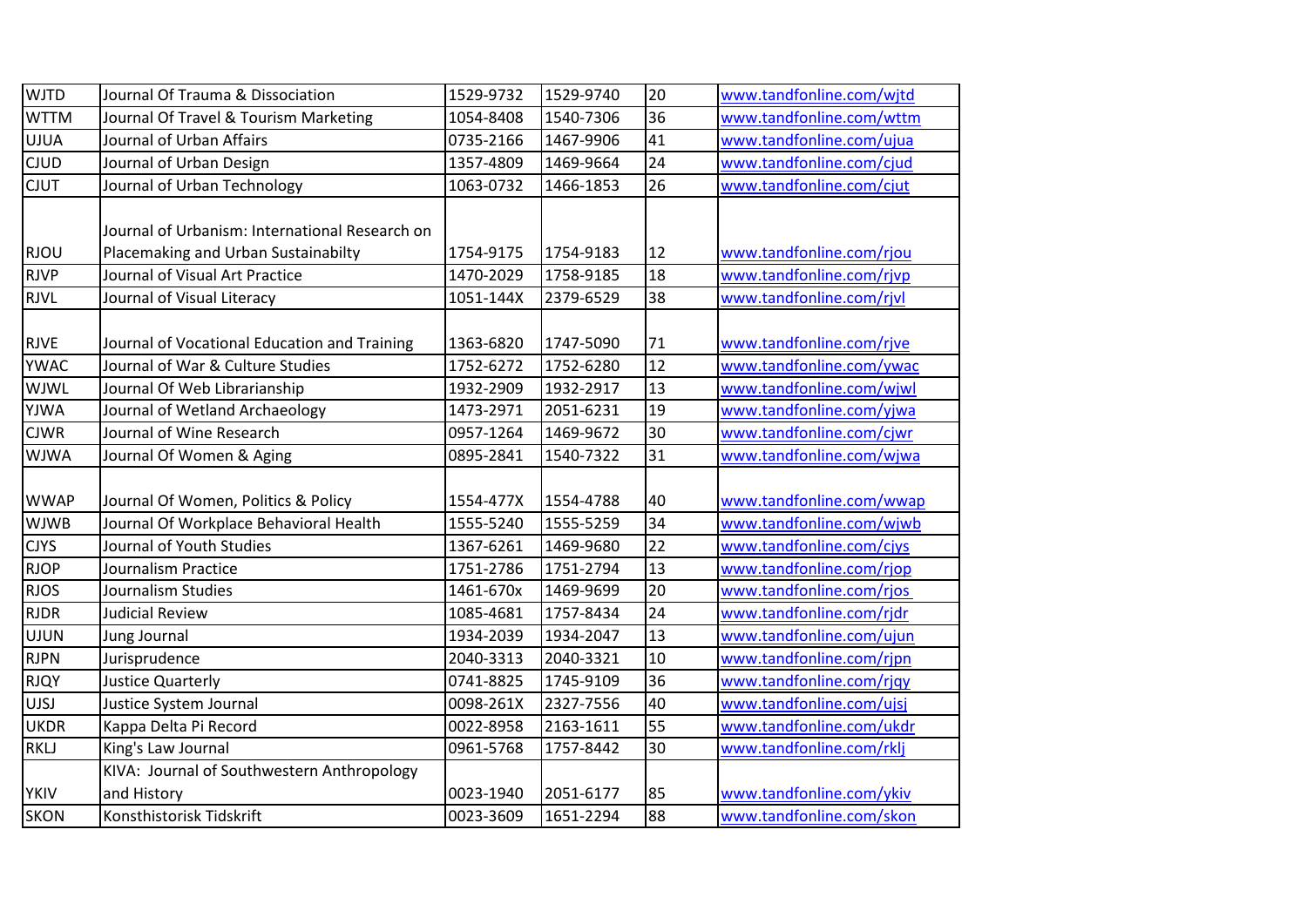| <b>CLAH</b>                | Labor History                                  | 0023-656X | 1469-9702              | 60              | www.tandfonline.com/clah |
|----------------------------|------------------------------------------------|-----------|------------------------|-----------------|--------------------------|
|                            | Labour & Industry: A Journal of the Social and |           |                        |                 |                          |
| <b>RLAB</b>                | <b>Economic Relations of Work</b>              | 1030-1763 | 2325-5676              | 29              | www.tandfonline.com/rlab |
| <b>RLSH</b>                | Landscape History                              | 0143-3768 | 2160-2506              | 40              | www.tandfonline.com/rlsh |
| <b>CLAR</b>                | Landscape Research                             | 0142-6397 | 1469-9710              | 44              | www.tandfonline.com/clar |
| YLAN                       | Landscapes                                     | 1466-2035 | 2040-8153              | 20              | www.tandfonline.com/ylan |
| YLHI                       | Language & History                             | 1759-7536 | 1759-7544              | 62              | www.tandfonline.com/ylhi |
| <b>RMLI</b>                | Language & Intercultural Communication         | 1470-8477 | 1747-759X              | 19              | www.tandfonline.com/rmli |
| <b>HLAC</b>                | Language Acquisition                           | 1048-9223 | 1532-7817              | 26              | www.tandfonline.com/hlac |
| <b>RLAE</b>                | Language and Education                         | 0950-0782 | 1747-7581              | 33              | www.tandfonline.com/rlae |
| <b>HLAQ</b>                | Language Assessment Quarterly                  | 1543-4303 | 1543-4311              | 16              | www.tandfonline.com/hlaq |
| <b>RMLA</b>                | Language Awareness                             | 0965-8416 | 1747-7565              | 28              | www.tandfonline.com/rmla |
| <b>PLCP</b>                | Language Cognition and Neuroscience            | 2327-3798 | 2327-3801              | 34              | www.tandfonline.com/plcp |
| <b>HLLD</b>                | Language Learning and Development              | 1547-5441 | 1547-3341              | 15              | www.tandfonline.com/hlld |
| RLLJ                       | Language Learning Journal                      | 0957-1736 | 1753-2167              | 47              | www.tandfonline.com/rllj |
| <b>RLMS</b>                | Language Matters                               | 1022-8195 | 1753-5395              | 50              | www.tandfonline.com/rlms |
| <b>RLCC</b>                | Language, culture and Curriculum               | 0790-8318 | 1747-7573              | 32              | www.tandfonline.com/rlcc |
|                            | Laterality: Asymmetries of Body, Brain and     |           |                        |                 |                          |
| <b>PLAT</b>                | Cognition                                      | 1357-650X | 1464-0678              | 24              | www.tandfonline.com/plat |
|                            | Latin American and Carribean Ethnic Studies    | 1744-2222 |                        | 14              | www.tandfonline.com/rlac |
| <b>RLAC</b><br><b>WLAB</b> | Latin American Business Review                 | 1097-8526 | 1744-2230<br>1528-6932 | 20              | www.tandfonline.com/wlab |
|                            |                                                |           |                        |                 |                          |
| RLAL                       | Law & Literature                               | 1535-685X | 1541-2601              | 31              | www.tandfonline.com/rlal |
| <b>RLFM</b>                | Law and Financial Markets Review               | 1752-1440 | 1752-1459              | 13              | www.tandfonline.com/rlfm |
| <b>RLAH</b>                | Law and Humanities                             | 1752-1483 | 1752-1491              | 13              | www.tandfonline.com/rlah |
| <b>RLIT</b>                | Law Innovation and Technology                  | 1757-9961 | 1757-997X              | 11              | www.tandfonline.com/rlit |
| <b>NLPS</b>                | Leadership & Policy in Schools                 | 1570-0763 | 1744-5043              | 18              | www.tandfonline.com/nlps |
| <b>CJEM</b>                | Learning Media & Technology                    | 1743-9884 | 1743-9892              | 44              | www.tandfonline.com/cjem |
| <b>RLET</b>                | Legal Ethics                                   | 1460-728x | 1757-8450              | 22              | www.tandfonline.com/rlet |
| <b>WLRS</b>                | Legal Reference Services Quarterly             | 0270-319X | 1540-949x              | $\overline{38}$ | www.tandfonline.com/wlrs |
| <b>ULSC</b>                | Leisure Sciences                               | 0149-0400 | 1521-0588              | 41              | www.tandfonline.com/ulsc |
| <b>RLST</b>                | Leisure Studies                                | 0261-4367 | 1466-4496              | 38              | www.tandfonline.com/rlst |
| <b>RLOI</b>                | Leisure/Loisir                                 | 1492-7713 | 2151-2221              | 43              | www.tandfonline.com/rloi |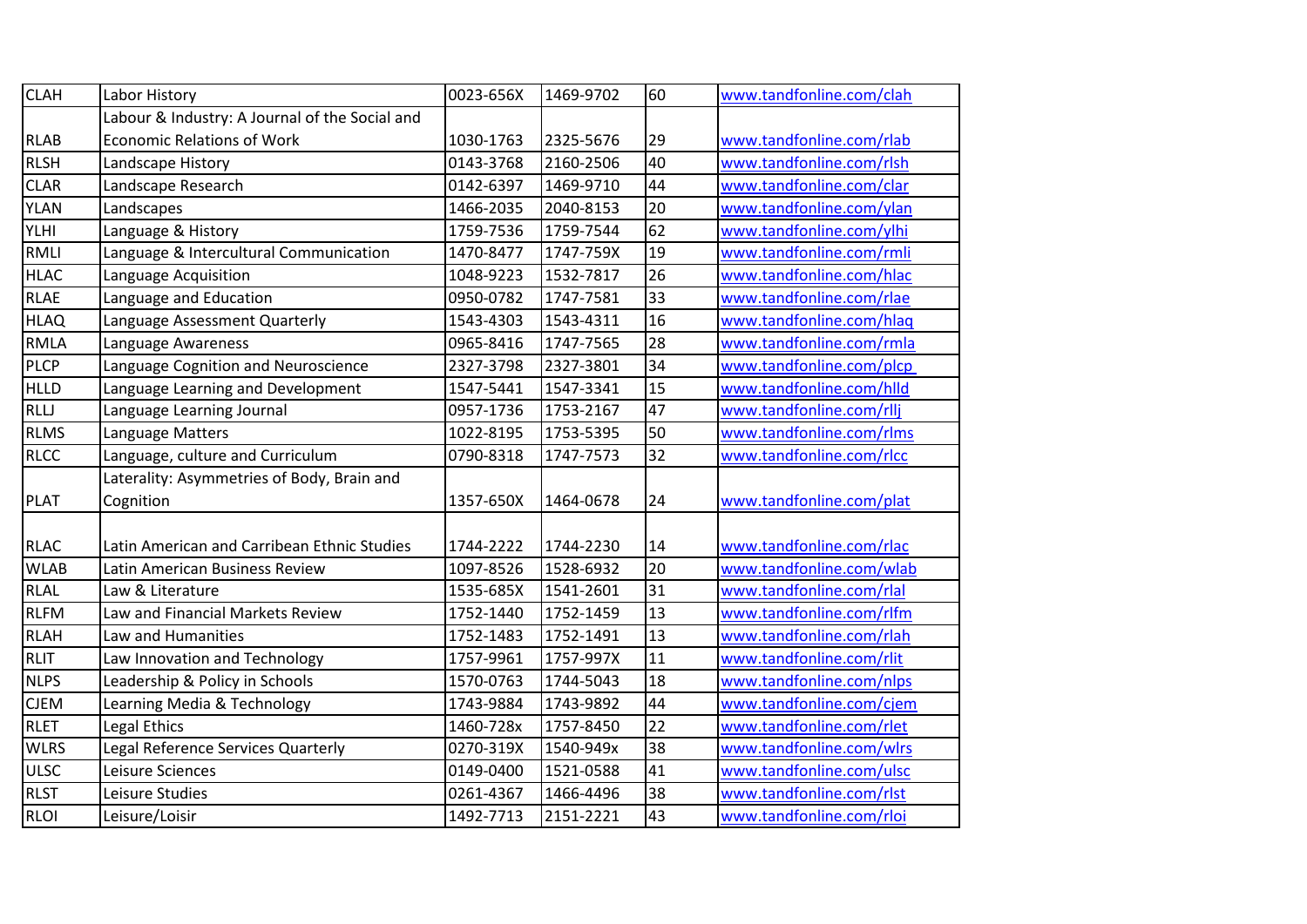|             | Levant: The Journal of the Council for British  |           |           |    |                          |
|-------------|-------------------------------------------------|-----------|-----------|----|--------------------------|
| <b>YLEV</b> | Research in the Levant                          | 0075-8914 | 1756-3801 | 51 | www.tandfonline.com/ylev |
| <b>YLBH</b> | Library & Information History                   | 1758-3489 | 1758-3497 | 35 | www.tandfonline.com/ylbh |
|             | Library Collections, Acquisitions and Technical |           |           |    |                          |
| <b>ULCA</b> | <b>Services</b>                                 | 1464-9055 | 1873-1821 | 42 | www.tandfonline.com/ulca |
| <b>RLWR</b> | Life Writing                                    | 1448-4528 | 1751-2964 | 16 | www.tandfonline.com/rlwr |
| <b>GLIT</b> | Lit: Literature Interpretation Theory           | 1043-6928 | 1545-5866 | 30 | www.tandfonline.com/glit |
| ULRI        | Literacy Research & Instruction                 | 1938-8071 | 1938-8063 | 58 | www.tandfonline.com/ulri |
| <b>YLIT</b> | Lithic Technology                               | 0197-7261 | 2051-6185 | 44 | www.tandfonline.com/ylit |
| <b>ULTG</b> | Liturgy                                         | 0458-063X | 1557-3001 | 34 | www.tandfonline.com/ultg |
| <b>CLOE</b> | Local Environment                               | 1354-9839 | 1469-6711 | 24 | www.tandfonline.com/cloe |
| <b>FLGS</b> | <b>Local Government Studies</b>                 | 0300-3930 | 1743-9388 | 45 | www.tandfonline.com/flgs |
| <b>RLES</b> | Loisir et Societe / Society and Leisure         | 0705-3436 | 1705-0154 | 42 | www.tandfonline.com/rles |
|             | Macroeconomics and Finance in Emerging          |           |           |    |                          |
| <b>REME</b> | <b>Market Economies</b>                         | 1752-0843 | 1752-0851 | 12 | www.tandfonline.com/reme |
| <b>RMOR</b> | Management & Organizational History             | 1744-9359 | 1744-9367 | 14 | www.tandfonline.com/rmor |
| <b>RMLE</b> | Managing Sport and Leisure                      | 2375-0472 | 2375-0480 | 24 | www.tandfonline.com/rmle |
|             | Maritime Affairs: Journal of the National       |           |           |    |                          |
| <b>RNMF</b> | Maritime Foundation of India                    | 0973-3159 | 1946-6609 | 15 | www.tandfonline.com/rnmf |
| <b>TMPM</b> | Maritime Policy & Management                    | 0308-8839 | 1464-5254 | 46 | www.tandfonline.com/tmpm |
| <b>MMER</b> | <b>Marketing Education Review</b>               | 1052-8008 | 2153-9987 | 29 | www.tandfonline.com/mmer |
| <b>WMFR</b> | Marriage & Family Review                        | 0149-4929 | 1540-9635 | 55 | www.tandfonline.com/wmfr |
| <b>HMCS</b> | Mass Communication and Society                  | 1520-5436 | 1532-7825 | 22 | www.tandfonline.com/hmcs |
| <b>RFMR</b> | <b>Material Religion</b>                        | 1743-2200 | 1751-8342 | 15 | www.tandfonline.com/rfmr |
| <b>GMPS</b> | <b>Mathematical Population Studies</b>          | 0889-8480 | 1547-724x | 26 | www.tandfonline.com/gmps |
| <b>HMTL</b> | Mathematical Thinking and Learning              | 1098-6065 | 1532-7833 | 21 | www.tandfonline.com/hmtl |
|             | Measurement and Evaluation in Counseling and    |           |           |    |                          |
| <b>UECD</b> | Development                                     | 0748-1756 | 2150-1378 | 52 | www.tandfonline.com/uecd |
| <b>HMPE</b> | Measurement in Physical Education and Exercise  | 1091-367X | 1532-7841 | 23 | www.tandfonline.com/hmpe |
|             | Science                                         |           |           |    |                          |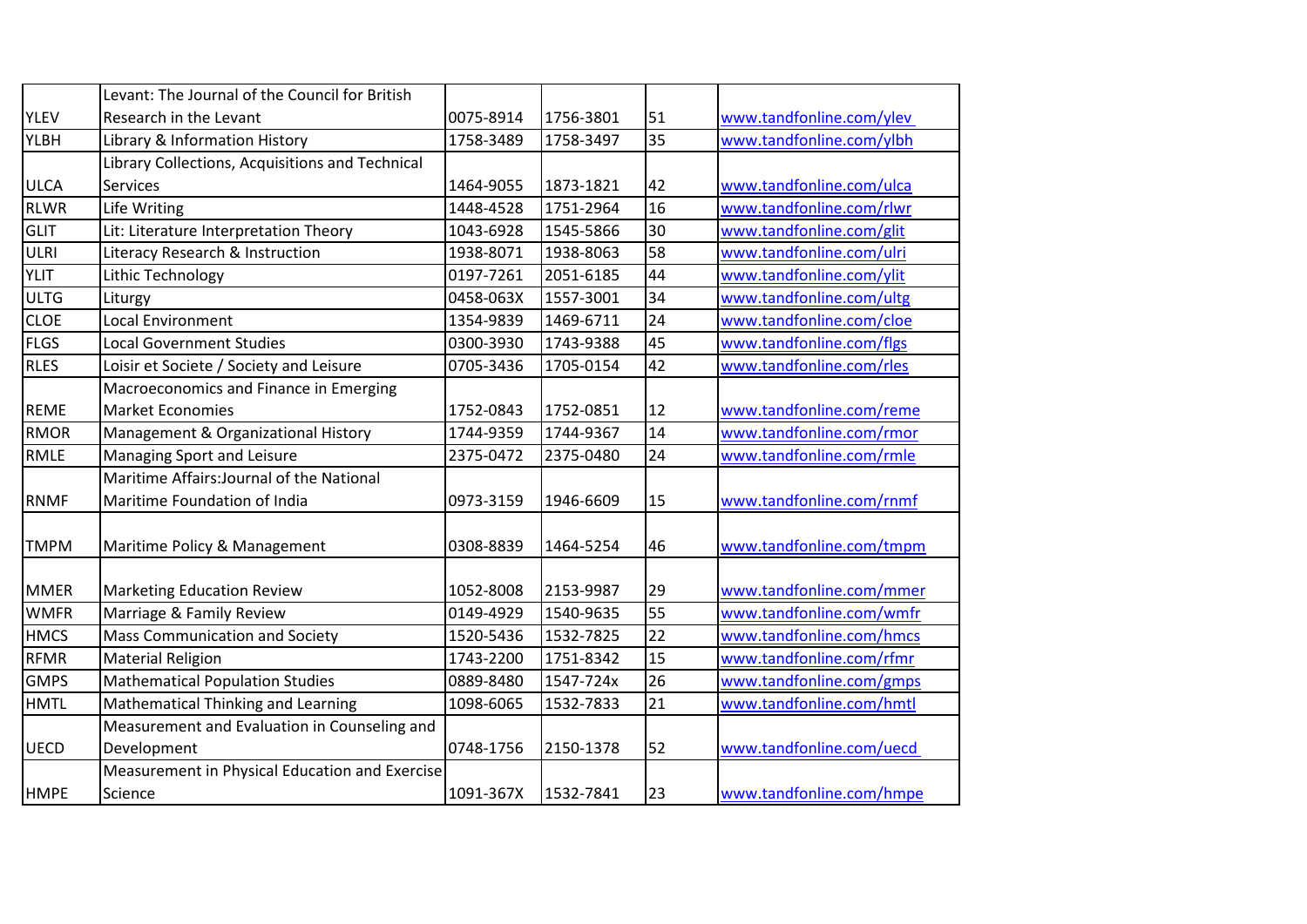|             | Measurement: Interdisciplinary Research &     |           |           |                 |                          |
|-------------|-----------------------------------------------|-----------|-----------|-----------------|--------------------------|
| <b>HMES</b> | Perspective                                   | 1536-6367 | 1536-6359 | 17              | www.tandfonline.com/hmes |
| <b>RMEA</b> | Media Asia                                    | 0129-6612 | 2377-6277 | 46              | www.tandfonline.com/rmea |
| <b>CMEH</b> | <b>Media History</b>                          | 1368-8804 | 1469-9729 | 25              | www.tandfonline.com/cmeh |
| <b>RJMP</b> | <b>Media Practice and Education</b>           | 1468-2753 | 2040-0926 | 20              | www.tandfonline.com/rjmp |
| <b>HMEP</b> | Media Psychology                              | 1521-3269 | 1532-785X | 22              | www.tandfonline.com/hmep |
| <b>GMEA</b> | <b>Medical Anthropology</b>                   | 0145-9740 | 1545-5882 | 38              | www.tandfonline.com/gmea |
| <b>WMRS</b> | <b>Medical Reference Services Quarterly</b>   | 0276-3869 | 1540-9567 | 38              | www.tandfonline.com/wmrs |
| <b>FMCS</b> | Medicine Conflict & Survival                  | 1362-3699 | 1743-9396 | 35              | www.tandfonline.com/fmcs |
| <b>YMED</b> | <b>Medieval Archaeology</b>                   | 0076-6097 | 1745-817X | 63              | www.tandfonline.com/ymed |
| <b>YMMT</b> | <b>Medieval Mystical Theology</b>             | 2046-5726 | 2046-5734 | 28              | www.tandfonline.com/ymmt |
| <b>YMSS</b> | <b>Medieval Sermon Studies</b>                | 1366-0691 | 1749-6276 | 63              | www.tandfonline.com/ymss |
| <b>FMHR</b> | Mediterranean Historical Review               | 0951-8967 | 1743-940x | 34              | www.tandfonline.com/fmhr |
| <b>FMED</b> | <b>Mediterranean Politics</b>                 | 1362-9395 | 1743-9418 | 24              | www.tandfonline.com/fmed |
|             |                                               |           |           |                 |                          |
| <b>PMEM</b> | Memory                                        | 0965-8211 | 1464-0686 | 27              | www.tandfonline.com/pmem |
| <b>CMHR</b> | Mental Health, Religion & Culture             | 1367-4676 | 1469-9737 | $\overline{22}$ | www.tandfonline.com/cmhr |
| <b>CMET</b> | Mentoring & Tutoring: Partnership in Learning | 1361-1267 | 1469-9745 | 27              | www.tandfonline.com/cmet |
| <b>HMET</b> | Metaphor and Symbol                           | 1092-6488 | 1532-7868 | 34              | www.tandfonline.com/hmet |
| <b>YMCA</b> | Midcontinental Journal of Archaeology         | 0146-1109 | 2327-4271 | 44              | www.tandfonline.com/ymca |
| <b>CCRI</b> | Middle East Critique                          | 1943-6149 | 1943-6157 | $\overline{28}$ | www.tandfonline.com/ccri |
| <b>RMDJ</b> | Middle East Development Journal               | 1793-8120 | 1793-8171 | 11              | www.tandfonline.com/rmdj |
| CAME        | Middle Eastern Literatures                    | 1475-262X | 1475-2638 | 22              | www.tandfonline.com/came |
| <b>FMES</b> | Middle Eastern Studies                        | 0026-3206 | 1743-7881 | 55              | www.tandfonline.com/fmes |
| <b>UMSJ</b> | Middle School Journal                         | 0094-0771 | 2327-6223 | 50              | www.tandfonline.com/umsj |
| YMDH        | <b>Midland History</b>                        | 0047-729X | 1756-381X | 44              | www.tandfonline.com/ymdh |
| <b>HMCA</b> | Mind, Culture, and Activity                   | 1074-9039 | 1532-7884 | 26              | www.tandfonline.com/hmca |
| <b>YMNG</b> | <b>Ming Studies</b>                           | 0147-037X | 1759-7595 | $\overline{79}$ | www.tandfonline.com/ymng |
| <b>RMOB</b> | <b>Mobilities</b>                             | 1745-0101 | 1745-011x | 14              | www.tandfonline.com/rmob |
| <b>CMCF</b> | Modern and Contemporary France                | 0963-9489 | 1469-9869 | 27              | www.tandfonline.com/cmcf |
| <b>YMON</b> | Monumenta Serica: Journal of Oriental Studies | 0254-9948 | 2057-1690 | 67              | www.tandfonline.com/ymon |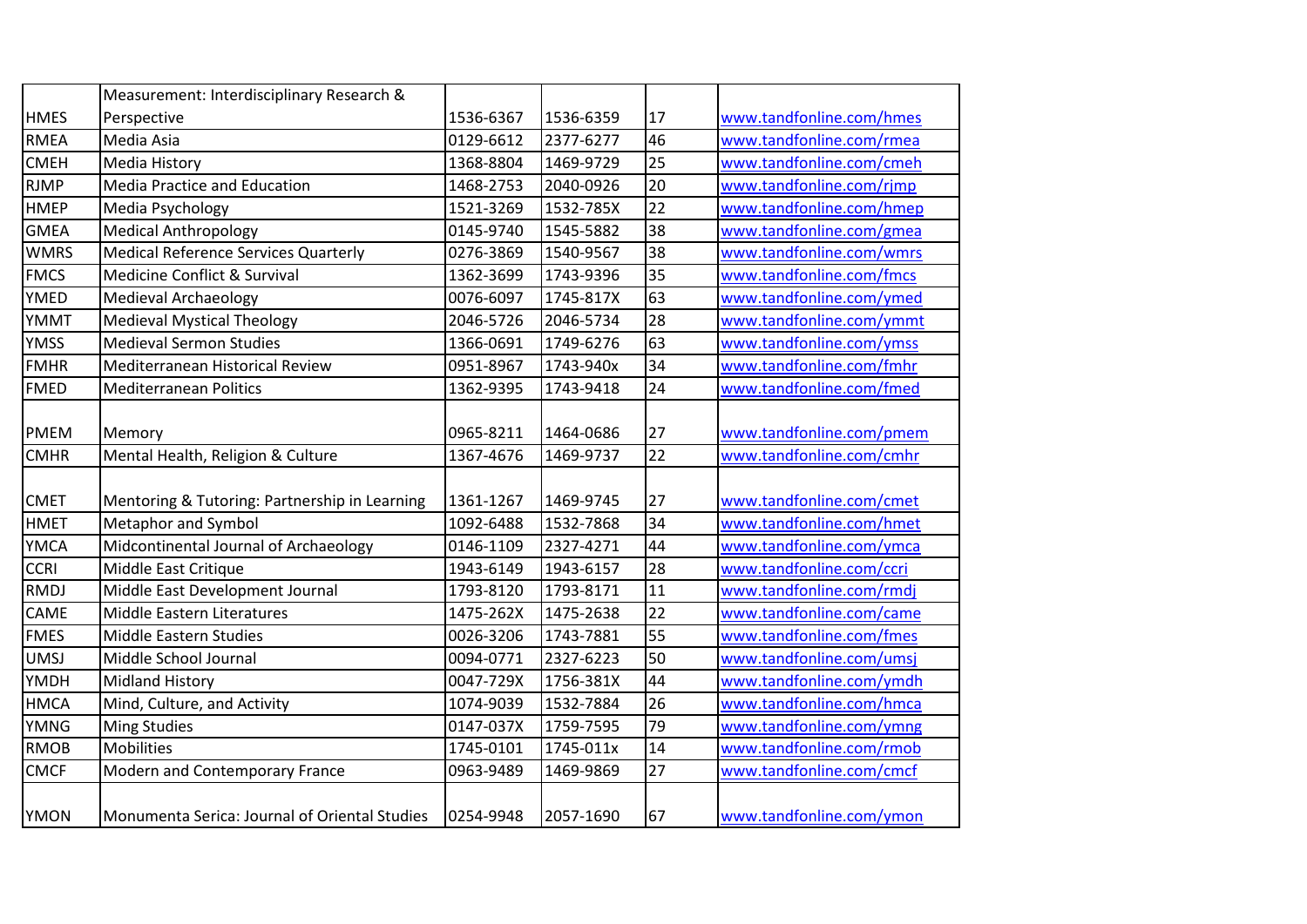| <b>CMRT</b> | Mortality                                        | 1357-6275 | 1469-9885 | 24              | www.tandfonline.com/cmrt |
|-------------|--------------------------------------------------|-----------|-----------|-----------------|--------------------------|
| <b>RMER</b> | <b>Multicultural Education Review</b>            | 2005-615X | 2377-0031 | 11              | www.tandfonline.com/rmer |
| <b>HMCP</b> | <b>Multicultural Perspectives</b>                | 1521-0960 | 1532-7892 | $\overline{21}$ | www.tandfonline.com/hmcp |
| <b>HMBR</b> | Multivariate Behavioral Research                 | 0027-3171 | 1532-7906 | 54              | www.tandfonline.com/hmbr |
| YMHJ        | Museum History Journal                           | 1936-9816 | 1936-9824 | 12              | www.tandfonline.com/ymhj |
| <b>RMMC</b> | Museum Management and Curatorship                | 0964-7775 | 1872-9185 | 34              | www.tandfonline.com/rmmc |
|             | Museums & Social Issues (A Journal of Reflective |           |           |                 |                          |
| <b>YMSI</b> | Discourse)                                       | 1559-6893 | 2051-6193 | 14              | www.tandfonline.com/ymsi |
| <b>CMUE</b> | <b>Music Education Research</b>                  | 1461-3808 | 1469-9907 | 21              | www.tandfonline.com/cmue |
|             |                                                  |           |           |                 |                          |
| <b>WMUS</b> | Music Reference Services Quarterly               | 1058-8167 | 1540-9503 | 22              | www.tandfonline.com/wmus |
| <b>RMUS</b> | Musicology Australia                             | 0814-5857 | 1949-453X | 41              | www.tandfonline.com/rmus |
| <b>RMUZ</b> | Muziki                                           | 1812-5980 | 1753-593x | 16              | www.tandfonline.com/rmuz |
| <b>RNAC</b> | NACLA Report on the Americas                     | 1071-4839 | 2471-2620 | 51              | www.tandfonline.com/rnac |
| <b>UNAN</b> | <b>NAEA News</b>                                 | 0160-6395 | 2471-7339 | 61              | www.tandfonline.com/unan |
| <b>YNAM</b> | Names: A Journal of Onomastics                   | 0027-7738 | 1756-2279 | 67              | www.tandfonline.com/ynam |
|             | Journal of Women and Gender in Higher            |           |           |                 |                          |
| <b>UWHE</b> | Education                                        | 2637-9112 | 2637-9120 | 12              | www.tandfonline.com/uwhe |
| CNID        | <b>National Identities</b>                       | 1460-8944 | 1469-9907 | $\overline{21}$ | www.tandfonline.com/cnid |
| <b>FNEP</b> | Nationalism & Ethnic Politics                    | 1353-7113 | 1557-2986 | 25              | www.tandfonline.com/fnep |
|             |                                                  |           |           |                 |                          |
| <b>YNAW</b> | Nawpa Pacha (Journal of Andean Archaeology)      | 0077-6297 | 2051-6207 | 39              | www.tandfonline.com/ynaw |
| <b>NNCS</b> | Neurocase                                        | 1355-4794 | 1465-3656 | 25              | www.tandfonline.com/nncs |
| <b>RNPA</b> | Neuropsychoanalysis                              | 1529-4145 | 2044-3978 | 21              | www.tandfonline.com/rnpa |
| <b>PNRH</b> | Neuropsychological Rehabilitation                | 0960-2011 | 1464-0694 | $\overline{29}$ | www.tandfonline.com/pnrh |
| <b>CNGS</b> | <b>New Genetics &amp; Society</b>                | 1463-6778 | 1469-9915 | 38              | www.tandfonline.com/cngs |
| <b>CNPE</b> | <b>New Political Economy</b>                     | 1356-3467 | 1469-9923 | 24              | www.tandfonline.com/cnpe |
| <b>CNPS</b> | <b>New Political Science</b>                     | 0739-3148 | 1469-9931 | 41              | www.tandfonline.com/cnps |
| <b>RACL</b> | New Review of Academic Librarianship             | 1361-4533 | 1740-7834 | 25              | www.tandfonline.com/racl |
|             | New Review of Children's Literature and          |           |           |                 |                          |
| <b>RCLL</b> | Librarianship                                    | 1361-4541 | 1740-7885 | 25              | www.tandfonline.com/rcll |
| <b>RFTS</b> | New Review of Film & Television Studies          | 1740-0309 | 1740-7923 | 17              | www.tandfonline.com/rfts |
| <b>RINN</b> | New Review of Information Networking             | 1361-4576 | 1740-7869 | 24              | www.tandfonline.com/rinn |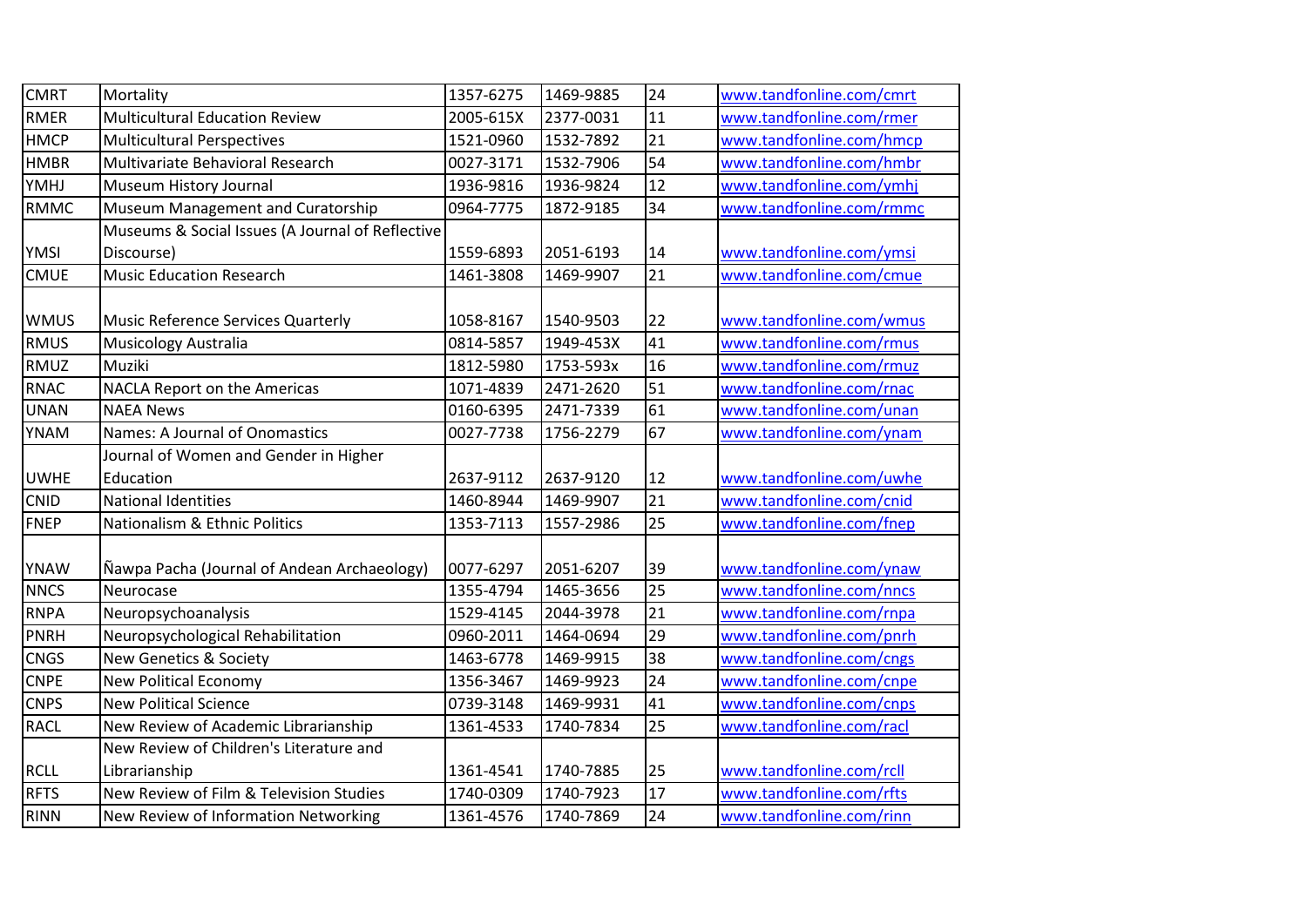|             | New Writing: The International Journal for the |           |           |     |                          |
|-------------|------------------------------------------------|-----------|-----------|-----|--------------------------|
| <b>RMNW</b> | Practice and Theory of Creative W              | 1479-0726 | 7777-7777 | 16  | www.tandfonline.com/rmnw |
| <b>RNZP</b> | <b>New Zealand Economic Papers</b>             | 0077-9954 | 1943-4863 | 53  | www.tandfonline.com/rnzp |
| <b>GNCC</b> | Nineteenth Century Contexts                    | 0890-5495 | 1477-2663 | 41  | www.tandfonline.com/gncc |
|             | NORA-Nordic Journal of Feminist and Gender     |           |           |     |                          |
| SWOM        | Research                                       | 0803-8740 | 1502-394X | 27  | www.tandfonline.com/swom |
| <b>RNHR</b> | Nordic Journal of Human Rights                 | 1891-8131 | 1891-814X | 37  | www.tandfonline.com/rnhr |
| <b>RNJM</b> | Nordic Journal of Music Therapy                | 0809-8131 | 1944-8260 | 28  | www.tandfonline.com/rnjm |
| <b>RNPY</b> | Nordic Psychology                              | 1901-2276 | 1904-0016 | 71  | www.tandfonline.com/rnpy |
| <b>RNSW</b> | Nordic Social Work Research                    | 2156-857X | 2156-8588 | 9   | www.tandfonline.com/rnsw |
|             | Norma-International Journal of Masculinity     |           |           |     |                          |
| <b>RNOR</b> | <b>Studies</b>                                 | 1890-2138 | 1890-2146 | 14  | www.tandfonline.com/rnor |
| SGEO        | Norsk Geografisk Tidsskr                       | 0029-1951 | 1502-5292 | 73  | www.tandfonline.com/sgeo |
| <b>UAAJ</b> | North American Actuarial Journal               | 1092-0277 |           | 23  | www.tandfonline.com/uaaj |
| <b>YNHI</b> | Northern History                               | 0078-172X | 1745-8706 | 56  | www.tandfonline.com/ynhi |
| SARC        | Norwegian Archaeological Review                | 0029-3652 | 1502-7678 | 52  | www.tandfonline.com/sarc |
| <b>UODL</b> | Ocean Development & International Law          | 0090-8320 | 1521-0642 | 50  | www.tandfonline.com/uodl |
|             | Open Learning: The Journal of Open and         |           |           |     |                          |
| <b>COPL</b> | <b>Distance Learning</b>                       | 0268-0513 | 1469-9958 | 34  | www.tandfonline.com/copl |
| <b>UOMJ</b> | <b>Organization Management Journal</b>         |           | 1541-6518 | 16  | www.tandfonline.com/uomj |
| CODS        | <b>Oxford Development Studies</b>              | 1360-0818 | 1469-9966 | 47  | www.tandfonline.com/cods |
| <b>YOGS</b> | <b>Oxford German Studies</b>                   | 0078-7191 | 1745-9214 | 48  | www.tandfonline.com/yogs |
| <b>CORE</b> | <b>Oxford Review of Education</b>              | 0305-4985 | 1465-3915 | 45  | www.tandfonline.com/core |
|             |                                                |           |           |     |                          |
| <b>ROUC</b> | Oxford University Commonwealth Law Journal     | 1472-9342 | 1757-8469 | 19  | www.tandfonline.com/rouc |
| <b>RPRJ</b> | Pacific Rim Property Research Journal          | 1444-5921 | 2201-6716 | 25  | www.tandfonline.com/rprj |
| <b>CPDH</b> | Paedagogica Historica                          | 0030-9230 | 1477-674X | 55  | www.tandfonline.com/cpdh |
| <b>YPEQ</b> | <b>Palestine Exploration Quarterly</b>         | 0031-0328 | 1743-1301 | 151 | www.tandfonline.com/ypeq |
| <b>TPAR</b> | Parallax                                       | 1353-4645 | 1460-700X | 25  | www.tandfonline.com/tpar |
| <b>HPAR</b> | Parenting                                      | 1529-5192 | 1532-7922 | 19  | www.tandfonline.com/hpar |
| <b>RPER</b> | Parliaments, Estates and Representation        | 0260-6755 | 1947-248X | 39  | www.tandfonline.com/rper |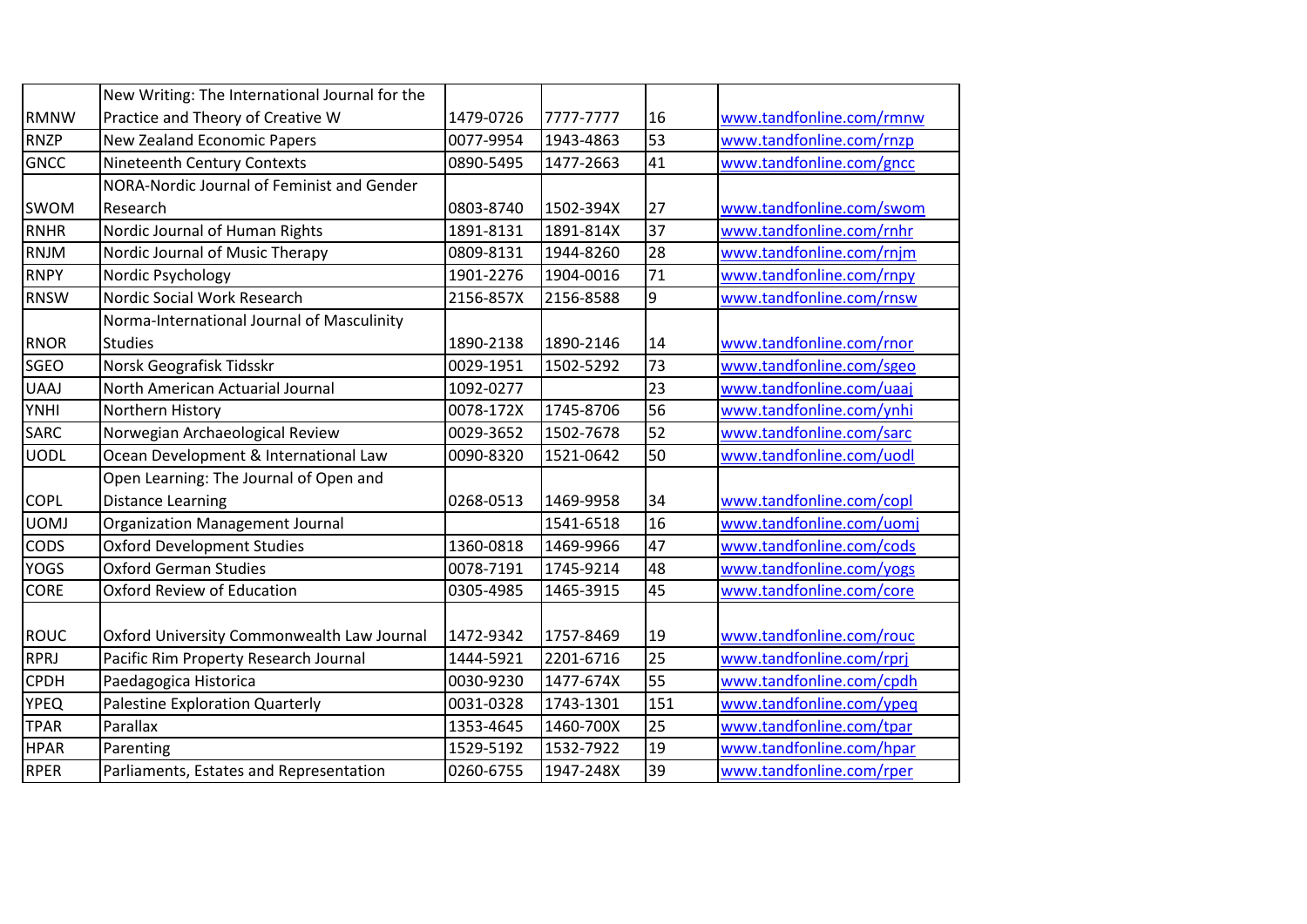|             | Pastoral Care in Education: An International             |           |           |    |                          |
|-------------|----------------------------------------------------------|-----------|-----------|----|--------------------------|
| <b>RPED</b> | Journal of Personal, Social and Em                       | 0264-3944 | 1468-0122 | 37 | www.tandfonline.com/rped |
| <b>RPOP</b> | <b>Patterns of Prejudice</b>                             | 0031-322X | 1461-7331 | 53 | www.tandfonline.com/rpop |
| <b>HPJE</b> | Peabody Journal of Education                             | 0161-956X | 1532-7930 | 94 | www.tandfonline.com/hpje |
| <b>CPER</b> | Peace Review                                             | 1040-2659 | 1469-9982 | 31 | www.tandfonline.com/cper |
| <b>HPED</b> | Pedagogies: An International Journal                     | 1554-480X | 1554-4818 | 14 | www.tandfonline.com/hped |
| <b>RPCS</b> | Pedagogy, Culture & Society                              | 1468-1366 | 1747-5104 | 27 | www.tandfonline.com/rpcs |
| <b>RPRS</b> | Performance Research                                     | 1352-8165 | 1469-9990 | 24 | www.tandfonline.com/rprs |
|             |                                                          |           |           |    |                          |
| <b>RPCP</b> | Person-Centered & Experiential Psychotherapies 1477-9757 |           | 1752-9182 | 18 | www.tandfonline.com/rpcp |
| <b>VPPS</b> | Perspectives on Political Science                        | 1045-7097 | 1930-5478 | 48 | www.tandfonline.com/vpps |
|             | Perspectives: Policy and Practice in Higher              |           |           |    |                          |
| <b>TPSP</b> | Education                                                | 1360-3108 | 1460-7018 | 23 | www.tandfonline.com/tpsp |
|             | Perspectives: Studies in Translation Theory and          |           |           |    |                          |
| <b>RMPS</b> | Practice                                                 | 0907-676X | 1747-6623 | 27 | www.tandfonline.com/rmps |
| <b>RPSJ</b> | Philippine Political Science Journal                     | 0115-4451 | 2165-025x | 40 | www.tandfonline.com/rpsj |
| <b>RPEX</b> | <b>Philosophical Explorations</b>                        | 1386-9795 | 1741-5918 | 22 | www.tandfonline.com/rpex |
| <b>RPPA</b> | <b>Philosophical Papers</b>                              | 0556-8641 | 1996-8523 | 48 | www.tandfonline.com/rppa |
| <b>CPHP</b> | <b>Philosophical Psychology</b>                          | 0951-5089 | 1465-394X | 32 | www.tandfonline.com/cphp |
| <b>RPHO</b> | photographies                                            | 1754-0763 | 1754-0771 | 12 | www.tandfonline.com/rpho |
| <b>RFPC</b> | Photography and Culture                                  | 1751-4517 | 1751-4525 | 12 | www.tandfonline.com/rfpc |
| <b>CPES</b> | Physical Education and Sport Pedagogy                    | 1740-8989 | 1742-5786 | 24 | www.tandfonline.com/cpes |
| YPAN        | Plains Anthropologist                                    | 0032-0447 | 2052-546X | 64 | www.tandfonline.com/ypan |
| <b>RPPE</b> | <b>Planning Perspectives</b>                             | 0266-5433 | 1466-4518 | 34 | www.tandfonline.com/rppe |
| <b>CPPR</b> | Planning Practice and Research                           | 0269-7459 | 1360-0583 | 34 | www.tandfonline.com/cppr |
| <b>RPTP</b> | Planning Theory & Practice                               | 1464-9357 | 1470-000X | 20 | www.tandfonline.com/rptp |
|             | Police Practice and Research - An International          |           |           |    |                          |
| <b>GPPR</b> | Journal                                                  | 1561-4263 | 1477-271X | 20 | www.tandfonline.com/gppr |
| <b>GPAS</b> | Policing & Society                                       | 1043-9463 | 1477-2728 | 29 | www.tandfonline.com/gpas |
| CPOS        | <b>Policy Studies</b>                                    | 0144-2872 | 1470-1006 | 40 | www.tandfonline.com/cpos |
| <b>UPCP</b> | <b>Political Communication</b>                           | 1058-4609 | 1091-7675 | 36 | www.tandfonline.com/upcp |
| <b>RPNZ</b> | <b>Political Science</b>                                 | 0030-8269 | 2041-0611 | 71 | www.tandfonline.com/rpnz |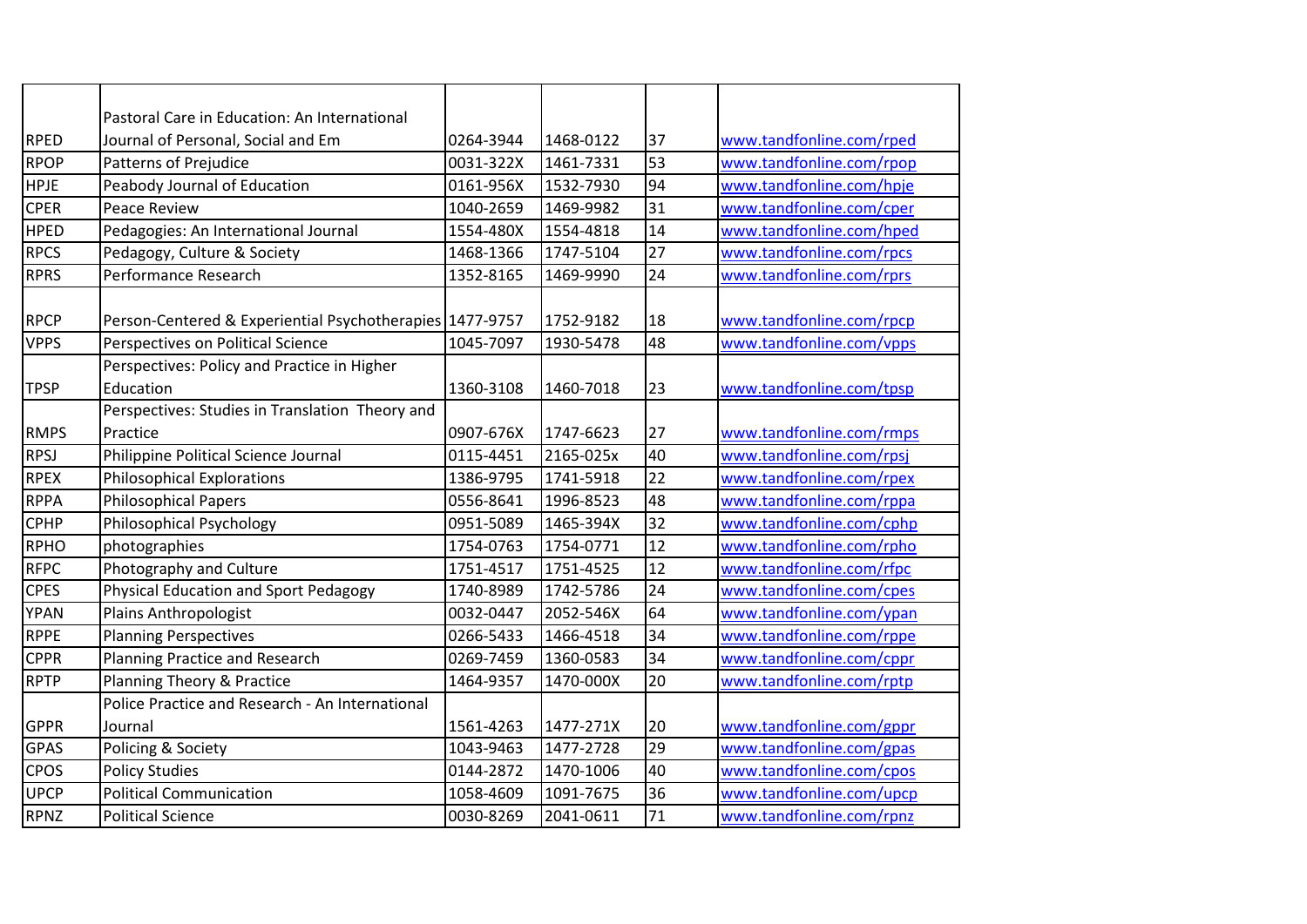| <b>YPOT</b> | <b>Political Theology</b>                        | 1462-317X | 1743-1719 | 20 | www.tandfonline.com/ypot |
|-------------|--------------------------------------------------|-----------|-----------|----|--------------------------|
| <b>FTMP</b> | Politics, Religion & Ideology                    | 2156-7689 | 2156-7697 | 20 | www.tandfonline.com/ftmp |
|             | Politikon: South African Journal of Political    |           |           |    |                          |
| <b>CPSA</b> | <b>Studies</b>                                   | 0258-9346 | 1470-1014 | 46 | www.tandfonline.com/cpsa |
| <b>HPPC</b> | <b>Popular Communication</b>                     | 1540-5702 | 1540-5710 | 17 | www.tandfonline.com/hppc |
| RPMS        | Popular Music & Society                          | 0300-7766 | 1740-1712 | 42 | www.tandfonline.com/rpms |
| <b>RPST</b> | <b>Population Studies</b>                        | 0032-4728 | 1477-4747 | 73 | www.tandfonline.com/rpst |
| <b>RPSA</b> | <b>Post Soviet Affairs</b>                       | 1060-586X | 1938-2855 | 35 | www.tandfonline.com/rpsa |
| <b>CPCS</b> | <b>Postcolonial Studies</b>                      | 1368-8790 | 1466-1888 | 22 | www.tandfonline.com/cpcs |
| <b>CPCE</b> | <b>Post-Communist Economies</b>                  | 1463-1377 | 1465-3958 | 31 | www.tandfonline.com/cpce |
| <b>YPMA</b> | Post-Medieval Archaeology                        | 0079-4236 | 1745-8137 | 53 | www.tandfonline.com/ypma |
| <b>YPRT</b> | <b>Practical Theology</b>                        | 1756-073X | 1756-0748 | 12 | www.tandfonline.com/yprt |
| <b>CPRA</b> | Practice - Social Work in Action                 | 0950-3153 | 1742-4909 | 31 | www.tandfonline.com/cpra |
|             | Preventing School Failure: Alternative Education |           |           |    |                          |
| <b>VPSF</b> | for Children and Youth                           | 1045-988X | 1940-4387 | 63 | www.tandfonline.com/vpsf |
| <b>MPET</b> | <b>Problems of Economic Transition</b>           | 1061-1991 | 1557-931X | 61 | www.tandfonline.com/mpet |
| <b>MPPC</b> | <b>Problems of Post-Communism</b>                | 1075-8216 | 1557-783X | 66 | www.tandfonline.com/mppc |
| RJIE        | Professional Development in Education            | 1941-5257 | 1941-5265 | 45 | www.tandfonline.com/rjie |
| <b>CPRO</b> | Prometheus                                       | 0810-9028 | 1470-1030 | 37 | www.tandfonline.com/cpro |
| <b>FPRS</b> | <b>Prose Studies</b>                             | 0144-0357 | 1743-9426 | 41 | www.tandfonline.com/fprs |
| TPPL        | Psychiatry, Psychology and Law                   | 1321-8719 | 1934-1687 | 26 | www.tandfonline.com/tppl |
| <b>HPSP</b> | Psychoanalysis, Self and Context                 | 2472-0038 | 2472-0046 | 14 | www.tandfonline.com/hpsp |
| <b>HPSD</b> | Psychoanalytic Dialogues                         | 1048-1885 | 1940-9222 | 29 | www.tandfonline.com/hpsd |
| <b>HPSI</b> | Psychoanalytic Inquiry                           | 0735-1690 | 1940-9133 | 39 | www.tandfonline.com/hpsi |
| <b>UPPE</b> | Psychoanalytic Perspectives                      | 1551-806x | 2163-6958 | 16 | www.tandfonline.com/uppe |
|             | Psychoanalytic Psychotherapy: Applications,      |           |           |    |                          |
| <b>RPPS</b> | Theory and Research                              | 0266-8734 | 1474-9734 | 33 | www.tandfonline.com/rpps |
| <b>WPSW</b> | Psychoanalytical Social Work                     | 1522-8878 | 1522-9033 | 26 | www.tandfonline.com/wpsw |
|             | Psychodynamic Practice: Individual, Groups &     |           |           |    |                          |
| <b>RPCO</b> | Organisations                                    | 1475-3634 | 1475-3626 | 25 | www.tandfonline.com/rpco |
| <b>HPLI</b> | Psychological Inquiry                            | 1047-840X | 1532-7965 | 30 | www.tandfonline.com/hpli |
|             | Psychological Perspectives: A Semiannual         |           |           |    |                          |
| <b>UPYP</b> | Journal of Jungian Thought                       | 0033-2925 | 1556-3030 | 62 | www.tandfonline.com/upyp |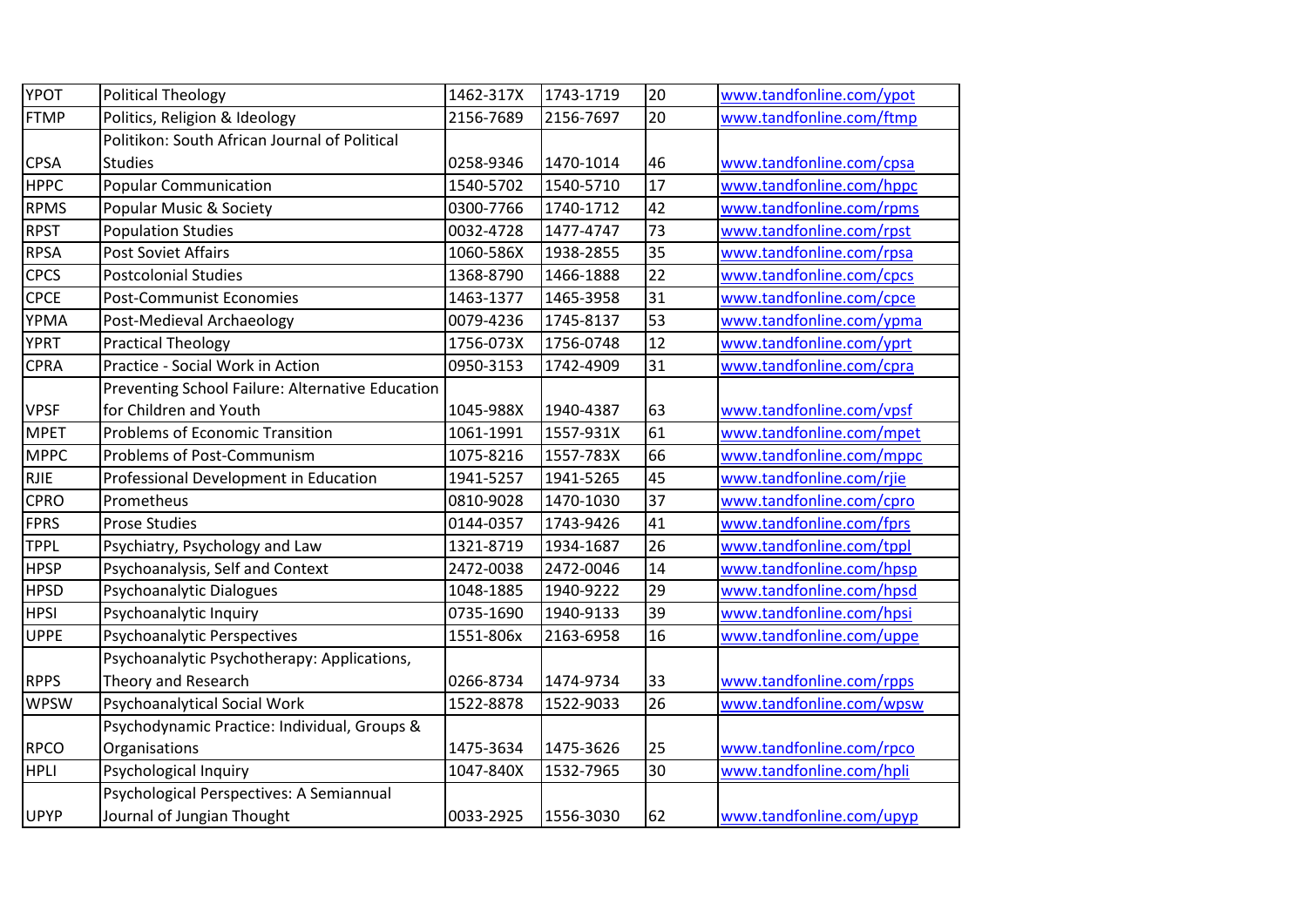| <b>GPSH</b> | Psychology & Health                          | 0887-0446 | 1476-8321 | 34              | www.tandfonline.com/gpsh |
|-------------|----------------------------------------------|-----------|-----------|-----------------|--------------------------|
| <b>RPSE</b> | Psychology & Sexuality                       | 1941-9899 | 1941-9902 | 10              | www.tandfonline.com/rpse |
| <b>GPCL</b> | Psychology, Crime & Law                      | 1068-316X | 1477-2744 | 25              | www.tandfonline.com/gpcl |
| <b>RPSY</b> | Psychosis                                    | 1752-2439 | 1752-2447 | 11              | www.tandfonline.com/rpsy |
| <b>TPSR</b> | Psychotherapy Research                       | 1050-3307 | 1468-4381 | 29              | www.tandfonline.com/tpsr |
|             | Psyecology: Revista Bilingue de Psicologia   |           |           |                 |                          |
|             | Ambiental/Bilingual Journal of Environmental |           |           |                 |                          |
| <b>RPRB</b> | Psychology                                   | 2171-1976 | 1989-9386 | 10              | www.tandfonline.com/rprb |
| YPUA        | <b>Public Archaeology</b>                    | 1465-5187 | 1753-5530 | 18              | www.tandfonline.com/ypua |
| <b>RPAD</b> | Public Art Dialogue                          | 2150-2552 | 2150-2560 | 9               | www.tandfonline.com/rpad |
| <b>MPIN</b> | <b>Public Integrity</b>                      | 1099-9922 | 1558-0989 | $\overline{21}$ | www.tandfonline.com/mpin |
| <b>WPLQ</b> | Public Library Quarterly                     | 0161-6846 | 1541-4540 | 38              | www.tandfonline.com/wplq |
| <b>RPXM</b> | <b>Public Management Review</b>              | 1471-9037 | 1471-9045 | 21              | www.tandfonline.com/rpxm |
| <b>RPMM</b> | Public Money & Management                    | 0954-0962 | 1467-9302 | 39              | www.tandfonline.com/rpmm |
| <b>MPMR</b> | Public Performance & Management Review       | 1530-9576 | 1557-9271 | 43              | www.tandfonline.com/mpmr |
| <b>WPSQ</b> | <b>Public Services Quarterly</b>             | 1522-8959 | 1522-9114 | 15              | www.tandfonline.com/wpsq |
| <b>YPEG</b> | Publications of the English Goethe Society   | 0959-3683 | 1749-6284 | 88              | www.tandfonline.com/ypeg |
| <b>UQRP</b> | Qualitative Reseacrh in Psychology           | 1478-0887 | 1478-0895 | 16              | www.tandfonline.com/uqrp |
| <b>RQRS</b> | Qualitative Research in Sport and Exercise   | 1939-8441 | 1939-845X | 11              | www.tandfonline.com/rqrs |
| <b>RQRR</b> | <b>Qualitative Research Reports</b>          | 1745-9435 | 1745-9443 | 20              | www.tandfonline.com/rgrr |
| <b>CQHE</b> | Quality in Higher Education                  | 1353-8322 | 1470-1081 | 25              | www.tandfonline.com/cqhe |
| <b>RQUF</b> | <b>Quantitative Finance</b>                  | 1469-7688 | 1469-7696 | 19              | www.tandfonline.com/rquf |
| <b>RQJS</b> | Quarterly Journal of Speech                  | 0033-5630 | 1479-5779 | 105             | www.tandfonline.com/rqjs |
| <b>GQRF</b> | Quarterly Review of Film & Video             | 1050-9208 | 1543-5326 | 36              | www.tandfonline.com/gqrf |
| <b>UQST</b> | Quest                                        | 0033-6297 | 1543-2750 | 71              | www.tandfonline.com/uqst |
| <b>CREE</b> | Race Ethnicity and Education                 | 1361-3324 | 1470-109X | 22              | www.tandfonline.com/cree |
| <b>URWL</b> | <b>Reading &amp; Writing Quarterly</b>       | 1057-3569 | 1521-0693 | 35              | www.tandfonline.com/urwl |
| <b>URPY</b> | <b>Reading Psychology</b>                    | 0270-2711 | 1521-0685 | 40              | www.tandfonline.com/urpy |
| <b>WREF</b> | Reference Librarian (The)                    | 0276-3877 | 1541-1117 | 60              | www.tandfonline.com/wref |
| <b>CREP</b> | <b>Reflective Practice</b>                   | 1462-3943 | 1470-1103 | 20              | www.tandfonline.com/crep |
| <b>YREF</b> | Reformation                                  | 1357-4175 | 1752-0738 | 24              | www.tandfonline.com/yref |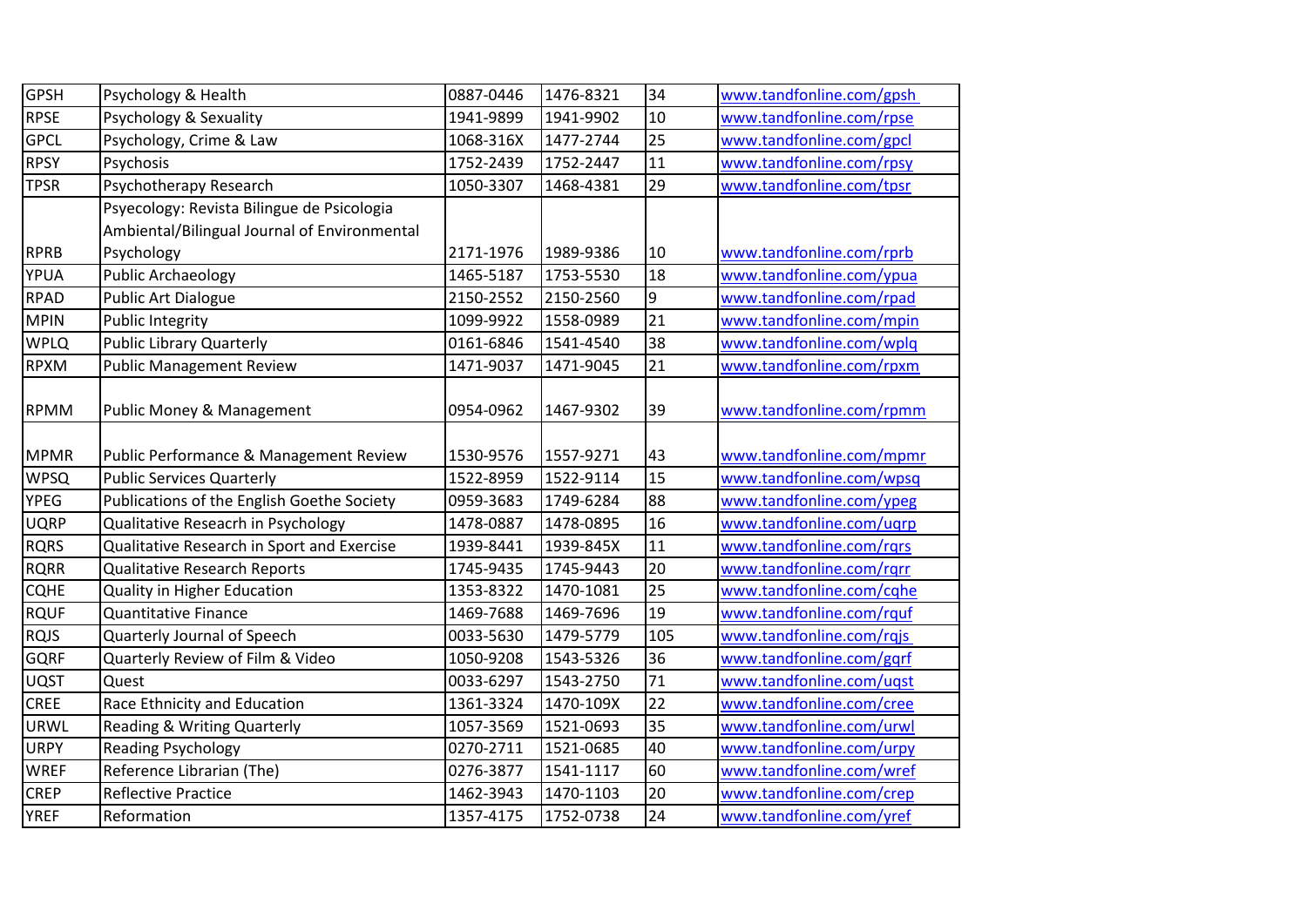| <b>YRRR</b> | Reformation & Renaissance Review              | 1462-2459 | 1743-1727 | 21  | www.tandfonline.com/yrrr |
|-------------|-----------------------------------------------|-----------|-----------|-----|--------------------------|
| <b>FRFS</b> | Regional & Federal Studies                    | 1359-7566 | 1743-9434 | 29  | www.tandfonline.com/frfs |
| <b>CRES</b> | <b>Regional Studies</b>                       | 0034-3404 | 1360-0591 | 53  | www.tandfonline.com/cres |
| <b>RREL</b> | Religion                                      | 0048-721X | 1096-1151 | 49  | www.tandfonline.com/rrel |
| UREL        | Religion & Education                          | 1550-7394 | 1949-8381 | 46  | www.tandfonline.com/urel |
| <b>RRBB</b> | Religion, Brain & Behavior                    | 2153-599X | 2153-5981 | 9   | www.tandfonline.com/rrbb |
| <b>CRSS</b> | Religion, State & Society: the Keston         | 0963-7494 | 1465-3974 | 47  | www.tandfonline.com/crss |
| <b>UREA</b> | <b>Religious Education</b>                    | 0034-4087 | 1547-3201 | 114 | www.tandfonline.com/urea |
| <b>RREP</b> | Representation                                | 0034-4893 | 1749-4001 | 55  | www.tandfonline.com/rrep |
| CRID        | <b>Research in Dance Education</b>            | 1464-7893 | 1470-1111 | 20  | www.tandfonline.com/crid |
| CRDE        | Research in Drama Education                   | 1356-9783 | 1470-112X | 24  | www.tandfonline.com/crde |
| <b>HRHD</b> | Research in Human Development                 | 1542-7609 | 1542-7617 | 16  | www.tandfonline.com/hrhd |
| RRME        | <b>Research in Mathematics Education</b>      | 1479-4802 | 1754-0178 | 21  | www.tandfonline.com/rrme |
| <b>RPCE</b> | Research in Post-Compulsory Education         | 1359-6748 | 1747-5112 | 24  | www.tandfonline.com/rpce |
|             |                                               |           |           |     |                          |
| <b>CRST</b> | Research in Science & Technological Education | 0263-5143 | 1470-1138 | 37  | www.tandfonline.com/crst |
|             | Research in Sports Medicine: An International |           |           |     |                          |
| <b>GSPM</b> | Journal                                       | 1543-8627 | 1543-8635 | 27  | www.tandfonline.com/gspm |
| <b>HRLS</b> | Research on Language & Social Interaction     | 0835-1813 | 1532-7973 | 52  | www.tandfonline.com/hrls |
| <b>RRED</b> | <b>Research Papers in Education</b>           | 0267-1522 | 1470-1146 | 34  | www.tandfonline.com/rred |
| <b>URQE</b> | Research Quarterly for Exercise & Sport       | 0270-1367 | 2168-3824 | 90  | www.tandfonline.com/urge |
| <b>URTM</b> | <b>Research Technology Management</b>         | 0895-6308 | 1930-0166 | 62  | www.tandfonline.com/urtm |
|             |                                               |           |           |     |                          |
| <b>WRTC</b> | Residential Treatment For Children & Youth    | 0886-571X | 1541-0358 | 36  | www.tandfonline.com/wrtc |
| <b>RRHI</b> | <b>Rethinking History</b>                     | 1364-2529 | 1470-1154 | 23  | www.tandfonline.com/rrhi |
| <b>RRMX</b> | <b>Rethinking Marxism</b>                     | 0893-5696 | 1475-8059 | 31  | www.tandfonline.com/rrmx |
| <b>CREA</b> | Review of African Political Economy           | 0305-6244 | 1740-1720 | 46  | www.tandfonline.com/crea |
| <b>RROC</b> | <b>Review of Comunication Online</b>          | n/a       | 1535-8593 | 19  | www.tandfonline.com/rroc |
|             | Review of Education, Pedagogy, and Cultural   |           |           |     |                          |
| GRED        | <b>Studies</b>                                | 1071-4413 | 1556-3022 | 41  | www.tandfonline.com/gred |
| <b>RRIP</b> | Review of International Political Economy     | 0969-2290 | 1466-4526 | 26  | www.tandfonline.com/rrip |
| <b>CRPE</b> | Review of Political Economy                   | 0953-8259 | 1465-3982 | 31  | www.tandfonline.com/crpe |
| <b>RRSE</b> | Review of Social Economy                      | 0034-6764 | 1470-1162 | 77  | www.tandfonline.com/rrse |
|             |                                               |           |           |     |                          |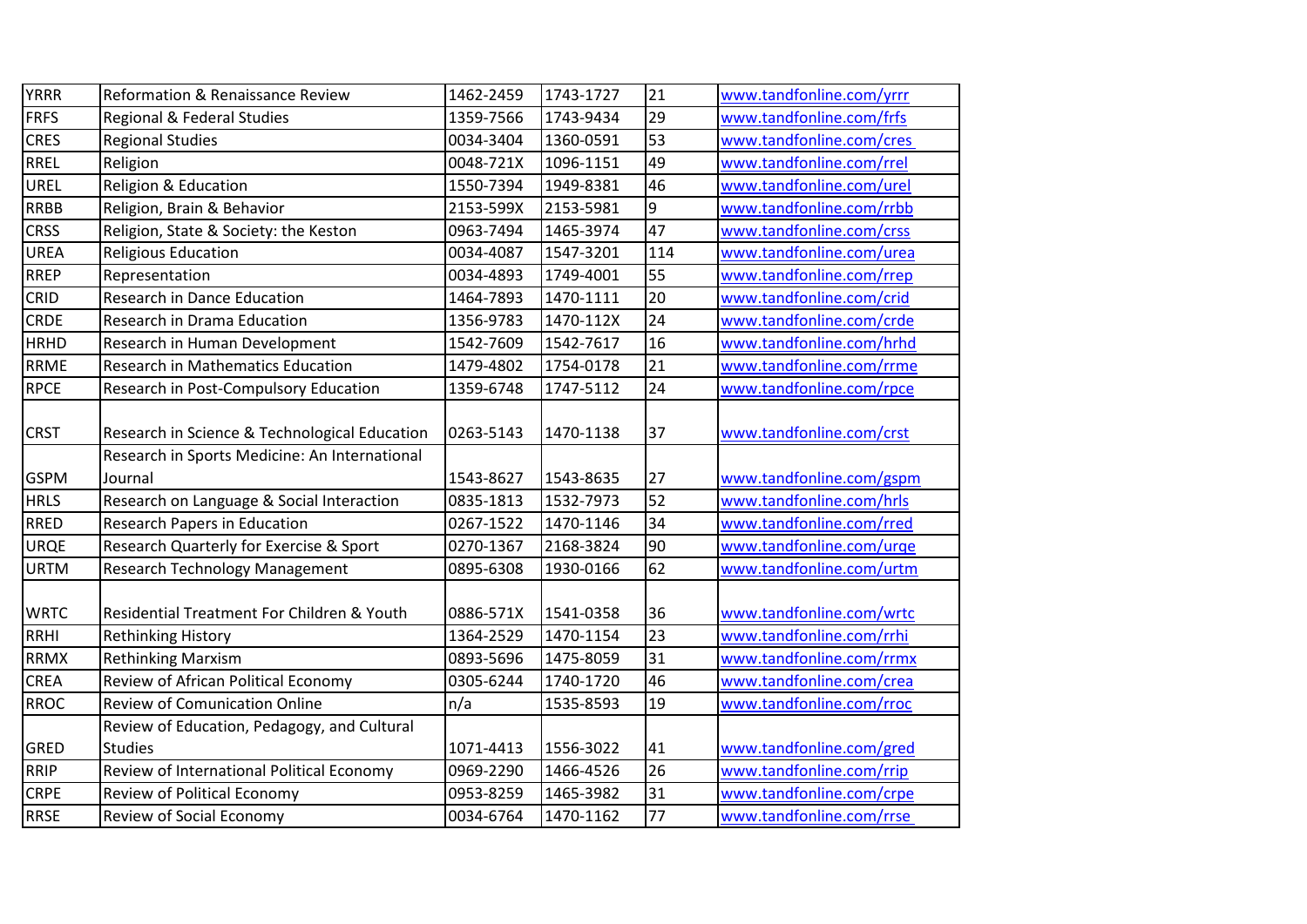| <b>RREV</b> | Review: Literature & Arts of the Americas                   | 0890-5762 | 1743-0666 | 52  | www.tandfonline.com/rrev |
|-------------|-------------------------------------------------------------|-----------|-----------|-----|--------------------------|
| <b>GRVA</b> | Reviews in Anthropology                                     | 0093-8157 | 1556-3014 | 48  | www.tandfonline.com/grva |
|             | Revista de Psicologia Social: International                 |           |           |     |                          |
| <b>RRPS</b> | Journal of Social Psychology                                | 0213-4748 | 1579-3680 | 34  | www.tandfonline.com/rrps |
| <b>FRVR</b> | <b>Revolutionary Russia</b>                                 | 0954-6545 | 1743-7873 | 32  | www.tandfonline.com/frvr |
| <b>HRHR</b> | <b>Rhetoric Review</b>                                      | 0735-0198 | 1532-7981 | 38  | www.tandfonline.com/hrhr |
| <b>RRSQ</b> | <b>Rhetoric Society Quarterly</b>                           | 0277-3945 | 1930-322X | 49  | www.tandfonline.com/rrsq |
| <b>UROR</b> | Roeper Review                                               | 0278-3193 | 1940-865x | 41  | www.tandfonline.com/uror |
| <b>VROQ</b> | Romance Quarterly                                           | 0883-1157 | 1940-3216 | 66  | www.tandfonline.com/vroq |
| <b>YROS</b> | <b>Romance Studies</b>                                      | 0263-9904 | 1745-8153 | 37  | www.tandfonline.com/yros |
| <b>RRMC</b> | Royal Musical Association Research Chronicle                | 1472-3808 | 2167-4027 | 50  | www.tandfonline.com/rrmc |
| <b>RRSO</b> | <b>Rural Society</b>                                        | 1037-1656 | 2204-0536 | 28  | www.tandfonline.com/rrso |
|             | Rural Theology (International, Ecumenical and               |           |           |     |                          |
| <b>YRUR</b> | <b>Interdisciplinary Perspectives)</b>                      | 1470-4994 | 2042-1273 | 17  | www.tandfonline.com/yrur |
| <b>RUSI</b> | <b>RUSI Journal</b>                                         | 0307-1847 | 1744-0378 | 164 | www.tandfonline.com/rusi |
| <b>MRES</b> | <b>Russian Education &amp; Society</b>                      | 1060-9393 | 1558-0423 | 61  | www.tandfonline.com/mres |
| <b>RRJC</b> | <b>Russian Journal of Communication</b>                     | 1940-9419 | 1940-9427 | 11  | www.tandfonline.com/rrjc |
| <b>MRUP</b> | Russian Politics & Law                                      | 1061-1940 | 1558-0962 | 57  | www.tandfonline.com/mrup |
| <b>MRSS</b> | <b>Russian Social Science Review</b>                        | 1061-1428 | 1557-7848 | 60  | www.tandfonline.com/mrss |
| <b>MRSH</b> | Russian Studies in History                                  | 1061-1983 | 1558-0881 | 58  | www.tandfonline.com/mrsh |
| <b>MRSL</b> | Russian Studies in Literature                               |           |           | 55  | www.tandfonline.com/mrsl |
| <b>MRSP</b> | Russian Studies in Philosophy                               | 1061-1967 | 1558-0431 | 57  | www.tandfonline.com/mrsp |
|             | Safundi: The Journal of South African and                   |           |           |     |                          |
| <b>RSAF</b> | <b>American Studies</b>                                     | 1753-3171 | 1543-1304 | 20  | www.tandfonline.com/rsaf |
| <b>SACT</b> | Scandinavian Actuarial Journal                              | 0346-1238 | 1651-2030 | 119 | www.tandfonline.com/sact |
| <b>SEHR</b> | Scandinavian Economic History Review                        | 0358-5522 | 1750-2837 | 67  | www.tandfonline.com/sehr |
| <b>CSJE</b> | Scandinavian Journal of Educational Research                | 0031-3831 | 1470-1170 | 63  | www.tandfonline.com/csje |
| <b>SHIS</b> | Scandinavian Journal of History                             | 0346-8755 | 1502-7716 | 44  | www.tandfonline.com/shis |
| <b>SJHT</b> | Scandinavian Journal of Hospitality and Tourism   1502-2250 |           | 1502-2269 | 19  | www.tandfonline.com/sjht |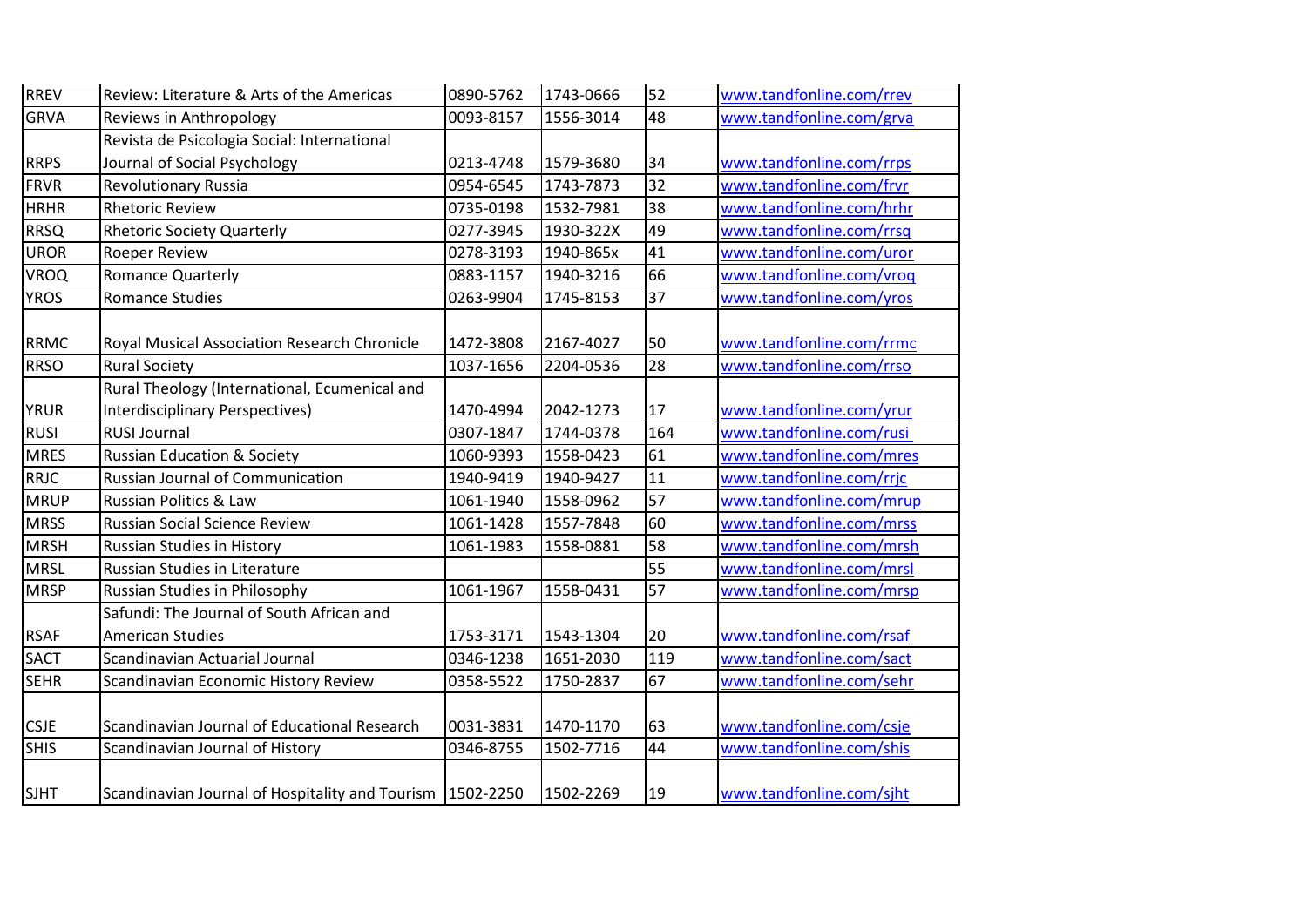| SOLD        | Scandinavian Journal of the Old Testament         | 0901-8328 | 1502-7244 | 33  | www.tandfonline.com/sold |
|-------------|---------------------------------------------------|-----------|-----------|-----|--------------------------|
| <b>RSPR</b> | Scandinavian Psychoanalytic Review                | 0106-2301 | 1600-0803 | 42  | www.tandfonline.com/rspr |
| SSLA        | Scando-Slavica                                    | 0080-6765 | 1600-082x | 65  | www.tandfonline.com/ssla |
|             | SCHOLE: A Journal of Leisure Studies &            |           |           |     |                          |
| <b>UJLE</b> | <b>Recreation Education</b>                       | 1937-156X | 2162-4097 | 34  | www.tandfonline.com/ujle |
|             |                                                   |           |           |     |                          |
| <b>NSES</b> | School Effectiveness and School Improvement       | 0924-3453 | 1744-5124 | 30  | www.tandfonline.com/nses |
| <b>CSLM</b> | School Leadership & Management                    | 1363-2434 | 1364-2626 | 39  | www.tandfonline.com/cslm |
| GSGS        | Science & Global Security                         | 0892-9882 | 1547-7800 | 27  | www.tandfonline.com/gsgs |
| <b>WSTL</b> | Science & Technology Libraries                    | 0194-262x | 1541-1109 | 38  | www.tandfonline.com/wstl |
|             | Projects and Curriculum Ideas in STEM             |           |           |     |                          |
| <b>VSCA</b> | Classrooms                                        | 0036-8121 | 1940-1302 | 56  | www.tandfonline.com/vsca |
| <b>CSAC</b> | Science as Culture                                | 0950-5431 | 1470-1189 | 28  | www.tandfonline.com/csac |
| <b>HSSR</b> | Scientific Studies of Reading                     | 1088-8438 | 1532-799X | 23  | www.tandfonline.com/hssr |
| <b>RSGJ</b> | <b>Scottish Geographical Journal</b>              | 1470-2541 | 1751-665X | 135 | www.tandfonline.com/rsgi |
|             | Scrutiny2 - Issues in English Studies in Southern |           |           |     |                          |
| <b>RSCR</b> | Africa                                            | 1812-5441 | 1753-5409 | 24  | www.tandfonline.com/rscr |
| <b>FSST</b> | <b>Security Studies</b>                           | 0963-6412 | 1556-1852 | 28  | www.tandfonline.com/fsst |
| PSAI        | Self and Identity                                 | 1529-8868 | 1529-8876 | 18  | www.tandfonline.com/psai |
| <b>RFSS</b> | Senses and Society                                | 1745-8927 | 1745-8935 | 14  | www.tandfonline.com/rfss |
|             | Serials Librarian (The): From the Printed Page to |           |           |     |                          |
| <b>WSER</b> | the Digital Age                                   | 0361-526X | 1541-1095 | 76  | www.tandfonline.com/wser |
| <b>USRV</b> | <b>Serials Review</b>                             | 0098-7913 | 1879-095X | 45  | www.tandfonline.com/usrv |
|             |                                                   |           |           |     |                          |
| <b>WSMQ</b> | <b>Services Marketing Quarterly</b>               | 1533-2969 | 1533-2977 | 40  | www.tandfonline.com/wsmq |
| <b>RSET</b> | <b>Settler Colonial Studies</b>                   | 2201-473X | 1838-0743 | l9  | www.tandfonline.com/rset |
| <b>RSEV</b> | Seventeenth Century                               | 0268-117X | 2050-4616 | 34  | www.tandfonline.com/rsev |
|             |                                                   |           |           |     |                          |
| <b>CSED</b> | Sex Education: Sexuality, Society and Learning    | 1468-1811 | 1472-0825 | 19  | www.tandfonline.com/csed |
| <b>USAC</b> | <b>Sexual Addiction &amp; Compulsivity</b>        | 1072-0162 | 1532-5318 | 26  | www.tandfonline.com/usac |
| <b>CSMT</b> | Sexual and Relationship Therapy                   | 1468-1994 | 1468-1749 | 34  | www.tandfonline.com/csmt |
| <b>RSHK</b> | Shakespeare                                       | 1745-0918 | 1745-0926 | 15  | www.tandfonline.com/rshk |
|             |                                                   |           |           |     |                          |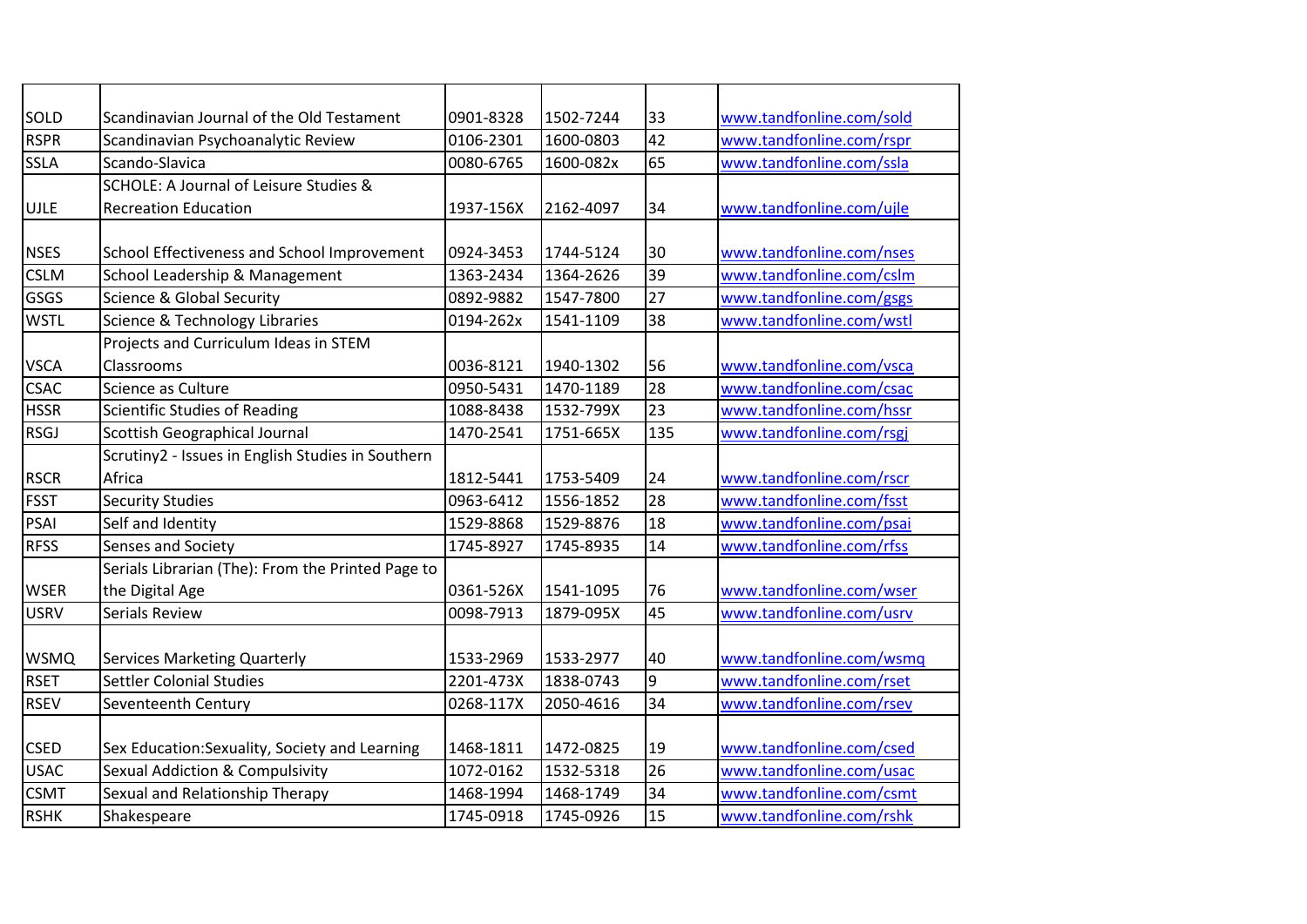| <b>RSFO</b> | Sikh Formations: Religion, Culture, Theory            | 1744-8727 | 1744-8735 | 15              | www.tandfonline.com/rsfo |
|-------------|-------------------------------------------------------|-----------|-----------|-----------------|--------------------------|
| <b>FSLA</b> | Slavery & Abolition                                   | 0144-039X | 1743-9523 | 40              | www.tandfonline.com/fsla |
|             |                                                       |           |           |                 |                          |
| <b>WSEE</b> | Slavic & East European Information Resources          | 1522-8886 | 1522-9041 | 20              | www.tandfonline.com/wsee |
| YSLA        | Slavonica                                             | 1361-7427 | 1745-8145 | 24              | www.tandfonline.com/ysla |
| <b>RSER</b> | Small Enterprise Research                             | 1321-5906 |           | 26              | www.tandfonline.com/rser |
| <b>FSWI</b> | Small Wars & Insurgencies                             | 0959-2318 | 1743-9558 | 30              | www.tandfonline.com/fswi |
| <b>WSCS</b> | Smith College Studies In Social Work                  | 0037-7317 | 1553-0426 | 89              | www.tandfonline.com/wscs |
| <b>FSAS</b> | Soccer and Society                                    | 1466-0970 | 1743-9590 | 20              | www.tandfonline.com/fsas |
| <b>RSCG</b> | Social & Cultural Geography                           | 1464-9365 | 1470-1197 | 20              | www.tandfonline.com/rscg |
|             |                                                       |           |           |                 |                          |
| REAJ        | Social and Environmental Accountability Journal       | 0969-160X | 2156-2245 | 39              | www.tandfonline.com/reaj |
| <b>RSDY</b> | <b>Social Dynamics</b>                                | 0253-3952 | 1940-7874 | 45              | www.tandfonline.com/rsdy |
| <b>TSEP</b> | Social Epistemology                                   | 0269-1728 | 1464-5297 | 33              | www.tandfonline.com/tsep |
| <b>RSHI</b> | <b>Social History</b>                                 | 0307-1022 | 1470-1200 | 44              | www.tandfonline.com/rshi |
| <b>CSID</b> | <b>Social Identities</b>                              | 1350-4630 | 1363-0296 | 25              | www.tandfonline.com/csid |
| <b>PSIF</b> | Social Influence                                      | 1553-4510 | 1553-4529 | 14              | www.tandfonline.com/psif |
| <b>CSMS</b> | <b>Social Movement Studies</b>                        | 1474-2837 | 1474-2829 | 18              | www.tandfonline.com/csms |
| <b>PSNS</b> | Social Neuroscience                                   | 1747-0919 | 1747-0927 | 14              | www.tandfonline.com/psns |
| <b>RSSC</b> | Social Sciences in China                              | 0252-9203 | 1940-5952 | 40              | www.tandfonline.com/rssc |
| <b>CSOS</b> | <b>Social Semiotics</b>                               | 1035-0330 | 1470-1219 | $\overline{29}$ | www.tandfonline.com/csos |
| <b>CSWE</b> | Social Work Education                                 | 0261-5479 | 1470-1227 | 38              | www.tandfonline.com/cswe |
| <b>WSHC</b> | Social Work In Health Care                            | 0098-1389 | 1541-034x | 58              | www.tandfonline.com/wshc |
|             |                                                       |           |           |                 |                          |
| <b>WSMH</b> | Social Work In Mental Health                          | 1533-2985 | 1533-2993 | 17              | www.tandfonline.com/wsmh |
| <b>WHSP</b> | Social Work In Public Health                          | 1937-1918 | 1937-190x | 34              | www.tandfonline.com/whsp |
| <b>WSWG</b> | Social Work With Groups                               | 0160-9513 | 1540-9481 | 42              | www.tandfonline.com/wswg |
| CSAD        | Socialism and Democracy                               | 0885-4300 | 1745-2635 | 33              | www.tandfonline.com/csad |
| <b>USFO</b> | <b>Sociological Focus</b>                             | 0038-0237 |           | 52              | www.tandfonline.com/usfo |
| <b>MSOR</b> | Sociological Research                                 | 1061-0154 | 2328-5184 | 58              | www.tandfonline.com/msor |
| <b>USLS</b> | Sociological Spectrum                                 | 0273-2173 | 1521-0707 | 39              | www.tandfonline.com/usls |
|             | Souls: A Critical Journal of Black Politics, Culture, |           |           |                 |                          |
| <b>USOU</b> | and Society                                           | 1099-9949 | 1548-3843 | 21              | www.tandfonline.com/usou |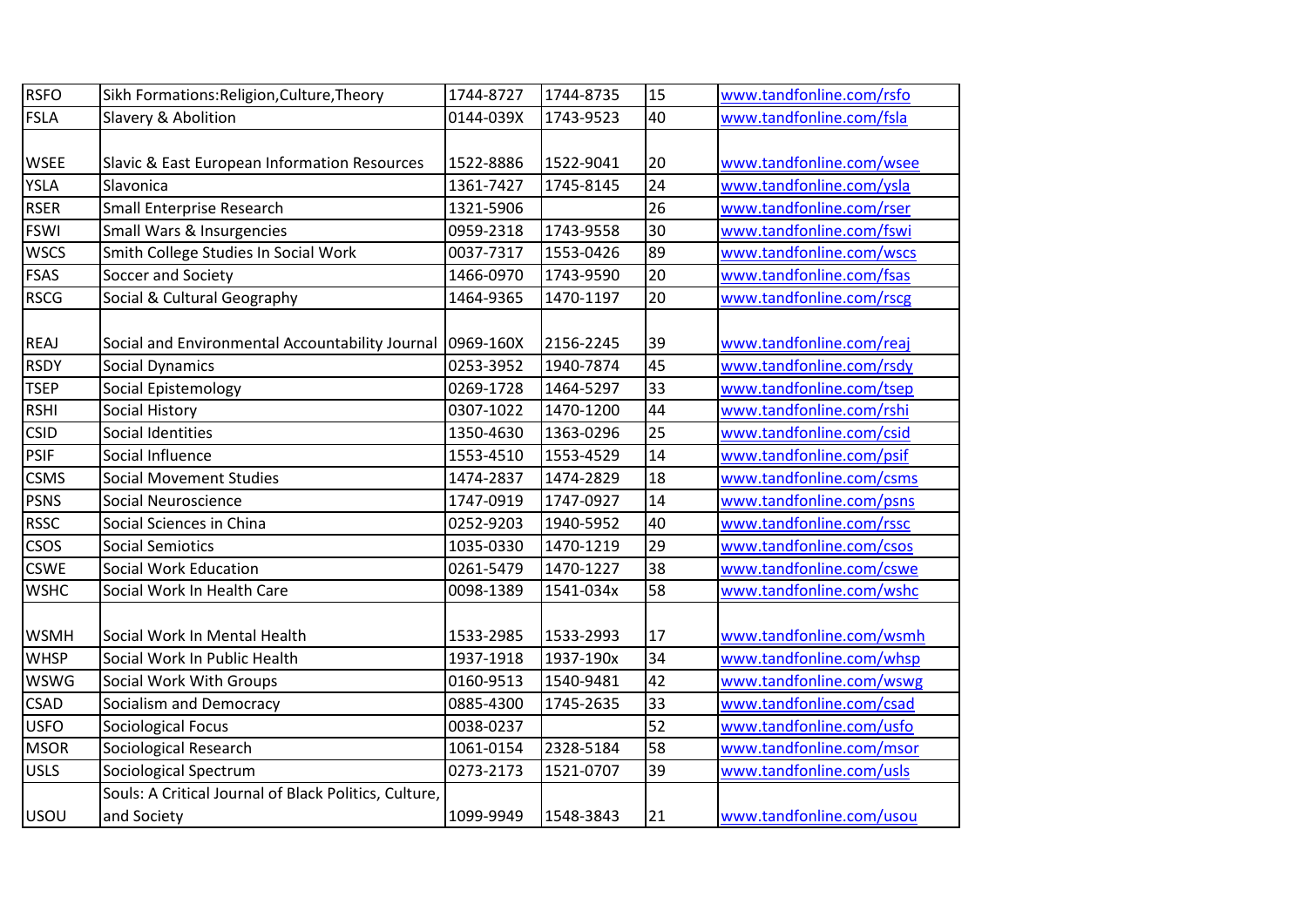| <b>RSAG</b> | South African Geographical Journal             | 0373-6245 | 2151-2418 | 101             | www.tandfonline.com/rsag |
|-------------|------------------------------------------------|-----------|-----------|-----------------|--------------------------|
| <b>RSHJ</b> | South African Historical Journal               | 0258-2473 | 1726-1686 | 71              | www.tandfonline.com/rshj |
|             |                                                |           |           |                 |                          |
| <b>RSAR</b> | South African Journal of Accounting Research   | 1029-1954 | 2376-3981 | 33              | www.tandfonline.com/rsar |
| <b>RJAL</b> | South African Journal of African Languages     | 0257-2117 |           | 39              | www.tandfonline.com/rjal |
|             |                                                |           |           |                 |                          |
| <b>RSAJ</b> | South African Journal of International Affairs | 1022-0461 | 1938-0275 | 26              | www.tandfonline.com/rsaj |
| <b>RSPH</b> | South African Journal of Philosophy            | 0258-0136 | 2073-4867 | 38              | www.tandfonline.com/rsph |
| <b>RJHR</b> | South African Journal on Human Rights          | 0258-7203 | 1996-2126 | 35              | www.tandfonline.com/rjhr |
| <b>RSSR</b> | South African Review of Sociology              | 2152-8586 | 2072-1978 | 50              | www.tandfonline.com/rssr |
| <b>RTHJ</b> | South African Theatre Journal                  | 1013-7548 |           | 32              | www.tandfonline.com/rthj |
| <b>CSAS</b> | South Asia: Journal of South Asian Studies     | 0085-6401 | 1479-0270 | 42              | www.tandfonline.com/csas |
| <b>RSAD</b> | South Asian Diaspora                           | 1943-8192 | 1943-8184 | 11              | www.tandfonline.com/rsad |
| <b>RSAC</b> | South Asian History and Culture                | 1947-2498 | 1947-2501 | 10              | www.tandfonline.com/rsac |
| <b>RSAP</b> | South Asian Popular Culture                    | 1474-6689 | 1474-6697 | 17              | www.tandfonline.com/rsap |
| <b>RSOA</b> | South Asian Review                             | 0275-9527 | 2573-9476 | 40              | www.tandfonline.com/rsoa |
| <b>RSAS</b> | South Asian Studies                            | 0266-6030 | 2153-2699 | 35              | www.tandfonline.com/rsas |
| <b>FSES</b> | South European Society & Politics              | 1360-8746 | 1743-9612 | 24              | www.tandfonline.com/fses |
| <b>YSEA</b> | Southeastern Archaeology                       | 0734-578X | 2168-4723 | 38              | www.tandfonline.com/ysea |
|             | Southern African Linguistics and Applied       |           |           |                 |                          |
| RALL        | Language Studies                               | 1607-3614 | 1727-9461 | 37              | www.tandfonline.com/rall |
| <b>RSJC</b> | Southern Communication Journal                 | 1041-794X | 1930-3203 | 84              | www.tandfonline.com/rsjc |
| <b>CSPP</b> | Space and Polity                               | 1356-2576 | 1470-1235 | 23              | www.tandfonline.com/cspp |
|             | Spanish Journal of Finance and                 |           |           |                 |                          |
|             | Accounting/Revista Espanola de Financiacion y  |           |           |                 |                          |
| <b>REFC</b> | Contabilidad                                   | 0210-2412 | 0210-2412 | 48              | www.tandfonline.com/refc |
| <b>RSEA</b> | <b>Spatial Economic Analysis</b>               | 1742-1772 | 1742-1780 | 14              | www.tandfonline.com/rsea |
| <b>RSIH</b> | Sport in History                               | 1746-0263 | 1746-0271 | 39              | www.tandfonline.com/rsih |
| <b>FCSS</b> | Sport in Society                               | 1743-0437 | 1743-0445 | 22              | www.tandfonline.com/fcss |
| <b>CSES</b> | Sport, Education and Society                   | 1357-3322 | 1470-1243 | $\overline{24}$ | www.tandfonline.com/cses |
| <b>RSEP</b> | Sport, Ethics and Philosophy                   | 1751-1321 | 1751-133X | 13              | www.tandfonline.com/rsep |
| <b>RSPB</b> | <b>Sports Biomechanics</b>                     | 1476-3141 | 1752-6116 | 18              | www.tandfonline.com/rspb |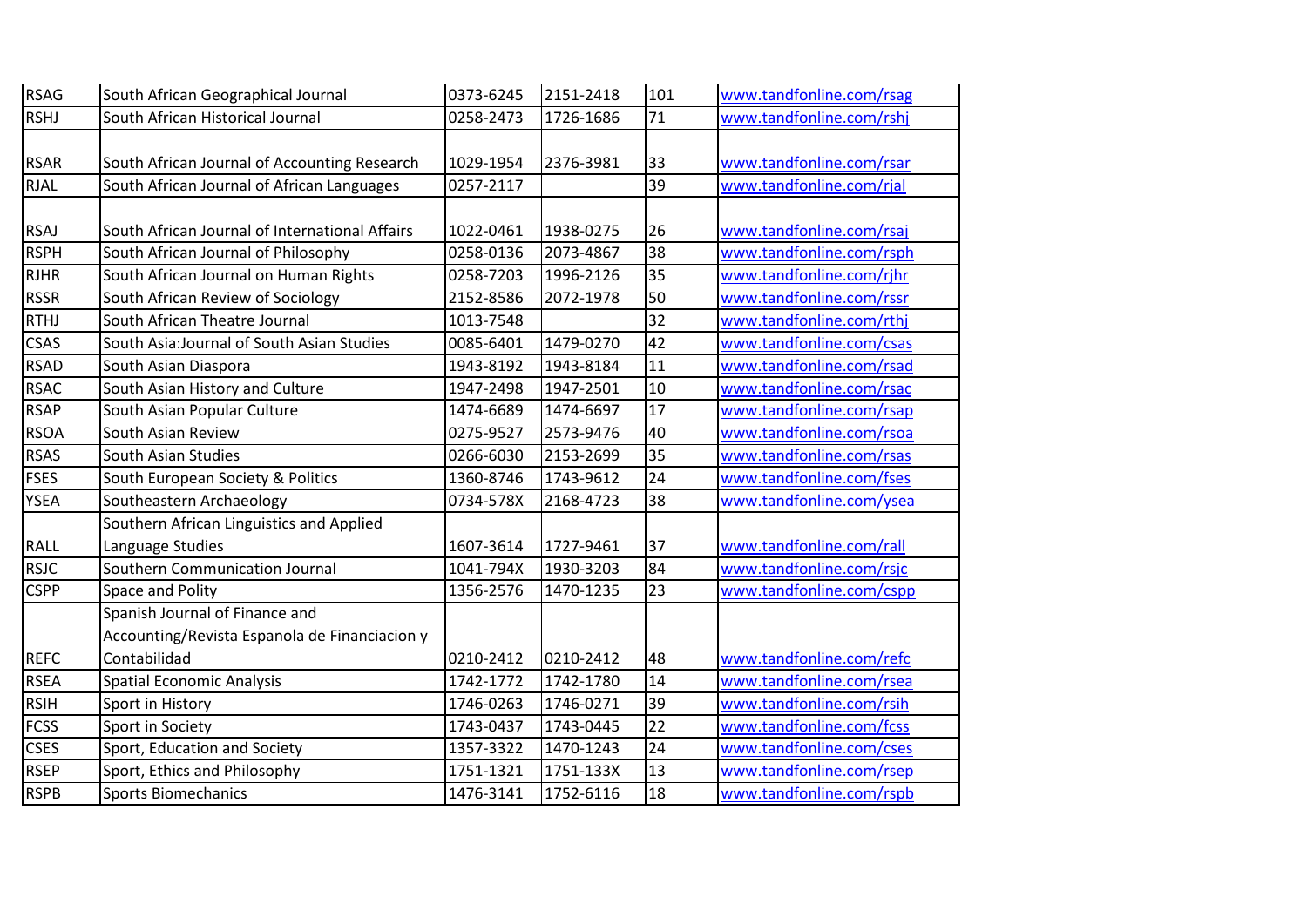|             | Statutes & Decisions: The Laws of the USSR and    |           |           |                 |                          |
|-------------|---------------------------------------------------|-----------|-----------|-----------------|--------------------------|
| <b>MRSD</b> | its Successor States                              | 1061-0014 | 1558-0903 | 53              | www.tandfonline.com/mrsd |
| <b>RSAN</b> | <b>Strategic Analysis</b>                         | 0970-0161 | 1754-0054 | 43              | www.tandfonline.com/rsan |
| <b>TSTC</b> | <b>Strategic Comments (Online)</b>                | n/a       | 1356-7888 | $\overline{25}$ | www.tandfonline.com/tstc |
| <b>TSSU</b> | <b>Strategic Survey</b>                           | 0459-7230 | 1476-4997 | 119             | www.tandfonline.com/tssu |
|             | Strategies: A Journal for Physical & Sport        |           |           |                 |                          |
| <b>USTR</b> | Educators                                         | 0892-4562 | 2168-3778 | 32              | www.tandfonline.com/ustr |
|             | <b>Structural Equation Modeling: A</b>            |           |           |                 |                          |
| <b>HSEM</b> | Multidisciplinary Journal                         | 1070-5511 | 1532-8007 | 26              | www.tandfonline.com/hsem |
| SNEC        | Studia Neophilologica                             | 0039-3274 | 1651-2308 | 91              | www.tandfonline.com/snec |
| <b>STHE</b> | Studia Theologica                                 | 0039-338X | 1502-7791 | 73              | www.tandfonline.com/sthe |
|             | Studies in Art Education: a Journal of Issues and |           |           |                 |                          |
| <b>USAE</b> | Research                                          | 0039-3541 | 2325-8039 | 60              | www.tandfonline.com/usae |
| <b>RSAU</b> | Studies in Australasian Cinema                    | 1750-3175 | 1750-3183 | 13              | www.tandfonline.com/rsau |
| <b>UTER</b> | <b>Studies in Conflict &amp; Terrorism</b>        | 1057-610X | 1521-0731 | 42              | www.tandfonline.com/uter |
| <b>YSIC</b> | <b>Studies in Conservation</b>                    | 0039-3630 | 2047-0584 | 64              | www.tandfonline.com/ysic |
| <b>CSCE</b> | <b>Studies in Continuing Education</b>            | 0158-037X | 1470-126X | 41              | www.tandfonline.com/csce |
| <b>RSDF</b> | <b>Studies in Documentary Film</b>                | 1750-3280 | 1750-3299 | 13              | www.tandfonline.com/rsdf |
| <b>REEC</b> | Studies in Eastern European Cinema                | 2040-350X | 2040-3518 | 10              | www.tandfonline.com/reec |
| <b>RSEU</b> | <b>Studies in European Cinema</b>                 | 1741-1548 | 2040-0594 | 16              | www.tandfonline.com/rseu |
| <b>RSFC</b> | <b>Studies in French Cinema</b>                   | 1471-5880 | 1758-9517 | 19              | www.tandfonline.com/rsfc |
| <b>HSGS</b> | <b>Studies in Gender and Sexuality</b>            | 1524-0657 | 1940-9206 | $\overline{20}$ | www.tandfonline.com/hsgs |
| <b>CSHE</b> | <b>Studies in Higher Education</b>                | 0307-5079 | 1470-174X | 44              | www.tandfonline.com/cshe |
|             |                                                   |           |           |                 |                          |
| <b>RSOR</b> | Studies in Political Economy: A Socialist Review  | 0707-8552 | 1918-7033 | 100             | www.tandfonline.com/rsor |
| <b>RRSC</b> | <b>Studies in Russian and Soviet Cinema</b>       | 1750-3132 | 1750-3140 | 13              | www.tandfonline.com/rrsc |
| <b>RSSE</b> | <b>Studies in Science Education</b>               | 0305-7267 | 1940-8412 | 55              | www.tandfonline.com/rsse |
| <b>RSIA</b> | Studies in the Education of Adults                | 0266-0830 | 1478-9883 | 51              | www.tandfonline.com/rsia |
|             | Studies in the History of Gardens & Designed      |           |           |                 |                          |
| <b>TGAH</b> | Landscapes                                        | 1460-1176 | 1943-2186 | 39              | www.tandfonline.com/tgah |
| <b>RSTP</b> | <b>Studies in Theatre and Performance</b>         | 1468-2761 | 2040-0616 | 39              | www.tandfonline.com/rstp |
| <b>RSTW</b> | <b>Studies in Travel Writing</b>                  | 1364-5145 | 1755-7550 | 23              | www.tandfonline.com/rstw |
| <b>CSTE</b> | <b>Studying Teacher Education</b>                 | 1742-5964 | 1742-5972 | 15              | www.tandfonline.com/cste |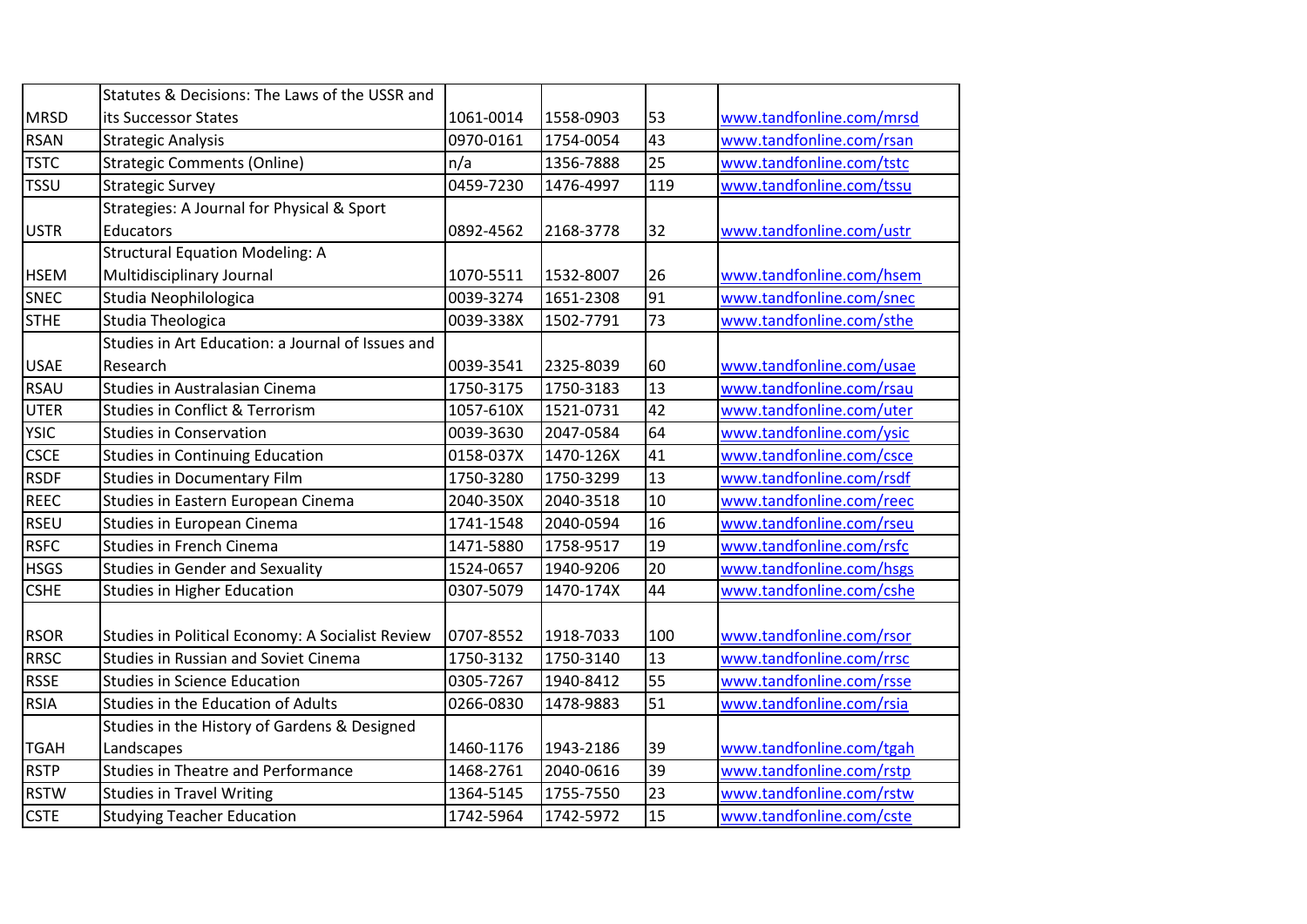| <b>TSUR</b> | Survival                                          | 0039-6338 | 1468-2699 | 61  | www.tandfonline.com/tsur |
|-------------|---------------------------------------------------|-----------|-----------|-----|--------------------------|
| SOSL        | Symbolae Osloenses                                | 0039-7679 | 1502-7805 | 93  | www.tandfonline.com/sosl |
|             | Symposium: A Quarterly Journal in Modern          |           |           |     |                          |
| <b>VSYM</b> | Literatures                                       | 0039-7709 | 1931-0676 | 73  | www.tandfonline.com/vsym |
| <b>YTNG</b> | <b>Tang Studies</b>                               | 0737-5034 | 1759-7633 | 37  | www.tandfonline.com/ytng |
|             |                                                   |           |           |     |                          |
|             | Teacher Development: An international journal     |           |           |     |                          |
| <b>RTDE</b> | of teachers' professonal development              | 1366-4530 | 1747-5120 | 23  | www.tandfonline.com/rtde |
|             |                                                   |           |           |     |                          |
| <b>CTAT</b> | Teachers and Teaching: Theory and Practice        | 1354-0602 | 1470-1278 | 25  | www.tandfonline.com/ctat |
| <b>HTLM</b> | Teaching and Learning in Medicine                 | 1040-1334 | 1532-8015 | 31  | www.tandfonline.com/htlm |
| <b>HTAJ</b> | <b>Teaching Artist Journal</b>                    | 1541-1796 | 1541-180X | 17  | www.tandfonline.com/htaj |
| <b>CTED</b> | <b>Teaching Education</b>                         | 1047-6210 | 1470-1286 | 30  | www.tandfonline.com/cted |
|             | Teaching in Higher Education (Critical            |           |           |     |                          |
| <b>CTHE</b> | Perspectives)                                     | 1356-2517 | 1470-1294 | 24  | www.tandfonline.com/cthe |
| <b>HTCQ</b> | <b>Technical Communication Quarterly</b>          | 1057-2252 | 1542-7625 | 28  | www.tandfonline.com/htcq |
| <b>WTSQ</b> | <b>Technical Services Quarterly</b>               | 0731-7131 | 1555-3337 | 36  | www.tandfonline.com/wtsq |
|             |                                                   |           |           |     |                          |
| <b>CTAS</b> | Technology Analysis & Strategic Management        | 0953-7325 | 1465-3990 | 31  | www.tandfonline.com/ctas |
| <b>RTPE</b> | Technology, Pedagogy and Education                | 1475-939X | 1747-5139 | 28  | www.tandfonline.com/rtpe |
|             | Tel Aviv (Journal of the Institute of Archaeology |           |           |     |                          |
| <b>YTAV</b> | of Tel Aviv University)                           | 0334-4355 | 2040-4786 | 46  | www.tandfonline.com/ytav |
|             | Terrae Incognitae (The Journal of the Society for |           |           |     |                          |
| <b>YTIN</b> | the History of Discoveries)                       | 0082-2884 | 2040-8706 | 51  | www.tandfonline.com/ytin |
| <b>FTPV</b> | <b>Terrorism &amp; Political Violence</b>         | 0954-6553 | 1556-1836 | 31  | www.tandfonline.com/ftpv |
| <b>RTPQ</b> | <b>Text and Performance Quarterly</b>             | 1046-2937 | 1479-5760 | 39  | www.tandfonline.com/rtpq |
| <b>YTEX</b> | Textile History                                   | 0040-4969 | 1743-2952 | 50  | www.tandfonline.com/ytex |
| <b>RFTX</b> | <b>TEXTILE: Cloth and Culture</b>                 | 1475-9756 | 1751-8350 | 17  | www.tandfonline.com/rftx |
| <b>RTPR</b> | <b>Textual Practice</b>                           | 0950-236X | 1470-1308 | 33  | www.tandfonline.com/rtpr |
| <b>RCAB</b> | The Art Bulletin                                  | 0004-3079 | 1559-6478 | 101 | www.tandfonline.com/rcab |
| <b>RTAP</b> | The Asia Pacific Journal of Anthropology          | 1444-2213 | 1740-9314 | 20  | www.tandfonline.com/rtap |
| <b>UALJ</b> | The Australian Library Journal                    | 0004-9670 | 2201-4276 | 68  | www.tandfonline.com/ualj |
| <b>RTBS</b> | The Black Scholar                                 | 0006-4246 | 2162-5387 | 49  | www.tandfonline.com/rtbs |
|             |                                                   |           |           |     |                          |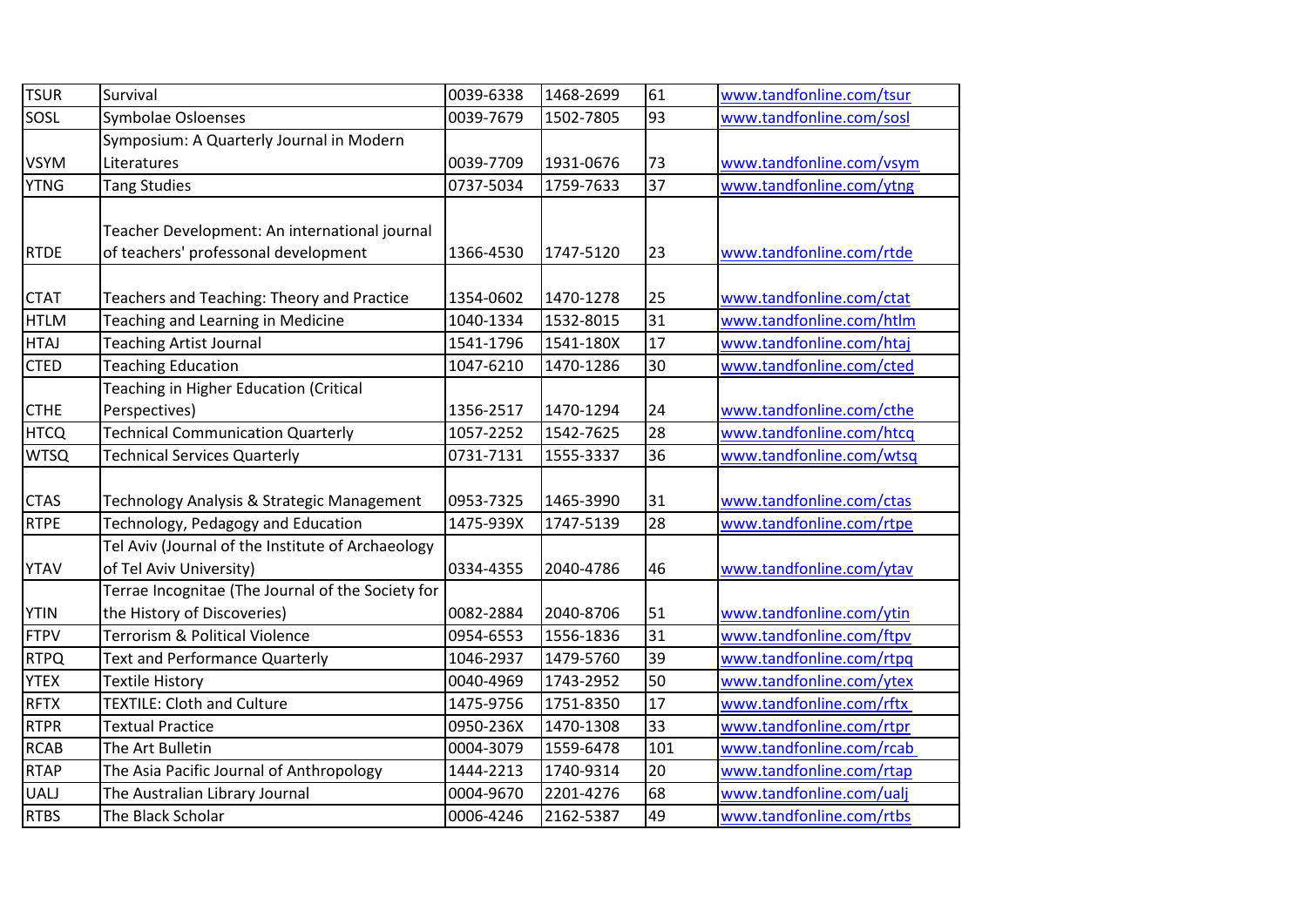| <b>MCES</b> | The Chinese Economy                               | 1097-1475 | 1558-0954 | 52  | www.tandfonline.com/mces |
|-------------|---------------------------------------------------|-----------|-----------|-----|--------------------------|
| <b>YTCR</b> | The Chinese Historical Review                     | 1074-9357 | 2048-7827 | 26  | www.tandfonline.com/ytcr |
|             | The Clearing House: A Journal of Educational      |           |           |     |                          |
| <b>VTCH</b> | Strategies, Issues and Ideas                      | 0009-8655 | 1939-912X | 92  | www.tandfonline.com/vtch |
| <b>NTCN</b> | The Clinical Neuropsychologist                    | 1385-4046 | 1744-4144 | 33  | www.tandfonline.com/ntcn |
| <b>GCRV</b> | The Communication Review                          | 1071-4421 | 1547-7487 | 22  | www.tandfonline.com/gcrv |
|             | The Court Historian (The International Journal of |           |           |     |                          |
| <b>YCOU</b> | Court Studies)                                    | 1462-9712 | 2056-3450 | 24  | www.tandfonline.com/ycou |
| <b>RFDJ</b> | The Design Journal                                | 1460-6925 | 1756-3062 | 22  | www.tandfonline.com/rfdj |
| <b>UTEF</b> | The Educational Forum                             | 0013-1725 | 1938-8098 | 83  | www.tandfonline.com/utef |
| <b>REJF</b> | The European Journal of Finance                   | 1351-847X | 1466-4364 | 25  | www.tandfonline.com/rejf |
| <b>CELE</b> | The European Legacy                               | 1084-8770 | 1470-1316 | 24  | www.tandfonline.com/cele |
| <b>VEXP</b> | The Explicator                                    | 0014-4940 | 1939-926X | 77  | www.tandfonline.com/vexp |
| <b>RGET</b> | The Geography Teacher                             | 1933-8341 | 1752-6884 | 16  | www.tandfonline.com/rget |
|             | The Germanic Review: Literature, Culture,         |           |           |     |                          |
| <b>VGER</b> | Theory                                            | 0016-8890 | 1930-6962 | 94  | www.tandfonline.com/vger |
|             |                                                   |           |           |     |                          |
| <b>YHEN</b> | The Historic Environment: Policy & Practice       | 1756-7505 | 1756-7513 | 10  | www.tandfonline.com/yhen |
| <b>RHOF</b> | The History of the Family                         | 1081-602X | 1873-5398 | 24  | www.tandfonline.com/rhof |
| <b>UTIS</b> | The Information Society                           | 0197-2243 | 1087-6537 | 35  | www.tandfonline.com/utis |
|             |                                                   |           |           |     |                          |
| <b>ULBR</b> | The International Information & Library Review    | 1057-2317 | 1095-9297 | 51  | www.tandfonline.com/ulbr |
| <b>FJHR</b> | The International Journal of Human Rights         | 1364-2987 | 1744-053X | 23  | www.tandfonline.com/fjhr |
|             | The International Journal of Intelligence,        |           |           |     |                          |
| <b>USIP</b> | Security and Public Affairs                       | 2380-0992 | 2380-100X | 21  | www.tandfonline.com/usip |
|             |                                                   |           |           |     |                          |
| <b>RIPA</b> | The International Journal of Psychoanalysis       | 0020-7578 | 1745-8315 | 100 | www.tandfonline.com/ripa |
| UITJ        | The International Trade Journal                   | 0885-3908 | 1521-0545 | 33  | www.tandfonline.com/uitj |
| <b>RITT</b> | The Interpreter and Translater Trainer            | 1750-399X | 1757-0417 | 13  | www.tandfonline.com/ritt |
| <b>YITA</b> | The Italianist Online                             | 0261-4340 | 1748-619X | 39  | www.tandfonline.com/yita |
|             | The Japanese Political Economy                    |           |           |     |                          |
| <b>MJES</b> |                                                   | 2329-194X | 2329-1958 | 44  | www.tandfonline.com/mjes |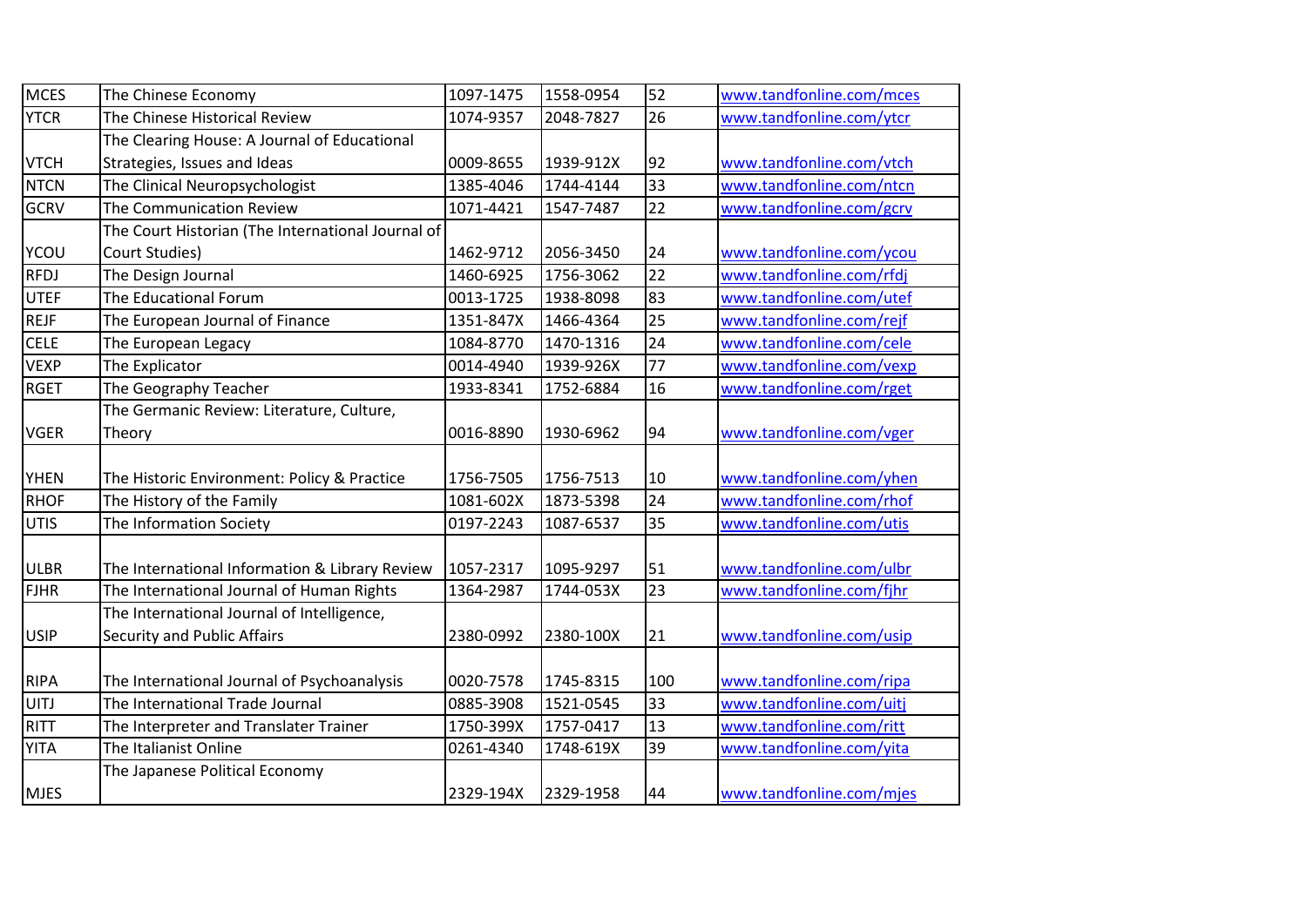|             | The Journal of Agricultural Education and       |           |           |                 |                          |
|-------------|-------------------------------------------------|-----------|-----------|-----------------|--------------------------|
| <b>RAEE</b> | Extension                                       | 1389-224X | 1750-8622 | 25              | www.tandfonline.com/raee |
| <b>RJAR</b> | The Journal of Architecture                     | 1360-2365 | 1466-4410 | 24              | www.tandfonline.com/rjar |
|             | The Journal of Arts Management, Law, and        |           |           |                 |                          |
| <b>VJAM</b> | Society                                         | 1063-2921 | 1930-7799 | 49              | www.tandfonline.com/vjam |
|             |                                                 |           |           |                 |                          |
| <b>UJCH</b> | The Journal of Continuing Higher Education      | 0737-7363 | 1948-4801 | 67              | www.tandfonline.com/ujch |
| <b>VECE</b> | The Journal of Economic Education               | 0022-0485 | 2152-4068 | 50              | www.tandfonline.com/vece |
| <b>VJER</b> | The Journal of Educational Research             | 0022-0671 | 1940-0675 | 112             | www.tandfonline.com/vjer |
|             |                                                 |           |           |                 |                          |
| <b>VJEE</b> | The Journal of Environmental Education Online   | 0095-8964 | 1940-1892 | 50              | www.tandfonline.com/vjee |
| <b>VJXE</b> | The Journal of Experimental Education           | 0022-0973 | 1940-0683 | 87              | www.tandfonline.com/vjxe |
| <b>VGEN</b> | The Journal of General Psychology               | 0022-1309 | 1940-0888 | 146             | www.tandfonline.com/vgen |
| <b>VGNT</b> | The Journal of Genetic Psychology               | 0022-1325 | 1940-0896 | 180             | www.tandfonline.com/vgnt |
| <b>UHEJ</b> | The Journal of Higher Education                 | 0022-1546 | 1538-4640 | 90              | www.tandfonline.com/uhej |
| <b>RDAP</b> | The Journal of Holocaust Research               | 2578-5648 | 2578-5656 | 33              | www.tandfonline.com/rdap |
|             |                                                 |           |           |                 |                          |
| <b>RICO</b> | The Journal of International Communication      | 1321-6597 |           | 25              | www.tandfonline.com/rico |
|             | The Journal of International Trade and Economic |           |           |                 |                          |
| <b>RJTE</b> | Development                                     | 0963-8199 | 1469-9559 | 28              | www.tandfonline.com/rjte |
| <b>RFMC</b> | The Journal of Modern Craft                     | 1749-6772 | 1749-6780 | $\overline{12}$ | www.tandfonline.com/rfmc |
| <b>CJPH</b> | The Journal of Pacific History                  | 0022-3344 | 1469-9605 | 54              | www.tandfonline.com/cjph |
| <b>FJPS</b> | The Journal of Peasant Studies                  | 0306-6150 | 1743-9361 | 46              | www.tandfonline.com/fjps |
| <b>RPOS</b> | The Journal of Positive Psychology              | 1743-9760 | 1743-9779 | 14              | www.tandfonline.com/rpos |
| <b>VJRL</b> | The Journal of Psychology                       | 0022-3980 | 1940-1019 | 153             | www.tandfonline.com/vjrl |
| <b>FSLV</b> | The Journal of Slavic Military Studies          | 1351-8046 | 1556-3006 | $\overline{32}$ | www.tandfonline.com/fslv |
| <b>VSOC</b> | The Journal of Social Psychology                | 0022-4545 | 1940-1183 | 159             | www.tandfonline.com/vsoc |
| <b>UJME</b> | The Journal of the Middle East and Africa       | 2152-0844 | 2152-0852 | 10              | www.tandfonline.com/ujme |
| <b>YKSR</b> | The Keats-Shelly Review                         | 0952-4142 | 2042-1362 | 33              | www.tandfonline.com/yksr |
| <b>RALT</b> | The Law Teacher                                 | 0306-9400 | 1943-0353 | 53              | www.tandfonline.com/ralt |
|             | The London Journal: A Review of Metropolitan    |           |           |                 |                          |
| <b>YLDN</b> | Society Past and Present                        | 0305-8034 | 1749-6322 | 44              | www.tandfonline.com/yldn |
| <b>RMIR</b> | The Mariner's Mirror                            | 0025-3359 | 2049-680x | 105             | www.tandfonline.com/rmir |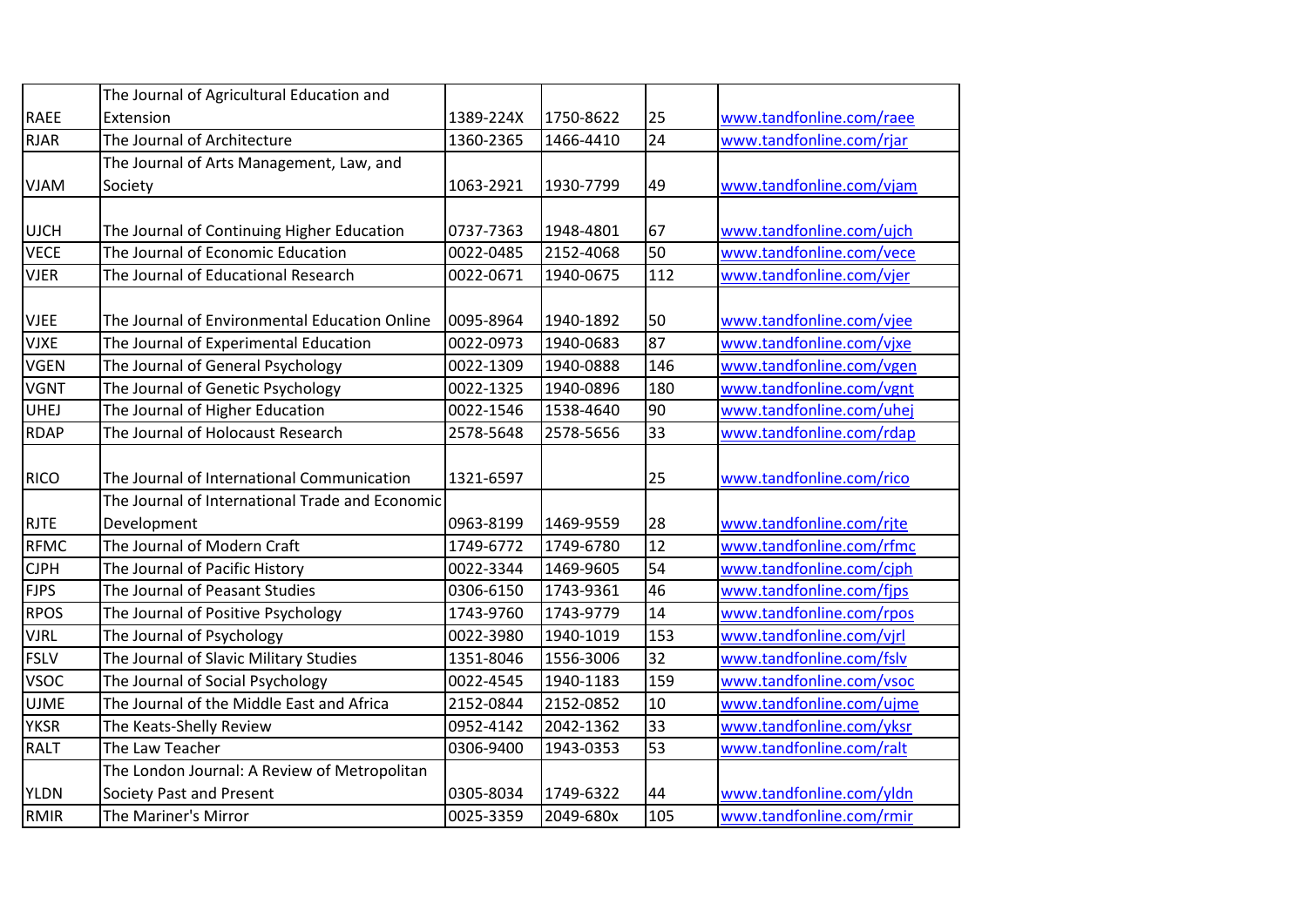| <b>TMIB</b> | The Military Balance                           | 0459-7222 | 1479-9022 | 119             | www.tandfonline.com/tmib |
|-------------|------------------------------------------------|-----------|-----------|-----------------|--------------------------|
|             | The New Bioethics (A Multidisciplinary Journal |           |           |                 |                          |
| <b>YNBI</b> | of Biotechnology and the Body)                 | 2050-2877 | 2050-2885 | 25              | www.tandfonline.com/ynbi |
| <b>UTNE</b> | The New Educator                               | 1547-688X | 1549-9243 | 15              | www.tandfonline.com/utne |
| <b>RNPR</b> | The Nonproliferation Review                    | 1073-6700 | 1746-1766 | 26              | www.tandfonline.com/rnpr |
| <b>RPRE</b> | The Pacific Review                             | 0951-2748 | 1470-1332 | 32              | www.tandfonline.com/rpre |
| <b>RPOL</b> | The Polar Journal                              | 2154-896X | 2154-8978 | ٥               | www.tandfonline.com/rpol |
| <b>RTPG</b> | The Professional Geographer                    | 0033-0124 | 1467-9272 | 71              | www.tandfonline.com/rtpg |
| <b>UPAQ</b> | The Psychoanalytic Quarterly                   | 0033-2828 | 2167-4086 | 88              | www.tandfonline.com/upaq |
| <b>UPSC</b> | The Psychoanalytic Study of the Child          | 0079-7308 | 2474-3356 | $\overline{72}$ | www.tandfonline.com/upsc |
|             |                                                |           |           |                 |                          |
| <b>RFIA</b> | The Review of Faith and International Affairs  | 1557-0274 | 1931-7743 | 17              | www.tandfonline.com/rfia |
| <b>CTRT</b> | The Round Table                                | 0035-8533 | 1474-029X | 108             | www.tandfonline.com/ctrt |
| <b>FSIJ</b> | The Service Industries Journal                 | 0264-2069 | 1743-9507 | 39              | www.tandfonline.com/fsij |
| <b>RSIX</b> | <b>The Sixties</b>                             | 1754-1328 | 1754-1336 | 12              | www.tandfonline.com/rsix |
| <b>VTSS</b> | The Social Studies                             | 0037-7996 | 2152-405X | 110             | www.tandfonline.com/vtss |
| <b>UTTE</b> | The Teacher Educator                           | 0887-8730 | 1938-8101 | 54              | www.tandfonline.com/utte |
| <b>RTRN</b> | The Translator                                 | 1355-6509 | 1757-0409 | 25              | www.tandfonline.com/rtrn |
| <b>RWAQ</b> | The Washington Quarterly                       | 0163-660X | 1530-9177 | 42              | www.tandfonline.com/rwaq |
| <b>RTDP</b> | Theatre, Dance and Performance Training        | 1944-3927 | 1944-3919 | 10              | www.tandfonline.com/rtdp |
| <b>YTHS</b> | Theology & Sexuality                           | 1355-8358 | 1745-5170 | 25              | www.tandfonline.com/yths |
| <b>RTAS</b> | <b>Theology and Science</b>                    | 1474-6700 | 1474-6719 | 17              | www.tandfonline.com/rtas |
| <b>UTRS</b> | Theory & Research in Social Education          | 0093-3104 | 2163-1654 | 47              | www.tandfonline.com/utrs |
| <b>HTIP</b> | Theory Into Practice                           | 0040-5841 | 1543-0421 | 58              | www.tandfonline.com/htip |
| PTAR        | Thinking & Reasoning                           | 1354-6783 | 1464-0708 | 25              | www.tandfonline.com/ptar |
| <b>CTTE</b> | <b>Third Text</b>                              | 0952-8822 | 1475-5297 | 33              | www.tandfonline.com/ctte |
| <b>CTWQ</b> | Third World Quarterly                          | 0143-6597 | 1360-2241 | 40              | www.tandfonline.com/ctwq |
|             | Time and Mind: The Journal of Archaeology,     |           |           |                 |                          |
| <b>RTAM</b> | <b>Consciousness and Culture</b>               | 1751-696X | 1751-6978 | 12              | www.tandfonline.com/rtam |
|             | <b>Total Quality Management &amp; Business</b> |           |           |                 |                          |
| <b>CTQM</b> | Excellence                                     | 1478-3363 | 1478-3371 | 30              | www.tandfonline.com/ctqm |
| <b>RTXG</b> | <b>Tourism Geographies</b>                     | 1461-6688 | 1470-1340 | 21              | www.tandfonline.com/rtxg |
| <b>RTHP</b> | Tourism Planning & Development                 | 2156-8316 | 2156-8324 | 16              | www.tandfonline.com/rthp |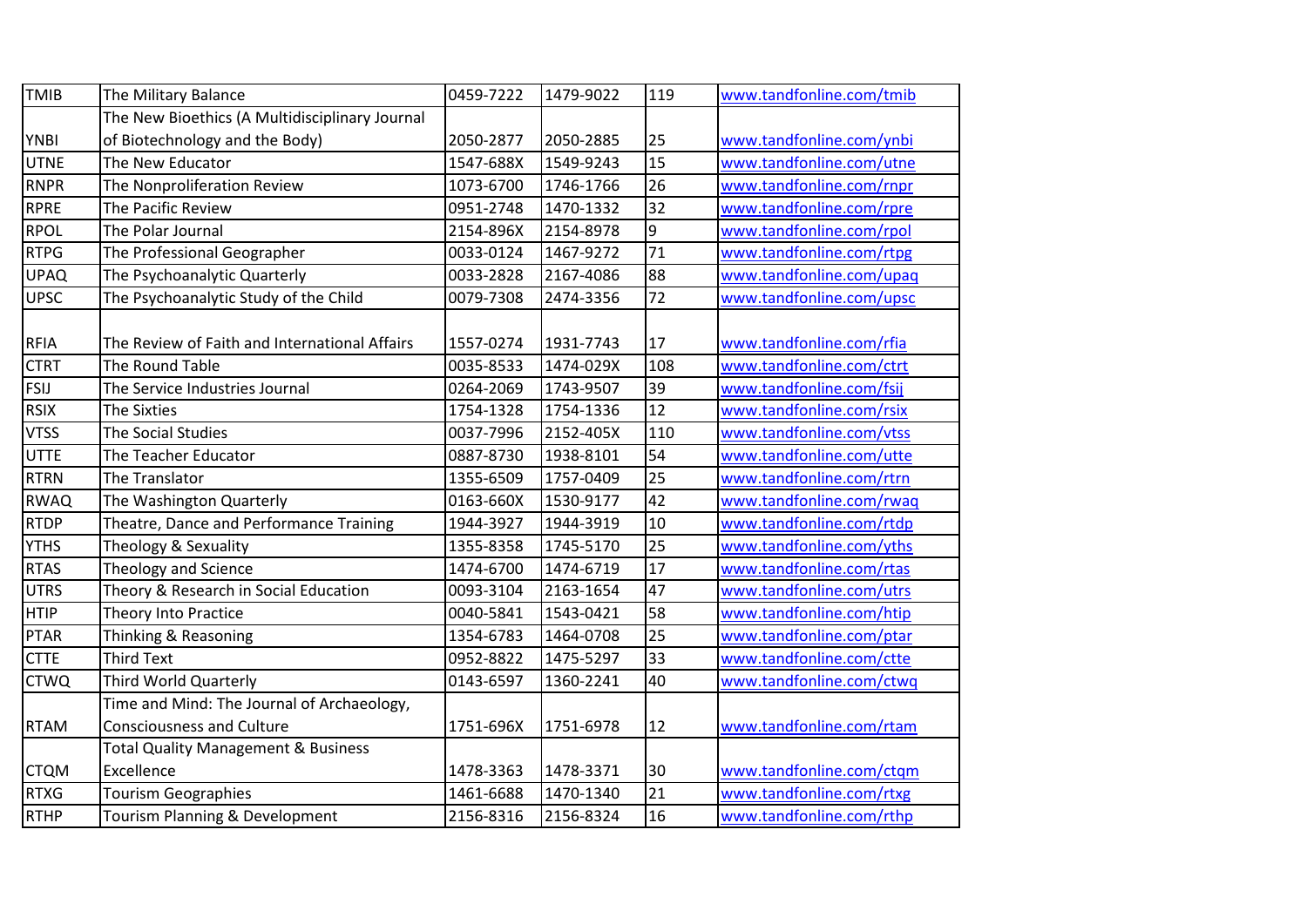| <b>RTRR</b> | <b>Tourism Recreation Research</b>              | 0250-8281 | 2320-0308          | 44  | www.tandfonline.com/rtrr |
|-------------|-------------------------------------------------|-----------|--------------------|-----|--------------------------|
| <b>RTAJ</b> | <b>Transactional Analysis Journal</b>           | 2362-1537 | 2329-5244          | 52  | www.tandfonline.com/rtaj |
| <b>UTRV</b> | <b>Translation Review</b>                       | 0737-4836 |                    | 103 | www.tandfonline.com/utrv |
| <b>RTRS</b> | <b>Translation Studies</b>                      | 1478-1700 | 1751-2921          | 12  | www.tandfonline.com/rtrs |
| <b>RNCR</b> | <b>Transnational Corporations Review</b>        | 1918-6444 | 1925-2099          | 11  | www.tandfonline.com/rncr |
| <b>RTLT</b> | <b>Transnational Legal Theory</b>               | 2041-4005 | 2041-4013          | 10  | www.tandfonline.com/rtlt |
| <b>RTRC</b> | <b>Transnational Screens</b>                    | 2578-5273 | 2578-5265          | 10  | www.tandfonline.com/rtrc |
| <b>TTRV</b> | <b>Transport Reviews</b>                        | 0144-1647 | 1464-5327          | 39  | www.tandfonline.com/ttrv |
| <b>GTPT</b> | <b>Transportation Planning &amp; Technology</b> | 0308-1060 | 1029-0354          | 42  | www.tandfonline.com/gtpt |
| <b>FTUR</b> | <b>Turkish Studies</b>                          | 1468-3849 | 1743-9663          | 20  | www.tandfonline.com/ftur |
| <b>RURB</b> | Urban Geography                                 | 0272-3638 | 1938-2847          | 40  | www.tandfonline.com/rurb |
| <b>CUPR</b> | <b>Urban Policy and Research</b>                | 0811-1146 | 1476-7244          | 37  | www.tandfonline.com/cupr |
| <b>RURP</b> | <b>Urban Research and Practice</b>              | 1753-5069 | 1753-5077          | 12  | www.tandfonline.com/rurp |
| <b>TVEC</b> | Venture Capital                                 | 1369-1066 | 1464-5343          | 21  | www.tandfonline.com/tvec |
| <b>YVEA</b> | Vernacular Architecture                         | 0305-5477 | 1749-6292          | 50  | www.tandfonline.com/yvea |
| <b>UVAO</b> | Victims & Offenders                             | 1556-4886 | 1556-4991          | 14  | www.tandfonline.com/uvao |
| <b>UVST</b> | <b>Visitor Studies</b>                          | 1064-5578 | 1934-7715          | 22  | www.tandfonline.com/uvst |
| GVAN        | <b>Visual Anthropology</b>                      | 0894-9468 | 1545-5920          | 32  | www.tandfonline.com/gvan |
| <b>PVIS</b> | <b>Visual Cognition</b>                         | 1350-6285 | 1464-0716          | 27  | www.tandfonline.com/pvis |
| <b>HVCQ</b> | <b>Visual Communication Quarterly</b>           | 1555-1393 | 1555-1407          | 26  | www.tandfonline.com/hvcq |
| <b>RVCB</b> | Visual Culture in Britain                       | 1471-4787 | 1941-8361          | 20  | www.tandfonline.com/rvcb |
|             | Visual Resources: An International Journal on   |           |                    |     |                          |
| <b>GVIR</b> | Images and Their Uses                           | 0197-3762 | 1477-2809          | 35  | www.tandfonline.com/gvir |
| <b>RVST</b> | <b>Visual Studies</b>                           | 1472-586X | 1472-5878          | 34  | www.tandfonline.com/rvst |
| <b>RVSR</b> | Voice and Speech Review                         |           | 23268263 2326-8271 | 13  | www.tandfonline.com/rvsr |
| <b>YWAR</b> | War & Society                                   | 0729-2473 | 2042-4345          | 38  | www.tandfonline.com/ywar |
| <b>RWAS</b> | Wasafiri                                        | 0269-0055 | 1747-1508          | 34  | www.tandfonline.com/rwas |
| <b>RWIN</b> | Water International                             | 0250-8060 | 1941-1707          | 44  | www.tandfonline.com/rwin |
| <b>FWEP</b> | <b>West European Politics</b>                   | 0140-2382 | 1743-9655          | 42  | www.tandfonline.com/fwep |
| <b>RWJC</b> | Western Journal of Communication                | 1057-0314 | 1745-027           | 83  | www.tandfonline.com/rwjc |
| <b>RWHI</b> | <b>Whitehall Papers</b>                         | 0268-1307 | 1754-5382          | 92  | www.tandfonline.com/rwhi |
| <b>WWCJ</b> | Women & Criminal Justice                        | 0897-4454 | 1541-0323          | 29  | www.tandfonline.com/wwcj |